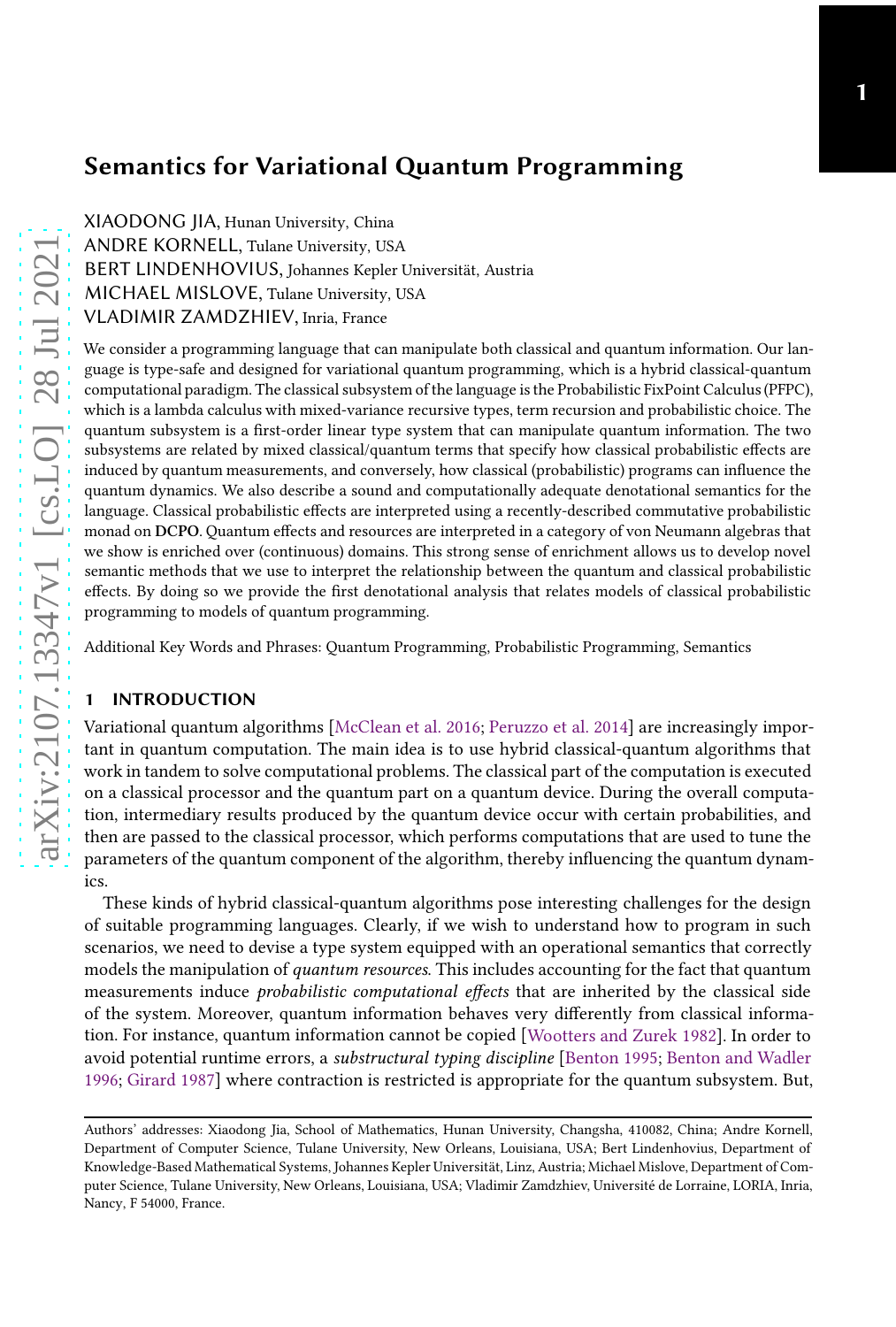when manipulating classical information, such restrictions are unnecessary and often inconvenient. Therefore we wish to have a classical (non-linear) subsystem together with a quantum (linear) one that interact nicely with each other. Furthermore, separating the quantum and classical modes of operations has the added benefit that it makes it easier to extend existing classical programming languages with the necessary features for type-safe variational quantum programming.

The purpose of the present paper is to address this challenge by describing a type-safe programming language that combines classical (probabilistic) computation with quantum computation. Another one of our goals is to provide a denotational interpretation so that we may establish useful reasoning principles and therefore cement the design of our language.

# 1.1 Our Contributions

We describe a programming language that is suitable for hybrid classical-quantum computation that we call VQPL, the Variational Quantum Programming Language ([§2\)](#page-1-0). The language has two kinds of judgements: a classical (non-linear) judgement that represents classical programs, and a quantum (linear) judgement that represents quantum programs. Our type system also contains hybrid classical-quantum formation rules that explain how classical probabilistic and quantum computation interact with each other (see Figure [7\)](#page-4-0).

From an operational perspective, VQPL supports both classical probabilistic and quantum effects. The quantum dynamics are modelled via a probabilistic reduction relation on quantum configurations (terms with quantum data embedded within them), where the probabilities of reduction are determined in accordance with the laws of quantum mechanics. The classical dynamics are modelled via a probabilistic reduction relation on terms, where the probabilities of reduction are induced by the quantum dynamics. We show that our system VQPL is type-safe ([§2.3\)](#page-8-0).

We also provide a denotational interpretation of our system. We use a recently-described commutative probabilistic monad on the category DCPO [\[Jia et al. 2021\]](#page-26-3) in order to interpret the classical probabilistic effects (we recall this construction in [§3\)](#page-9-0). We interpret quantum effects and resources in the category of hereditarily atomic von Neumann algebras ([§4\)](#page-11-0), which are mathematical structures used by physicists to study quantum foundations [\[Takesaki 2000](#page-27-1)]. We prove that this category is enriched over continuous domains ([§4.3\)](#page-14-0). This is a very strong sense of enrichment that allows us to develop novel semantic methods that we use to interpret the relationship between the quantum and classical probabilistic effects ([§5\)](#page-14-1). In particular, we show that the theory of Kegelspitzen [\[Keimel and Plotkin 2017](#page-26-4)] provides a crucial link between the two different ways that probability arises on the classical and quantum sides, respectively. This allows us to systematically present all the relevant mathematical structure within a categorical model ([§6\)](#page-16-0) and to use our model to provide a sound and strongly adequate interpretation of VQPL ([§7\)](#page-20-0). Our paper is the first to present a mathematical and denotational analysis on the link between models of classical probabilistic programming and quantum programming. We discuss related work and provide concluding remarks in [§8.](#page-24-0)

### <span id="page-1-0"></span>2 VQPL - THE VARIATIONAL QUANTUM PROGRAMMING LANGUAGE

In this section we describe the syntax and operational semantics for VQPL . The classical subsystem is the Probabilistic FixPoint Calculus (PFPC), the same language as in [\[Jia et al. 2021](#page-26-3)]. PFPC is a callby-value simply-typed lambda calculus with mixed-variance recursive types, (induced) term recursion and discrete probabilistic choice. The quantum fragment of the language is a first-order linear type system with inductive types and equipped with the usual primitives for manipulating quantum information. This fragment is most similar to [\[Péchoux et al. 2020](#page-26-5)], however in the present paper we choose a Church-style syntax in order to more easily relate it to the classical subsystem. The distinguishing feature of our system is the mixed linear/non-linear and quantum/classical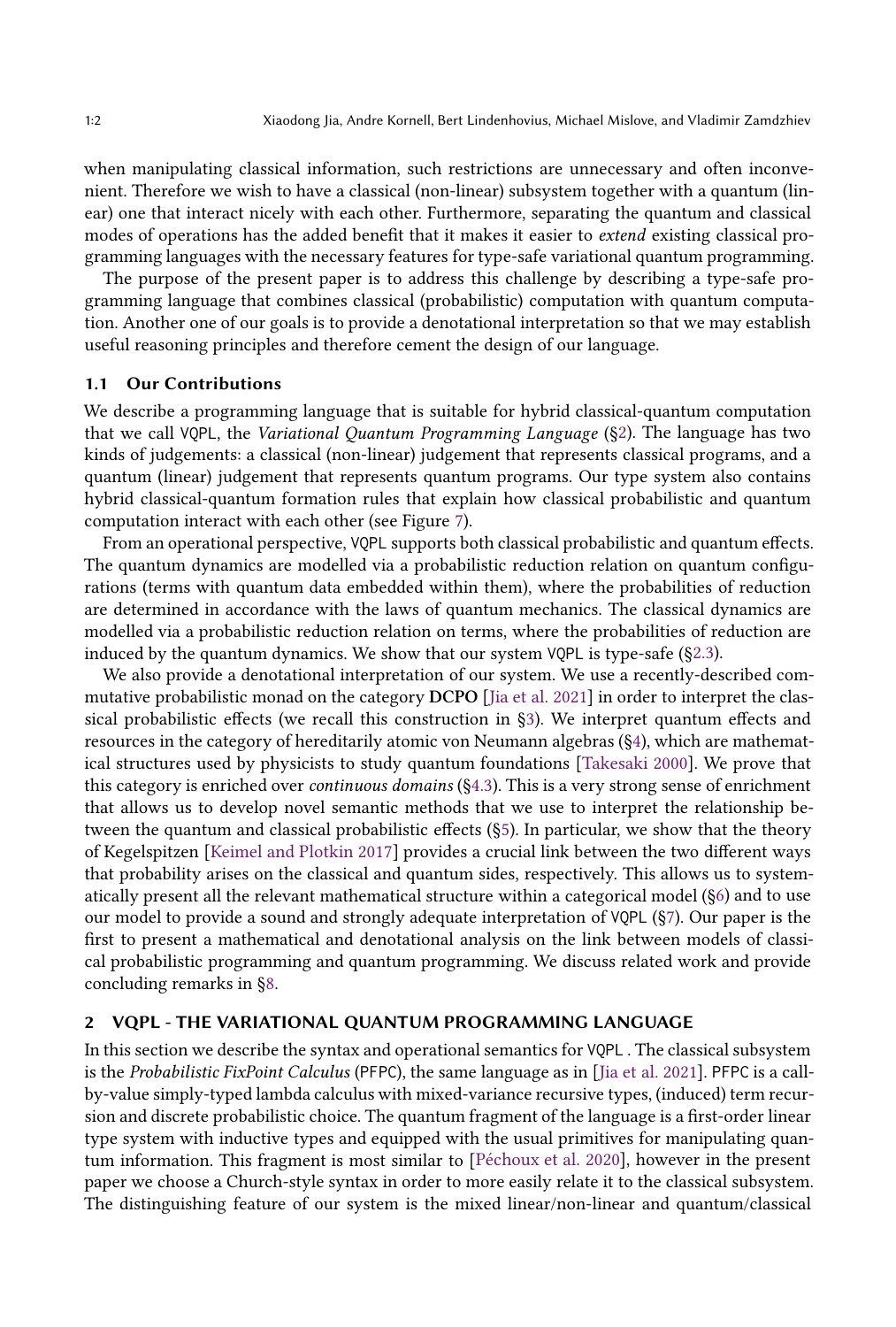<span id="page-2-0"></span>Quantum Type Variables X, Y  
\nQuantum Type Contexts 
$$
\Theta
$$
 ::= X<sub>1</sub>, X<sub>2</sub>,..., X<sub>n</sub>  
\nClassical Type Contexts  $\Theta$  ::= X<sub>1</sub>, X<sub>2</sub>,..., X<sub>n</sub>  
\nQuantum Types A, B ::= X | I | qbit | A  $\oplus$  B | A  $\otimes$  B |  $\mu$ X.A  
\nClassical Types  $P, R := X | 1 | P + R | P \times R | P \rightarrow R | Q(A, B) | \mu X.P$   
\nObserveable Quantum Types  $\Theta$  ::= X | I |  $\Theta_1 + \Theta_2$  |  $\Theta_3 \otimes \Theta_1$  |  $\mu$ X.  $\Theta$   
\nObserveable Classical Types  $\Theta$  ::= X | I |  $\Theta_1 + \Theta_2$  |  $\Theta_3 \otimes \Theta_2$  |  $\mu$ X.  $\Theta$   
\nObserveable Classical Types  $\Theta$  ::= X | 1 |  $\Theta_1 + \Theta_2$  |  $\Theta_3 \otimes \Theta_2$  |  $\mu$ X.  $\Theta$   
\n $\Theta \vdash_{\Theta_1} \Theta \vdash_{\Theta_1} \Theta \vdash_{\Theta_1} \Theta \vdash_{\Theta_2} \Theta \vdash_{\Theta_3} \Theta \vdash_{\Theta_3} \Theta \vdash_{\Theta_4} \vee_{\Theta_5} \Theta \vdash_{\Theta_5} \Theta \vdash_{\Theta_6} \Theta \vdash_{\Theta_7} \Theta \vdash_{\Theta_7} \Theta \vdash_{\Theta_7} \Theta \vdash_{\Theta_7} \Theta \vdash_{\Theta_7} \Theta \vdash_{\Theta_7} \Theta \vdash_{\Theta_7} \Theta \vdash_{\Theta_7} \Theta \vdash_{\Theta_7} \Theta \vdash_{\Theta_7} \Theta \vdash_{\Theta_7} \Theta \vdash_{\Theta_7} \Theta \vdash_{\Theta_7} \Theta \vdash_{\Theta_7} \Theta \vdash_{\Theta_7} \Theta \vdash_{\Theta_7} \Theta \vdash_{\Theta_7} \Theta \vdash_{\Theta_7} \Theta \vdash_{\Theta_7} \Theta \vdash_{\Theta_7} \Theta \vdash_{\Theta_7} \Theta \vdash_{\Theta_7} \Theta \vdash_{\Theta_7} \Theta \vdash_{\Theta_7} \Theta \vdash_{$ 

Fig. 1. Grammars and formation rules for types and translation between observable types.

rules that allow the programmer to switch between the classical and quantum modes of operation. These features make our language suitable for programming variational quantum algorithms, where both classical and quantum computation work in synchrony in order to solve computational problems. Our mixed quantum/classical rules have some similarities with the QWIRE/EWIRE languages [\[Paykin et al. 2017;](#page-26-6) [Rennela and Staton 2020\]](#page-26-7), but both of these languages have some severe limitations that make them unsuitable for describing variational quantum algorithms, whereas our language does not. This is discussed in more detail in [§8.](#page-24-0)

In order to make the paper easier to read, we use **bold** notation for the quantum types, contexts and terms, so that we can easily distinguish them from the classical primitives.

# 2.1 The Type Structure

We use  $X, Y$  to range over classical type variables and we use  $X, Y$  to range over quantum type variables. We use Θ and Θ to range over classical and quantum type contexts, respectively. Type variables and type contexts are used for the formation of recursive types, just like in FPC [\[Abadi and Fiore](#page-25-2) [1996](#page-25-2); [Fiore and Plotkin 1994\]](#page-26-8). We say that a classical type context  $Θ = X_1, \ldots, X_n$  is well-formed, written  $\Theta$  ⊦, whenever all type variables within it are distinct, and likewise for a quantum type context. The classical types of our language are ranged over by  $P$ ,  $R$ , and the *quantum types* are ranged over by A, B. The grammars and formation rules for our types are specified in Figure [1.](#page-2-0) The notation  $\Theta \vdash P$  indicates that type P is well-formed in type context  $\Theta$ , and likewise for the quantum types. Of course, we are only interested in well-formed types and from now on we only deal with such types. The closed classical types are those where  $\cdot \vdash P$  and the closed quantum types are those where · ⊢ A. Notice that recursive types may be formed with no restrictions on the admissible logical polarities, just like in FPC.

We now explain how our types should be understood. On the quantum side: I is the quantum unit type; **qbit** is the type of qubits (quantum bits);  $A \oplus B$  represents quantum sum types;  $A \otimes$ B represents quantum pair types;  $\mu$ X.A is used to form quantum inductive types. All terms of quantum type obey a linear typing discipline and so these types should be viewed as being linear. On the classical side: 1 is the classical unit type;  $P + R$  is for classical sum types;  $P \times R$  is for classical pair types;  $P \rightarrow R$  is for classical (higher-order) function types;  $\mu X.P$  is used to form classical recursive types;  $O(A, B)$  is the type of *first-order* quantum lambda abstractions between quantum types A and B. All terms of classical type follow a non-linear typing discipline (no restrictions on weakening and contraction), so they should be understood as being non-linear. Notice that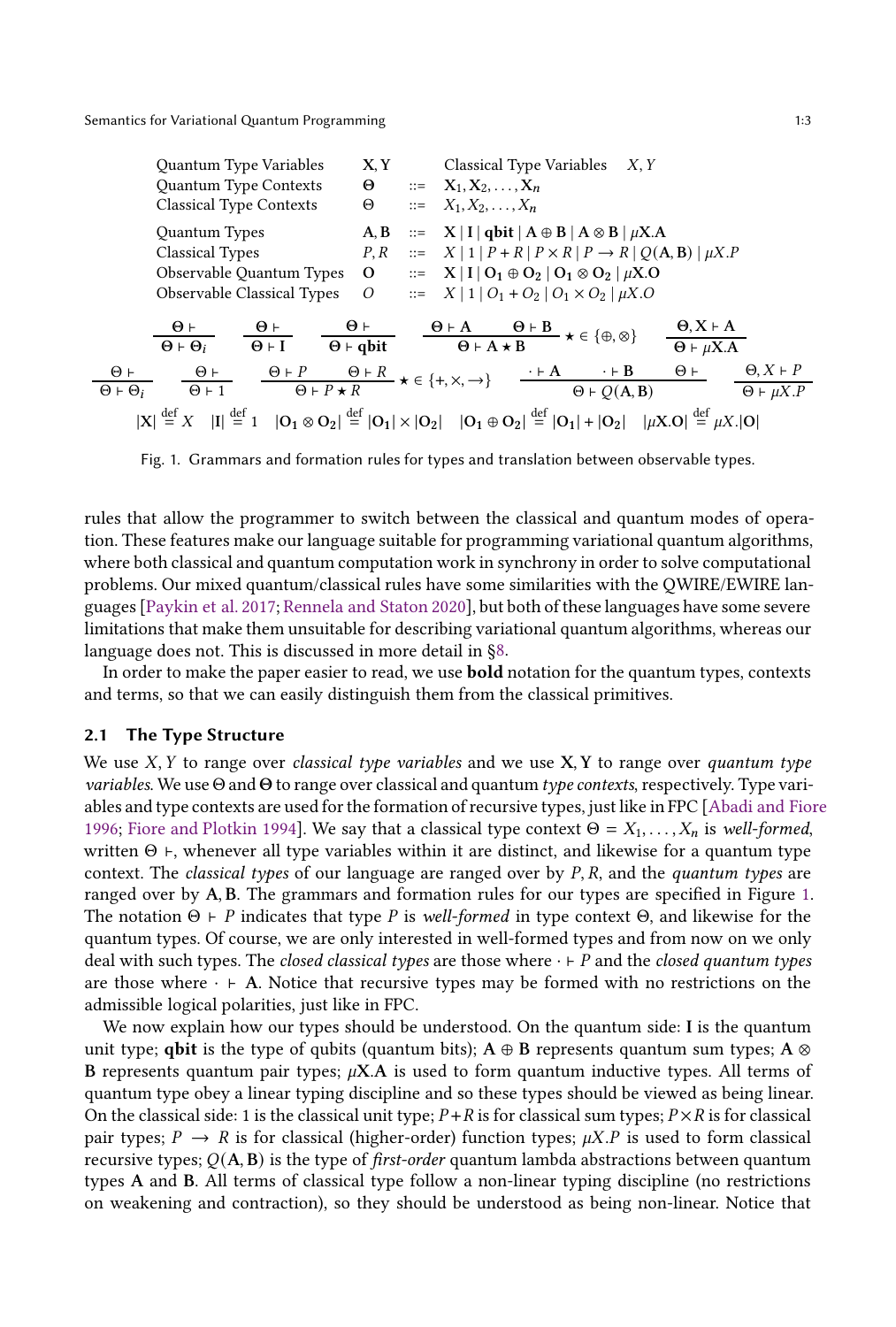the type  $Q(A, B)$  is *classical* (non-linear). This is because our quantum lambda abstractions are first-order and therefore they may be used any number of times (including zero). This type would correspond to ! $(A \rightarrow B)$  in a call-by-value linear lambda calculus and may be informally thought of in this way.

**Example 2.1.1.** Some important (closed) types are defined as follows: *Booleans* as Boo1  $\stackrel{\text{def}}{=}$  1 + 1; Bits as  $\text{Bit} \stackrel{\text{def}}{=} \text{I} \oplus \text{I}$ ; Natural numbers as Nat  $\stackrel{\text{def}}{=} \mu X.1 + X$ ; Linear/Quantum natural numbers as  ${\bf QNat} \stackrel{\rm def}{=} \mu{\bf X}.{\bf I} \oplus {\bf X};$  Lists of type  $A$  as  ${\sf List}(A) \stackrel{\rm def}{=} \mu{\rm X}.{\bf 1} + (A \times X);$  Linear/Quantum lists of type  ${\bf A}$  as  ${\rm List(A)}\stackrel{\rm def}{=}\mu{\rm X.I}\oplus({\rm A}\otimes{\rm X});$  Classical Streams of type  ${\rm A}$  as <code>Stream(A)</code>  $\stackrel{\rm def}{=}\mu{\rm X.1}\to {\rm A}\times {\rm X}.$ 

A subset of our classical/quantum types are the observable classical/quantum types, which are defined in Figure [1.](#page-2-0) We use  $O$  and  $O$  to range over the observable classical/quantum types, respectively. These types play an important role for some of the mixed quantum-classical rules that we explain later. The observable quantum types may also be understood from a physical perspective because values of these types correspond to physically observable information. An example of a non-observable quantum type is qbit. Indeed, observing a qubit in the physical sense is done via a quantum measurement, which destroys the qubit and produces a bit as output (note that Bit is observable in our system). The observable classical types are exactly the ground types, i.e., types formed without any use of classical/quantum function space. The observable quantum types are in a 1-1 correspondence with the observable classical types. For each observable quantum type O, we write |O| to indicate its observable classical counterpart. See Figure [1](#page-2-0) for a precise definition  $of |-$ .

### 2.2 The Term Language

For the formation of terms and term contexts, we implicitly assume that all types within are closed and well-formed. We use  $x, y$  to range over classical term variables and  $x, y$  to range over quantum term variables. Classical term contexts are ranged over by  $\Phi$  and quantum term contexts by  $\Gamma$ . The (well-formed) term contexts are simply lists of (distinct) variables with their types.

The term grammars of VOPL are specified in Figure [2.](#page-4-0) We write  $\Phi \vdash m : P$  to indicate that a classical term *m* is well-formed and has type *P* given classical context  $\Phi$ . We write  $\Phi$ ;  $\Gamma \vdash q : A$ to indicate that a quantum term q is well-formed and has type A, given classical context  $\Phi$  and quantum context Γ. A classical term m of type A is closed when  $\cdot \vdash m : A$  and in this case we also simply write  $m : A$ . Likewise we write q : A when  $\cdot; \cdot \vdash q : A$ , and then we also say q is closed. We use  $v, w$  to range over classical values and  $v, w$  to range over quantum values (see Figure [2\)](#page-4-0).

Example 2.2.1. Important closed values include: the (classical) false and true values given by  $ff \stackrel{\text{def}}{=} in_1() : \text{Bool} \text{ and } tt \stackrel{\text{def}}{=} in_2() : \text{Bool}; \text{ the false and true bits are defined by } ff \stackrel{\text{def}}{=} in_1 * : \text{Bit}$ and  ${\bf t}$   $\stackrel{\rm def}{=}$   ${\bf in}_{2} * :$   ${\bf Bit};$  the *zero natural number* zero  $\stackrel{\rm def}{=}$  <code>fold</code>  ${\bf in}_1()$  : Nat and the *successor function* succ  $\stackrel{\text{def}}{=} \lambda n^{\texttt{Nat}}.$  fold  $\texttt{in}_2 n:$  Nat $\rightarrow$  Nat; quantum versions of zero and succ may also be defined.

Execution of (quantum) programs is described by the small-step call-by-value operational se-mantics in Figures [8–10.](#page-7-0) If  $m$  and  $n$  are classical terms, we write  $m\stackrel{p}{\to}n$  to indicate that  $m$  reduces to *n* with probability  $p \in [0, 1]$  in exactly one step. Note that the probabilistic behaviour of reduction in the classical subsystem is induced by quantum measurements from the quantum subsystem.

2.2.1 Quantum Configurations. Reduction for the quantum fragment is described, as usual, in terms of quantum configurations  $[\psi, \ell, \mathbf{q}]$ , which may be seen as terms with embedded quantum information. We describe quantum configurations following [\[Pagani et al. 2014;](#page-26-9) [Péchoux et al.](#page-26-5) [2020\]](#page-26-5). Given  $n \in \mathbb{N}$ , we write  $\textbf{qbit}^n \stackrel{\text{def}}{=} \textbf{qbit} \otimes \cdots \otimes \textbf{qbit}$  for the *n-*fold tensor product of  $\textbf{qbit}$ .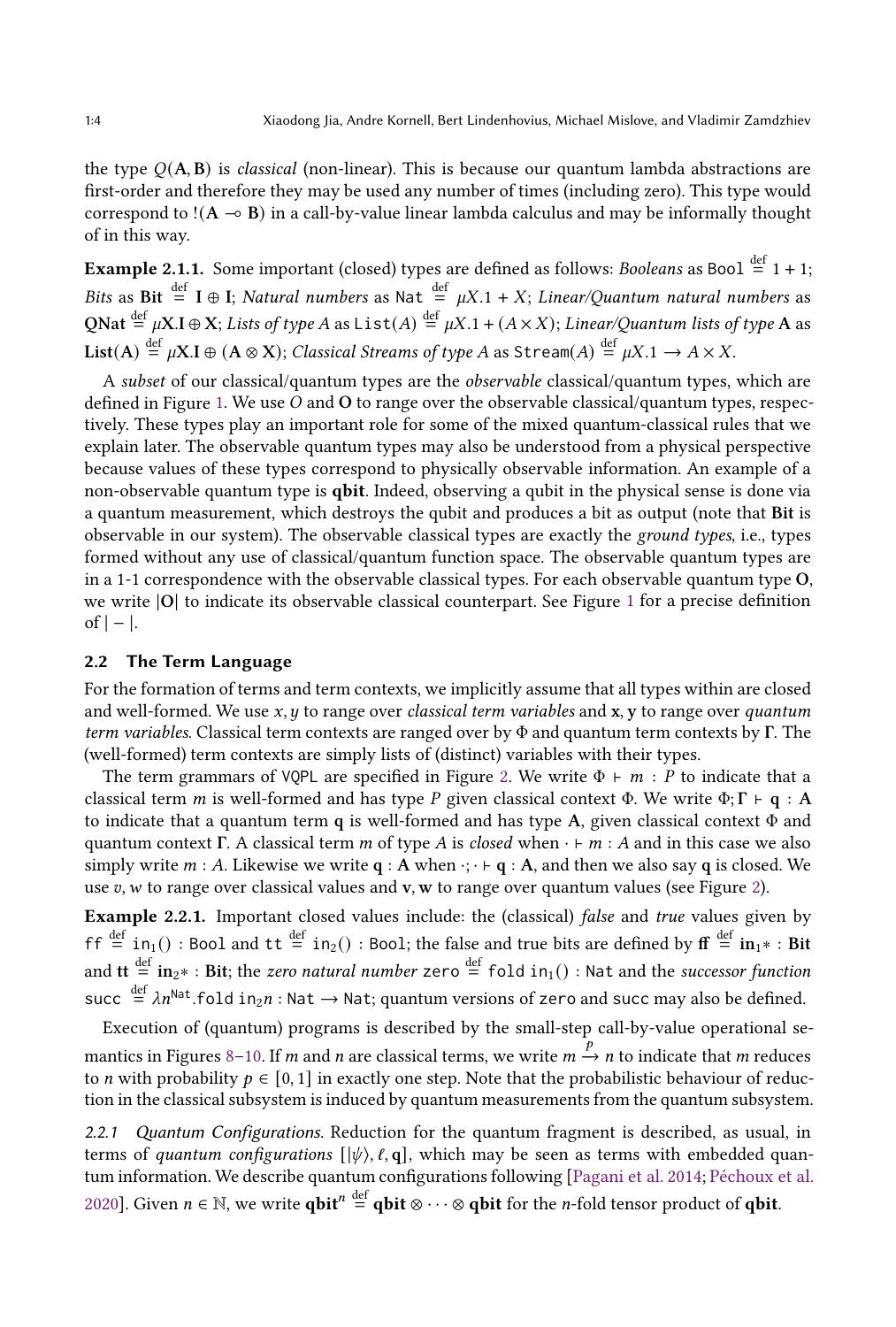<span id="page-4-0"></span>

| <b>Ouantum Variables</b> | X, V | Classical Variables $x, y$ Quantum Configurations $C ::= [ \psi\rangle, \ell, q]$                                                                             |
|--------------------------|------|---------------------------------------------------------------------------------------------------------------------------------------------------------------|
| <b>Classical Terms</b>   |      | $m, n \quad ::= \quad x \mid () \mid (m, n) \mid \pi_1 m \mid \pi_2 m \mid$ fold $m \mid \text{unfold } m \mid \lambda x.m \mid mn \mid$                      |
|                          |      | $in_1m \mid in_2m \mid (case \; m \; of \; in_1x \Rightarrow n_1 \mid in_2y \Rightarrow n_2) \mid$                                                            |
|                          |      | $\lambda$ ( <b>x</b> <sub>1</sub> , , <b>x</b> <sub>n</sub> ). <b>q</b>   new   meas   U   run C                                                              |
| <b>Ouantum Terms</b>     |      | $q, r \quad ::= \quad x \mid *  q; r   q \otimes r   \text{let } x \otimes y = q \text{ in } r   \text{ fold } q   \text{unfold } q   m q   \text{init } m  $ |
|                          |      | $in_1$ q $ in_2$ q $ $ (case q of $in_1 x \Rightarrow r_1   in_2 y \Rightarrow r_2  $ let $x =$ lift q in r                                                   |
| Classical Values         |      | $v, w \quad ::= \quad x \mid () \mid (v, w) \mid in_1v \mid in_2v \mid fold v \mid \lambda x.m \mid \lambda(x_1, \ldots, x_n).q \mid)$                        |
|                          |      | new   meas   $U$                                                                                                                                              |
| <b>Ouantum Values</b>    |      | $v, w ::= x \mid * \mid v \otimes w \mid in_1 v \mid in_2 v \mid fold v$                                                                                      |

Fig. 2. Grammars for terms, values and quantum configurations.

$$
\frac{\Phi + m : P \qquad \Phi + n : R}{\Phi + m : P \qquad \Phi + (n, n) : P \times R} \qquad \frac{\Phi + m : P_1 \times P_2}{\Phi + \pi_i m : P_i} i \in \{1, 2\}
$$
\n
$$
\frac{\Phi + m : P}{\Phi + in_1 m : P + R} \qquad \frac{\Phi + m : R}{\Phi + in_2 m : P + R} \qquad \frac{\Phi + m : P_1 + P_2 \qquad \Phi, x : P_1 + n_1 : R \qquad \Phi, y : P_2 + n_2 : R}{\Phi + (\text{case } m \text{ of } in_1 x \Rightarrow n_1 \mid in_2 y \Rightarrow n_2) : R}
$$
\n
$$
\frac{\Phi, x : P + m : R}{\Phi + \lambda x^P.m : P \rightarrow R} \qquad \frac{\Phi + m : P \rightarrow R \qquad \Phi + n : P}{\Phi + mn : R} \qquad \frac{\Phi + m : P[\mu X.P/X]}{\Phi + \text{fold } m : \mu X.P} \qquad \frac{\Phi + m : \mu X.P}{\Phi + \text{unfold } m : P[\mu X.P/X]}
$$

Fig. 3. Formation rules for terms in the (classical) FPC subsystem.

$$
\frac{\Phi; \Gamma_1 + \mathbf{q}: \mathbf{A} \quad \Phi; \Gamma_2 + \mathbf{r}: \mathbf{A}}{\Phi; \Gamma_1 + \mathbf{q}: \mathbf{A} \quad \Phi; \Gamma_1 + \mathbf{q}: \mathbf{A} \quad \Phi; \Gamma_2 + \mathbf{r}: \mathbf{B}}}{\Phi; \Gamma_1, \Gamma_2 + \mathbf{q}: \mathbf{r}: \mathbf{A} \quad \Phi; \Gamma_1, \Gamma_2 + \mathbf{q} \otimes \mathbf{r}: \mathbf{A} \otimes \mathbf{B}}
$$
\n
$$
\frac{\Phi; \Gamma_1 + \mathbf{q}: \mathbf{A} \otimes \mathbf{A}_2 \quad \Phi; \Gamma_2, \mathbf{x}: \mathbf{A}_1, \mathbf{y}: \mathbf{A}_2 + \mathbf{r}: \mathbf{B}}{\Phi; \Gamma + \mathbf{q}: \mathbf{A}[\mu \mathbf{X}.\mathbf{A}/\mathbf{X}]} \quad \frac{\Phi; \Gamma + \mathbf{q}: \mathbf{A} \otimes \mathbf{y}: \mathbf{A} \otimes \mathbf{B}}{\Phi; \Gamma + \mathbf{f} \circ \mathbf{I} \quad \Phi; \Gamma + \mathbf{q}: \mathbf{A}[\mu \mathbf{X}.\mathbf{A}/\mathbf{X}]}
$$
\n
$$
\frac{\Phi; \Gamma + \mathbf{q}: \mathbf{A} \quad \Phi; \Gamma + \mathbf{q}: \mathbf{A}}{\Phi; \Gamma + \mathbf{m}_1 \mathbf{q}: \mathbf{A} \oplus \mathbf{B} \quad \Phi; \Gamma + \mathbf{m}_2 \mathbf{q}: \mathbf{A} \oplus \mathbf{B}}
$$
\n
$$
\frac{\Phi; \Gamma + \mathbf{q}: \mathbf{A} \quad \Phi; \Gamma + \mathbf{m}_2 \mathbf{q}: \mathbf{A} \oplus \mathbf{B}}{\Phi; \Gamma + \mathbf{m}_2 \mathbf{q}: \mathbf{A} \oplus \mathbf{B}}
$$
\n
$$
\frac{\Phi; \Gamma_1 + \mathbf{q}: \mathbf{A}_1 \oplus \mathbf{A}_2 \quad \Phi; \Gamma_2, \mathbf{x}: \mathbf{A}_1 + \mathbf{r}_1: \mathbf{B} \quad \Phi; \Gamma_2, \mathbf{y}: \mathbf{A}_2 + \mathbf{r}_2: \mathbf{B}}{\Phi; \Gamma_1,
$$

Fig. 4. Formation rules for terms in the purely linear first-order subsystem.

$$
\overline{\Phi \vdash \text{new}: Q(\text{bit}, \text{qbit})}
$$
\n
$$
\overline{\Phi \vdash \text{meas}: Q(\text{qbit}, \text{bit})}
$$
\n
$$
\frac{U \text{ is a unitary of arity of } n}{\Phi \vdash U : Q(\text{qbit}^{\otimes n}, \text{qbit}^{\otimes n})}
$$
\n
$$
\text{bit} \equiv I \oplus I
$$

Fig. 5. Formation rules for term constants that manipulate quantum information.

$$
|*| \stackrel{\text{def}}{=} () \quad |v \otimes w| \stackrel{\text{def}}{=} (|v|, |w|) \quad |\text{in}_1 v| \stackrel{\text{def}}{=} in_1 |v| \quad |\text{in}_2 v| \stackrel{\text{def}}{=} in_2 |v| \quad |\text{fold } v| \stackrel{\text{def}}{=} \text{fold } |v|
$$

Fig. 6. Translation between closed and observable quantum/classical values.

$$
\frac{\Phi \vdash x_1 : A_1, \ldots, x_n : A_n \vdash q : B}{\Phi \vdash \lambda(x_1, \ldots, x_n).q : Q(A_1 \otimes \cdots \otimes A_n, B)} \qquad \frac{\Phi \vdash m : Q(A, B) \qquad \Phi; \Gamma \vdash q : A}{\Phi; \Gamma \vdash mq : B} \qquad \frac{\Phi \vdash C : O; \text{qbit}^k}{\Phi \vdash run C : |O|}
$$
\n
$$
\frac{\Phi \vdash m : |O|}{\Phi; \Gamma_1 \vdash q : O} \qquad \frac{\Phi; \Gamma_1 \vdash q : O \qquad \Phi, x : |O|; \Gamma_2 \vdash r : A}{\Phi; \Gamma_1, \Gamma_2 \vdash let x = \text{lift } q \text{ in } r : A}
$$

Fig. 7. Formation rules for terms that mediate between the quantum and classical modes of operation.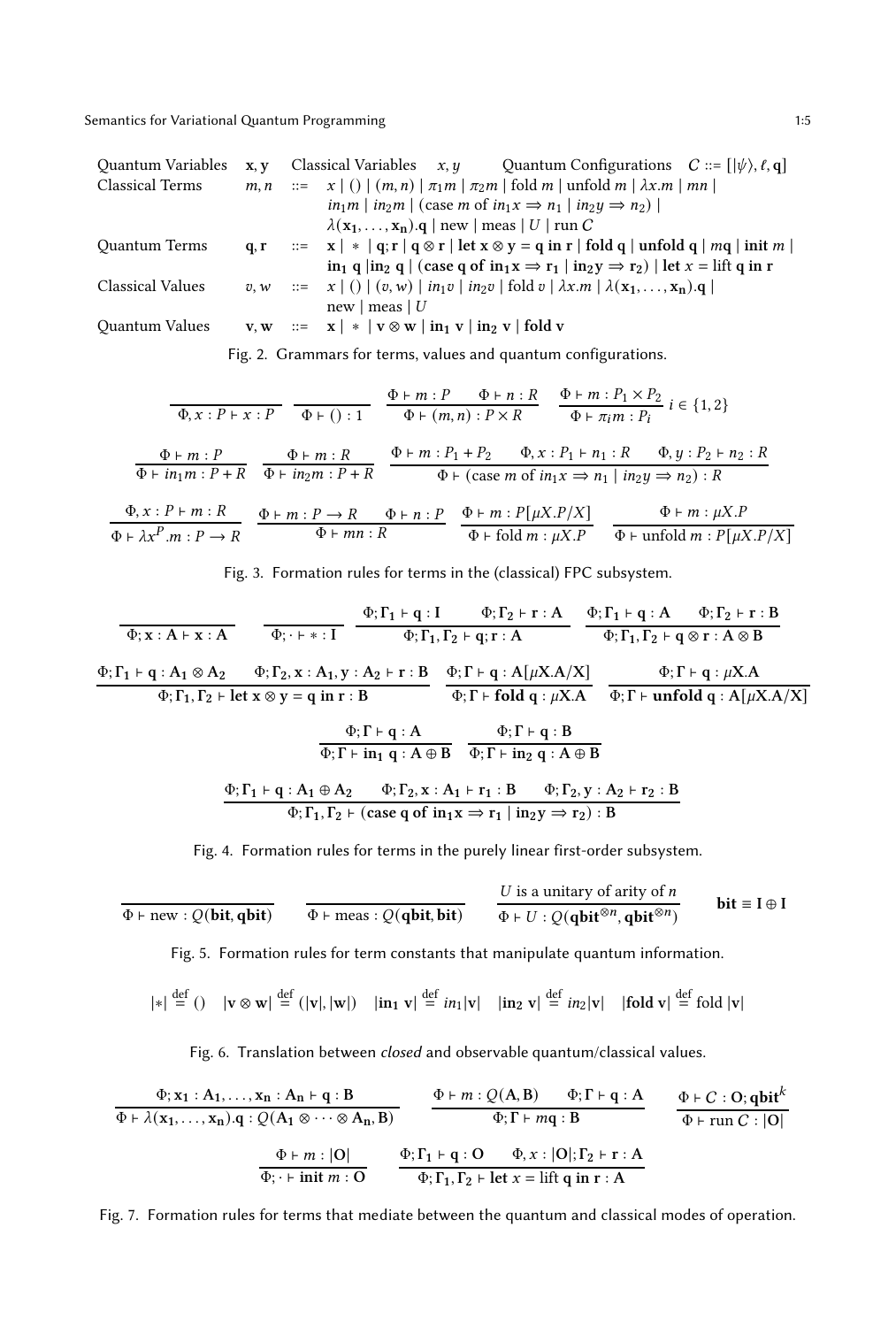**Definition 2.2.2** (Quantum Configuration). A quantum configuration is a triple  $[\psi\rangle, \ell, q]$ , where:  $|\psi\rangle$  is a pure quantum state, i.e., a normalised vector in  $\mathbb{C}^{2^n}$ ; q is a quantum term;  $\ell : \widetilde{QFV(q)} \to$  $\{1, \ldots, \dim(\ket{\psi})\}$  is a function from the set of free quantum variables of q into the indicated set, where  $\dim(\ket{\psi}) \stackrel{\text{def}}{=} n$  is *dimension* of  $\ket{\psi}$ . We refer to  $\ell$  as the *linking function*. A quantum configuration  $[|\psi\rangle, \ell, q]$  is well-formed in classical context  $\Phi$  with type A and k auxiliary qubits, which we write as  $\Phi \vdash [ \ket{\psi},\ell,\mathbf{q} ]: \mathbf{A}; \mathbf{qbit}^k,$  whenever the following conditions are satisfied:

- $\Phi$ ;  $x_1$ : qbit, ...,  $x_m$ : qbit  $\vdash q$ : A is a well-formed quantum term.
- dim( $|\psi\rangle$ ) =  $m + k$ .
- The linking function  $\ell : {\mathbf{x}_1, \ldots, \mathbf{x}_m} \rightarrow {1, \ldots, m+k}$  is injective.

A configuration [| $\psi$ ),  $\ell$ ,  ${\bf q}$ ] is *total* if  $\Phi \vdash [|\psi\rangle,\ell,{\bf q}] : {\bf A};$   ${\bf qbit}^0,$  which we abbreviate by  $\Phi \vdash [|\psi\rangle,\ell,{\bf q}] :$ A. Thus, in a total configuration  $\ell$  defines a 1 - 1 correspondence between the qubits of  $|\psi\rangle$  and the free quantum variables of **q**. A configuration is *closed* if  $\cdot \vdash [|\psi\rangle,\ell,\mathbf{q}] :$  A;  $\mathbf{qbit}^k$ , for some  $k \in \mathbb{N}.$ 

We are primarily interested in well-formed configurations that are both total and closed. Nevertheless, the premises of the structural reduction rules in the operational semantics include nontotal configurations that have some auxiliary qubits not used by the quantum term, so it is necessary also to consider non-total configurations (see [\[Pagani et al. 2014;](#page-26-9) [Péchoux et al. 2020\]](#page-26-5) for more details). Otherwise, the configurations in the premises would not be typable, so it is necessary to allow auxiliary qubits as part of the formation conditions. Likewise, the denotational semantics includes configurations that are not closed, because the interpretation of closed terms may be defined using non-closed terms (e.g. lambda abstractions).

The linking function  $\ell$  in a configuration  $[|\psi\rangle, \ell, q]$  associates the free variables of q, each of type **qbit**, to specific qubits of the quantum state  $|\psi\rangle$ ;  $\ell$  is needed because some of the qubits in  $|\psi\rangle$  may be entangled, in which case  $|\psi\rangle$  cannot be broken down into smaller quantum states.

We use calligraphic letters  $C, D$  to range over quantum configurations. Given quantum configurations  $C$  and  $\mathcal D$  we write  $C\stackrel{p}{\to}\mathcal D$  to indicate that  $C$  reduces to  $\mathcal D$  with probability  $p$  in exactly one step. This is how we model the execution of quantum programs. A value configuration is a configuration  $V = [|\psi\rangle, \ell, v]$ , where v is a quantum value. Reduction in the quantum subsystem terminates at value configurations, just as reduction in the classical system terminates at values.

2.2.2 The Subsystem FPC. We have organised the term formation rules and the associated reduction rules into several subsystems, which we now describe. Figure [3](#page-4-0) specifies the formation rules for the classical terms that make up the subsystem FPC (which is well-known [\[Abadi and Fiore](#page-25-2) [1996](#page-25-2); [Fiore and Plotkin 1994;](#page-26-8) [Fiore 1994](#page-26-10)]). The notation  $P[\mu X.P/X]$  represents type substitution, which is defined as usual. The reduction rules for these terms are standard and are shown in Figure [8.](#page-7-0)

2.2.3 The Subsystem QPL. Figure [4](#page-4-0) describes the formation rules for the quantum terms that make up a first-order linear subsystem with inductive types. These terms and their reduction rules are all standard, but they are now described on quantum configurations in Figure [8.](#page-7-0) For the structural reduction rules involving quantum evaluation contexts, the notation  $\ell \cap \ell_0 = \emptyset$  indicates that the linking functions  $\ell$  and  $\ell_0$  have disjoint domains and the notation  $\ell \cup \ell_0$  indicates the disjoint union of the two linking functions. The terms from Figure [4](#page-4-0) do not directly modify the quantum state  $|\psi\rangle$ .

Figure [5](#page-4-0) lists the formation rules for the term constants that we use to manipulate quantum information. Note that these constants are values of type  $O(A, B)$  and therefore are classical/nonlinear (and may be used any number of times). The associated reduction rules for quantum function application using these constants are presented in Figure [9.](#page-7-0) The term  $U(\mathbf{x}_1 \otimes \cdots \otimes \mathbf{x}_k)$  applies the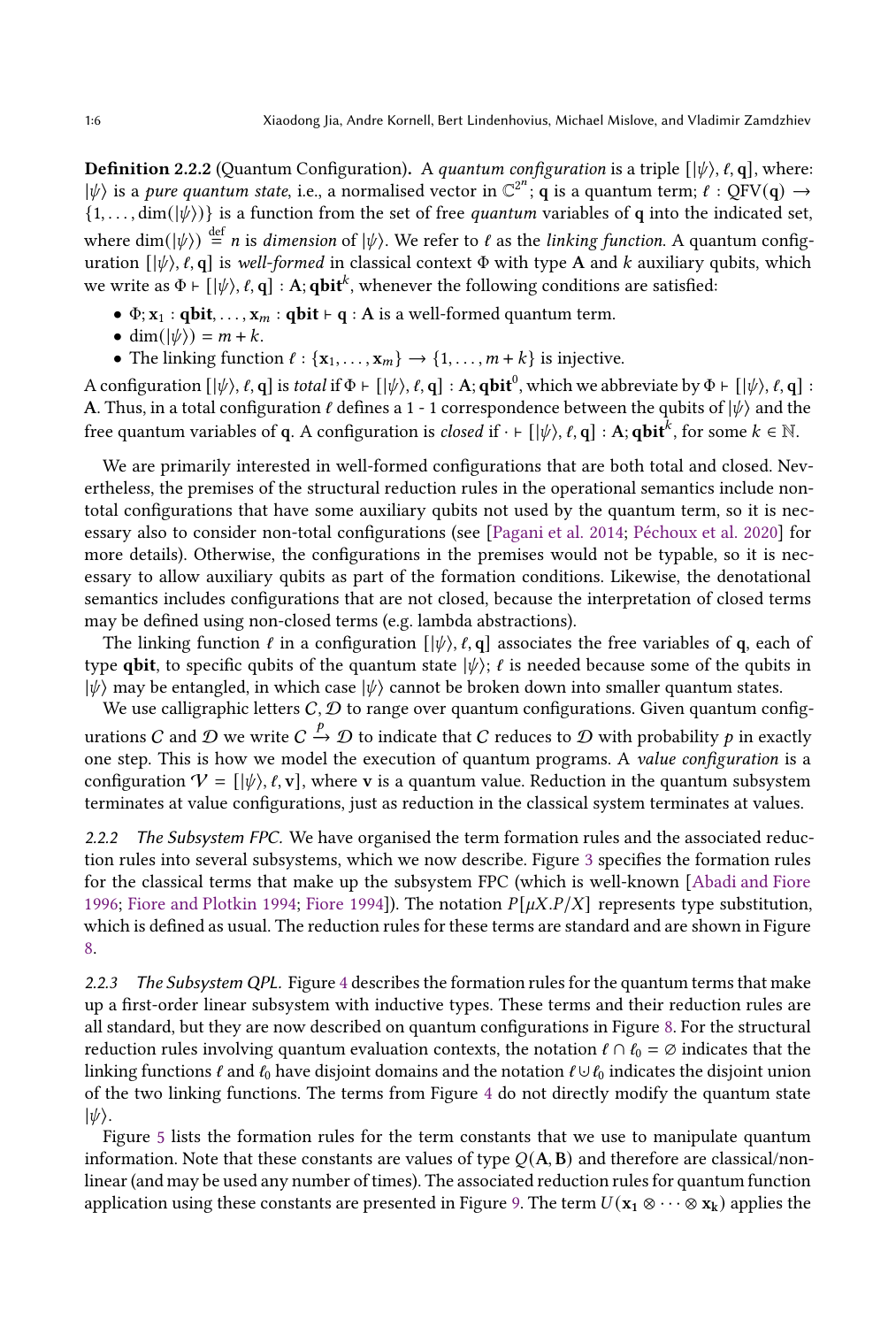unitary operation U to the qubits identified by the variables  $x_1, \ldots, x_k$  and modifies the quantum state in the configuration accordingly. The term new ff (resp. new tt) creates a new qubit in state  $|0\rangle$  (resp.  $|1\rangle$ ), creates a fresh new qubit variable that points to it and modifies the quantum configuration accordingly. The term meas y measures the qubit identified by variable y and produces bit tt or ff with probability given by the Born rule of quantum mechanics. This operation irreversibly modifies the quantum state and causes a probabilistic computational effect.

The terms in Figures [4](#page-4-0) and [5](#page-4-0) can be thought of as jointly making up a subsystem that we call QPL (it is roughly equivalent to QPL in [\[Péchoux et al. 2020;](#page-26-5) [Selinger 2004a\]](#page-26-11)), which is a first-order language for quantum programming.

2.2.4 Mixed Classical/Quantum Terms. Both subsystems (P)FPC (Figure [3\)](#page-4-0) and QPL have been studied previously (for very different purposes). The main distinguishing feature of VQPL is that it demonstrates how these subsystems can be combined and used simultaneously for variational quantum programming. The terms and formation rules that allow us to achieve this are presented in Figure [7,](#page-4-0) and we now describe them in greater detail.

The term  $\lambda(\mathbf{x}_1, \dots, \mathbf{x}_n)$  q is a value which represents a *first-order* quantum lambda abstraction. Note that this value is actually classical (non-linear). The term  $mq$  represents quantum function application. In our view, this is the most interesting rule in VQPL. This is because its subterm  $m$  :  $Q(A, B)$  represents a *probabilistic classical program* that eventually reduces to a quantum lambda abstraction. Because of this, the term  $mq$  combines classical probabilistic computation with quantum computation (represented by the subterm q), and this is reflected in the associated reduction rules in Figure [10.](#page-7-0) Providing a semantic interpretation of this term requires considerable effort and the development of novel semantic methods, as we show later.

The observable quantum/classical values are simply quantum/classical values of observable types with observable context. The closed observable quantum values are in 1-1 correspondence with the closed observable classical values, which is made precise by the assignment | − | from Figure [6.](#page-4-0) Therefore | − | may be seen as a translation, not only between the observable types, but also between their closed values, and so we may think of them as carrying the same information. In the sequel, we see that this view extends to our denotational interpretation as well. Observable types and values are important, because they play a special role in the terms we introduce next.

Given any configuration C of *observable* type, the term "run  $C$ " reduces the configuration C to some value configuration  $[\psi\rangle, \emptyset, \mathbf{v}]$ , then extracts the observable quantum value v from it and produces its classical counterpart  $|v|$  as the result of the overall computation. Note that in this situation, the observable value v does not depend on the quantum data, because it necessarily has an empty quantum context and thus empty linking function, and therefore the remaining quantum state  $|\psi\rangle$ may be safely discarded (this is consistent with affine approaches to quantum programming, see [\[Clairambault et al. 2019;](#page-25-3) [Péchoux et al. 2020](#page-26-5); [Selinger 2004a](#page-26-11)]). The term "run C" is classical, and it allows us to execute quantum algorithms on a quantum computer and then extract the resulting observable information into our classical subsystem for further manipulation. The entire process is probabilistic. It is convenient to introduce some syntactic sugar. Given a closed quantum term  $\cdot$ ;  $\cdot$  ⊢ q : O of observable type, we can define run q  $\stackrel{\text{def}}{=}$  run [1, ∅, q]. Users of the programming language are not expected to write the more general terms "run  $C$ " (which are useful for formalising the operational and denotational semantics), but only the sugarised terms "run q". The term "init  $m$ " performs the reverse function of that of "run", i.e., given a classical (probabilistic) process  $m$  of observable type, the term "init  $m$ " prepares observable quantum information as indicated by the observable value that  $m$  reduces to in the end.

Finally, the "let  $x = \text{lift } q$  in r" term allows us to execute a quantum term q of observable type and then promote the observable quantum information it produces to the classical world, so that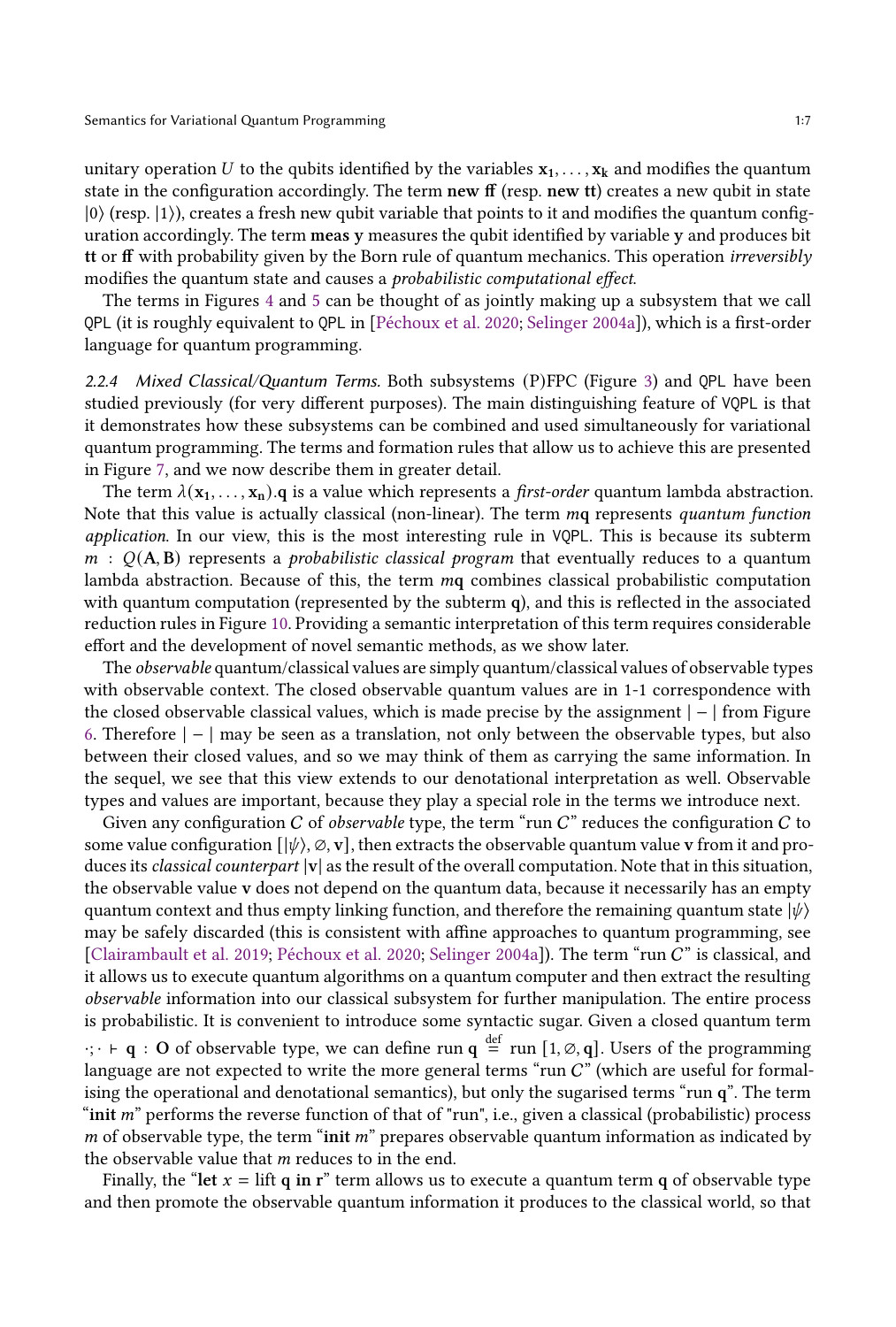<span id="page-7-0"></span>
$$
\pi_1(v, w) \xrightarrow{1} v \qquad \pi_2(v, w) \xrightarrow{1} w \qquad \text{unfold fold } v \xrightarrow{1} v \qquad (\lambda x. m)v \xrightarrow{1} m[v/x]
$$
\n
$$
\text{(case } in_1 v \text{ of } in_1 x \Rightarrow n_1 \mid in_2 y \Rightarrow n_2) \xrightarrow{1} n_1[v/x] \qquad \text{(case } in_2 v \text{ of } in_1 x \Rightarrow n_1 \mid in_2 y \Rightarrow n_2) \xrightarrow{1} n_2[v/y]
$$

$$
[|\psi\rangle, \ell, \text{let } x \otimes y = v \otimes w \text{ in } r] \xrightarrow{1} [|\psi\rangle, \ell, r[v/x, w/y]]
$$
  

$$
[|\psi\rangle, \ell, \text{case in}_1 v \text{ of } \text{in}_1 x \Rightarrow r_1 | \text{ in}_2 y \Rightarrow r_2] \xrightarrow{1} [|\psi\rangle, \ell, r_1 [v/x]]
$$
  

$$
[|\psi\rangle, \ell, \text{case in}_2 v \text{ of } \text{in}_1 x \Rightarrow r_1 | \text{ in}_2 y \Rightarrow r_2] \xrightarrow{1} [|\psi\rangle, \ell, r_2 [v/y]]
$$
  

$$
[|\psi\rangle, \ell, \text{unfold fold } v] \xrightarrow{1} [|\psi\rangle, \ell, v]
$$
  

$$
[|\psi\rangle, \ell, r_1] \xrightarrow{1} [|\psi\rangle, \ell, r] \qquad [|\psi\rangle, \ell, \text{let } x = \text{lift } v \text{ in } r] \xrightarrow{1} [|\psi\rangle, \ell, r[|v|/x]]
$$

 $E ::= [\cdot] | (E, m) | (v, E) | \pi_i E | in_i E | (case E of in_1 x \Rightarrow n_1 | in_2 y \Rightarrow n_2) | E m | v E | (un) fold E$ E ::=  $[\cdot] | E \otimes q | v \otimes E |$  let  $x \otimes y = E$  in r  $| in_1E |$  (case E of  $in_1x \Rightarrow r_1 | in_2y \Rightarrow r_2 |$   $|E; q |$  (un)fold E |

let  $x = \text{lift } E$  in r

$$
\frac{m \xrightarrow{p} m'}{E[m] \xrightarrow{p} E[m']} \qquad \frac{[\ket{\psi}, \ell, q] \xrightarrow{p} [\ket{\psi'}, \ell', q']} \qquad \ell \cap \ell_0 = \varnothing = \ell' \cap \ell_0}{[\ket{\psi}, \ell \cup \ell_0, E[q]] \xrightarrow{p} [\ket{\psi'}, \ell' \cup \ell_0, E[q']]}
$$

Fig. 8. Classical evaluation contexts  $(E)$ , quantum evaluation contexts  $(E)$  and associated reduction rules.

$$
[ |\psi \rangle, \ell, U(\mathbf{x}_1 \otimes \cdots \otimes \mathbf{x}_k) ] \xrightarrow{1} [ (\sigma \circ (U \otimes id) \circ \sigma^{-1}) | \psi \rangle, \ell, \mathbf{x}_1 \otimes \cdots \otimes \mathbf{x}_k ],
$$
  
for any permutation  $\sigma$ , s.t.  $\sigma(i) = \ell(\mathbf{x}_i), 1 \le i \le k$ .

 $[|\psi\rangle, \varnothing, \text{new ff}] \xrightarrow{1} [|\psi\rangle \otimes |0\rangle, \{x \mapsto \dim(|\psi\rangle) + 1\}, x] \quad [|\psi\rangle, \varnothing, \text{new tt}] \xrightarrow{1} [|\psi\rangle \otimes |1\rangle, \{x \mapsto \dim(|\psi\rangle) + 1\}, x]$ where x is chosen fresh.

$$
\left[\alpha\left(\sum_{i}\alpha_{i}|b_{i}\rangle\otimes|0\rangle\otimes|b'_{i}\rangle\right)+\beta\left(\sum_{i}\beta_{i}|b_{i}\rangle\otimes|1\rangle\otimes|b'_{i}\rangle\right),\{\mathbf{y}\mapsto j\},\text{meas }\mathbf{y}\right]\xrightarrow{|\alpha|^{2}}\left[\sum_{i}\alpha_{i}|b_{i}\rangle\otimes|b'_{i}\rangle,\emptyset,\mathbf{ff}\right]
$$
\n
$$
\left[\alpha\left(\sum_{i}\alpha_{i}|b_{i}\rangle\otimes|0\rangle\otimes|b'_{i}\rangle\right)+\beta\left(\sum_{i}\beta_{i}|b_{i}\rangle\otimes|1\rangle\otimes|b'_{i}\rangle\right),\{\mathbf{y}\mapsto j\},\text{meas }\mathbf{y}\right]\xrightarrow{|\beta|^{2}}\left[\sum_{i}\beta_{i}|b_{i}\rangle\otimes|b'_{i}\rangle,\emptyset,\mathbf{tt}\right],
$$
\nwhere  $\dim(|b_{i}\rangle)=j-1$ , so that the *j*-th qubit is measured.

Fig. 9. Rules for manipulating quantum information.

$$
\begin{aligned} [[\psi \rangle, \ell, (\lambda(x_1, \ldots, x_n).q)(v_1 \otimes \cdots \otimes v_n)] \xrightarrow{1} [[\psi \rangle, \ell, q[v_1/x_1, \ldots, v_n/x_n]] \\ &\text{run } [[\psi \rangle, \varnothing, v] \xrightarrow{1} |v| & [[\psi \rangle, \varnothing, init |v|] \xrightarrow{1} [[\psi \rangle, \varnothing, v] \end{aligned}
$$

$$
\frac{m \xrightarrow{p} m'}{\left[|\psi\rangle, \ell, mq\right] \xrightarrow{p} \left[|\psi\rangle, \ell, q\right]} \frac{\left[|\psi\rangle, \ell, q\right] \xrightarrow{p} \left[|\psi'\rangle, \ell', q'\right]}{\left[|\psi\rangle, \ell, qq\right] \xrightarrow{p} \left[|\psi'\rangle, \ell', qq'\right]}
$$
\n
$$
\frac{\left[|\psi\rangle, \ell, q\right] \xrightarrow{p} \left[|\psi'\rangle, \ell', q'\right]}{\left[|\psi\rangle, \ell, q\right] \xrightarrow{m} \frac{m \xrightarrow{p} m'}{\left[|\psi\rangle, \varnothing, \text{init } m\right] \xrightarrow{p} \left[|\psi\rangle, \varnothing, \text{init } m'\right]}
$$

Fig. 10. Rules for quantum function application and extracting observable (quantum) information.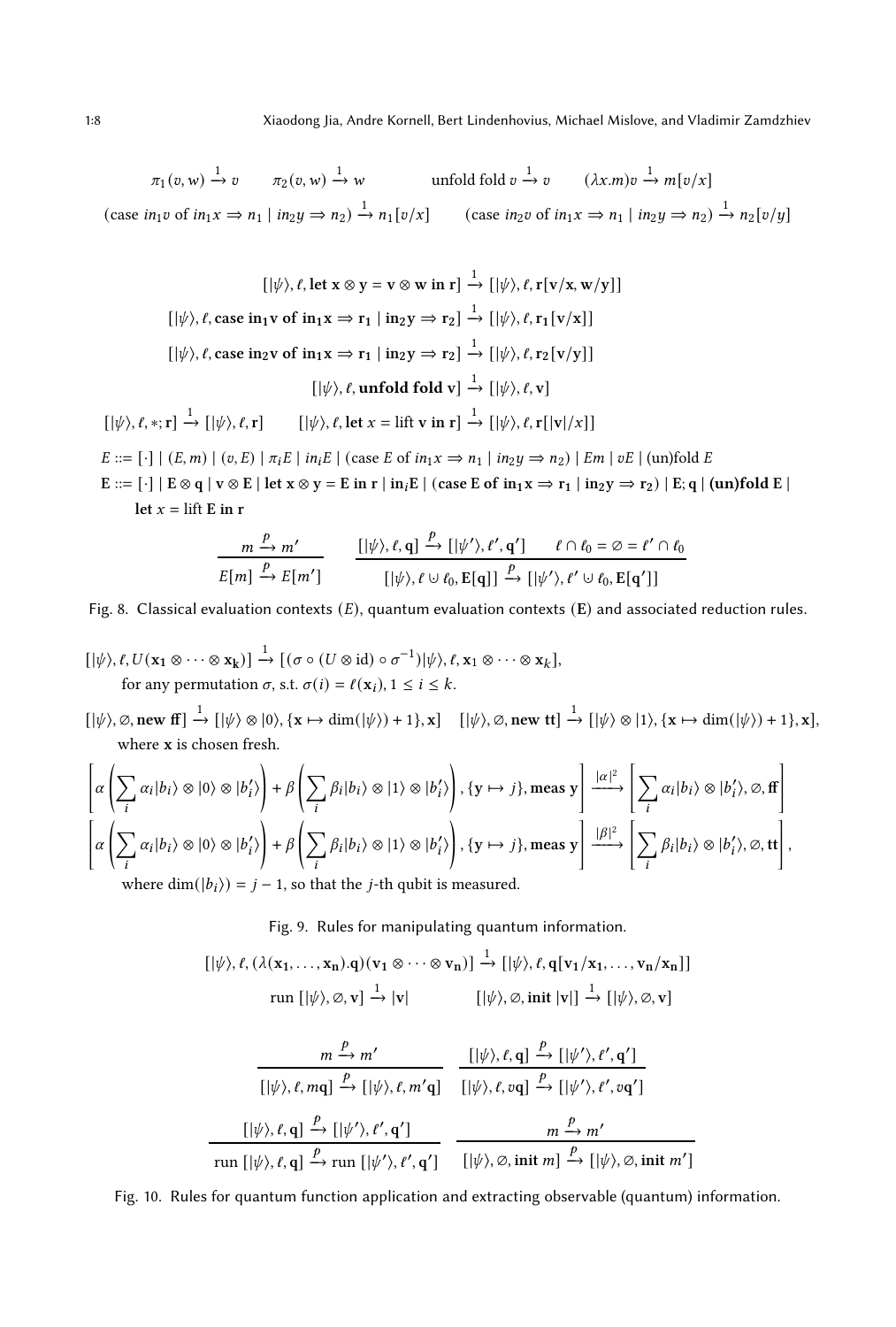we may use it any number of times within the continuation r (see Figure [8\)](#page-7-0). This term therefore implements what is often called "dynamic lifting" in the quantum programming literature. From a structural perspective, it is the only term that allows us to modify the non-linear context of quantum terms and as such may be compared to the corresponding rules of the LNL calculus [\[Benton](#page-25-0) [1995](#page-25-0); [Benton and Wadler 1996](#page-25-1)]. In practice, this term is useful for describing quantum processes where we measure a *part of* our quantum state and use the measurement outcome to influence the subsequent quantum dynamics. It is necessary for protocols like quantum teleportation.

# <span id="page-8-0"></span>2.3 Type Safety

The next two propositions show VQPL is type-safe. The first proposition shows type assignment is preserved by reduction, and as a consequence, totality of quantum configurations also is preserved.

**Proposition 2.3.1** (Type Preservation). If  $\Phi \vdash m: P$  and  $m \stackrel{p}{\to} n$ , then  $\Phi \vdash n: P$ . Likewise, if  $\Phi \vdash C : A; \textbf{qbit}^k$  and  $C \xrightarrow{p} \mathcal{D}$ , then  $\Phi \vdash \mathcal{D} : A; \textbf{qbit}^k$ . In both of these situations, if  $p < 1$ , then there exists a term n' (resp. configuration  $\mathcal{D}'$ ), such that  $m \xrightarrow{1-p} n'$  (resp.  $C \xrightarrow{1-p} \mathcal{D}'$ ).

**Proposition 2.3.2** (Progress). If  $\cdot \vdash m$ : P, then either m is a value or there exists a classical term n, such that  $m \stackrel{p}{\rightarrow} n$  for some  $p \in (0,1]$ . Likewise, if  $\cdot + C$ : A;  $\mathbf{qbit}^k$ , then either C is a value configuration or there exists a quantum configuration D, such that  $C \xrightarrow{p} \mathcal{D}$  for some  $p \in (0,1]$ .

<span id="page-8-1"></span>Remark 2.3.3. As usual, Progress holds for all closed terms/configurations, whereas Type Preservation holds for all well-formed terms/configurations, including the open ones. Here we note that the static semantics is independent of the translation  $|-|$  on values. This translation only matters for three rules in our operational semantics and it is restricted to closed observable values (in Figure [6\)](#page-4-0), because otherwise Type Preservation would fail for open terms/configurations.

# 2.4 Recursion and Asymptotic Behaviour of Reduction

It is well-known that type recursion induces term recursion in FPC [\[Abadi and Fiore 1996](#page-25-2); [Fiore](#page-26-10) [1994](#page-26-10); [Harper 2016\]](#page-26-12), and this also is true for VQPL. The call-by-value fixpoint operator

$$
\cdot \vdash \text{fix}_{P \to R} \colon ((P \to R) \to P \to R) \to P \to R
$$

may be *derived* at any function type  $P \rightarrow R$  (see [\[Abadi and Fiore 1996\]](#page-25-2) and [\[Fiore 1994,](#page-26-10) §8] for more details). This fixpoint operator allows us to write recursive functions.

The probability that a term  $m$  reduces to a value  $v$  (in any number of steps) may be determined as in [\[Pagani et al. 2014](#page-26-9)]. The *probability weight* of a reduction path  $\pi = \left(m_1 \xrightarrow{p_1} \cdots \xrightarrow{p_n} m_n\right)$  is  $P(\pi) \stackrel{\text{def}}{=} \prod_{i=1}^{n} p_i$ . The probability that *m* reduces to the value *v* in *at most n* steps is

$$
P(m \to_{\leq n} v) \stackrel{\text{def}}{=} \sum_{\pi \in \text{Paths}_{\leq n}(m,v)} P(\pi),
$$

where Paths<sub>≤n</sub>( $m, v$ ) is the set of all reduction paths from  $m$  to  $v$  whose length is at most  $n$ . The probability that  $m$  reduces to the value  $v$  in *any number* of steps is  $P(m\to_* v) \stackrel{\text{def}}{=} \sup_i P(m\to_{\leq i} v).$ Similarly, the probability that a quantum configuration  $C$  reduces to a value configuration  $\hat{V}$  (in any number of steps) is denoted  $P(C \rightarrow_{*} \mathcal{V})$ ; it is determined in exactly the same way as above by substituting the notion of term with that of configuration. Finally, the overall probability that a term  $m$  or configuration  $C$  terminates is given by:

<span id="page-8-2"></span>
$$
\text{Half}(m) \stackrel{\text{def}}{=} \sum_{v \in \text{Val}(m)} P(m \to_{*} v) \qquad \qquad \text{Half}(C) \stackrel{\text{def}}{=} \sum_{\mathcal{V} \in \text{ValC}(C)} P(C \to_{*} \mathcal{V}), \qquad (2.1)
$$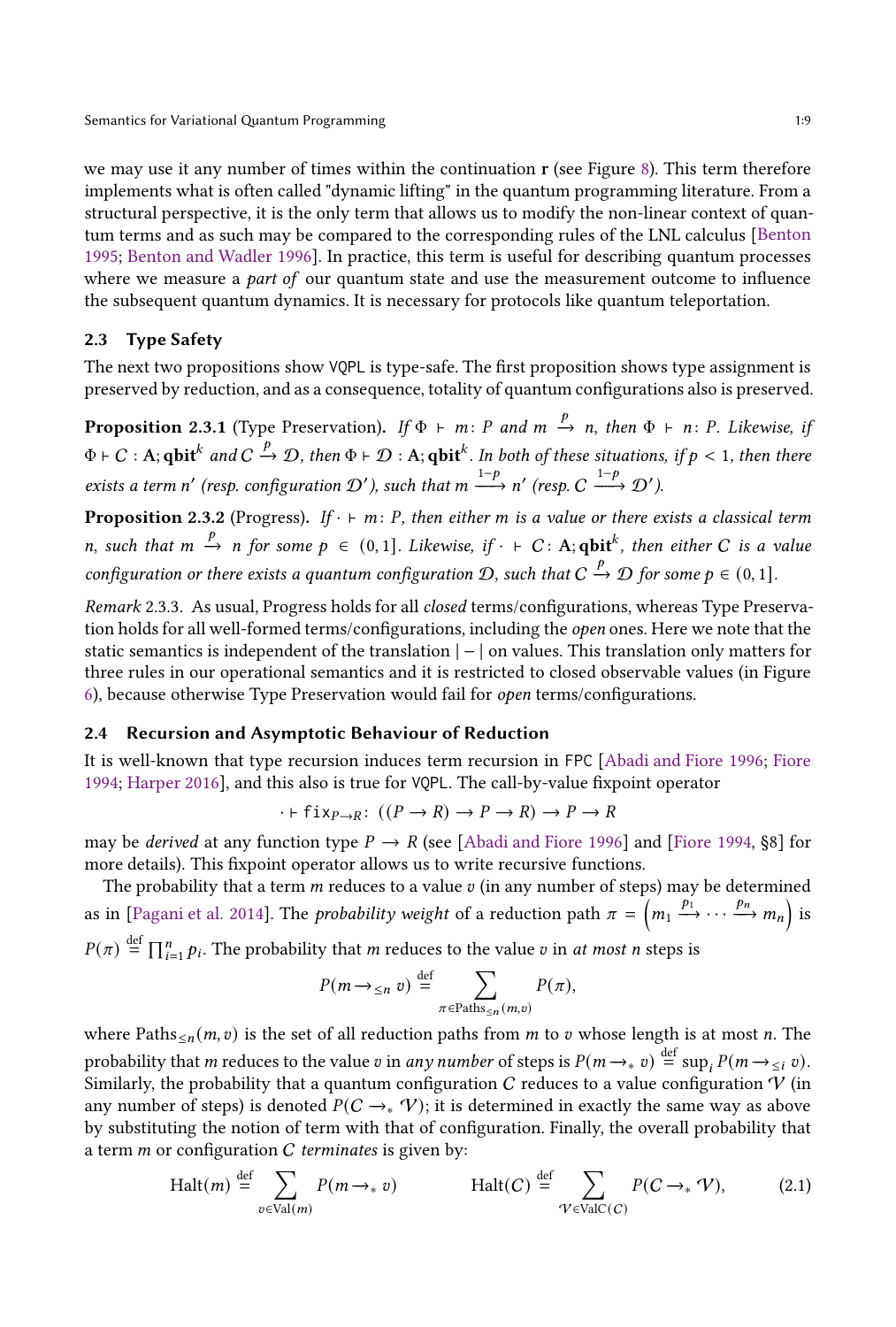where ValC(*C*)  $\stackrel{\text{def}}{=} \{ \mathcal{V} \mid \mathcal{V} \text{ is a value configuration and } P(C \to_{*} \mathcal{V}) > 0 \}$  and Val(*m*)  $\stackrel{\text{def}}{=} \{ v \mid v \text{ is } \mathcal{V} \}$ a value and  $P(m \rightarrow_{*} v) > 0$ . Note that both sums may be countably infinite.

# 2.5 Examples

We now illustrate VQPL with some example programs.

**Example 2.5.1.** A fair coin toss can be defined by using some simple quantum resources:  $\text{coin}_{0.5} \stackrel{\text{def}}{=}$ run  $(\text{meas}(H(\text{new ff})))$ : Bool, where H represents the Hadamard unitary operation. More generally, by replacing H with a suitable unitary operation  $U_p$ , a biased coin toss coin<sub>p</sub> may be defined for  $p \in [0, 1]$  with reduction behaviour  $P(\text{coin}_p \to_{*} \text{ ff}) = p$  and  $P(\text{coin}_p \to_{*} \text{ tt}) = 1 - p$ . Notice that  $\text{coin}_p$  : Bool is a *classical term*. This shows that classical discrete probabilistic choice is derivable and therefore the language PFPC [\[Jia et al. 2021](#page-26-3)] is a subsystem of VQPL.

Example 2.5.2. The fixpoint operator fix allows us to write classical recursive functions (as usual), but it also enables us to write quantum recursive functions. The function Ts below applies the unitary  $T$  to each qubit in a list. Defining, for brevity, Fqs  $\stackrel{\text{def}}{=} Q(\text{List}(\mathbf{qbit}),\text{List}(\mathbf{qbit})),$  let:

$$
\mathsf{Ts}' \stackrel{\text{def}}{=} (\mathsf{fix}_{1 \to \mathsf{Fqs}} \lambda f^{1 \to \mathsf{Fqs}}.\lambda x^1. \lambda(\mathsf{qs}).\mathsf{case}(\mathsf{qs}) \text{ of } \mathsf{nil} \Rightarrow \mathsf{nil} \mid \mathsf{q} :: \mathsf{qs}' \Rightarrow T\mathsf{q} :: (fx)\mathsf{qs}') : 1 \to \mathsf{Fqs},
$$

where we used some (hopefully obvious) syntactic sugar for pattern matching of (linear) lists. The recursive call is performed by the  $fx$  expression, which is of type Fqs. Setting Ts  $\stackrel{\text{def}}{=}$  Ts'():  $Q(List(qbit), List(qbit))$ , we get the desired function. An example quantum execution is given by  $P([|111\rangle, \ell, \text{Ts}(\mathbf{x}_1::\mathbf{x}_2::\mathbf{x}_3::\mathbf{nil})] \rightarrow_{*} [(\mathcal{T} \otimes \mathcal{T} \otimes \mathcal{T})|111\rangle, \ell, \mathbf{x}_1::\mathbf{x}_2::\mathbf{x}_3::\mathbf{nil}] = 1$ , where  $\ell$  is the linking function defined by  $\ell(\mathbf{x}_i) = i$ . This shows that classical recursion *induces* recursion on the quantum subsystem and therefore a quantum fixpoint operator is obviously derivable.

### <span id="page-9-0"></span>3 PROBABILISTIC EFFECTS AND (COMMUTATIVE) VALUATIONS MONADS

As we already explained, PFPC is a subsystem of our language. In this section we recall the construction of the commutative monad  $M : DCPO \rightarrow DCPO$  of [\[Jia et al. 2021](#page-26-3)], which we also use in our denotational semantics. Our classical judgements are interpreted in the Kleisli category DCPO<sub>M</sub> of M, which provides a sound and (strongly) adequate model of PFPC [\[Jia et al. 2021\]](#page-26-3).

# 3.1 Domain-theoretic and Topological Preliminaries

If  $D$  is a partially ordered set (poset), a nonempty subset  $A$  of  $D$  is called directed if each pair of elements in  $A$  has an upper bound in  $A$ . Then  $D$  is a directed complete poset (dcpo, for short) if each of its directed subsets has a supremum. For example, the unit interval  $[0, 1]$  is a dcpo in the usual ordering. A Scott-continuous map  $f: D \to E$  between (posets) dcpo's is a function that is monotone and preserves (existing) suprema of directed subsets. Pointed posets have least elements, usually denoted by  $\perp_D$  if D is the ambient poset. A Scott-continuous function  $f: D \to E$  between pointed dcpo's is *strict* if f preserves the least element, that is,  $f(\perp_D) = \perp_E$ .

The category DCPO of dcpo's and Scott-continuous functions is complete, cocomplete and Cartesian closed [\[Abramsky and Jung 1994](#page-25-4)]. The categorical (co)product of the dcpo's  $A_1$  and  $A_2$ is denoted  $A_1 \times A_2$  ( $A_1 + A_2$ ), with  $\pi_1, \pi_2$  (in<sub>1</sub>, in<sub>2</sub>) the associated (co)projections. Initial and terminal objects of DCPO are denoted by  $\varnothing$  and 1, which are the empty dcpo and the singleton dcpo, respectively. For dcpo's A and B, the internal hom of A and B in DCPO is  $[A \rightarrow B]$ , the space of all Scott-continuous functions  $f : A \rightarrow B$  ordered pointwise.

The category  $DCPO_{\perp}$  of *pointed* dcpo's and *strict* Scott-continuous functions is symmetric monoidal closed when equipped with the smash product and strict Scott-continuous function space, and it also is complete and cocomplete [\[Abramsky and Jung 1994\]](#page-25-4).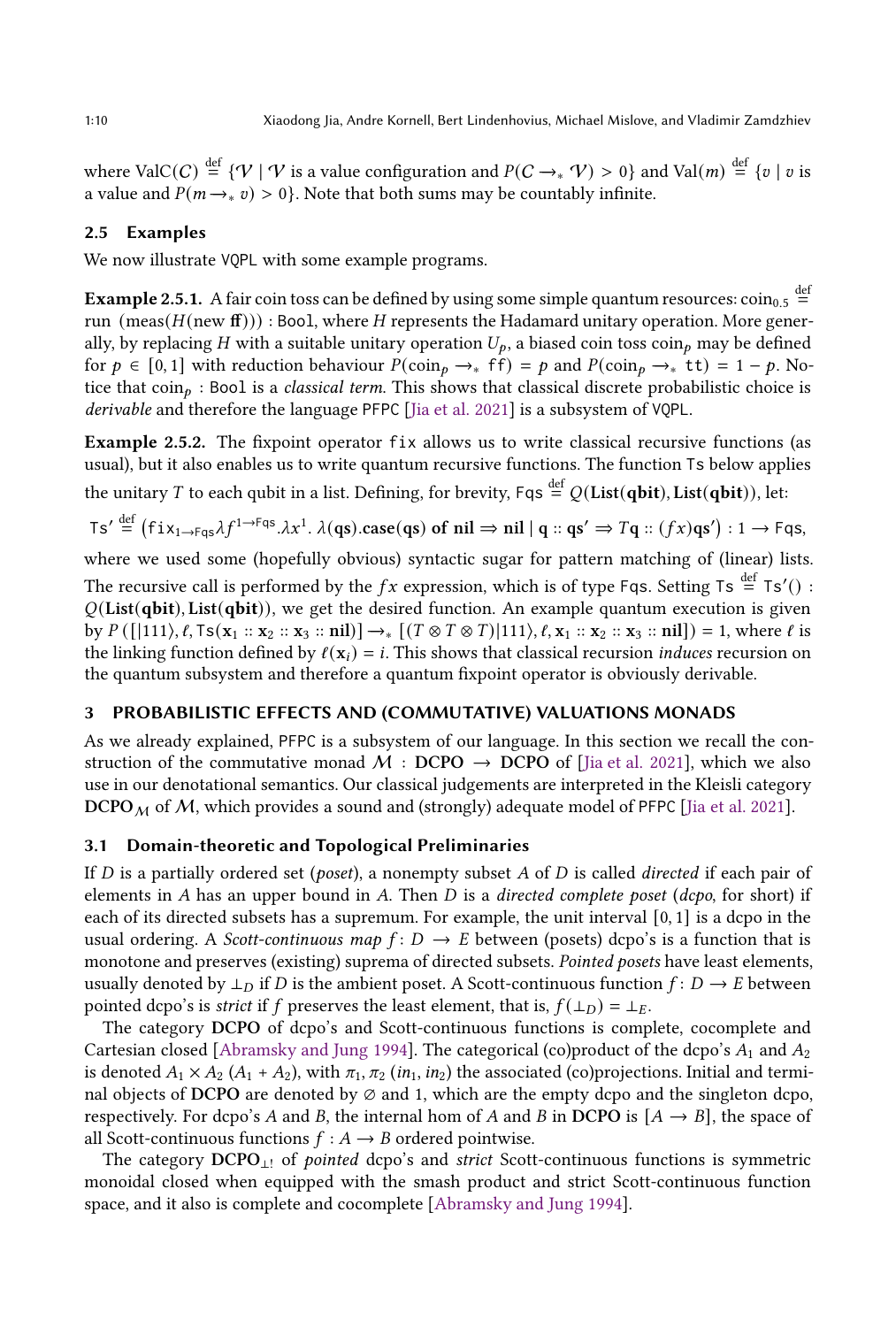Semantics for Variational Quantum Programming 1:11 and 1:11 and 1:11 and 1:11 and 1:11 and 1:11 and 1:11 and 1:11 and 1:11 and 1:11 and 1:11 and 1:11 and 1:11 and 1:11 and 1:11 and 1:11 and 1:11 and 1:11 and 1:11 and 1:11

The Scott topology  $\sigma D$  on a dcpo D consists of the upper subsets  $U = \uparrow U \stackrel{\text{def}}{=} \{x \in D \mid (\exists u \in D) | u \in D\}$  $U$ )  $u \leq x$ } that are *inaccessible by directed suprema:* i.e., if  $A \subseteq D$  is directed and sup  $A \in U$ , then  $A \cap U \neq \emptyset$ . The topological space  $(D, \sigma D)$  is also written as  $\Sigma D$ . Scott-continuous functions between dcpo's D and E are exactly the continuous functions between  $\Sigma D$  and  $\Sigma E$  [\[Gierz et al.](#page-26-13) [2003,](#page-26-13) Proposition II-2.1]. We always equip [0, 1] with the Scott topology unless stated otherwise.

If  $B \subseteq D$  and D is a dcpo, then B is a sub-dcpo if every directed subset  $A \subseteq B$  satisfies  $\sup_D A \in B$ , where  $\sup_D A$  denotes the supremum of A in D. In this case, B is a dcpo in the induced order from D and sup<sub>D</sub>  $A = \sup_B A$  for each directed subset A of B.

#### 3.2 The Monad M

If  $X$  is a topological space, then the open set lattice  $OX$  is a complete lattice in the inclusion order, hence a dcpo. A *subprobability valuation* on X is a Scott-continuous function  $v: OX \rightarrow [0, 1]$ that is strict  $(\nu(\emptyset) = 0)$  and modular  $(\nu(U) + \nu(V) = \nu(U \cup V) + \nu(U \cap V))$ . The set VX of subprobability valuations on X is a dcpo in the *stochastic order* defined by:  $v_1 \le v_2$  if and only if  $v_1(U) \le v_2(U)$  for all  $U \in OX$ , for  $v_1, v_2 \in VX$ , and the supremum of a directed family of valuations  $\{v_i\}_{i\in I}$  is computed pointwise:  $(\sup_{i\in I} v_i)(U)\stackrel{\text{def}}{=} \sup_{i\in I} v_i(U)$ , for all  $U\in OX$ . The least element of  $\forall X$  is the constantly zero valuation  $\mathbf{0}_X$ . The dcpo  $\forall X$  also enjoys a convex structure: if  $v_i \in \mathcal{V}X$  and  $r_i \geq 0$  for  $i = 1, ..., n$  and  $\sum_{i=1}^n r_i \leq 1$ , then the convex sum  $\sum_{i=1}^n r_i v_i$ , defined by  $(\sum_{i=1}^n r_i v_i)(U) \stackrel{\text{def}}{=} \sum_{i=1}^n r_i v_i(U)$  for  $U \in OX$ , also is in  $\gamma X$ .

The Dirac valuations  $\delta_x$ , for  $x \in X$ , are defined by  $\delta_x(U) = 1$  if  $x \in U$  and  $\delta_x(U) = 0$  otherwise. These are canonical examples of subprobability valuations, as are their convex sums, which we call simple valuations: they have form  $\sum_{i=1}^{n} r_i \delta_{x_i}$ , where  $x_i \in X$ ,  $r_i \geq 0$ , and  $\sum_{i=1}^{n} r_i \leq 1$ . The simple valuations are denoted  $SX$ , and  $SX \subseteq \mathcal{V}X$ , but  $SX$  is not a dcpo in general.

If  $f: X \to [0, 1]$  is a continuous function and  $v \in \mathcal{V}X$ , the *integral of f* against v is given by the Choquet formula

$$
\int_{x \in X} f(x) dv \stackrel{\text{def}}{=} \int_0^1 v(f^{-1}((t, 1])) dt,
$$

where the right side is a Riemann integral of the bounded antitone function  $t \mapsto \nu(f^{-1}((t,1]))$ . Since f is continuous, and  $(t,1] \subseteq [0,1]$  is Scott open for each  $t \in [0,1], f^{-1}((t,1])$  is open in X, so  $\nu(f^{-1}((t, 1]))$  is well defined. Thus the integral makes sense. If no confusion can occur, we simply write  $\int_{x \in X} f(x) dv$  as  $\int f dv$ . Note that if  $f: X \to [0, 1]$  is fixed, then the map  $v \mapsto \int f dv$ .  $V X \to$ [0, 1] is Scott-continuous. Other basic properties of this integral can be found in [\[Jones 1990\]](#page-26-14).

If D is a dcpo, then  $\mathcal{V}D\stackrel{\mathrm{def}}{=}\mathcal{V}\Sigma D=\mathcal{V}(D,\sigma(D))$  is well-defined, and [\[Jones 1990\]](#page-26-14) proved that V extends to a monad on DCPO.

3.2.1 Monad Structure. The unit of V at D is  $\eta_D^{\mathcal{V}}: D \to \mathcal{V}D :: x \mapsto \delta_x$ . The Kleisli extension  $f^{\dagger}$  of a Scott-continuous map  $f: D \to VE$  maps  $v \in \mathcal{V}D$  to  $f^{\dagger}(v) \in \mathcal{V}E$ , where for  $U \in \sigma E$ ,  $f^{\dagger}(v)(U) \stackrel{\text{def}}{=}$  $\int_{x \in D} f(x)(U) dv$ . The *multiplication*  $\mu_D^{\mathcal{V}} : V \mathcal{V} D \to \mathcal{V} D$  is given by  $\mu \stackrel{\text{def}}{=} \mathrm{id}_{\mathcal{V} D}^{\dagger}$ . Thus,  $V$  defines an endofunctor on DCPO that sends a dcpo  $D$  to  $VD$ , and a Scott-continuous map  $h: D \to E$  to  $V(h) \stackrel{\text{def}}{=} (\eta_E \circ h)^{\dagger}$ , so  $V(h)(v)(U) = v(h^{-1}(U))$  for  $v \in \mathcal{V}D$  and  $U \in \sigma E$ . The valuation  $h_*(v) = \mathcal{V}(h)(v)$  is called the *push forward of v by h*.

In fact,  $V$  defines a strong monad on DCPO [\[Jones 1990](#page-26-14)]: the strength at  $(D, E)$  is

$$
\tau_{DE}^{\mathcal{V}}\colon D\times \mathcal{V} E\to \mathcal{V}(D\times E)\colon (x,v)\mapsto \lambda U.\int_{y\in E}\chi_U(x,y)dv,
$$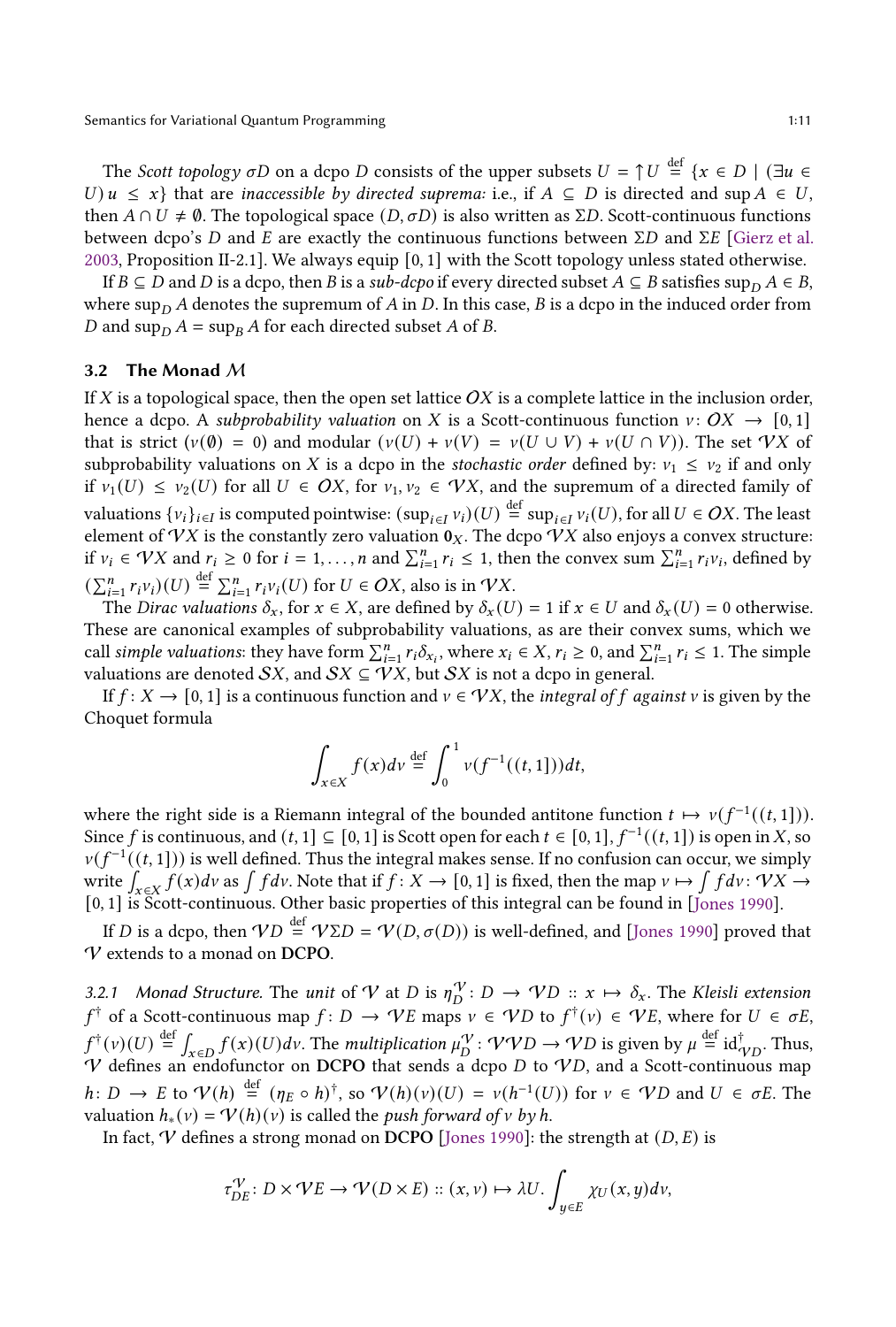where  $\chi_U$  is the characteristic function of  $U \in \sigma(D \times E)$ . However, it is unknown whether  $V$  is a commutative monad on DCPO. This is equivalent to showing the Fubini-style equation

<span id="page-11-1"></span>
$$
\int_{x \in D} \int_{y \in E} \chi_U(x, y) d\xi dv = \int_{y \in E} \int_{x \in D} \chi_U(x, y) d\nu d\xi,
$$
\n(3.1)

holds for dcpo's D and E, where  $U \in \sigma(D \times E)$  and  $\nu \in \mathcal{VD}, \xi \in \mathcal{VE}$  [\[Jones and Plotkin 1989\]](#page-26-15). To address this problem, the authors of [\[Jia et al. 2021\]](#page-26-3) define a subclass of valuations that simultaneously validates [\(3.1\)](#page-11-1), contains all simple valuations, and forms a dcpo in the stochastic order. They prove their construction defines a commutative valuations monad  $M$  on DCPO. We devote the rest of this subsection to describing their construction; for more details, see [\[Jia et al. 2021\]](#page-26-3).

**Definition 3.2.1.** For a dcpo D, MD is the intersection of all sub-dcpo's of  $VD$  containing SD.

We call the valuations in  $MD$  the M-valuations on D. In fact,  $MD$  is the smallest sub-dcpo of  $VD$  containing SD. It follows that the M-valuations on D consist of the simple valuations on  $D$ , directed suprema of simple valuations on  $D$ , directed suprema of directed suprema of simple valuations on D and so forth, transfinitely. It is straightforward to show that [\(3.1\)](#page-11-1) holds when  $\xi$ and  $\nu$  are simple valuations, and because the nested integral operations are Scott-continuous in the valuations components, it follows  $(3.1)$  holds for *M*-valuations. This is the idea behind the proof of the following theorem.

**Theorem 3.2.2** ([\[Jia et al. 2021](#page-26-3), Theorem 8]). M has the structure of a commutative monad on DCPO when equipped with the (co)restricted monad operations of  $V$ .

Since the inclusions  $MD \subseteq \mathcal{VD}$  form a strong map of monads, we are justified in viewing M as a submonad of  $V$  and we use the same notation for the monad operations of  $M$  and  $V$ .

### <span id="page-11-0"></span>4 QUANTUM EFFECTS AND HEREDITARILY ATOMIC VON NEUMANN ALGEBRAS

We now turn our attention to the model for the quantum subsystem of VQPL. We begin with a short review of operator algebras, which can be used to study quantum foundations. The standard references are [\[Blackadar 2006\]](#page-25-5), [\[Takesaki 2000](#page-27-1)] and [\[Kadison and Ringrose 1997\]](#page-26-16). For quantum computing, it is sufficient to consider a special class of operator algebras that is known as the hereditarily atomic von Neumann algebras. This class consists of (possibly infinite) products of finite-dimensional matrix algebras. These algebras were studied in [\[Kornell 2020\]](#page-26-17), where it is shown that the dual category has a concrete description as quantum sets. Our main result in this section is to prove that the category of hereditarily atomic von Neumann algebras is enriched over continuous domains  $(S4.3)$ , which is crucial for providing a semantic interpretation of the "mq" term.

# 4.1 Definition of von Neumann algebras

If H is a Hilbert space, any linear map  $x : H \to H$  is called an *operator*, and x is *bounded* if it is continuous with respect to the norm  $\|\cdot\|$  induced by the inner product  $\langle \cdot, \cdot \rangle$  on H. The space  $B(H)$  of all bounded operators on H forms an algebra over  $C$  with composition as multiplication. Moreover,  $B(H)$  has an *involution*  $x \mapsto x^*$ , where  $x^*$  is the unique bounded operator satisfying  $\langle x^*k, h \rangle = \langle k, xh \rangle$  for  $h, k \in H$ . A subalgebra  $A \subseteq B(H)$  that is closed under the involution is called a \*-subalgebra. If, in addition,  $xy = yx$  for each  $x, y \in A$ , we call A commutative. The commutant of a subset  $S \subseteq B(H)$  is  $S' = \{y \in B(H) \mid xy = yx \, (\forall x \in S)\}.$ 

**Definition 4.1.1.** Let  $H$  be a Hilbert space. A von Neumann algebra on  $H$  is a  $*$ -subalgebra  $M$  of  $B(H)$  such that  $M'' = M$ . If K is another Hilbert space, and N is a von Neumann algebra on K, a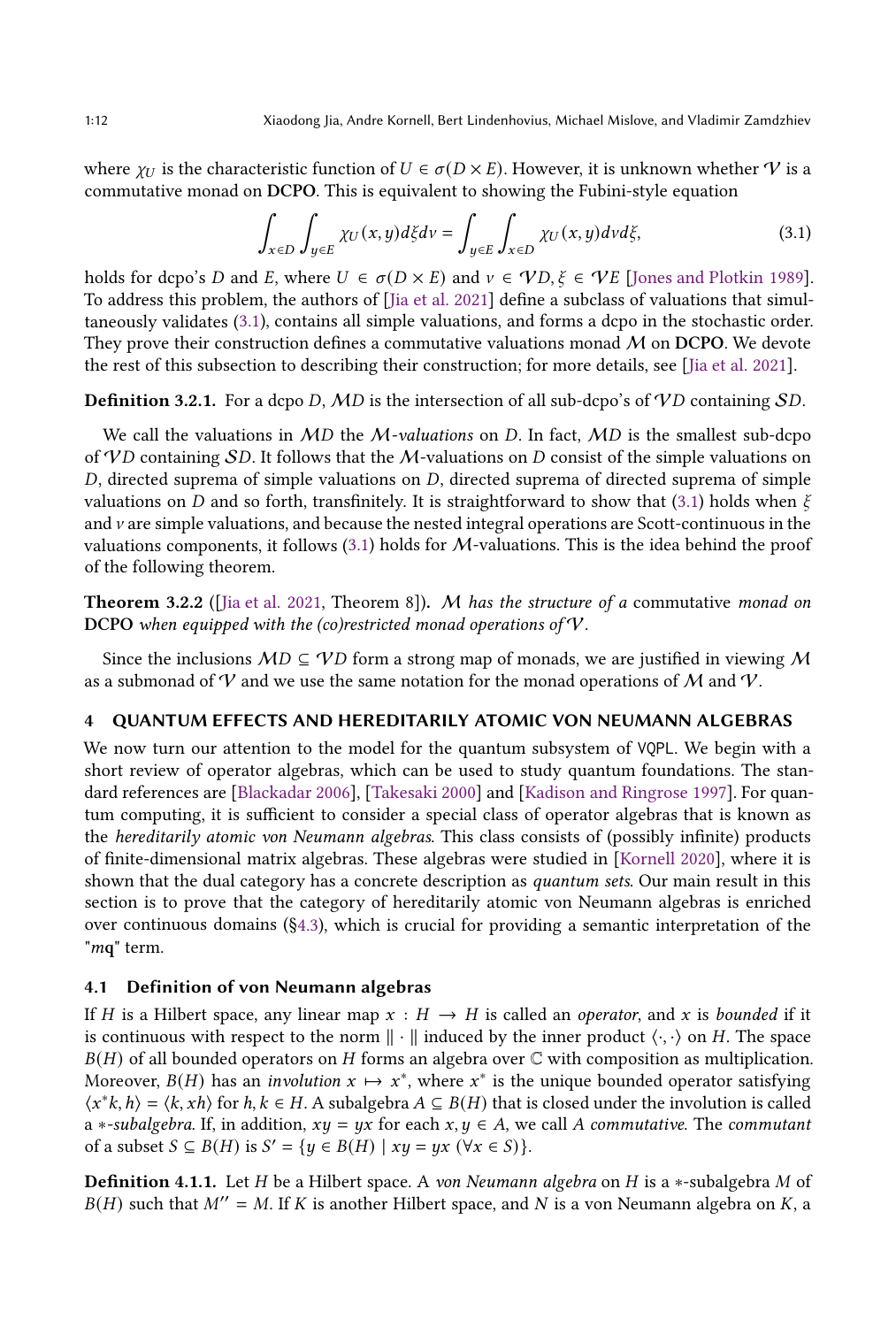linear map  $\varphi : M \to N$  that preserves the multiplication and the involution is a ∗-homomorphism. If, in addition,  $\varphi$  is bijective, it is a ∗-isomorphism.

The commutant of any non-empty set in  $B(H)$  always contains  $1_H$ , so  $1_H \in M$  for any von Neumann algebra  $M \subseteq B(H)$ . We sometimes write  $1_H$  as  $1_M$  to emphasize it is the unit of M.

Example 4.1.2.  $B(H)$  itself is a von Neumann algebra, and if  $H$  is *n*-dimensional, then  $B(H)$ is ∗-isomorphic to  $M_n(\mathbb{C})$ , the algebra of  $n \times n$ -complex valued matrices. This example plays an important role in the definition of hereditarily atomic von Neumann algebras below.

<span id="page-12-2"></span>**Example 4.1.3.** If  $X$  is a set, then  $\ell^2(X) \stackrel{\text{def}}{=} \{f: X \to \mathbb{C} \mid \sum_{x \in X} |f(x)|^2 < \infty\}$  is a Hilbert space with inner product  $\langle f, g \rangle \stackrel{\text{def}}{=} \sum_{x \in X} \overline{f(x)} g(x)$ . The space  $\ell^{\infty}(X) \stackrel{\text{def}}{=} \{f : X \to \mathbb{C} \mid \text{sup}_{x \in X} |f(x)| < \infty\}$  $\infty$ } equipped with the norm  $||f|| \stackrel{\text{def}}{=} \sup_{x \in X} |f(x)|$  can be embedded isometrically into  $B(f^2(X))$  via the maps  $f \mapsto m_f$ , where  $m_f : \ell^2(X) \to \ell^2(X)$  is the left multiplication  $g \mapsto fg$  [\[Landsman 2017](#page-26-18), Proposition B.73]. Thus, identifying  $\ell^{\infty}(X)$  with its image in  $B(\ell^2(X))$  shows it is a commutative von Neumann algebra on  $\ell^2(X)$  [\[Landsman 2017](#page-26-18), Proposition B.108].

Given Hilbert spaces  $(H_\alpha)_{\alpha \in A}$ , the sum  $\bigoplus_{\alpha \in A} H_\alpha \stackrel{\text{def}}{=} \{(h_\alpha)_{\alpha \in A} \in \prod_{\alpha \in A} H_\alpha \mid \sum_{\alpha \in A} ||h_\alpha||^2 < \infty\}$ is a Hilbert space with inner product  $\langle k, h \rangle \stackrel{\text{def}}{=} \sum_{\alpha \in A} \langle k_{\alpha}, h_{\alpha} \rangle$  for  $k = (k_{\alpha})_{\alpha \in A}$  and  $h = (h_{\alpha})_{\alpha \in A}$ .

<span id="page-12-0"></span>**Proposition 4.1.4.** [\[Takesaki 2000](#page-27-1), Proposition II.3.3] Let  $M_\alpha$  be a von Neumann algebra on a Hilbert space  $H_\alpha$  for each  $\alpha\in A$ . Then  $\prod_{\alpha\in A}M_\alpha\stackrel{def}{=}\{(x_\alpha)_{\alpha\in A}\mid \sup_{\alpha\in A}\|x_\alpha\|<\infty\}$  is a von Neumann algebra on  $H \stackrel{\text{def}}{=} \bigoplus_{\alpha \in A} H_{\alpha}$ , where  $xh \stackrel{\text{def}}{=} (x_{\alpha}h_{\alpha})_{\alpha \in A} \in H$  for  $x = (x_{\alpha})_{\alpha \in A} \in \prod_{\alpha \in A} M_{\alpha}$  and  $h = (h_{\alpha})_{\alpha \in A} \in H$ .

Definition 4.1.5. We call a von Neumann algebra M hereditarily atomic, or simply an HA-algebra, if M is isomorphic to  $\prod_{\alpha \in A} M_{\alpha}$ , where each  $M_{\alpha}$  is  $\ast$ -isomorphic to some matrix algebra.

In order to make the correspondence between HA-algebras and the types of our language clearer, we overload notation and often write  $\bigoplus_{\alpha \in A} M_{\alpha} \stackrel{\text{def}}{=} \prod_{\alpha \in A} M_{\alpha}.$ 

Example 4.1.6. All of the following are HA-algebras and we indicate to which type they correspond. The complex numbers  $\mathbb C$  correspond to type I; the algebra  $M_2(\mathbb C)$  corresponds to type qbit; the algebra  $\bigoplus_{n\in\mathbb{N}}\mathbb{C}$  corresponds to type QNat  $\equiv \mu X.I \oplus X$ ; the algebra  $\bigoplus_{n\in\mathbb{N}} M_{2^n}(\mathbb{C})$  corresponds to type List(qbit)  $\equiv \mu X.I \oplus (qbit \otimes X)$ . Moreover, if X is a set, then  $\ell^{\infty}(X) \cong \bigoplus_{x \in X} \mathbb{C}$ is an HA-algebra and we will see it corresponds to observable quantum types, in general.

### <span id="page-12-1"></span>4.2 Quantum Computation with Hereditarily Atomic von Neumann Algebras

In this subsection, we define the appropriate notion of morphism that is computationally relevant.

If M is a von Neumann algebra on a Hilbert space H, we say  $x \in M$  is self adjoint if  $x^* = x$ , and positive if  $x = y^*y$  for some  $y \in M$ ; equivalently  $\langle h, xh \rangle \ge 0$  for each  $h \in H$  [\[Kadison and Ringrose](#page-26-16) [1997](#page-26-16)]. Given self-adjoint elements x and  $\psi$  in  $M$ , we write  $x \leq \psi$  iff  $\psi - x$  is positive. The relation  $\leq$ is a partial order on the set  $M_{sa}$  of self-adjoint elements in M under which  $M_{sa}$  is bounded directed complete: if A is directed and  $\alpha \mapsto x_{\alpha} \in M_{sa}$  is a monotone ascending net that is bounded (i.e.,  $x_{\alpha} \leq y \in M_{sa} \forall \alpha \in A$ , then  $(x_{\alpha})_{\alpha \in A}$  has a supremum sup $_{\alpha \in A} x_{\alpha} = x \in M_{sa}$ . The partial order  $\leq$  is often called the Löwner order.

In fact, x is the limit of  $(x_\alpha)$  in the strong operator topology on M: i.e.,  $\lim_{\alpha \in A} x_\alpha h = xh$  for each  $h \in H$ ; this also implies convergence with respect to the *weak operator topology* on *M*, i.e.,  $\lim_{\alpha \in A} \langle k, x_{\alpha} h \rangle = \langle k, x h \rangle$  for each  $h, k \in H$  [\[Blackadar 2006](#page-25-5), Proposition I.3.2.5 & Corollary I.3.2.6]. As a consequence, the *unit interval of M*,  $[0, 1]_M = \{x \in M_{sa} \mid 0 \le x \le 1_M\}$  is a dcpo.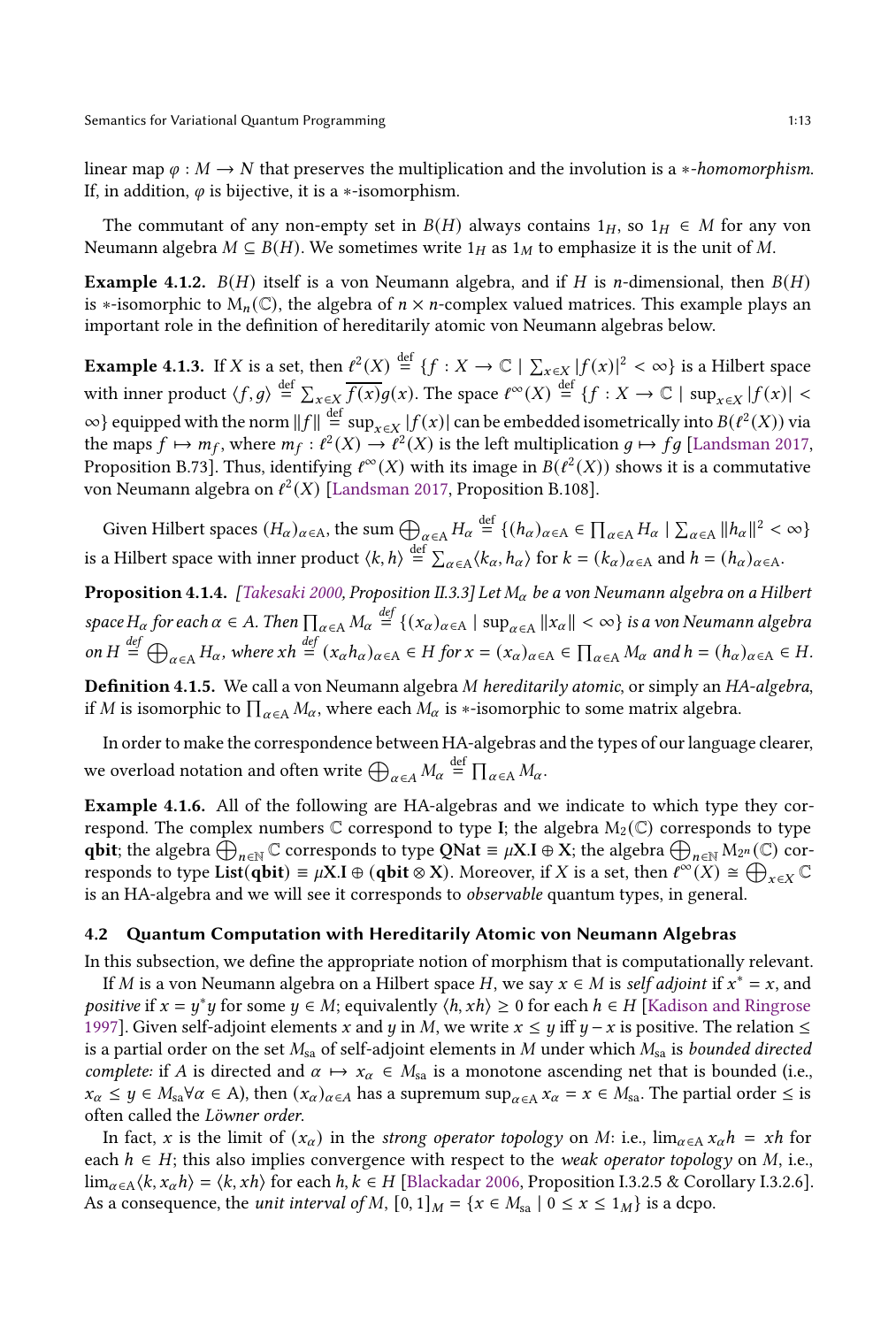<span id="page-13-0"></span>1:14 Xiaodong Jia, Andre Kornell, Bert Lindenhovius, Michael Mislove, and Vladimir Zamdzhiev

| tr: $M_n(\mathbb{C}) \to \mathbb{C}$                                        | state <sub><math>\rho</math></sub> : $\mathbb{C} \rightarrow M_{2^n}(\mathbb{C})$ | meas : $M_2(\mathbb{C}) \to \mathbb{C} \oplus \mathbb{C}$                                                                | unitary <sub>II</sub> : $M_{2^n}(\mathbb{C}) \to M_{2^n}(\mathbb{C})$                     |
|-----------------------------------------------------------------------------|-----------------------------------------------------------------------------------|--------------------------------------------------------------------------------------------------------------------------|-------------------------------------------------------------------------------------------|
| tr :: $x \mapsto \sum_i x_{i,i}$                                            | state $\rho$ :: $\alpha \mapsto \alpha \rho$                                      | meas :: $\begin{pmatrix} \alpha & \beta \\ \gamma & \delta \end{pmatrix} \mapsto (\alpha \ \delta)$                      | unitary $U : x \mapsto UxU^*$                                                             |
| $\mathrm{tr}^* : \mathbb{C} \to \mathrm{M}_n(\mathbb{C})$                   | state <sub><math>\rho</math></sub> : $M_{2^n}(\mathbb{C}) \to \mathbb{C}$         | meas <sup>*</sup> : $\mathbb{C} \oplus \mathbb{C} \to M_2(\mathbb{C})$                                                   | unitary <sup>*</sup> <sub><i>II</i></sub> : $M_{2^n}(\mathbb{C}) \to M_{2^n}(\mathbb{C})$ |
| $\operatorname{tr}^* :: \alpha \mapsto \alpha 1_{\mathrm{M}_n(\mathbb{C})}$ | state <sub><math>\rho</math></sub> :: $x \mapsto \text{tr}(x\rho)$                | <b>1</b> meas <sup>*</sup> :: $(\alpha \quad \delta) \mapsto \begin{pmatrix} \alpha & 0 \\ 0 & \delta \end{pmatrix}$   . | unitary $y_{II}^* :: x \mapsto U^*xU$                                                     |

Fig. 11. Maps in the Schrödinger picture  $(\varphi \colon M \to N)$  and their Hermitian adjoints  $(\varphi^* \colon N \to M)$ .

A linear function  $\varphi : M \to N$  between von Neumann algebras is *unital* if  $\varphi(1_M) = 1_N$ , *subunital* if  $\varphi(1_M) \leq 1_N$ ;  $\varphi$  is positive if it preserves positive elements, equivalently, if  $\varphi$  is monotone with respect to  $\leq$ . A positive and subunital  $\varphi: M \to N$  restricts to a monotone map  $[0, 1]_M \to [0, 1]_N$ , which by linearity completely determines  $\varphi$ . We call  $\varphi$  normal if it preserves the suprema of bounded increasing nets, i.e., if it is Scott continuous with respect to  $\leq$ .

We denote by  $M_n(M)$  the von Neumann algebra of all  $n \times n$ -matrices with entries in M. Any linear map  $\varphi: M \to N$  between von Neumann algebras induces a linear map  $\varphi^{(n)}: \mathrm{M}_n(M) \to \mathrm{M}_n(N)$ obtained by applying  $\varphi$  entrywise. We say that  $\varphi$  is *completely positive* if  $\varphi^{(n)}$  is positive for each  $n \in \mathbb{N}$ . In particular, any completely positive map is positive. Finally, we say that a linear map  $\varphi : M \to N$  is an NCPSU map, if  $\varphi$  is normal completely positive and subunital. We note that every normal unital ∗-homomorphism is an NCPSU map, but the converse is not true, in general.

Definition 4.2.1. We denote the category of von Neumann algebras and NCPSU maps by vN. Its full-on-objects subcategory having normal unital ∗-homomorphisms as morphisms is denoted by vN∗. The category of HA-algebras and NCPSU maps is denoted by HA and we denote the full-onobjects subcategory of HA with normal unital ∗-homomorphisms by HA∗. The categories relevant for our semantics are their formal duals given by  $\mathbf{Q}\overset{\text{def}}{=}(\mathbf{HA})^\text{op}$  and  $\mathbf{Q}_* \overset{\text{def}}{=}(\mathbf{HA}_*)^\text{op}.$ 

Remark 4.2.2. When working with von Neumann algebras, it is customary to adopt the Heisenberg picture of quantum mechanics, rather than the Schrödinger one. This corresponds to working in the category Q which is the formal dual of HA. In fact, the program of non-commutative geometry is based on dualities between categories of operator algebras and "formal dual" categories. Furthermore, this approach is also established in quantum programming semantics [\[Cho and Westerbaan](#page-25-6) [2016;](#page-25-6) [Péchoux et al. 2020\]](#page-26-5) and necessary for the appropriate categorical structure ([§6.2\)](#page-19-0).

From now on, all ∗-homomorphisms we work with are implicitly assumed to be unital and normal. We interpret quantum values in  $Q_*$  and quantum terms in Q. Next, we describe maps between HA-algebras that are crucial for quantum computation and that we use in our semantics.

The maps in the upper half of Figure [11](#page-13-0) describe NCPSU maps between HA-algebras that are well-known in the quantum computing literature. The map "tr" computes the trace of a matrix; the map "state<sub> $\rho$ </sub>" prepares a new (mixed) quantum state that is described by the density matrix  $\rho$ ; the map "meas" performs a destructive quantum measurement on a qubit and returns a bit as outcome; the map "unitary $_{U}$ " applies the unitary matrix  $U$  of arity  $\emph{n}$  to an  $\emph{n}$ -dimensional quantum state. These are the appropriate maps to take in the Schrödinger picture of quantum mechanics, but as explained above, the Heisenberg picture is more appropriate for our denotational semantics, so it is the Hermitian adjoints of these maps (bottom half of Figure [11\)](#page-13-0) that are relevant to us. By writing  $\varphi^{\ddagger} \stackrel{\text{def}}{=} (\varphi^*)^{\text{op}}$  for  $\varphi \in \{\text{tr}, \text{state}_{\rho}, \text{meas}, \text{unitary}_U\}$ , these maps are then morphisms of **Q**. In particular, meas $^{\ddagger}:\mathsf{M}_{2}(\mathbb{C})\to\mathbb{C}\oplus\mathbb{C}$  is the morphism of  $\mathsf Q$  which represents quantum measurement.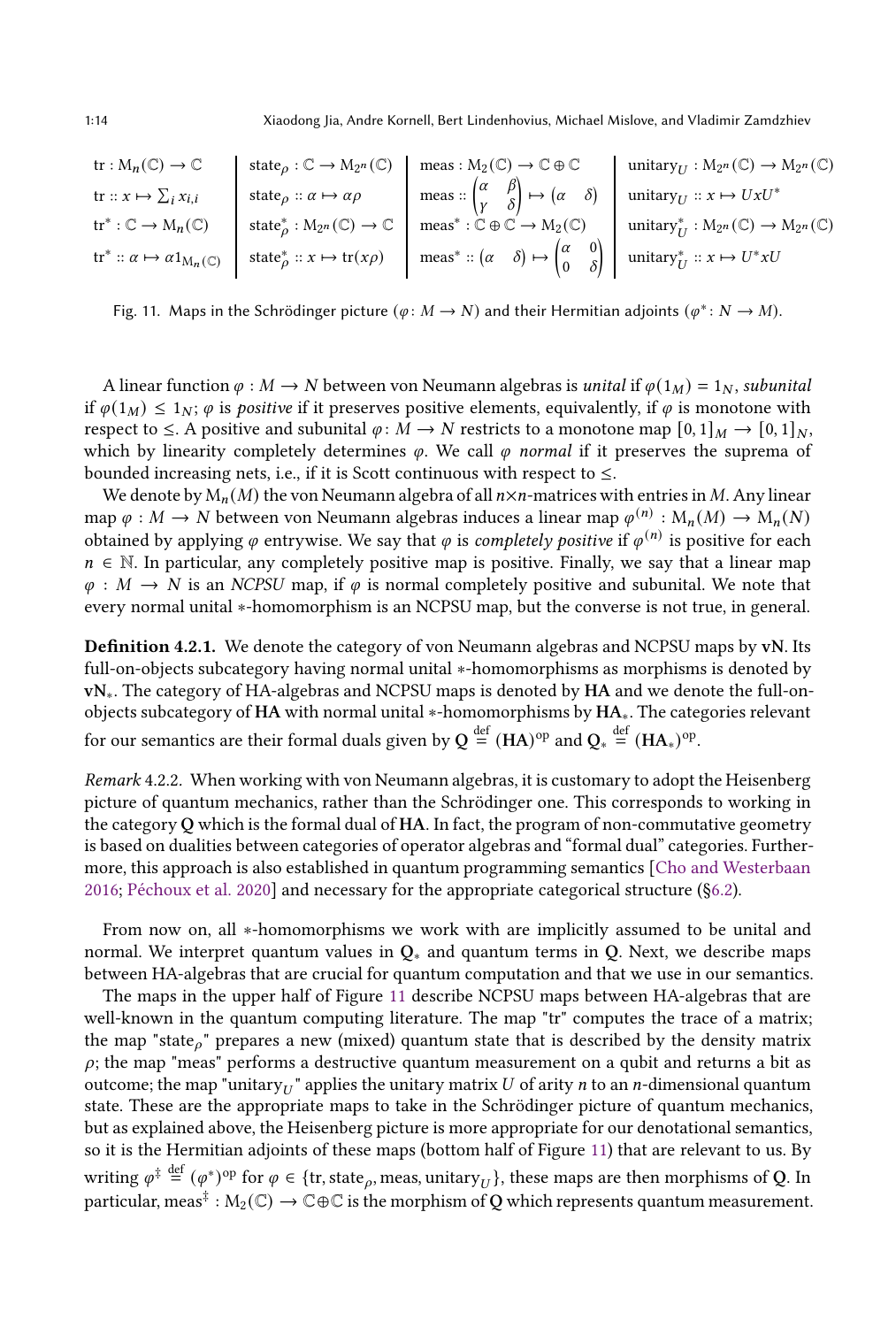We also define a morphism new $^{\ddagger}$   $\stackrel{\rm def}{=}$  meas $^{\rm op}\in {\rm Q}(\mathbb{C}\oplus\mathbb{C},{\rm M}_2(\mathbb{C}))$ . The way to think of this map (in O) is that given a bit  $i \in \{0, 1\}$ , the map would prepare the density matrix  $|i\rangle\langle i|$ . Indeed, notice that (in Q) we have meas‡  $\circ$  new $^{\ddagger}$  = (meas  $\circ$  meas $^*)^{\rm op}$  = id $_{\mathbb{C}\oplus\mathbb{C}}$ , as expected.

### <span id="page-14-0"></span>4.3 Continuous Domain Enrichment of Q

The category vN is enriched over  $DCPO_{\perp}$  [\[Cho 2016](#page-25-7)], where  $\varphi \leq \psi$  iff  $\psi - \varphi$  is completely positive, for  $\varphi, \psi \in \mathbf{vN}(M, N)$ . The DCPO<sub>11</sub>-enrichment of vN immediately implies that of HA and Q.

While DCPO<sub>⊥</sub>-enrichment is important, it is insufficient for our purposes. In particular, the crucial connection between the semantics of the quantum and classical probabilistic effects in our language requires  $O(A, B)$  to be an M-algebra for A, B objects of Q (Theorem [5.3.5\)](#page-16-1). We can show this is the case when Q is enriched in a much stronger sense, namely, when Q is enriched over continuous dcpo's (see Theorem [5.3.3\)](#page-16-2). Explaining all this is our next goal.

We begin with continuous dcpo's. For  $x, y$  in a dcpo D, x is way-below y (in symbols,  $x \ll y$ ) if and only if for every directed set A with  $y \leq \sup A$ , there is some  $a \in A$  such that  $x \leq a$ . dcpo D is continuous, or simply a domain, if every element  $x \in D$  is the supremum of a directed set of elements that are way-below  $x$ . We use **DOM** to denote the category of domains and Scottcontinuous maps.

It was noted in [\[Selinger 2004b,](#page-26-19) Example 2.7] that the unit interval of  $M(\mathbb{C}^n)$  is a continuous dcpo, from which it is easy to show  $[0, 1]_A$  is a domain for every HA-algebra A; in fact, this is an if-and-only-if [\[Furber 2019\]](#page-26-20). We conclude this section with a much stronger result.

### <span id="page-14-2"></span>**Theorem 4.3.1.** The category  $Q$  is enriched over DOM.

PROOF. The proof (Appendix [A\)](#page-28-0) starts with the fact that  $[0, 1]_A$  is a domain for each HA-algebra A and then makes extensive use of the representation theory of von Neumann algebras.  $\Box$ 

### <span id="page-14-1"></span>5 PROBABILISTIC EFFECTS, QUANTUM EFFECTS AND KEGELSPITZEN

Our language shows that quantum effects induce probabilistic effects on the classical side (via the "run" term) and, vice-versa, probabilistic effects on the classical side can also influence the quantum dynamics (via the "init" and " $mq$ " terms). In this section, we describe the mathematical structure we use to interpret this correspondence.

In particular, we show there is a strong relationship between the Kleisli category  $DCPO<sub>M</sub>$  of M (where we interpret classical programs) and our category Q of hereditarily atomic von Neumann algebras (where we interpret quantum programs). The link between the two categories is provided by the theory of (continuous) Kegelspitzen [\[Keimel and Plotkin 2017\]](#page-26-4). The relationship we identify is crucial for the interpretation of the mixed classical/quantum judgements of Figure [7,](#page-4-0) and it links the classical theory of valuations monads to the quantum theory of von Neumann algebras.

# <span id="page-14-3"></span>5.1 (Continuous) Kegelspitzen

We begin by recalling the definition of Kegelspitzen [\[Keimel and Plotkin 2017\]](#page-26-4).

**Definition 5.1.1.** A Kegelspitze is a dcpo equipped with a convex structure. More precisely:

• A barycentric algebra is a set A endowed with binary operations  $(a, b) \mapsto a +_r b : A \times A \rightarrow A$ indexed by  $r \in [0, 1]$  such that for all  $a, b, c \in A$  and  $r, p \in [0, 1]$ , the following equations hold:

$$
a +_1 b = a
$$
;  $a +_r b = b +_{1-r} a$ ;  $a +_r a = a$ ;  $(a +_p b) +_r c = a +_{pr} (b +_{\frac{r-pr}{1-pr}} c)$  provided  $r, p < 1$ .

• A pointed barycentric algebra is a barycentric algebra A with a distinguished element ⊥. For  $a \in A$  and  $r \in [0, 1]$ , we define scalar multiplication  $r \cdot a \stackrel{\text{def}}{=} a +_r \bot$ . A map  $f \colon A \to B$  between pointed barycentric algebras is linear if  $f(\perp_A) = \perp_B$  and  $f(a+r) = f(a) + f(b)$  for all  $a, b \in A, r \in [0, 1]$ .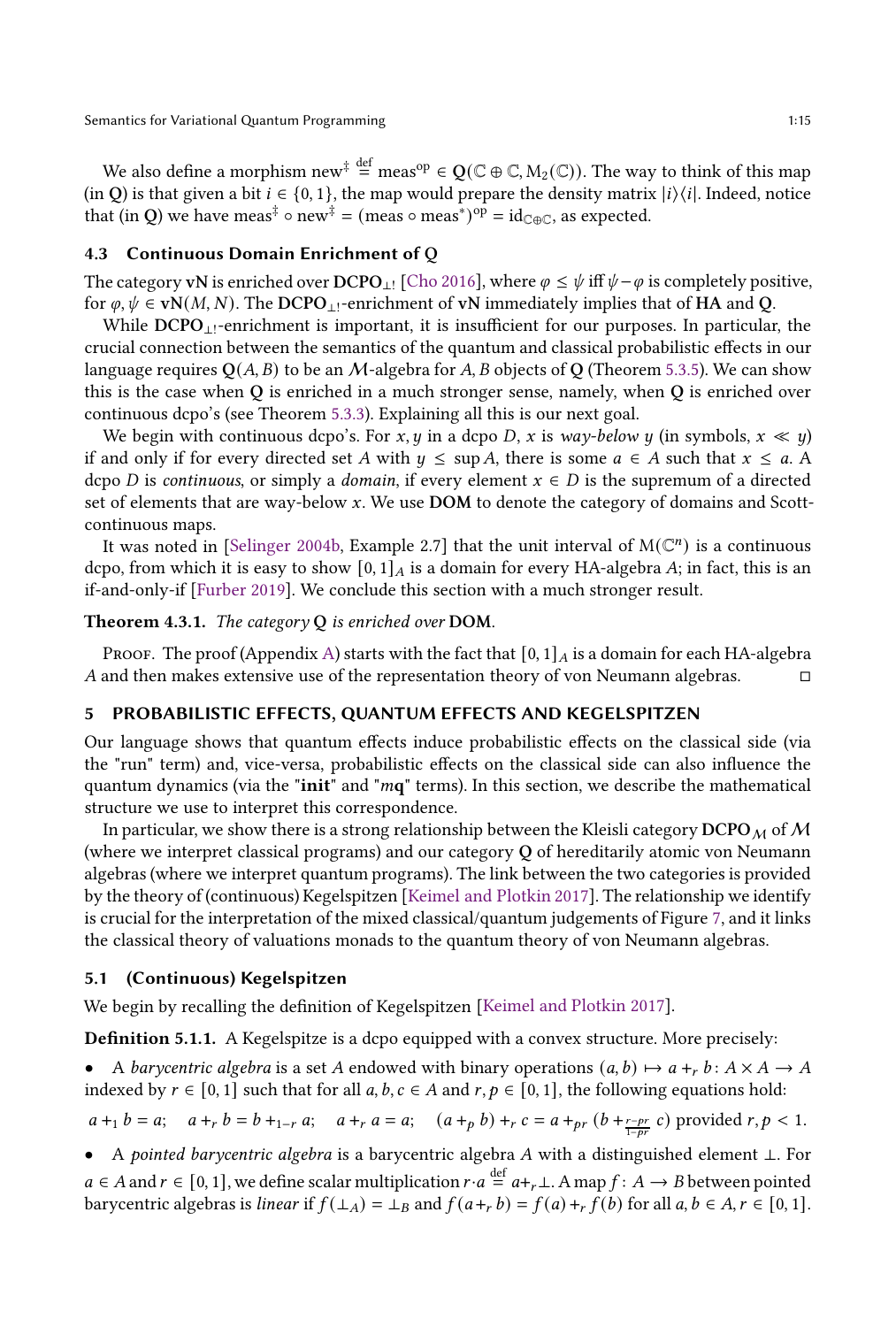• A Kegelspitze is a pointed barycentric algebra  $K$  equipped with a directed-complete partial order such that scalar multiplication  $(r, a) \mapsto r \cdot a$ :  $[0, 1] \times K \to K$  and the binary operation  $(a, b) \mapsto a + b : K \times K \to K$ , for  $r \in [0, 1]$ , are Scott-continuous (in both arguments). A *continuous* Kegelspitze is a Kegelspitze that is a domain in the equipped order.

<span id="page-15-0"></span>**Example 5.1.2.** For each dcpo D, MD is Kegelspitze: for  $v_i \in MD$  and  $r_i \geq 0, i = 1, \ldots, n$  with  $\sum_{i=1}^{n} r_i \leq 1$ , the convex sum  $\sum_{i=1}^{n} r_i v_i$  is again in MD. Then, if  $v_1, v_2 \in MD$  and  $r \in [0, 1]$ , we define  $v_1 +_r v_2 \stackrel{\text{def}}{=} rv_1 + (1 - r)v_2$ . The zero valuation  $\mathbf{0}_D$  is the distinguished least element. If, in addition, *D* is a domain, then  $MD = \gamma D$  is a continuous Kegelspitze [\[Jia et al. 2021](#page-26-3)]. For each Scott-continuous map  $f: D \to E$ , the map  $\mathcal{M}(f): \mathcal{M} \to \mathcal{M} E$  is Scott-continuous and linear.

**Example 5.1.3.** The real unit interval  $[0, 1]$  is obviously a continuous Kegelspitze. More generally, the unit interval  $[0, 1]_A$  of any von Neumann algebra A is a Kegelspitze. If A also is hereditarily atomic, then  $[0, 1]_A$  is a continuous Kegelspitze by [\[Selinger 2004b,](#page-26-19) Example 2.7]. Moreover, any NCPSU map  $f: A \rightarrow B$  between von Neumann algebras A and B, is Scott-continuous and linear when (co)restricted to the unit intervals of  $A$  and  $B$ .

# 5.2 Correspondence between Observable Quantum/Probabilistic Effects

Our next result describes a bijective correspondence between observable quantum/probabilistic effects that allows us to interpret the terms dealing with observable primitives. A semantic observation (which we make precise later) shows that: any quantum observable type O is interpreted as a commutative HA-algebra that is  $\ast$ -isomorphic to  $\ell^{\infty}(X)$  for some set X; its classical observable counterpart  $|O|$  is interpreted as the *discrete domain* with underlying set  $X$ . Moreover, quantum values correspond to ∗-homomorphisms and classical values to Dirac valuations.

<span id="page-15-1"></span>**Theorem 5.2.1.** Let  $X$  be an arbitrary set. Then, there exists an isomorphism of (continuous) Kegelspitzen  $r_X: Q(\mathbb{C}, \ell^{\infty}(X)) \cong \mathcal{M}(X, \sqsubseteq)$ :  $r_X^{-1}$ , where  $\sqsubseteq$  is the discrete order on X. Furthermore, this isomorphism restricts to a 1-1 correspondence between the \*-homomorphisms of  $\mathbf{Q}(\mathbb{C}, \ell^{\infty}(X))$  and the Dirac valuations of  $\mathcal{M}(X,\sqsubseteq)$ .

Proof. See Appendix [B.](#page-36-0)

Combined with the above semantic observation, this theorem shows there is a 1-1 correspondence between the quantum and classical probabilistic states of observable types, and also a 1-1 correspondence between the interpretations of quantum and classical observable values. This isomorphism is used for the interpretations of the "run" and "init" terms.

Next, we construct an isomorphism that we use for the interpretation of dynamic lifting (the "lift" term). This is similar to a construction first reported in [\[Rennela and Staton 2020](#page-26-7)].

<span id="page-15-2"></span>**Proposition 5.2.2.** Given a dcpo  $X$ , HA-algebras  $A$ ,  $B$ , and a discrete dcpo  $Y$ , there exists a Scottcontinuous and linear bijection  $\widehat{(-)}\colon \text{DCPO}(X \times Y, Q(A,B)) \cong \text{DCPO}(X, Q(\ell^{\infty}(Y) \otimes A,B))$ , natural in all components.

Proof. See Appendix [C.](#page-39-0)

### <span id="page-15-3"></span>5.3 Combining Probabilistic and Quantum Effects

In the previous subsection we considered observable effects. In the present subsection, we show how to combine *arbitrary* quantum and probabilistic effects *into* quantum ones.

We begin by noting that on any Kegelspitze, the binary operations  $a +<sub>r</sub> b$  generalize to convex sums. We then use these convex sums in order to define *barycentre* maps.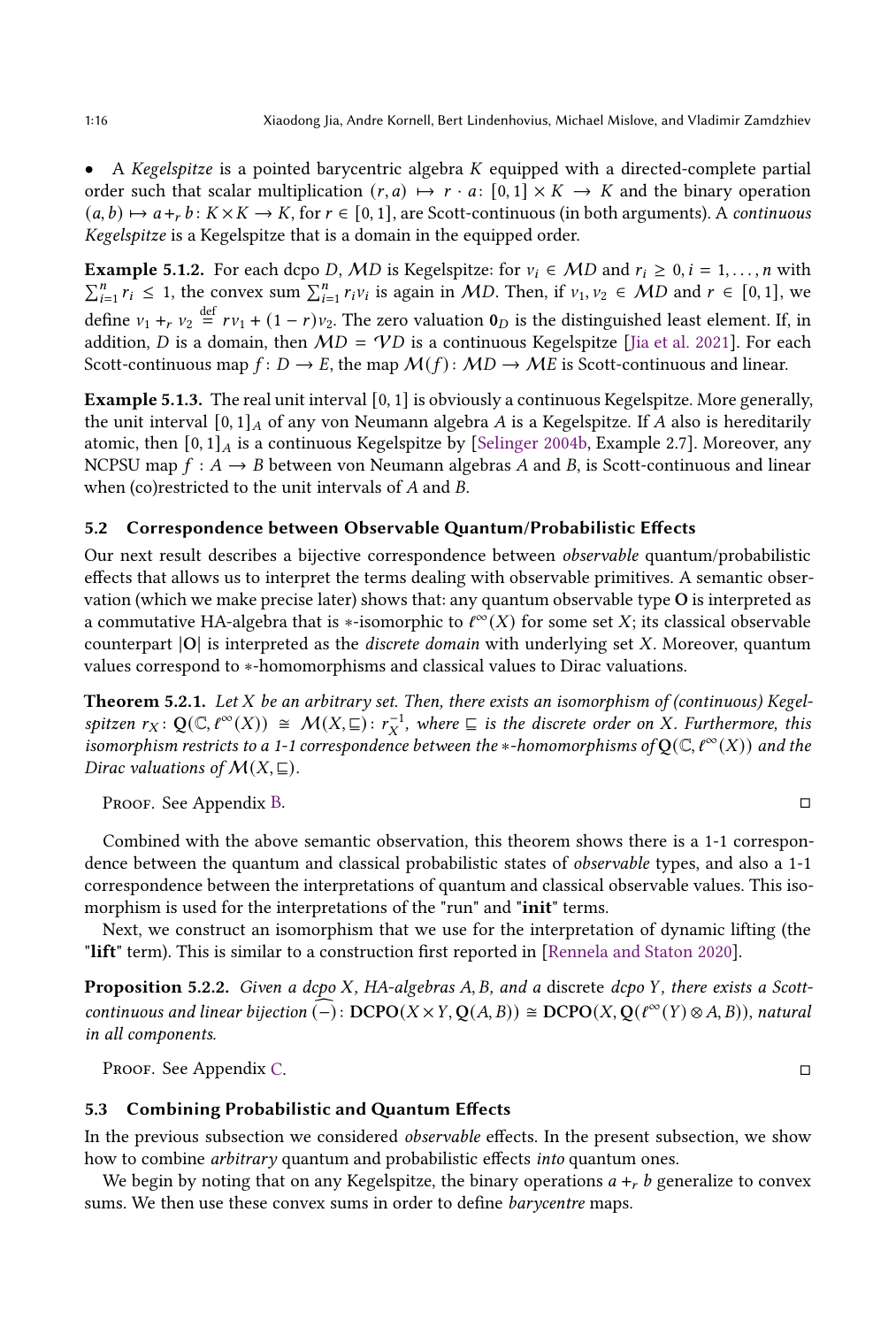<span id="page-16-4"></span>**Definition 5.3.1.** In each pointed barycentric algebra K, given  $a_i \in K$ ,  $r_i \in [0, 1]$ ,  $i = 1, \ldots, n$  with  $\sum_{i=1}^{n} r_i \leq 1$ , we inductively define the convex sum by

$$
\sum_{i=1}^{n} r_i a_i \stackrel{\text{def}}{=} \begin{cases} a_1, & \text{if } r_1 = 1, \\ a_1 + r_1 \left( \sum_{i=2}^{n} \frac{r_i}{1 - r_1} a_i \right), & \text{if } r_1 < 1. \end{cases}
$$

This sum is invariant under index-permutation: for  $\pi$  a permutation of  $\{1, \ldots, n\}$ ,  $\sum_{i=1}^{n} r_i a_i = \sum_{i=1}^{n} r_i a_{i-1}$ ;  $\sum_{i=1}^{n} r_i a_i$  is Scott- $\sum_{i=1}^{n} r_{\pi(i)} a_{\pi(i)}$  [\[Jones 1990,](#page-26-14) Lemma 5.6]. If K is a Kegelspitze, then the expression  $\sum_{i=1}^{n} r_i a_i$  is Scottcontinuous in each  $r_i$  and  $a_i$ . A *countable* convex sum also can be defined: if  $a_i \in K$  and  $r_i \in [0, 1]$ , for  $i \in \mathbb{N}$ , with  $\sum_{i \in \mathbb{N}} r_i \leq 1$ , define  $\sum_{i \in \mathbb{N}} r_i a_i \stackrel{\text{def}}{=} \sup \{ \sum_{j \in J} r_j a_j \mid J \subseteq \mathbb{N} \text{ and } J \text{ is finite} \}.$ 

<span id="page-16-3"></span>**Definition 5.3.2.** Let K be a Kegelspitze and  $s = \sum_{i=1}^{n} r_i \delta_{x_i}$  be a simple valuation on K. The *barycentre* of *s* is defined as  $\beta_*(s) \stackrel{\text{def}}{=} \sum_{i=1}^n r_i x_i$ . Furthermore, if K is a continuous Kegelspitze and  $v \in \mathcal{M}K$ , the *barycentre* of  $v$  is defined as  $\beta(v) \stackrel{\text{def}}{=} \sup \{\beta_*(s) \mid s \in \mathcal{S}K \text{ and } s \ll v\}.$ 

When K is a continuous Kegelspitze, the barycentre map  $\beta$ :  $MK \rightarrow K :: \nu \mapsto \beta(\nu)$  is welldefined, unique, Scott-continuous and linear [\[Jia et al. 2021\]](#page-26-3). We emphasise that continuity is crucial for establishing this and it is unclear if this holds otherwise. Moreover, the following also is true.

<span id="page-16-2"></span>**Theorem 5.3.3** ([\[Jia et al. 2021\]](#page-26-3)). The Eilenberg-Moore category  $DOM^M$  of  $M$  over  $DOM$  is isomorphic to the category of continuous Kegelspitzen and Scott-continuous linear maps. In particular:

- (1) Each continuous Kegelspitze K admits a linear barycentre map  $\beta$ : MK  $\rightarrow$  K (as in Defini-tion [5.3.2\)](#page-16-3) for which the pair  $(K, \beta)$  is an Eilenberg-Moore algebra of M over DOM.
- (2) Conversely, on each M-algebra  $(K, \beta)$  on DOM, define a +<sub>r</sub> b  $\stackrel{def}{=} \beta(\delta_a +_r \delta_b)$  for a, b  $\in K$  and  $r \in [0, 1]$ . Then with the operations  $+_r$ , K is a continuous Kegelspitze and  $\beta \colon MK \to K$  is linear.

In [§4](#page-11-0) we saw that Q is enriched over DOM. We now further strengthen that result.

**Theorem 5.3.4.** The category  $Q$  is enriched over continuous Kegelspitzen in the following sense: for all objects A, B in Q, the homset  $Q(A, B)$  is a continuous Kegelspitze, and for any morphism  $\varphi : A \to B$  in Q and any object C in Q, the following maps are Scott-continuous and linear:

 $Q(C, \varphi): Q(C, A) \to Q(C, B): \psi \mapsto \varphi \circ \psi$  and  $Q(\varphi, C): Q(B, C) \to Q(A, C): \psi \mapsto \psi \circ \varphi$ .

PROOF. See Appendix [A.](#page-28-0)

Combining these two theorems gives the main result of this section.

<span id="page-16-1"></span>**Theorem 5.3.5.** For any HA-algebras A and B, there exists a (unique) Scott-continuous and linear barycentre map  $\beta$ :  $MQ(A, B) \rightarrow Q(A, B)$  that is also an Eilenberg-Moore algebra of M.

The above properties of  $\beta$  are exactly what is needed to interpret the "mq" term from Figure [7,](#page-4-0) which allows us to combine classical probabilistic computation with quantum computation.

#### <span id="page-16-0"></span>6 CATEGORICAL MODEL

In this section we organise the relevant mathematical data into several categories that we later use to describe our denotational semantics. A diagrammatic summary is provided in Figure [12](#page-20-1) ( $\S$ [7\)](#page-20-0).

$$
\Box
$$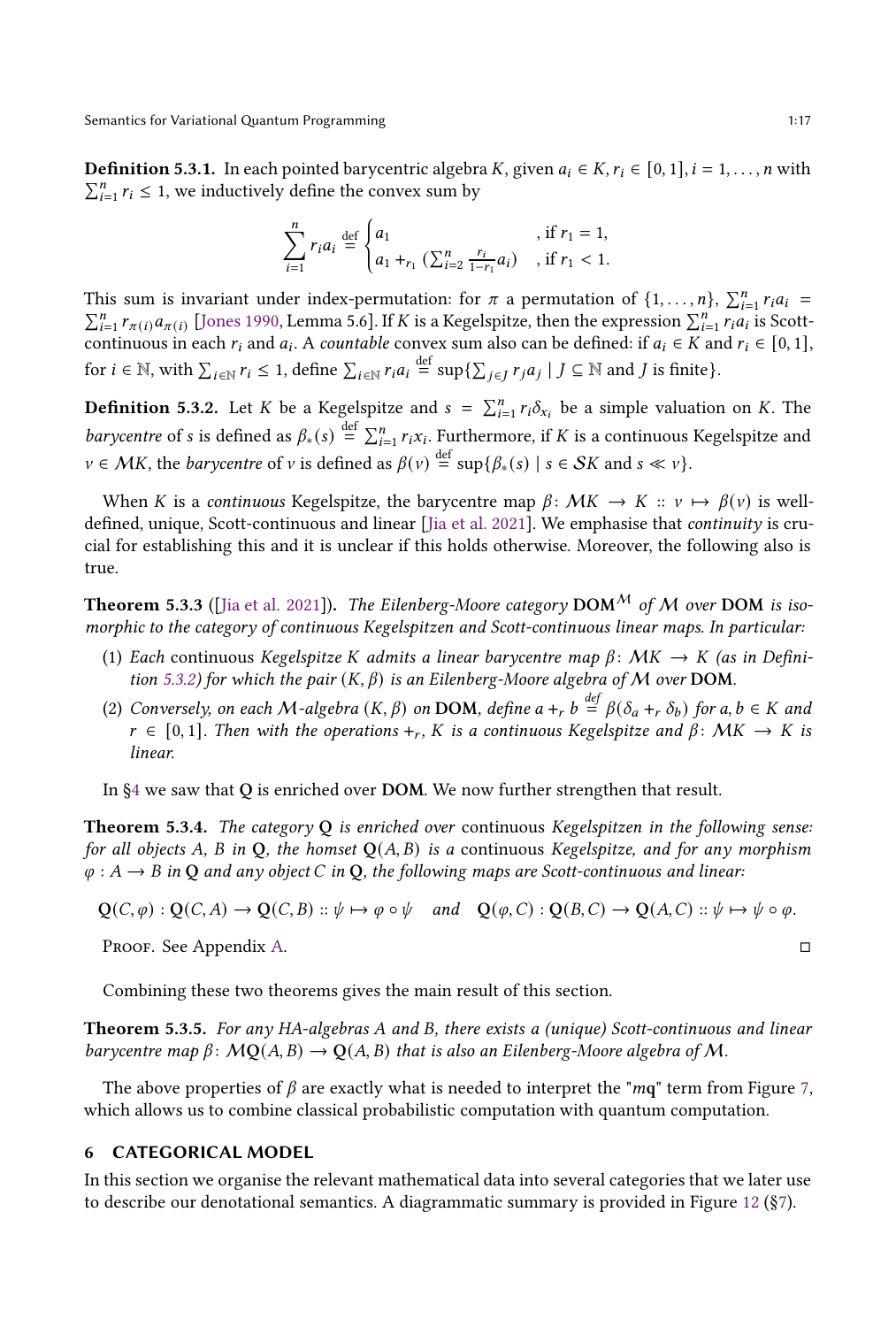# <span id="page-17-0"></span>6.1 The Kleisli Category of  $M$

This subsection provides a summary of the development in [\[Jia et al. 2021\]](#page-26-3) of the Kleisli category of the monad  $M: DCPO \rightarrow DCPO$ , which we denote  $DCPO_M$ . In order to distinguish between the categorical primitives of DCPO and DCPO<sub>M</sub>, we adopt the notation of [\[Jia et al. 2021](#page-26-3)], indicating the morphisms of DCPO<sub>M</sub> by  $f : A \rightarrow B$ , and using  $f \circ g \stackrel{\text{def}}{=} \mu \circ \mathcal{M}(f) \circ g$  to denote the Kleisli composition of morphisms in DCPO<sub>M</sub> (where  $\mu$  is the multiplication of M). We write  $id_A : A \rightarrow A$ with  $id_A = \eta_A : A \to MA$  for the identity morphisms in DCPO<sub>M</sub>. The adjunction  $\mathcal{J} \dashv \mathcal{U}$ :  $DCPO_M \rightarrow DCPO$  that factorises M is determined by the assignments:

$$
\mathcal{J}A \stackrel{\text{def}}{=} A, \quad \mathcal{J}f \stackrel{\text{def}}{=} \eta \circ f, \quad \mathcal{U}A \stackrel{\text{def}}{=} \mathcal{M}A, \quad \mathcal{U}f \stackrel{\text{def}}{=} \mu \circ \mathcal{M}f.
$$

6.1.1 Coproducts. DCPO $_M$  inherits (small) coproducts from DCPO in the standard way [\[Jacobs](#page-26-21) [2016,](#page-26-21) pp. 264] and we write  $A_1 \dot{+} A_2 \stackrel{\text{def}}{=} A_1 + A_2$  for the induced (binary) coproduct. The induced 2016, pp. 264] and we write  $A_1 + A_2 = A_1 + A_2$  for the induced (binary) coproduct. The induced coprojections are given by  $\mathcal{J}(in_1)$ :  $A_1 \rightarrow A_1 \dot{+} A_2$  and  $\mathcal{J}(in_2)$ :  $A_2 \rightarrow A_1 \dot{+} A_2$ . Then for  $f: A \rightarrow C$ coprojections are given by  $\mathcal{J}(n_1) : A_1 \rightarrow A_1 + A_2$  and  $\mathcal{J}(n_2) : A_2 \rightarrow A_1 + A_2$ . Then for  $f : A \rightarrow C$ <br>and  $g: B \rightarrow D, f \doteq g = [\mathcal{M}(n_C) \circ f, \mathcal{M}(n_D) \circ g]$  and the functor  $\mathcal{J}$  strictly preserves coproducts.

6.1.2 Symmetric monoidal structure. Because  $M$  is commutative, it induces a canonical symmetric monoidal structure on  $DCPO_M$  making  $J$  a strict monoidal functor [\[Power and Robinson 1997\]](#page-26-22). The induced tensor product is  $A \times B \stackrel{\text{def}}{=} A \times B$  with Kleisli projections  $\mathcal{J}(\pi_A) : A \times B \rightarrow A$  and The induced tensor product is  $A \times B = A \times B$  with Kleisli projections  $\mathcal{J}(\pi_A) : A \times B \rightarrow A$  and  $\mathcal{J}(\pi_B) : A \times B \rightarrow B$ ; but these projections do *not* satisfy the universal property of a product. The  $t(\pi_B): A\times B\to B;$  but these projections do *not sa*tisfy the universal property of a product. The tensor product of  $f:A\to C$  and  $g\colon B\to D$  is denoted by  $f\times g$  and it is defined as usual. It follows that Kleisli products distribute over Kleisli coproducts and we write  $d_{A,B,C}: A\times(B+C) \cong (A\times B)+(A\times C)$ for this natural isomorphism.

6.1.3 Kleisli Exponential. The adjunction  $\mathcal{J}$  +  $\mathcal{U}$  also contains the structure of a Kleisli-exponential. Following [\[Moggi 1991\]](#page-26-23), we use this to interpret higher-order function types.

For each dcpo *B*, we use  $[B \rightarrow e] \stackrel{\text{def}}{=} [B \rightarrow \mathcal{U}(-)]$  : DCPO<sub>*M*</sub>  $\rightarrow$  DCPO to denote the right For each dcpo *B*, we use  $[B \rightarrow -] = [B \rightarrow 'U(-)]$ : DCPO<sub>*M*</sub>  $\rightarrow$  DCPO to denote the right adjoint of the functor  $J(-) \times B$ : DCPO  $\rightarrow$  DCPO<sub>*M*</sub>. Therefore, on objects,  $[B \rightarrow C] = [B \rightarrow \mathcal{MC}]$ . adjoint of the functor  $J(-) \times B$  : DCPO  $\rightarrow$  DCPO $_{\mathcal{M}}$ . Therefore, on objects,  $[B \rightarrow C] = [B \rightarrow \mathcal{M}C]$ .<br>This determines a family of Scott-continuous bijections  $\lambda$  : DCPO  $_{\mathcal{M}}(J A \times B, C) \cong DCPO(A, [B \rightarrow \mathcal{M}C])$  $C$ ]), natural in A and C, often called *currying*. We also denote the counit of these adjunctions by C]), natural in *A* and C, often called *currying*. We also denote the counit of these adjunctions by  $\epsilon$  :  $\mathcal{J}[B \rightarrow -] \times B \Rightarrow$  Id, which is often called *evaluation*. Since this family of adjunctions is parameterised by objects  $B$  of DCPO<sub>M</sub>, standard categorical results [\[Mac Lane 1998](#page-26-24), §IV.7] imply the assignment  $[B \rightarrow -]$  : DCPO  $_M \rightarrow$  DCPO can be extended uniquely to a bifunctor  $[- \rightarrow -]$  :  $DCPO_M^{\text{op}} \times DCPO_M \rightarrow DCPO$ , such that  $\lambda$  is natural in all three components.

6.1.4 Enrichment Structure. The Kleisli category  $\mathsf{DCPO}_\mathcal{M}$  is enriched over  $\mathsf{DCPO}_{\perp !}$  : for dcpo's A, B and C, the Kleisli exponential  $[A \rightarrow B] = [A \rightarrow MB] = DCPO<sub>M</sub>(A, B)$  is a pointed dcpo and the Kleisli composition  $\circ : [A \rightarrow B] \times [B \rightarrow C] \rightarrow [A \rightarrow C]$  is strict and Scott continuous. Furthermore, Kleisli composition ⊙: [A → B] × [B → C] → [A → C] is strict and Scott continuous. Furthermore,<br>the adjunction  $\mathcal{J}$  +  $\mathcal{U}$  also is DCPO-enriched, as are the bifunctors  $(-\times -), (-\dot{+} -)$  and  $[- \rightarrow -]$ .

The category  $DCPO_M$  also has a convex structure: for each dcpo B, MB is a Kegelspitze in the stochastic order by Example [5.1.2,](#page-15-0) from which it follows that  $[A \rightarrow B] = DCPO<sub>M</sub>(A, B)$  also is a Kegelspitze in the pointwise order. This convex structure is preserved by Kleisli composition  $\circ$ , a regemplize in the pointwise order. This convex structure is preser<br>Kleisli coproduct + and Kleisli product  $\times$  [\[Jia et al. 2021,](#page-26-3) Lemma 38].

6.1.5 The Subcategories TD and PD. We identify two important subcategories of DCPO $_M$ : one for the interpretation of classical values (TD) and one for solving recursive domain equations (PD).

<span id="page-17-1"></span>Definition 6.1.1. The subcategory TD of *deterministic total maps* is the full-on-objects subcate-**Definition 6.1.1.** The subcategory **TD** of *deterministic total maps* is the full-on-objects subcategory of DCPO<sub>M</sub> whose morphisms  $f: X \rightarrow Y$  admit a factorisation  $f = \mathcal{J}(f') = \eta_y \circ f'$ , for some  $f^{\prime}$ .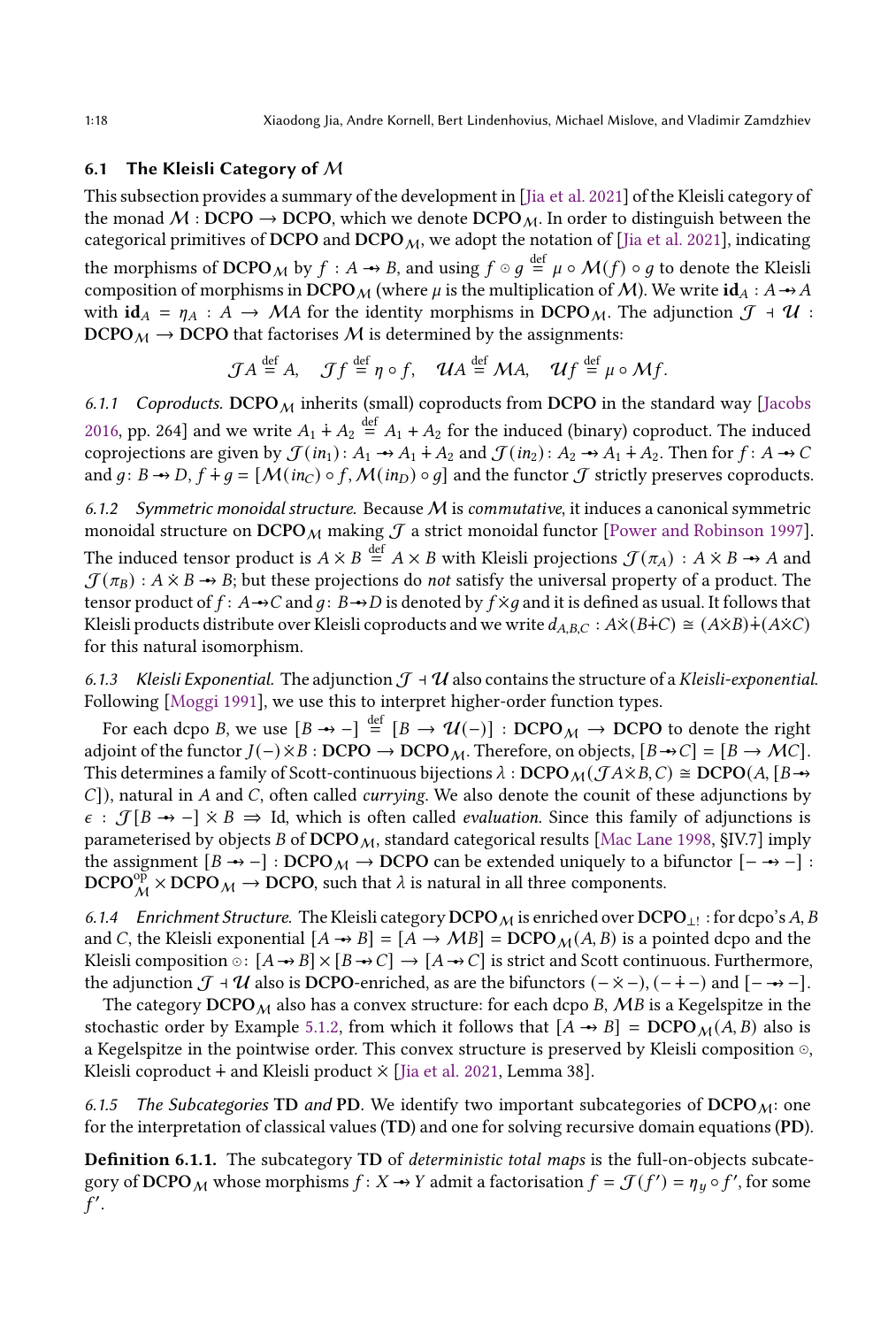Each map  $f: X \rightarrow Y$  in TD satisfies  $f(x) = \delta_u$  for some  $y \in Y$ , by definition. We call such maps deterministic because they carry no interesting convex structure, and they are total in that they map all inputs  $x \in X$  to non-zero valuations. TD is important because all *classical values* of our language are interpreted in TD. In fact,  $DCPO \cong TD$  [\[Jia et al. 2021](#page-26-3), Proposition 40].

nguage are interpreted in TD. In fact, DCPO  $\cong$  TD [Jia et al. 2021, Proposition 40].<br>The canonical copy map at an object  $A$  in our model is given by the map  $\mathcal{J}\langle\mathrm{id}_A,\mathrm{id}_A\rangle\colon A{\rightarrowtail} A{\times} A;$ likewise, the canonical discarding map at A is the map  $\mathcal{J}(1_A)$ : A  $\rightarrow$  1, where  $1_A$ : A  $\rightarrow$  1 is the terminal map of DCPO. Because maps in TD are in the image of  $J$ , they are compatible with the copy and discard maps, and hence also with weakening and contraction [\[Benton 1995](#page-25-0)].

Definition 6.1.2. The subcategory of deterministic partial maps, denoted PD, is the full-on-objects subcategory of DCPO  $_M$  each of whose morphisms  $f: X \rightarrow Y$  admits a factorisation  $f = \left( \begin{array}{c} 0 & 0 \end{array} \right)$  $X \xrightarrow{f'} Y_{\perp} \xrightarrow{\phi_Y} \mathcal{M}Y$ where  $Y_\perp$  is the dcpo obtained from Y by freely adding a least element  $\perp$ , and where  $\phi_Y$  is the map (  $\mathbf{0}_Y$ , if  $y = \perp$ 

$$
\phi_Y\colon Y_\perp \to \mathcal{M}Y :: y \mapsto \begin{cases} \mathbf{0}_Y & , \text{ if } y = \perp \\ \delta_y & , \text{ if } y \neq \perp \end{cases}.
$$

These maps are *partial* because they map some inputs to 0; they also are deterministic, because the convex structure is trivial in both cases. This is justified by the fact that PD  $\cong$  DCPO $\tau \cong$ DCPO<sub>⊥!</sub>, where DCPO $_{\cal T}$  is the Kleisli category of the lift monad  ${\cal T}$  : DCPO  $\to$  DCPO [\[Jia et al.](#page-26-3) [2021\]](#page-26-3).

6.1.6 Solving Recursive Domain Equations. The standard method for interpreting recursive types is to construct parameterised initial algebras [\[Fiore and Plotkin 1994;](#page-26-8) [Fiore 1994\]](#page-26-10). We employ this approach in PD using the limit-colimit coincidence theorem [\[Smyth and Plotkin 1982\]](#page-26-25).

<span id="page-18-1"></span>**Definition 6.1.3** (see [\[Fiore 1994,](#page-26-10) §6.1]). Given a category C and a functor  $\mathcal{T}: C^{n+1} \to C$ , a parameterised initial algebra for  $\mathcal T$  is a pair  $(\mathcal T^\sharp,\iota^\mathcal T),$  such that:

- $\mathcal{T}^\sharp\colon \mathbf{C}^n \to \mathbf{C}$  is a functor;
- $\bullet\,\,\iota^{\mathcal{T}}\colon\mathcal{T}\circ\langle \mathrm{Id},\mathcal{T}^\sharp\rangle\Rightarrow\mathcal{T}^\sharp:\mathrm{C}^n\rightarrow\mathrm{C}$  is a natural transformation;
- For every  $\vec{C} \in Ob(C^n)$ , the pair  $(\mathcal{T}^\sharp \vec{C}, \iota_{\vec{C}}^T)$  is an initial  $\mathcal{T}(\vec{C}, -)$ -algebra.

The usual notion of an initial algebra arises in the case that  $n = 1$ .

<span id="page-18-0"></span>Proposition 6.1.4 (see [\[Lindenhovius et al. 2021](#page-26-26), §4.3]). Let C be a category with an initial object and all  $\omega$ -colimits, and let  $\mathcal{T}\colon C^{n+1}\to \mathbb{C}$  be an  $\omega$ -cocontinuous functor. Then  $\mathcal T$  has a parameterised initial algebra  $(\mathcal{T}^\sharp, \iota^\mathcal{T})$  and the functor  $\mathcal{T}^\sharp \colon \mathbb{C}^n \to \mathbb{C}$  is also  $\omega$ -cocontinuous.

In fact, the subcategory PD has sufficient structure to solve recursive domain equations, because it is DCPO-algebraically compact [\[Jia et al. 2021\]](#page-26-3). Therefore, every DCPO-enriched covariant functor on  $DCPO<sub>M</sub>$  that restricts to PD has a parameterised initial algebra (whose inverse is a parameterised final coalgebra). Solving equations involving mixed-variance functors (induced by function types) can be done using the limit-colimit coincidence theorem [\[Smyth and Plotkin 1982\]](#page-26-25). An important observation made in [\[Smyth and Plotkin 1982\]](#page-26-25) is that all type expressions (including function spaces) can be interpreted as covariant functors on subcategories of embeddings. For more details on this, see [\[Lindenhovius et al. 2019,](#page-26-27) [2021\]](#page-26-26); here we also follow this approach.

**Definition 6.1.5.** If C is a DCPO-enriched category, a morphism  $e: X \rightarrow Y$  is an embedding if there exists a (necessarily unique) *projection*  $e^p: Y \to X$ , i.e., a morphism satisfying  $e^p \circ e = id_X$ and  $e \circ e^p \leq id_Y$ .  $C_e$  denotes the full-on-objects subcategory of C whose morphisms are the embeddings.

 $\overline{\phantom{0}}$ ,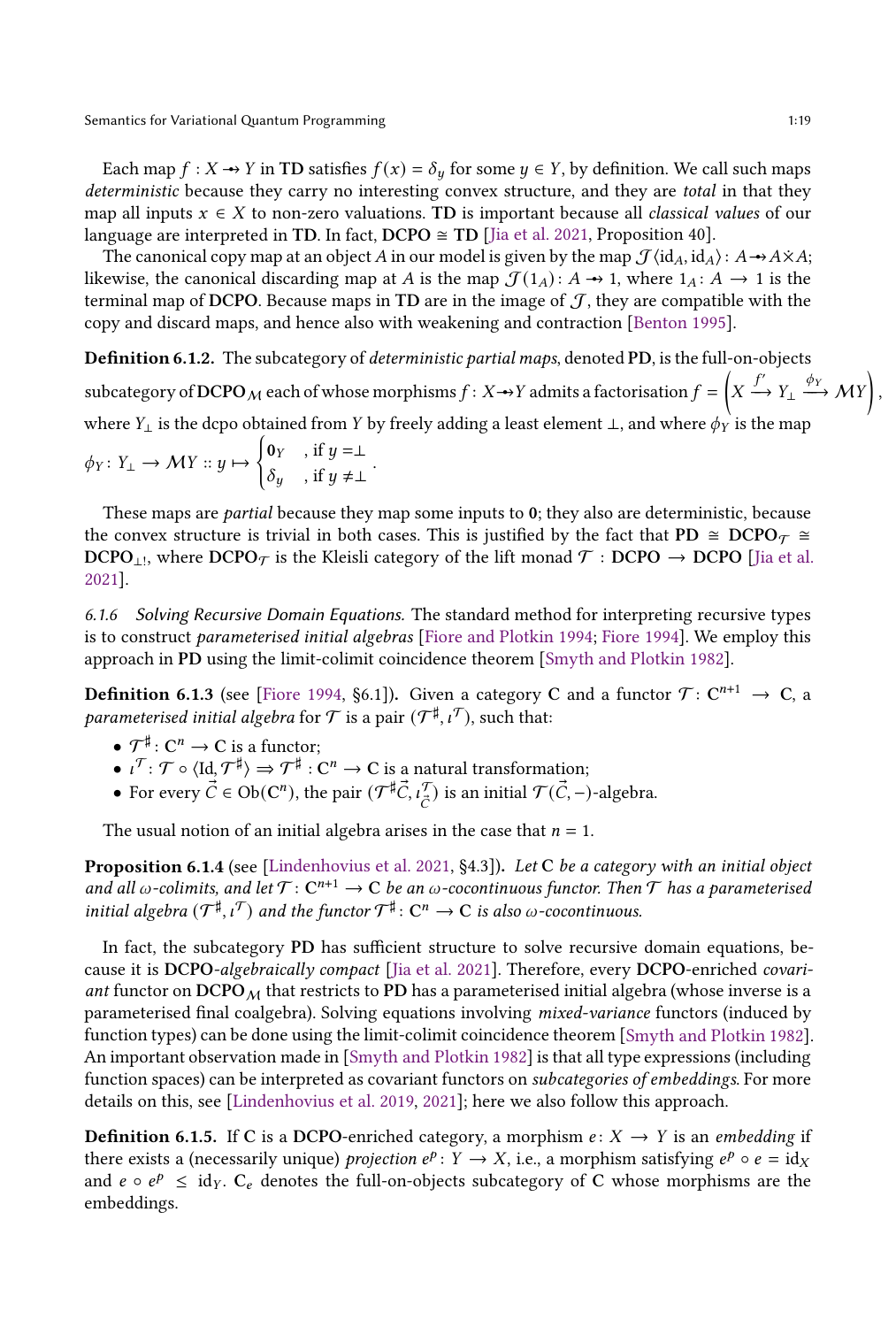<span id="page-19-1"></span>**Proposition 6.1.6** ([\[Jia et al. 2021,](#page-26-3) Proposition 47]). The category  $PD_e$  has an initial object and all  $\omega$ -colimits, and the assignments:

 $\dot{\times}_e$ :  $PD_e \times PD_e \rightarrow PD_e$  defined by  $X \times_e Y \stackrel{def}{=} X \times Y$  and  $e_1 \times_e e_2 \stackrel{def}{=} e_1 \times e_2$  $\dot{+}_e \colon \mathbf{PD}_e \times \mathbf{PD}_e \to \mathbf{PD}_e$  defined by  $X \dot{+}_e Y \stackrel{def}{=} X \dot{+} Y$  and  $e_1 \dot{+}_e e_2 \stackrel{def}{=} e_1 \dot{+} e_2$  $\left[\rightarrow\right]_e^{\mathcal{J}}: \text{PD}_e \times \text{PD}_e \rightarrow \text{PD}_e$  defined by  $[X \rightarrow Y]_e^{\mathcal{J}}$  $\stackrel{def}{=} \mathcal{J}[X \rightarrow Y]$  and  $[e_1 \rightarrow e_2]_e^{\mathcal{J}}$  $\stackrel{def}{=} \mathcal{J}[e_1^p \rightarrow e_2]$ are covariant  $\omega$ -cocontinuous bifunctors on PD<sub>e</sub>.

Thus Propositions [6.1.4](#page-18-0) and [6.1.6](#page-19-1) show we can solve recursive domain equations induced by all well-formed type expressions within  $PD_e$ , notably with no restrictions on the admissible logical polarities of the types. However, our classical judgements support weakening and contraction, so we have an extra proof obligation: proving each isomorphism that is a solution to a recursive domain equation can be copied and discarded. This is true, because every isomorphism of PD (and  $PD_e$ ) also are isomorphisms of TD [\[Jia et al. 2021,](#page-26-3) Propoistion 48].

# <span id="page-19-0"></span>6.2 The Quantum Category Q

We now describe the categorical structure of Q and its subcategory  $Q_*$ . We interpret quantum terms in Q and quantum values in  $Q_*$ .

6.2.1 Coproducts. Proposition [4.1.4](#page-12-0) describes the categorical product on  $vN_{*}$ , which restricts to a categorical product on HA<sup>∗</sup> since the product of hereditarily atomic von Neumann algebras clearly is hereditarily atomic. Moreover, the product on HA<sup>∗</sup> extends to a product on HA. As a consequence, Q and Q∗ have small coproducts and we write  $A \oplus B$  to denote the coproduct in both categories. We write the coprojections as  $\text{in}_1: A \to A \oplus B$  and  $\text{in}_2: B \to A \oplus B$ . Note that the initial object 0 of  $Q_*$ , given by the 1 element HA-algebra, is a zero object in Q (but not in  $Q_*$ ).

6.2.2 Symmetric Monoidal Structure. Given two von Neumann algebras  $M$  and  $N$  on Hilbert spaces H and K, respectively, the algebraic tensor product  $M \odot N$  acts in a natural way on the Hilbert space tensor product  $H \otimes K$ . The weak operator closure of  $M \odot N$  in  $B(H \otimes K)$  is a von Neumann algebra, usually denoted  $M\bar{\otimes}N$ , and called the spatial tensor product of M and N. The construction in [\[Blackadar 2006](#page-25-5), III.2.2.5] shows the spatial tensor product of von Neumann algebras induces a symmetric monoidal product on both  $HA_*$  and  $HA$ , hence on  $Q_*$  and Q. We write  $A \otimes B$  for the tensor product in both Q and Q∗. Moreover, Q<sup>∗</sup> is symmetric monoidal closed [\[Kornell 2020](#page-26-17), Theorem 9.1] and therefore there exists a natural isomorphism  $d_{A,B,C}: A \otimes (B \oplus C) \cong (A \otimes B) \oplus (A \otimes C)$ .

6.2.3 Adjunctions. The subcategory inclusion  $I: \mathbb{Q}_* \to \mathbb{Q}$  corresponds to an embedding  $HA_* \to$ HA that is shown to have a left adjoint in [\[Westerbaan 2019,](#page-27-2) Section 4.3.4]. Therefore  $I$  has a right adjoint. Moreover, the adjunction between Q<sup>∗</sup> and Q is Kleislian [\[Westerbaan 2019\]](#page-27-2) and the subcategory inclusion  $\mathcal{I}: \mathbf{Q}_* \to \mathbf{Q}$  is a strict monoidal functor that strictly preserves coproducts.

The assignment  $\ell^{\infty}(-)$  extends to a functor  $\ell^{\infty}$  : Set  $\rightarrow$  HA<sup>op</sup> whose action on functions f :  $X \to Y$  between sets is a normal  $*$ -homomorphism  $\ell^{\infty}(f) : \ell^{\infty}(Y) \to \ell^{\infty}(X) :: k \mapsto k \circ f$ . Hence we obtain a functor  $\ell^{\infty}$  :  $\textbf{Set} \to \textbf{Q}_*$ , which is fully faithful; its essential image is the full subcategory of Q<sup>∗</sup> consisting of all commutative hereditarily atomic von Neumann algebras.

6.2.4 Affine Structure. The monoidal unit  $\mathbb C$  is *initial* in  $HA_*$  and therefore it is *terminal* in  $Q_*$ , but the same is not true for  $HA$  and  $Q$ . The terminal map of  $Q_*$  at  $\mathrm{M}_n(\mathbb{C})$  is actually  $\mathrm{tr}^\ddagger$  (see [§4.2\)](#page-12-1). This allows us to define suitable discarding maps. The map drop $_k^\ddag\stackrel{\rm def}{=} (x\mapsto x\otimes 1)^{\rm op}\in {\bf Q}(A\otimes {\bf M}_{2^k}({\mathbb C}),A)$ should be thought of (in  $Q$ ) as discarding  $k$  auxiliary qubits; this map is used for the interpretation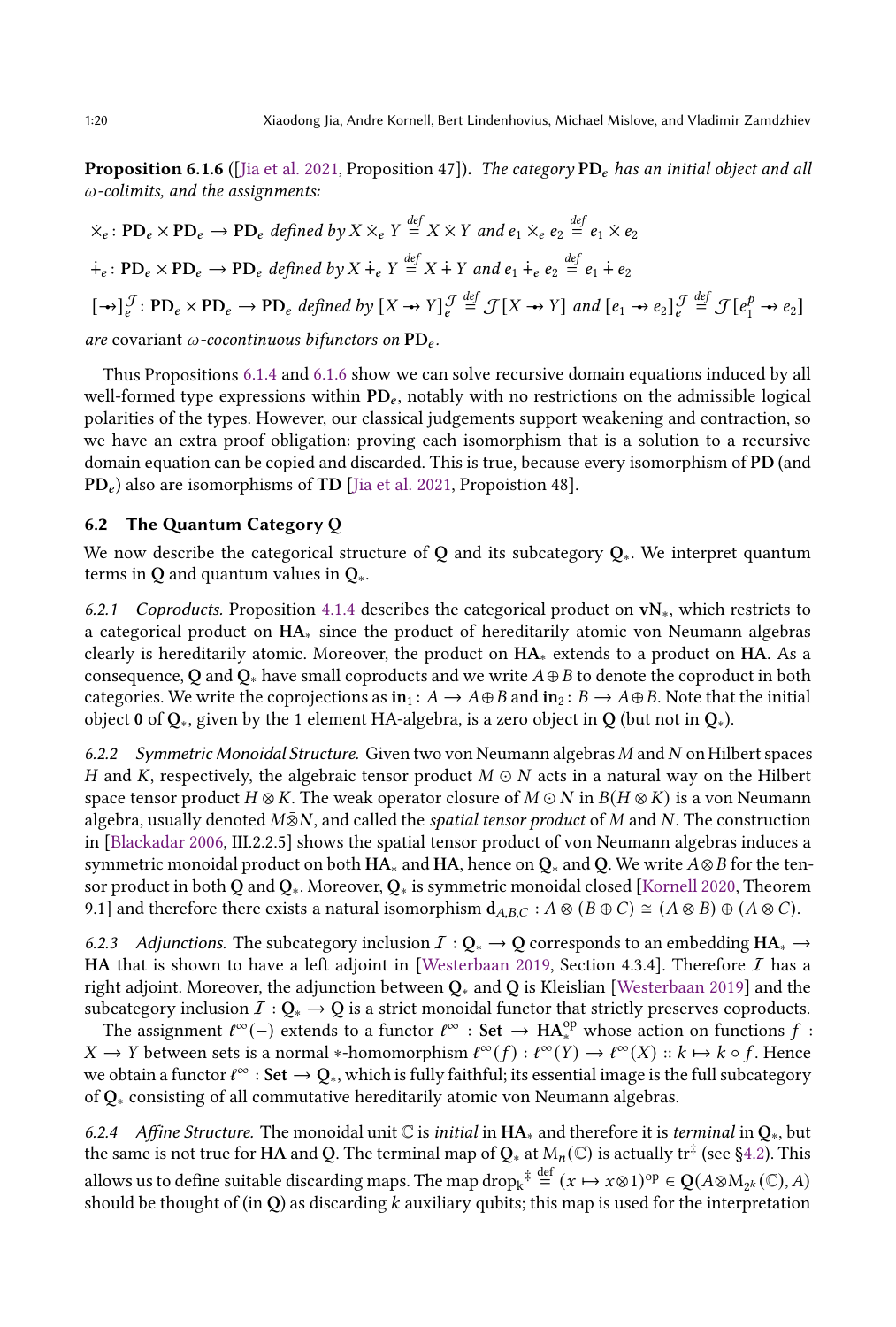<span id="page-20-1"></span>

Fig. 12. Overview of the categorical model.

of the "run" term when we execute a non-total quantum configuration that has  $k$  auxiliary qubits (which may be safely discarded at the end of the computation). Indeed, notice that in the category Q, we have drop $^{\ddagger}_{k} \circ (\mathrm{id}_{A} \otimes \mathrm{state}_{\rho}^{\ddagger}) = \mathrm{id}_{A}$ , for any density matrix  $\rho$  in  $\mathrm{M}_{2^{k}}(\mathbb{C})$ , as one would expect (for brevity, we implicitly suppress the isomorphism  $A \otimes \mathbb{C} \cong A$ ).

6.2.5 Solving Recursive Domain Equations. We now show that the category Q<sup>∗</sup> has sufficient structure to construct parameterised initial algebras for polynomial functors. On the quantum side, this covers all recursive domain equations that have to be solved.

<span id="page-20-2"></span>**Proposition 6.2.1.** The category  $Q_*$  is cocomplete and the functors  $\otimes : Q_* \times Q_* \to Q_*$  and  $\oplus : Q_* \times$  $Q_* \rightarrow Q_*$  are cocontinuous.

Proof. Cocompleteness of Q<sub>∗</sub> is shown in [\[Kornell 2020,](#page-26-17) Proposition 8.6]; the coproduct bifunctor ⊕ is obviously cocontinuous; the functor ⊗ is cocontinuous because  $Q_*$  is monoidal closed.  $\Box$ 

# <span id="page-20-0"></span>7 DENOTATIONAL SEMANTICS

We now give the denotational semantics of our language. In Figure [12,](#page-20-1) we summarise the overall structure of the interpretation. The blue arrows show where the indicated programming primitives can be interpreted. Every such primitive may also be interpreted in a category above it by following the corresponding left adjoint. All depicted categories are symmetric monoidal and so are the adjunctions between them. The left adjoints  $\mathcal L$  and  $\ell^\infty$  are both fully faithful and this allows us to interpret the observable values in the bottom three categories and also to coherently relate these interpretations.

# 7.1 Interpretation of Types

We begin with the interpretation of (open) types, which is described in Figure [13.](#page-21-0) Open quantum types are interpreted as functors  $[\![\Theta \vdash A]\!] \colon \operatorname{Q}_*^{|\Theta|} \to \operatorname{Q}_*$  and open classical types are interpreted as functors  $[\![\Theta \vdash P]\!] \colon \operatorname{PD}_e^{\left[\Theta\right]} \to \operatorname{PD}_e.$  Given closed types  $\cdot \vdash A$  and  $\cdot \vdash P$ , we write  $[\![A]\!] \stackrel{\text{def}}{=} [\![\cdot \vdash A]\!] (\ast) \in$  $Ob(Q_*) = Ob(Q)$  and  $[[P]] \stackrel{\text{def}}{=} [[\cdot \vdash P]](*) \in Ob(PD_e) = Ob(DCPO).$ 

**Proposition 7.1.1.** The assignments  $[\Theta \vdash A] \colon \ Q_*^{|\Theta|} \to Q_*$  and  $[\Theta \vdash P] \colon \ {\rm PD}_e^{|\Theta|} \to {\rm PD}_e$  are welldefined  $\omega$ -cocontinuous functors.

Proof. By induction using Propositions [6.1.4,](#page-18-0) [6.1.6](#page-19-1) and [6.2.1.](#page-20-2)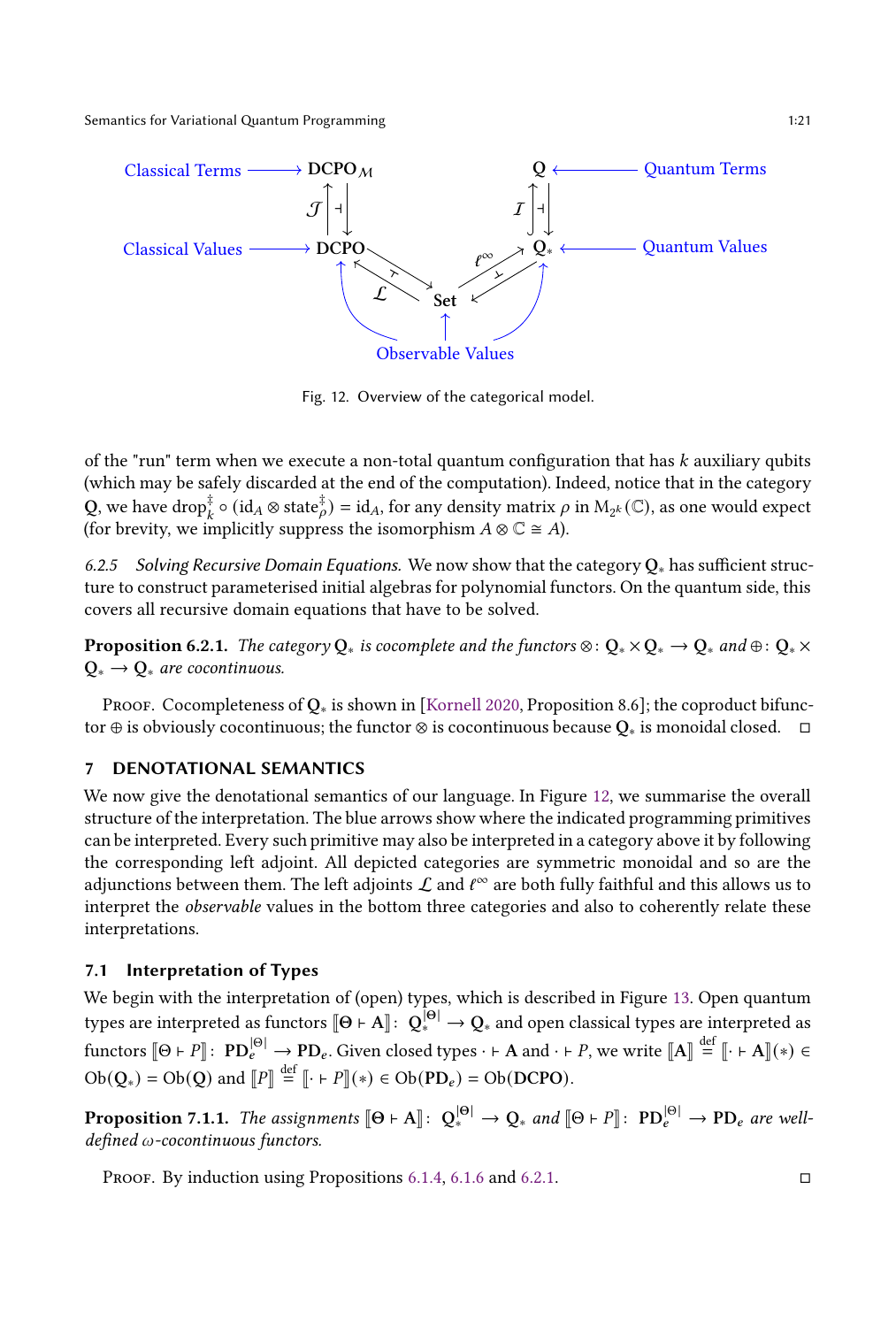<span id="page-21-0"></span> $[\mathbf{\Theta} \vdash \mathbf{A}] : \mathbf{Q}^{|\Theta|}_* \to \mathbf{Q}_* \quad [\mathbf{\Theta} \vdash \mathbf{\Theta}_i] \stackrel{\text{def}}{=} \Pi_i \quad [\mathbf{\Theta} \vdash \mathbf{I}] \stackrel{\text{def}}{=} K_{\mathbb{C}} \quad [\mathbf{\Theta} \vdash \mathbf{q} \mathbf{bit}] \stackrel{\text{def}}{=} K_{M_2(\mathbb{C})} \quad [\mathbf{\Theta} \vdash \mu \mathbf{X} \mathbf{A}] \stackrel{\text{def}}{=} [\mathbf{\Theta}, \mathbf{X} \vdash \mathbf{A}]^\sharp$  $[\![\Theta \vdash A \oplus B]\!] \stackrel{\text{def}}{=} \oplus \circ \langle [\![\Theta \vdash A]\!] , [\![\Theta \vdash B]\!] \rangle$   $[\![\Theta \vdash A \otimes B]\!] \stackrel{\text{def}}{=} \otimes \circ \langle [\![\Theta \vdash A]\!] , [\![\Theta \vdash B]\!] \rangle$  $\begin{aligned} \llbracket \Theta \vdash P \rrbracket \colon \operatorname{PD}_e^{\vert \Theta \vert} \to \operatorname{PD}_e \end{aligned} \qquad \llbracket \Theta \vdash \Theta_i \rrbracket \stackrel{\text{def}}{=} \Pi_i \qquad \llbracket \Theta \vdash \mathbf{1} \rrbracket \stackrel{\text{def}}{=} \ K_1 \qquad \llbracket \Theta \vdash \mu X . P \rrbracket \stackrel{\text{def}}{=} \llbracket \Theta, X \vdash P \rrbracket^\sharp$  $[\![\Theta \vdash P + R]\!] \stackrel{\text{def}}{=} \; \dot{\div}_e \, \circ \, \langle [\![\Theta \vdash P]\!], [\![\Theta \vdash R]\!] \rangle \qquad \ [\![\Theta \vdash P \times R]\!] \stackrel{\text{def}}{=} \; \dot{\times}_e \, \circ \, \langle [\![\Theta \vdash P]\!], [\![\Theta \vdash R]\!] \rangle$  $[\Theta \vdash P \to R] \stackrel{\text{def}}{=} [\to]_{e}^{\mathcal{J}} \circ \langle [\Theta \vdash P], [\Theta \vdash R] \rangle$   $[\Theta \vdash Q(\mathbf{A}, \mathbf{B})] \stackrel{\text{def}}{=} K_{Q([\![\mathbf{A}],[\mathbf{B}])}$ 

Fig. 13. Interpretation of types.  $K_X$  is the constant- $X$ -functor.

$$
\begin{aligned} \llbracket \mathbf{I} \rrbracket & = \mathbb{C} & \llbracket \mathbf{A} \otimes \mathbf{B} \rrbracket & = \llbracket \mathbf{A} \rrbracket \otimes \llbracket \mathbf{B} \rrbracket & \llbracket \mathbf{A} \oplus \mathbf{B} \rrbracket & = \llbracket \mathbf{A} \rrbracket \oplus \llbracket \mathbf{B} \rrbracket & \llbracket \mu \mathbf{X} . \mathbf{A} \rrbracket \cong \llbracket \mathbf{A} [\mu \mathbf{X} . \mathbf{A} / \mathbf{X}] \rrbracket \\ \llbracket \mathbf{I} \rrbracket & = 1 & \llbracket P \times R \rrbracket & = \llbracket P \rrbracket \times \llbracket R \rrbracket & \llbracket P + R \rrbracket & = \llbracket P \rrbracket + \llbracket R \rrbracket & \llbracket \mu \mathbf{X} . P \rrbracket \cong \llbracket P [\mu \mathbf{X} . P / X] \rrbracket \\ \llbracket \mathbf{qbit} \rrbracket & = \mathbf{M}_2(\mathbb{C}) & \llbracket P \to R \rrbracket & = \llbracket \llbracket P \rrbracket \to \mathcal{M}[\llbracket R \rrbracket] & \llbracket Q(\mathbf{A}, \mathbf{B}) \rrbracket & = \mathbf{Q}(\llbracket \mathbf{A} \rrbracket, \llbracket \mathbf{B} \rrbracket) \end{aligned}
$$

Fig. 14. Derived equations for closed types.

$$
[\![\Phi \vdash m : P]\!] : [\![\Phi]\!] \rightarrow [\![P]\!] \text{ in DCPO}_{\mathcal{M}}
$$

$$
[\![\Phi, x : P \vdash x : P]\!] \stackrel{\text{def}}{=} \mathcal{J}\pi_2
$$

$$
[\![\Phi \vdash () : 1]\!] \stackrel{\text{def}}{=} \mathcal{J}1
$$

$$
[\![\Phi \vdash (m, n) : P \times R]\!] \stackrel{\text{def}}{=} ([\![m]\!] \times [\![n]\!]) \circ \mathcal{J} \langle \text{id}, \text{id} \rangle
$$

$$
[\![\Phi \vdash \pi_i m : P_i]\!] \stackrel{\text{def}}{=} \mathcal{J}\pi_i \circ [\![m]\!], \text{ for } i \in \{1, 2\}
$$

$$
[\![\Phi \vdash \text{in}_i m : P_1 + P_2]\!] \stackrel{\text{def}}{=} \mathcal{J}\pi_i \circ [\![m]\!], \text{ for } i \in \{1, 2\}
$$

$$
[\![\Phi \vdash (\text{case } m \text{ of } \text{in}_1 x \Rightarrow n_1 \mid \text{in}_2 y \Rightarrow n_2) : R]\!] \stackrel{\text{def}}{=} [[\![n_1]\!], [\![n_2]\!]] \circ \mathcal{d} \circ (\text{id} \times [\![m]\!]) \circ \mathcal{J} \langle \text{id}, \text{id} \rangle
$$

$$
[\![\Phi \vdash \lambda x^P.m : P \rightarrow R]\!] \stackrel{\text{def}}{=} \mathcal{J}\lambda([\![m]\!])
$$

$$
[\![\Phi \vdash m n : R]\!] \stackrel{\text{def}}{=} \mathcal{J}\lambda([\![m]\!]) \circ \mathcal{J} \langle \text{id}, \text{id} \rangle
$$

$$
[\![\Phi \vdash \lambda(x_1, \ldots, x_n), q : Q(A_1 \otimes \cdots \otimes A_n, B)]\!] \stackrel{\text{def}}{=} \mathcal{J}([\![q]\!])
$$

$$
[\![\Phi \vdash \text{new} : Q(\text{bit}, \text{qbit})\!] \stackrel{\text{def}}{=} \mathcal{J}(x \mapsto \text{new}^*)
$$

$$
[\![\Phi \vdash \text{meas} : Q(\text{qbit}, \text{bit})\!] \stackrel{\text{def}}{=} \mathcal{J}(x \map
$$

$$
[\![\Phi; \Gamma \vdash q : A]\!] : [\![\Phi]\!] \rightarrow Q([\![\Gamma]\!], [\![A]\!]) \text{ in DCPO}
$$
\n
$$
[\![\Phi; y : A \vdash y : A]\!] \stackrel{\text{def}}{=} x \mapsto \text{id}_{\llcorner}
$$
\n
$$
[\![\Phi; \Gamma_1, \Gamma_2 \vdash q; r : A]\!] \stackrel{\text{def}}{=} x \mapsto (\cong \circ([\![q]\!]_x \otimes [\![r]\!]_x))
$$
\n
$$
[\![\Phi; \Gamma_1, \Gamma_2 \vdash q; r : A \otimes B]\!] \stackrel{\text{def}}{=} x \mapsto [\![q]\!]_x \otimes [\![r]\!]_x
$$
\n
$$
[\![\Phi; \Gamma_1, \Gamma_2 \vdash t \otimes r : A \otimes B]\!] \stackrel{\text{def}}{=} x \mapsto [\![q]\!]_x \otimes [\![r]\!]_x
$$
\n
$$
[\![\Phi; \Gamma_1, \Gamma_2 \vdash t \otimes g \vee g = q \text{ in } r : B]\!]
$$
\n
$$
\stackrel{\text{def}}{=} x \mapsto [\![r]\!]_x \circ (\text{id}_{[\![\Gamma_2]\!]} \otimes [\![q]\!]_x) \circ \text{swap}
$$
\n
$$
[\![\Phi; \Gamma \vdash \text{in } q : A \oplus B]\!] \stackrel{\text{def}}{=} x \mapsto \text{in } i \circ [\![q]\!]_x
$$
\n
$$
[\![\Phi; \Gamma_1, \Gamma_2 \vdash (\text{case } q \text{ of } \text{in } x \Rightarrow r_1 \mid \text{in } y \Rightarrow r_2) : B]\!]
$$
\n
$$
\stackrel{\text{def}}{=} x \mapsto [\![r_1]\!]_x, [\![r_2]\!]_x] \circ d \circ (\text{id } \otimes [\![q]\!]_x) \circ \text{swap}
$$
\n
$$
[\![\Phi; \Gamma \vdash mq : B]\!] \stackrel{\text{def}}{=} x \mapsto \beta([\![m]\!]_x) \circ [\![q]\!]_x
$$
\n
$$
[\![\Phi; \Gamma \vdash \text{unfold } q : A[\mu X.A/X]\!]]
$$
\n
$$
\stackrel{\text{def}}{=} x \mapsto \text{unfold}[\![q]\!]_x
$$
\n
$$
[\![\Phi; \Gamma
$$

Fig. 15. Interpretation of classical term judgements.

Fig. 16. Interpretation of quantum term judgements.

$$
[\![\Phi \vdash [|\psi\rangle, \ell, q] : A; \mathbf{qbit}^k]\!] : [\![\Phi]\!] \to Q(\mathbb{C}, [\![A]\!] \otimes [\![\mathbf{qbit}^k]\!]) :: x \mapsto ([\![q]\!]_x \otimes \mathrm{id}_{[\![\mathbf{qbit}^k]\!]}) \circ \sigma_\ell \circ \mathrm{state}_{|\psi\rangle\langle\psi|}^{\ddagger}
$$
\n
$$
\text{Fig. 17. Interpretation of quantum configurations.}
$$

$$
\begin{aligned} &\text{fold}_{\mu\mathbf{X}.\mathbf{A}}:\llbracket \mathbf{A}[\mu\mathbf{X}.\mathbf{A}/\mathbf{X}]\rrbracket = \llbracket \mathbf{X} \vdash \mathbf{A} \rrbracket \llbracket \mu\mathbf{X}.\mathbf{A}\rrbracket \cong \llbracket \mu\mathbf{X}.\mathbf{A}\rrbracket: \text{unfold}_{\mu\mathbf{X}.\mathbf{A}} \\ &\text{fold}_{\mu\mathbf{X},P}:\llbracket P[\mu\mathbf{X}.P/X]\rrbracket = \llbracket \mathbf{X} \vdash P \rrbracket \llbracket \mu\mathbf{X}.P \rrbracket \cong \llbracket \mu\mathbf{X}.P \rrbracket: \text{unfold}_{\mu\mathbf{X}.P} \end{aligned}
$$

Fig. 18. Definition of the folding/unfolding isomorphisms.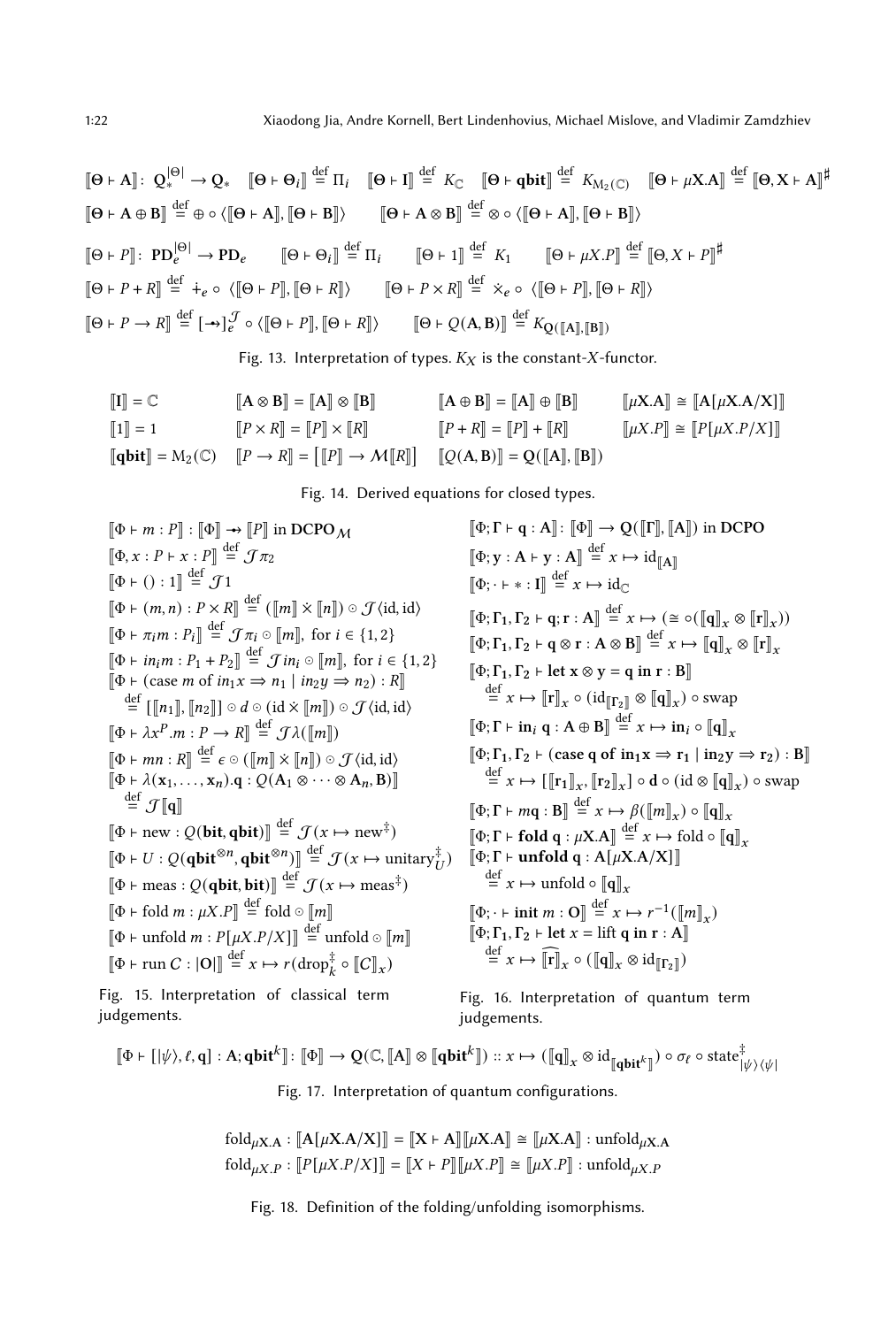<span id="page-22-0"></span>**Lemma 7.1.2** (Substitution). Given quantum types  $\Theta$ ,  $X \vdash A$  and  $\Theta \vdash B$  and classical types  $\Theta$ ,  $X \vdash P$  $and \Theta \vdash R, then:$ 

$$
\llbracket \Theta \vdash A[B/X] \rrbracket = \llbracket \Theta, X \vdash A \rrbracket \circ \langle \mathrm{Id}, \llbracket \Theta \vdash B \rrbracket \rangle \quad \text{and} \quad \llbracket \Theta \vdash P[R/X] \rrbracket = \llbracket \Theta, X \vdash P \rrbracket \circ \langle \mathrm{Id}, \llbracket \Theta \vdash R \rrbracket \rangle.
$$

For closed recursive types, the folding/unfolding isomorphisms are defined in Figure [18,](#page-21-0) where the equalities are from Lemma [7.1.2](#page-22-0) and the unnamed isomorphisms are the initial algebras. Note that fold<sub>uX.P</sub> and fold<sub>uX.A</sub> are isomorphisms in TD and  $Q_*$ , respectively. Now, the derived equations in Figure [14](#page-21-0) follow immediately.

7.1.1 Relationship Between Observable Types. Quantum/classical observable types play a special role in our language and they also satisfy a special denotational relationship that we now describe.

<span id="page-22-1"></span>**Proposition 7.1.3.** Let O be a closed quantum observable type with  $|O|$  its classical counterpart. Then there exists a canonical set  $[O]$ , defined by induction on the derivation of  $\cdot \vdash O$ , such that: (1)  $\llbracket \mathbf{O} \rrbracket \cong \ell^{\infty}(\mathsf{O})$  in  $\mathsf{Q}_*$ ; and (2)  $\llbracket |\mathbf{O}| \rrbracket = \mathcal{L}(\mathsf{O})$ , where  $\mathcal{L} : \mathsf{Set} \to \mathsf{DCPO}$  is the obvious left adjoint functor that equips a set  $X$  with the discrete order.

PROOF. Both of these statements follow as special cases of the abstract categorical semantics in [\[Lindenhovius et al. 2019,](#page-26-27) [2021](#page-26-26), Section 6], where the source category is Set and the target one is  $Q_*$  and TD, respectively (note that TD  $\cong$  DCPO, so DCPO can also be taken).  $□$ 

<span id="page-22-2"></span>Remark 7.1.4. The coherence conditions outlined in [\[Lindenhovius et al. 2019,](#page-26-27) [2021](#page-26-26)] are very strong and the functor  $\ell^{\infty} :$  Set  $\to Q_*$  is a fully faithful strong symmetric monoidal left adjoint (just like  $\mathcal{L}$ ). To avoid notational overhead, we treat the ∗-isomorphism in (1) above as an equality.

Proposition [7.1.3](#page-22-1) shows that the interpretation of any classical observable type is a *discrete domain* and the set  $[O]$  is simply its underlying set. We may safely extend the action of the functor  $\ell^{\infty}$  to discrete dcpo's and then by the above remark it follows that observable types are related by the following strong relationship:

$$
\llbracket \mathbf{O} \rrbracket = \ell^{\infty}(\llbracket |\mathbf{O}| \rrbracket). \tag{7.1}
$$

This shows the interpretation  $\llbracket \textbf{O} \rrbracket$  of a quantum observable type **O** is a *commutative* HA-algebra.

### 7.2 Interpretation of Terms and Quantum Configurations

A classical context  $\Phi = x_1\colon P_1,\ldots,x_n\colon P_n$  is interpreted as the dcpo  $\llbracket \Phi \rrbracket \stackrel{\text{def}}{=} \llbracket P_1 \rrbracket \times \cdots \times \llbracket P_n \rrbracket,$  and a quantum context  $\Gamma={\bf x_1}\colon A_1,\ldots,{\bf x_n}\colon A_n$  is interpreted as the HA algebra  $\llbracket\Gamma\rrbracket\stackrel{\rm def}{=}\llbracket A_1\rrbracket\otimes\cdots\otimes\llbracket A_n\rrbracket.$ The interpretation of classical/quantum term judgements and quantum configurations is defined by mutual induction in Figures [15,](#page-21-0) [16](#page-21-0) and [17.](#page-21-0) Next, we explain some of the notation used therein.

The interpretation of a classical term judgement  $\Phi \vdash m : P$  is a morphism  $[\![\Phi \vdash m : P] \!] : [\![\Phi]\!] \rightarrow$  $\llbracket P \rrbracket$  in DCPO<sub>M</sub> that we often abbreviate by writing  $\llbracket m \rrbracket$ . Likewise, a quantum term judgement  $\Phi$ ;  $\Gamma \vdash q : A$  is interpreted as a morphism  $\lbrack\lbrack \Phi \rbrack \rbrack \rightarrow R \rbrack$ :  $\lbrack\lbrack \Gamma \rbrack \rbrack$ ,  $\lbrack\lbrack \Gamma \rbrack \rbrack$ ,  $\lbrack\lbrack A \rbrack \rbrack$ ) in DCPO that we often abbreviate by writing  $[\![\mathbf{q}]\!]$ . For an element  $x \in [\![\Phi]\!]$ , we also write  $[\![\mathbf{q}]\!]_x$  and  $[\![m]\!]_x$  as a shorthand for  $\llbracket \mathbf{q} \rrbracket(x)$  and  $\llbracket m \rrbracket(x)$ , respectively. In the special case that  $\Phi = \cdot$ , we can also regard  $\llbracket \mathbf{q} \rrbracket$  as a morphism  $\llbracket q \rrbracket$  :  $\llbracket \Gamma \rrbracket \rightarrow \llbracket A \rrbracket$  in Q. The unnamed isomorphism in Figure [16](#page-21-0) is the left monoidal unitor  $\mathbb{C} \otimes A \cong A$  and "swap" is the monoidal symmetry in Q.

The interpretation of a configuration  $\Phi \vdash [ \ket{\psi},\ell,\mathbf{q}] : \mathbf{A};\mathbf{qbit}^k$  is given by a morphism in  $\mathbf{DCPO}$ of type  $[\![\Phi\vdash[[\psi\rangle,\ell,\mathsf{q}]\!]:\mathrm{A};\mathsf{qbit}^k]\!] \colon [\![\Phi]\!] \,\to\, \mathrm{Q}(\mathbb{C}, [\![\mathrm{A}]\!]\otimes [\![\mathsf{qbit}^k]\!])$  defined in Figure [17.](#page-21-0) The notation  $\sigma_\ell$  used there denotes any permutation  $\sigma_\ell : \llbracket \mathbf{qbit}^n \rrbracket \to \llbracket \mathbf{qbit}^n \rrbracket$  that maps the *i*-th component to  $\ell(\mathbf{x}_i)$ , defined in full analogy to  $\sigma$  from Figure [9,](#page-7-0) and where  $n = \dim(\ket{\psi})$ . In the special case that  $C = [|\psi\rangle, \ell, q]$  is total, its interpretation can be seen as a morphism  $\|C\|$ :  $\|\Phi\| \to$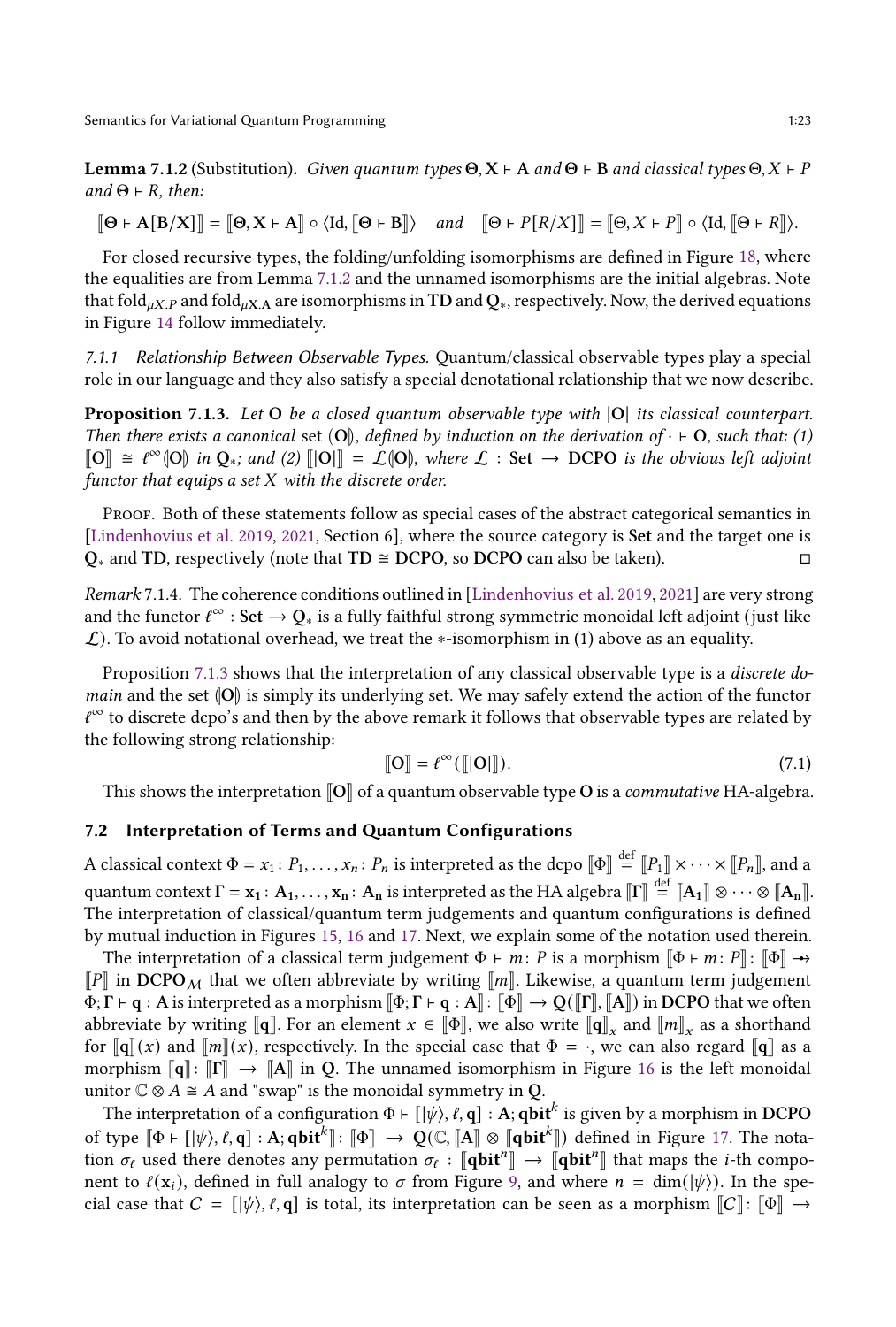$Q(\mathbb{C}, [\![A]\!])$  in DCPO, given by  $[\![C]\!] = \Big(x \mapsto [\![q]\!]_x \circ \sigma_\ell \circ {\rm state}^\ddagger_{|\psi\rangle\langle\psi|}$ ). If the linking function  $\ell$  is given by  $\ell(\mathbf{x}_i) = i$  (which we may usually assume), then its interpretation is equivalently given by  $\llbracket C \rrbracket = \left( x \mapsto \llbracket \mathbf{q} \rrbracket_x \circ \text{state}^\ddagger_{\mid \psi \rangle \langle \psi \mid} \right)$ . If, in addition, C is closed, i.e.,  $\Phi = \cdot$ , then we can regard it as a map  $\llbracket C \rrbracket$ :  $\mathbb{C} \to \llbracket A \rrbracket$  in Q, which is just a state in Q (and also a state in the operator-algebraic sense).

We now comment on the terms that are of primary interest to us. The interpretation of the "new", "meas" and "U" terms is determined by the constant function on the appropriate Q-morphism from [§4.2](#page-12-1) which is then injected via  $\mathcal J$  into TD. For quantum lambda abstractions,  $\llbracket q \rrbracket$  is, by construction, a Scott-continuous function  $\llbracket \mathbf{q} \rrbracket : \llbracket \Phi \rrbracket \to \mathbf{Q}(\llbracket \mathbf{\Gamma} \rrbracket, \llbracket \mathbf{A} \rrbracket)$ , so we may see it as a morphism of TD via the  $\mathcal J$  : DCPO  $\cong$  TD isomorphism. For the interpretation of the "run" term, let us consider the special case when  $C$  is total. Then the semantics is equivalently given by the Kleisli morphism  $\[\text{run } C\] = (x \mapsto r(\llbracket C \rrbracket_x)),$  where r is the isomorphism from Theorem [5.2.1.](#page-15-1) When C is not total, the drop $^{\ddagger}_k$  morphism is used to get rid of the remaining auxiliary qubits in accordance with affine principles. The interpretation of the "init" term is done by simply taking the inverse isomorphism  $r^{-1}$ . Dynamic lifting is interpreted using the natural bijection  $\widehat{(-)}$  from Proposition [5.2.2.](#page-15-2)

Finally, the interpretation of the " $mq$ " term, representing quantum function application, makes use of the barycentre maps from Theorem [5.3.5.](#page-16-1) In our view, this is the term of highest interest discussed here and which required the most effort to interpret. Notice that its interpretation is unique in that it combines two different Kegelspitzen structures living in two different categories.

#### Interpretation of (Observable) Values

The interpretation of values in our language enjoys additional structural properties, as usual.

**Proposition 7.3.1.** For any classical value  $\Phi \vdash v : P$  and quantum value  $\Phi$ ;  $\Gamma \vdash v : A$ , we have:

- (1)  $\llbracket v \rrbracket$ :  $\llbracket \Phi \rrbracket \rightarrow \llbracket P \rrbracket$  also is a morphism of **TD**. Equivalently, it is in the image of  $\mathcal{J}$ .
- (2)  $\[\![\mathbf{v}\]] : \[\![\Phi]\!] \to \mathbf{Q}(\[\![\Gamma]\!], \[\![\mathbf{A}]\!])$  corestricts to  $\mathbf{Q}_*(\[\![\Gamma]\!], \[\![\mathbf{A}]\!])$ . That is,  $\forall x \in [\![\Phi]\!], \[\![\mathbf{v}\!]_x \in \mathbf{Q}_*(\[\![\Gamma]\!], \[\![\mathbf{A}]\!]).$

This means that  $[\![v]\!]_x$  is a Dirac valuation and  $[\![v]\!]_x$  is a ∗-homomorphism, for any  $x \in [\![\Phi]\!]$ . Note that the functor  $\mathcal J$  restricts to an isomorphism of categories  $\mathcal J$ : DCPO  $\cong$  TD [\[Jia et al. 2021\]](#page-26-3), so for a classical value  $v,$  we can define  $\llbracket v \rrbracket \stackrel{\text{def}}{=} \mathcal{J}^{-1} \llbracket v \rrbracket : \llbracket \Phi \rrbracket \to \llbracket P \rrbracket$  in  $\text{DCPO}.$ 

The interpretation of classical/quantum observable values enjoys even stronger structural properties and they also are strongly related to each other, as we show next. If  $\Phi \vdash v : P$  is an *observable* value, then  $\llbracket \Phi \rrbracket$  and  $\llbracket P \rrbracket$  are discrete, so we can safely regard  $\llbracket \psi \rrbracket$  :  $\llbracket \Phi \rrbracket \to \llbracket P \rrbracket$  as a morphism in Set. For the next proposition, we identify  $\mathbb C$  with  $\ell^\infty(1)$  (see Remark [7.1.4\)](#page-22-2).

<span id="page-23-0"></span>**Proposition** 7.3.2. Let  $\cdot$ ;  $\cdot \cdot \cdot$  v : O be an observable quantum value and let  $\cdot \cdot \cdot |v|$  :  $|O|$  be its classical counterpart. Then  $\llbracket v \rrbracket = t^{\infty}(\llbracket v \rrbracket)$  and  $\llbracket \llbracket v \rrbracket = \mathcal{J}(\llbracket v \rrbracket)$ . Furthermore,  $r(\llbracket v \rrbracket) = \llbracket \llbracket v \rrbracket_*$ .

Proof. By combining Proposition [7.1.3](#page-22-1) and [\[Lindenhovius et al. 2021,](#page-26-26) Proposition 6.15]. The final statement follows by Theorem [5.2.1](#page-15-1) and by construction of the isomorphism  $r$ , which relies on the fact that the functors  $\ell^\infty$  and  $\mathcal J$  (and implicitly  $\mathcal L$ ) are fully faithful.  $\hskip10mm \square$ 

The above proposition is used for establishing soundness for the "run" and "init" terms. The natural isomorphism (−) from Proposition [5.2.2](#page-15-2) satisfies an additional coherence condition (see Appendix [C\)](#page-39-0) w.r.t  $\ell^{\infty}$ , which, combined with Proposition [7.3.2,](#page-23-0) is used for the soundness proof of the "lift" term. Also, by Remark [2.3.3,](#page-8-1) it suffices to establish Proposition [7.3.2](#page-23-0) for closed observable values, as we have done.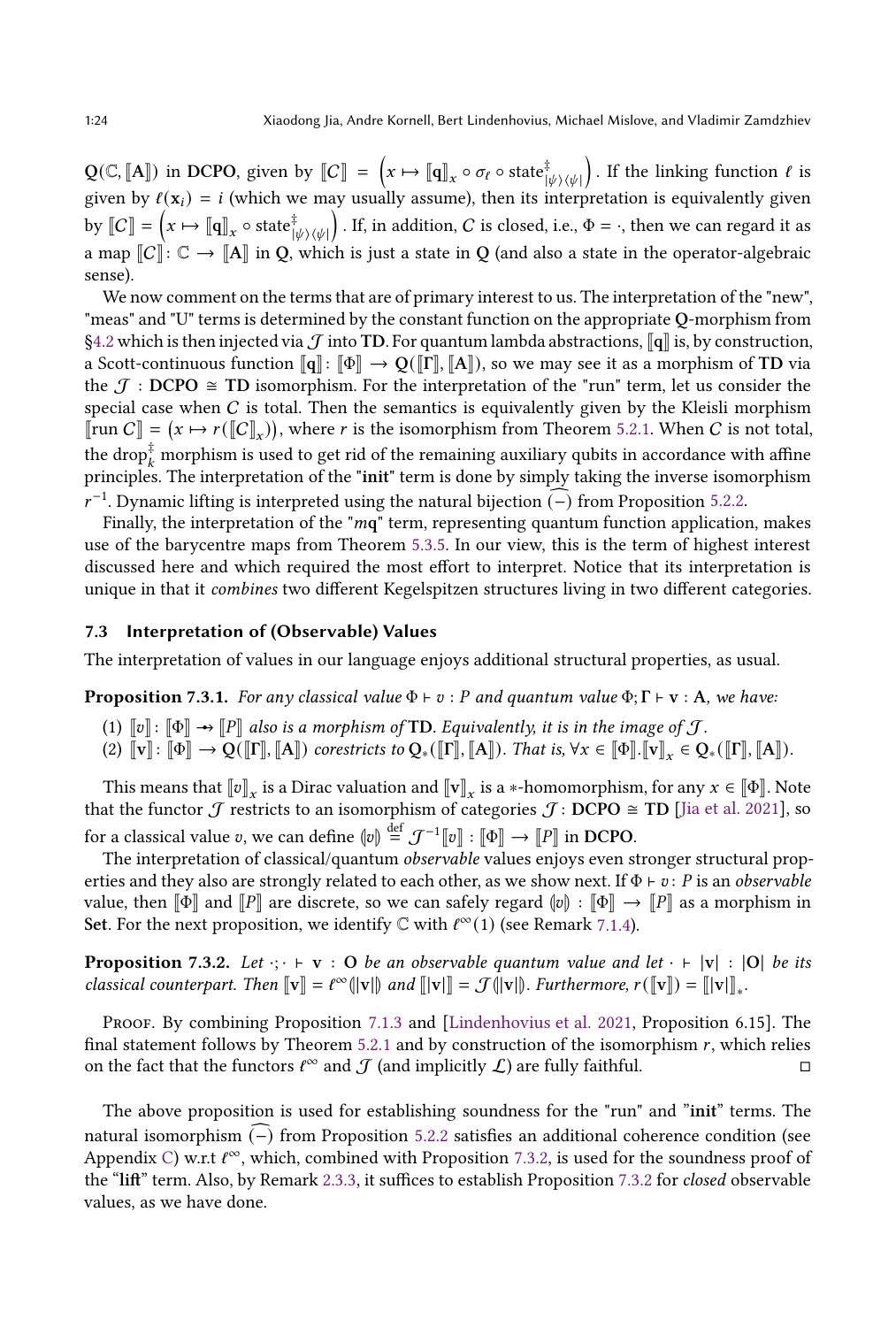# 7.4 Soundness and Computational Adequacy

Our final contirubtion is to show our semantic interpretation is sound and (strongly) adequate.

<span id="page-24-2"></span>**Lemma 7.4.1** (Substitution). Let  $\Phi \vdash v : P$  be a classical value and  $\Phi; \Sigma \vdash v : A$  a quantum value.

(1) If  $\Phi, x : P \vdash m : R$ , then  $\llbracket m[v/x] \rrbracket = \llbracket m \rrbracket \circ (\mathrm{id}_{\llbracket \Phi \rrbracket} \times \llbracket v \rrbracket) \circ \mathcal{J} \langle \mathrm{id}_{\llbracket \Phi \rrbracket}, \mathrm{id}_{\llbracket \Phi \rrbracket} \rangle.$ (2) If  $\Phi$ ;  $\Gamma$ ,  $y$  :  $A \vdash q$  :  $B$  and  $x \in [\![\Phi]\!]$ , then  $[\![q[\![v/y]\!]] \!]_x = [\![q]\!]_x \circ (\mathrm{id}_{[\![\Gamma]\!]}) \otimes [\![v]\!]_x$ . (3) If  $\Phi$ ,  $z : P$ ;  $\Gamma \vdash q : B$  and  $x \in [\![\Phi]\!]$ , then  $[\![q][v/z]]\!] (x) = [\![q]\!] (x, \{\!\{v\}\!\}(x))$ .

Soundness is the statement that our interpretation is invariant under single-step reduction in a probabilistic sense. In both equations sums of morphisms are defined pointwise using the convex structure of the codomain (which is a Kegelspitze).

**Theorem 7.4.2** (Soundness). For any classical term  $\Phi \vdash m : P$  and configuration  $\Phi \vdash C : A; \textbf{qbit}^k :$ 

$$
\llbracket m \rrbracket = \sum_{\substack{p \\ m \to m'}} p \llbracket m' \rrbracket \qquad \qquad \llbracket C \rrbracket = \sum_{C \to C'} r \llbracket C' \rrbracket
$$

assuming m  $\stackrel{p}{\to}$  m' and  $C \stackrel{r}{\to} C'$  for some rules from the operational semantics ([§2\)](#page-1-0) and where the convex sums range over all such rules.

In the above theorem, both sums have at most two summands. Our next theorem is much stronger, because it involves reductions spanning an arbitrary number of steps, and the convex sums can be countably infinite (these can be defined in any Kegelspitze by Definition [5.3.1\)](#page-16-4).

<span id="page-24-1"></span>**Theorem 7.4.3** (Strong Adequacy). Let  $\cdot \vdash m : P$  be a closed classical term and  $\cdot \vdash C :$  A;  $\mathbf{qbit}^k$  a closed quantum configuration. Then:

$$
\llbracket m \rrbracket = \sum_{v \in Val(m)} P(m \rightarrow_* v) \llbracket v \rrbracket \qquad \qquad \llbracket C \rrbracket = \sum_{\mathcal{V} \in ValC(C)} P(C \rightarrow_* \mathcal{V}) \llbracket \mathcal{V} \rrbracket.
$$

Proof. See Appendix [D.](#page-41-0)

Remark 7.4.4. As mentioned previously, the progress property holds for quantum configurations that are closed (and not necessarily total). The above theorem indeed holds for precisely this class of configurations. Of course, it also holds for closed total configurations as a special case.

Corollary 7.4.5 (Adequacy). Let  $\cdot \vdash m: 1$  be a term and  $\cdot \vdash C: I$  a quantum configuration. Then:

$$
[\![m]\!]_*(\{*\}) = \text{Halt}(m) \quad \text{and} \quad [\![C]\!](1) = \text{Halt}(C).
$$

Proof. If  $v : 1$  is a value, then  $v = ()$  and we have  $[[()]]_*(\{*\}) = 1 \in \mathbb{R}$ . Similarly, if  $\cdot \vdash \mathcal{V} : I$  is a value configuration, then  $V = [1, \emptyset, *]$  and it follows  $\lVert \mathcal{V} \rVert(1) = 1 \in \mathbb{R}$ . The proof then follows  $\Box$  immediately by Theorem [7.4.3](#page-24-1) and by definition of Halt in [\(2.1\)](#page-8-2).

# <span id="page-24-0"></span>8 CONCLUSION AND RELATED WORK

The work closest to ours is QWIRE [\[Paykin et al. 2017\]](#page-26-6) and EWire [\[Rennela and Staton 2020](#page-26-7)]. They are related languages that have a classical and non-linear host language together with a separate small quantum circuit language. However, neither language is suitable for variational quantum programming, because quantum function application is restricted to pure and deterministic (i.e. non-probabilistic) classical programs. Furthermore, both languages have only limited support for recursion and repeat-until-success patterns are not expressible within the host languages. VQPL does not have such restrictions. Furthermore, neither of these papers proves an adequacy result and the only soundness statements that are proven are with respect to strongly-normalising fragments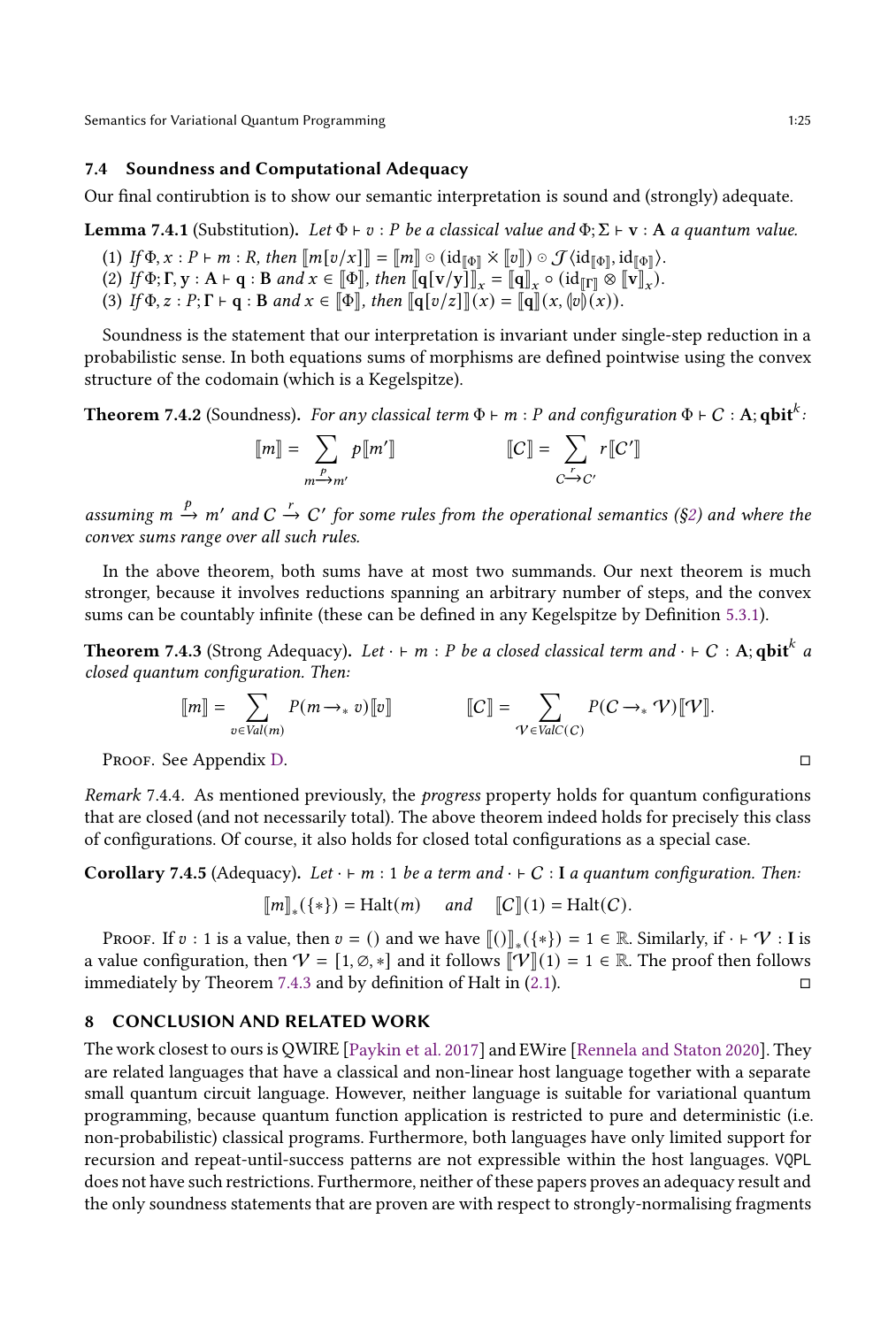of the languages. The focus in QWIRE and EWire is on quantum circuits and not on effectful quantum/probabilistic programming, which is the focus of our paper.

Other related work includes adequate and even fully-abstract semantics for the quantum lambda calculus [\[Clairambault and de Visme 2020;](#page-25-8) [Clairambault et al. 2019](#page-25-3); [Pagani et al. 2014](#page-26-9)]. In this version of the quantum lambda calculus, classical information is represented by types of the form !( $A \rightarrow B$ ), but arbitrary types !A are not allowed. This makes it difficult to understand the connections to classical probabilistic programming. In another version of the quantum lambda calculus [\[Cho and Westerbaan 2016\]](#page-25-6), the authors allow types of the form !A, but their model does not support recursion. In all of these papers, there is no denotational analysis that relates the models of the quantum lambda calculus to models of classical probabilistic programming. Indeed, this is the main focus of our paper and we are the first to present such an analysis.

To conclude, we described a mixed linear/non-linear quantum/probabilistic programming language which is suitable for programming hybrid quantum-classical algorithms. Our language, VQPL, is equipped with a type system and a type-safe operational semantics that makes it suitable for variational quantum programming ([§2\)](#page-1-0). We showed how to interpret the (induced) classical probabilistic effects using a commutative probabilistic monad on dcpo's ([§3\)](#page-9-0). We then showed how to interpret quantum resources and effects in the category of hereditarily atomic von Neumann algebras, which we proved is enriched over continuous domains ([§4\)](#page-11-0). The relationship between quantum and classical probabilistic effects is modelled via novel semantic methods ([§5\)](#page-14-1). Most notably, we use the barycentre maps of our model that are well-behaved under the strong sense of enrichment we established to combine probabilistic and quantum effects ([§5.3\)](#page-15-3). Finally, we organised all the relevant mathematical structure in a categorical model ([§6\)](#page-16-0), and we described a sound and strongly adequate denotational semantics for VQPL within that model ([§7\)](#page-20-0).

A natural question to ask is how to extend VQPL with higher-order quantum lambda abstractions and to find a suitable model. We have shown that our model supports first-order quantum lambda abstractions, but we do not believe it supports higher-order quantum ones. The problem is that there is no known order on the category Q<sub>∗</sub> that makes the adjunction  $Q_*$  <del>⊥</del>  $\rightarrow$  0 DCPO-enriched. Even though Q<sub>∗</sub> is monoidal closed, the induced Kleisli exponential is not DCPOenriched, and so it does not behave well under (type) recursion. On the other hand, the category Q is enriched in a very strong sense (over domains), which is crucial for establishing the strong correspondence between classical probabilistic and quantum effects that we presented here. Resolving this conundrum is left for future work.

#### REFERENCES

- <span id="page-25-2"></span>M. Abadi and M. P. Fiore. 1996. Syntactic Considerations on Recursive Types. In Proceedings 11th Annual IEEE Symposium on Logic in Computer Science. 242–252. <https://doi.org/10.1109/LICS.1996.561324>
- <span id="page-25-4"></span>S. Abramsky and A. Jung. 1994. Domain Theory. In Handbook of Logic in Computer Science (Vol. 3). Oxford University Press, Oxford, UK, 1–168. <http://dl.acm.org/citation.cfm?id=218742.218744>
- <span id="page-25-0"></span>P.N. Benton. 1995. A mixed linear and non-linear logic: Proofs, terms and models. In Computer Science Logic: 8th Workshop, CSL '94, Selected Papaers. <https://doi.org/10.1007/BFb0022251>
- <span id="page-25-1"></span>P. N. Benton and P. Wadler. 1996. Linear Logic, Monads and the Lambda Calculus. In LICS 1996.
- <span id="page-25-5"></span>B. Blackadar. 2006. Operator Algebras: Theory of C\*-algebras and von Neumann algebras. Springer-Verlag.
- <span id="page-25-7"></span>K. Cho. 2016. Semantics for a Quantum Programming Language by Operator Algebras. New Generation Comput. 34, 1-2 (2016), 25–68. <https://doi.org/10.1007/s00354-016-0204-3>
- <span id="page-25-6"></span>Kenta Cho and Abraham Westerbaan. 2016. Von Neumann Algebras form a Model for the Quantum Lambda Calculus. CoRR abs/1603.02133 (2016). arXiv[:1603.02133](https://arxiv.org/abs/1603.02133)<http://arxiv.org/abs/1603.02133>
- <span id="page-25-8"></span>Pierre Clairambault and Marc de Visme. 2020. Full abstraction for the quantum lambda-calculus. Proc. ACM Program. Lang. 4, POPL (2020), 63:1–63:28. <https://doi.org/10.1145/3371131>
- <span id="page-25-3"></span>Pierre Clairambault, Marc de Visme, and Glynn Winskel. 2019. Game semantics for quantum programming. Proc. ACM Program. Lang. 3, POPL (2019), 32:1–32:29. <https://doi.org/10.1145/3290345>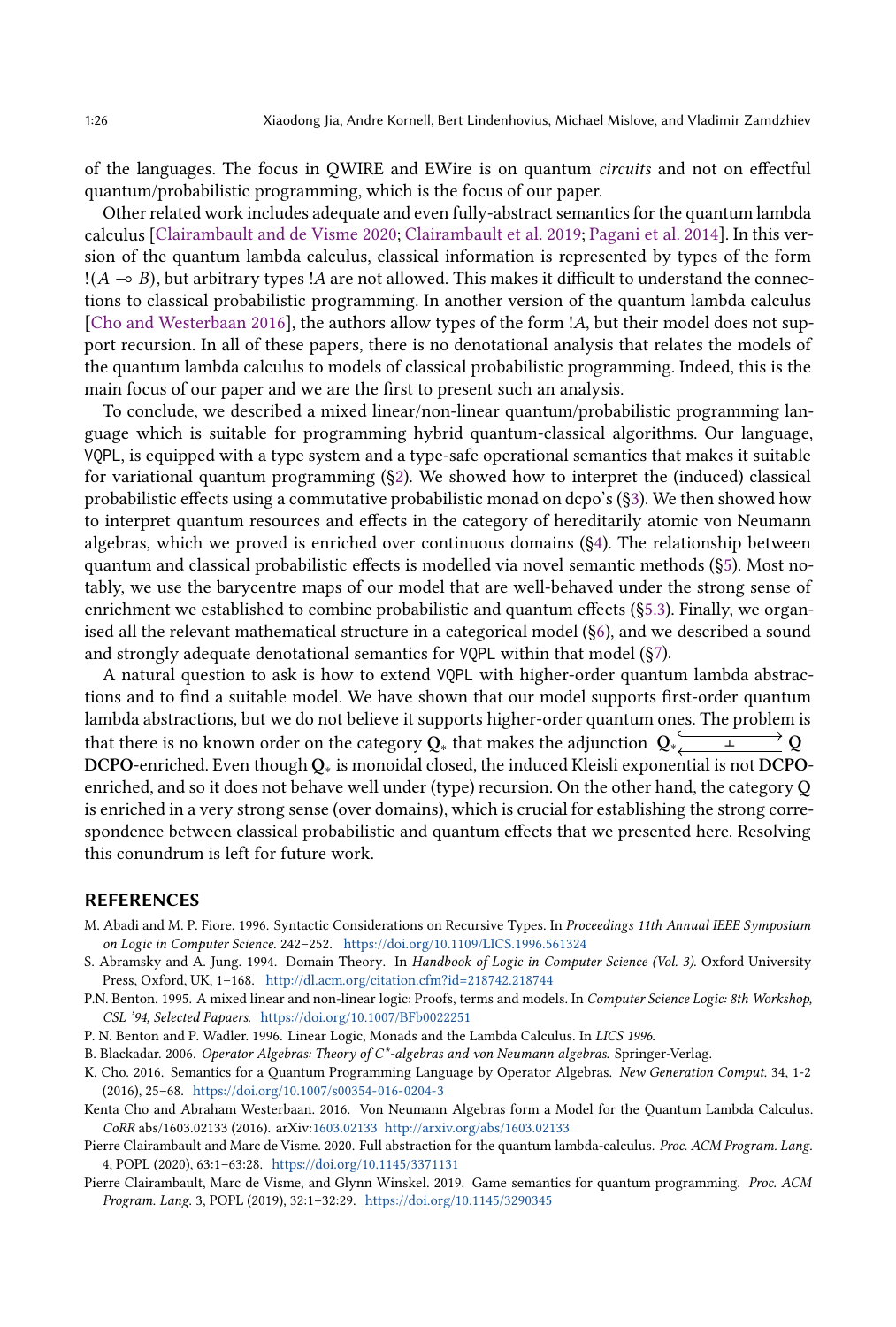- <span id="page-26-8"></span>Marcelo Fiore and Gordon Plotkin. 1994. An Axiomatization of Computationally Adequate Domain Theoretic Models of FPC. In LICS. IEEE Computer Society, 92–102.
- <span id="page-26-10"></span>M. P. Fiore. 1994. Axiomatic domain theory in categories of partial maps. Ph.D. Dissertation. University of Edinburgh, UK.
- <span id="page-26-20"></span>R. Furber. 2019. Continuous Dcpos in Quantum Computing. *preprint* (2019). <http://people.cs.aau.dk/~furber/papers/contawconf.pdf>
- <span id="page-26-13"></span>G. Gierz, K. H. Hofmann, K. Keimel, J. D. Lawson, M. W. Mislove, and D. S. Scott. 2003. Continuous Lattices and Domains. Cambridge University Press.
- <span id="page-26-2"></span>J.-Y. Girard. 1987. Linear Logic. Theoretical Computer Science 50 (1987), 1 – 101.
- <span id="page-26-12"></span>Robert Harper. 2016. Practical Foundations for Programming Languages (2nd. Ed.). Cambridge University Press. <https://www.cs.cmu.edu/%7Erwh/pfpl/index.html>
- <span id="page-26-21"></span>Bart Jacobs. 2016. Introduction to Coalgebra: Towards Mathematics of States and Observation. Cambridge Tracts in Theoretical Computer Science, Vol. 59. Cambridge University Press. <https://doi.org/10.1017/CBO9781316823187>
- <span id="page-26-3"></span>Xiaodong Jia, Bert Lindenhovius, Michael Mislove, and Vladimir Zamdzhiev. 2021. Commutative Monads for Probabilistic Programming Languages. In Logic in Computer Science (LICS 2021). arXiv[:2102.00510](https://arxiv.org/abs/2102.00510) [cs.LO]
- <span id="page-26-14"></span>Claire Jones. 1990. Probabilistic Non-determinism. Ph.D. Dissertation. University of Edinburgh, UK. <http://hdl.handle.net/1842/413>
- <span id="page-26-15"></span>C. Jones and Gordon D. Plotkin. 1989. A Probabilistic Powerdomain of Evaluations. In Proceedings of the Fourth Annual Symposium on Logic in Computer Science (LICS '89), Pacific Grove, California, USA, June 5-8, 1989. IEEE Computer Society, 186–195. <https://doi.org/10.1109/LICS.1989.39173>
- <span id="page-26-16"></span>R.V. Kadison and J.R. Ringrose. 1997. Fundamentals of the Theory of Operator Algebra, Volume I: Elementary Theory. American Mathematical Society.
- <span id="page-26-4"></span>Klaus Keimel and Gordon D. Plotkin. 2017. Mixed powerdomains for probability and nondeterminism. Logical Methods in Computer Science 13, Issue 1 (Jan. 2017). [https://doi.org/10.23638/LMCS-13\(1:2\)2017](https://doi.org/10.23638/LMCS-13(1:2)2017)
- <span id="page-26-28"></span>A. Kornell. 2017. Quantum Collections. Int. J. Math. 28, 12 (2017), 1750085. <https://doi.org/10.1142/S0129167X17500859>
- <span id="page-26-17"></span>A. Kornell. 2020. Quantum Sets. J. Math. Phys. 61 (2020), 102202. <https://doi.org/10.1063/1.5054128>
- <span id="page-26-18"></span>Klaas Landsman. 2017. Foundations of Quantum Theory - From Classical Concepts to Operator Algebras. Springer Open.
- <span id="page-26-27"></span>Bert Lindenhovius, Michael Mislove, and Vladimir Zamdzhiev. 2019. Mixed Linear and Non-linear Recursive Types. Proc. ACM Program. Lang. 3, ICFP, Article 111 (Aug. 2019), 29 pages. <https://doi.org/10.1145/3341715>
- <span id="page-26-26"></span>Bert Lindenhovius, Michael Mislove, and Vladimir Zamdzhiev. 2021. LNL-FPC: The Linear/Non-linear Fixpoint Calculus. Logical Methods in Computer Science Volume 17, Issue 2 (April 2021). <https://lmcs.episciences.org/7390>
- <span id="page-26-24"></span>Saunders Mac Lane. 1998. Categories for the Working Mathematician (2nd ed.). Springer.
- <span id="page-26-0"></span>Jarrod R McClean, Jonathan Romero, Ryan Babbush, and Alán Aspuru-Guzik. 2016. The theory of variational hybrid quantum-classical algorithms. New Journal of Physics 18, 2 (2016), 023023.
- <span id="page-26-23"></span>Eugenio Moggi. 1991. Notions of Computation and Monads. Inf. Comput. 93, 1 (1991), 55–92. [https://doi.org/10.1016/0890-5401\(91\)90052-4](https://doi.org/10.1016/0890-5401(91)90052-4)
- <span id="page-26-9"></span>Michele Pagani, Peter Selinger, and Benoît Valiron. 2014. Applying quantitative semantics to higher-order quantum computing. In The 41st Annual ACM SIGPLAN-SIGACT Symposium on Principles of Programming Languages, POPL '14, San Diego, CA, USA, January 20-21, 2014, Suresh Jagannathan and Peter Sewell (Eds.). ACM, 647–658. <https://doi.org/10.1145/2535838.2535879>
- <span id="page-26-6"></span>J. Paykin, R. Rand, and S. Zdancewic. 2017. QWIRE: a core language for quantum circuits. In POPL. ACM, 846–858.
- <span id="page-26-5"></span>Romain Péchoux, Simon Perdrix, Mathys Rennela, and Vladimir Zamdzhiev. 2020. Quantum Programming with Inductive Datatypes: Causality and Affine Type Theory. In Foundations of Software Science and Computation Structures - 23rd International Conference, FOSSACS 2020 (Lecture Notes in Computer Science, Vol. 12077). Springer, 562–581. [https://doi.org/10.1007/978-3-030-45231-5\\_29](https://doi.org/10.1007/978-3-030-45231-5_29)
- <span id="page-26-1"></span>Alberto Peruzzo, Jarrod McClean, Peter Shadbolt, Man-Hong Yung, Xiao-Qi Zhou, Peter J Love, Alán Aspuru-Guzik, and Jeremy L O'brien. 2014. A variational eigenvalue solver on a photonic quantum processor. Nature communications 5, 1 (2014), 1–7.
- <span id="page-26-22"></span>John Power and Edmund Robinson. 1997. Premonoidal Categories and Notions of Computation. Math. Struct. Comput. Sci. 7, 5 (1997), 453–468. <https://doi.org/10.1017/S0960129597002375>
- <span id="page-26-7"></span>Mathys Rennela and Sam Staton. 2020. Classical Control, Quantum Circuits and Linear Logic in Enriched Category Theory. Log. Methods Comput. Sci. 16, 1 (2020). [https://doi.org/10.23638/LMCS-16\(1:30\)2020](https://doi.org/10.23638/LMCS-16(1:30)2020)
- <span id="page-26-11"></span>P. Selinger. 2004a. Towards a quantum programming language. Mathematical Structures in Computer Science 14, 4 (2004), 527–586.
- <span id="page-26-19"></span>Peter Selinger. 2004b. Towards a semantics for higher-order quantum computation. Proceedings of the 2nd International Workshop on Quantum Programming Languages, 127–143.
- <span id="page-26-25"></span>M.B. Smyth and G.D. Plotkin. 1982. The Category-theoretic Solution of Recursive Domain Equations. Siam J. Comput. (1982).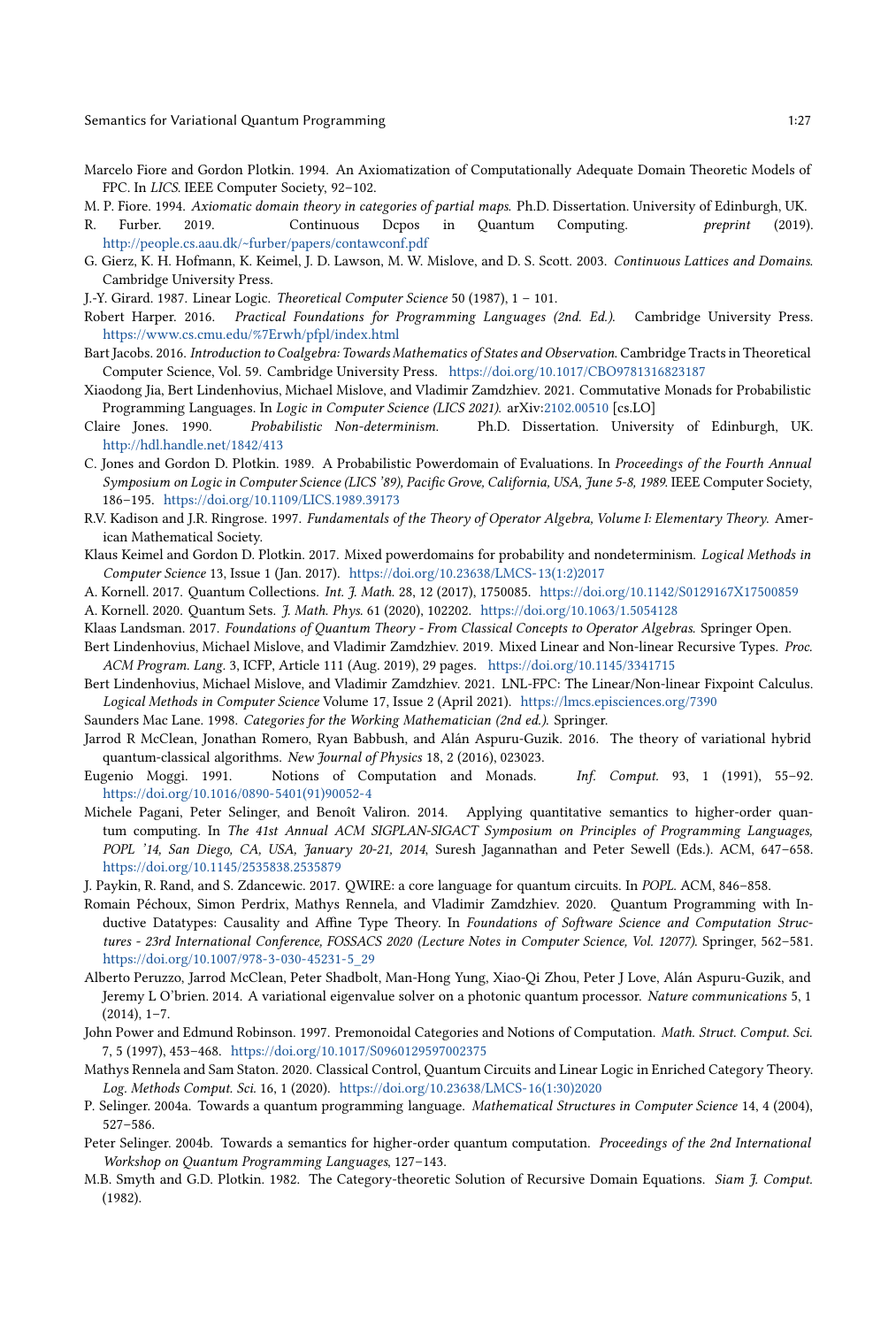- <span id="page-27-3"></span>E. Størmer. 2013. Positive Linear Maps of Operator Algebras. Springer.
- <span id="page-27-1"></span>M. Takesaki. 2000. Theory of Operator Algebra I. Springer.
- <span id="page-27-2"></span>Abraham Westerbaan. 2019. The Category of von Neumann algebras, PhD Thesis. arXiv[:arxiv:1804.02203](https://arxiv.org/abs/arxiv:1804.02203)
- <span id="page-27-0"></span>William K Wootters and Wojciech H Zurek. 1982. A single quantum cannot be cloned. Nature 299, 5886 (1982), 802–803.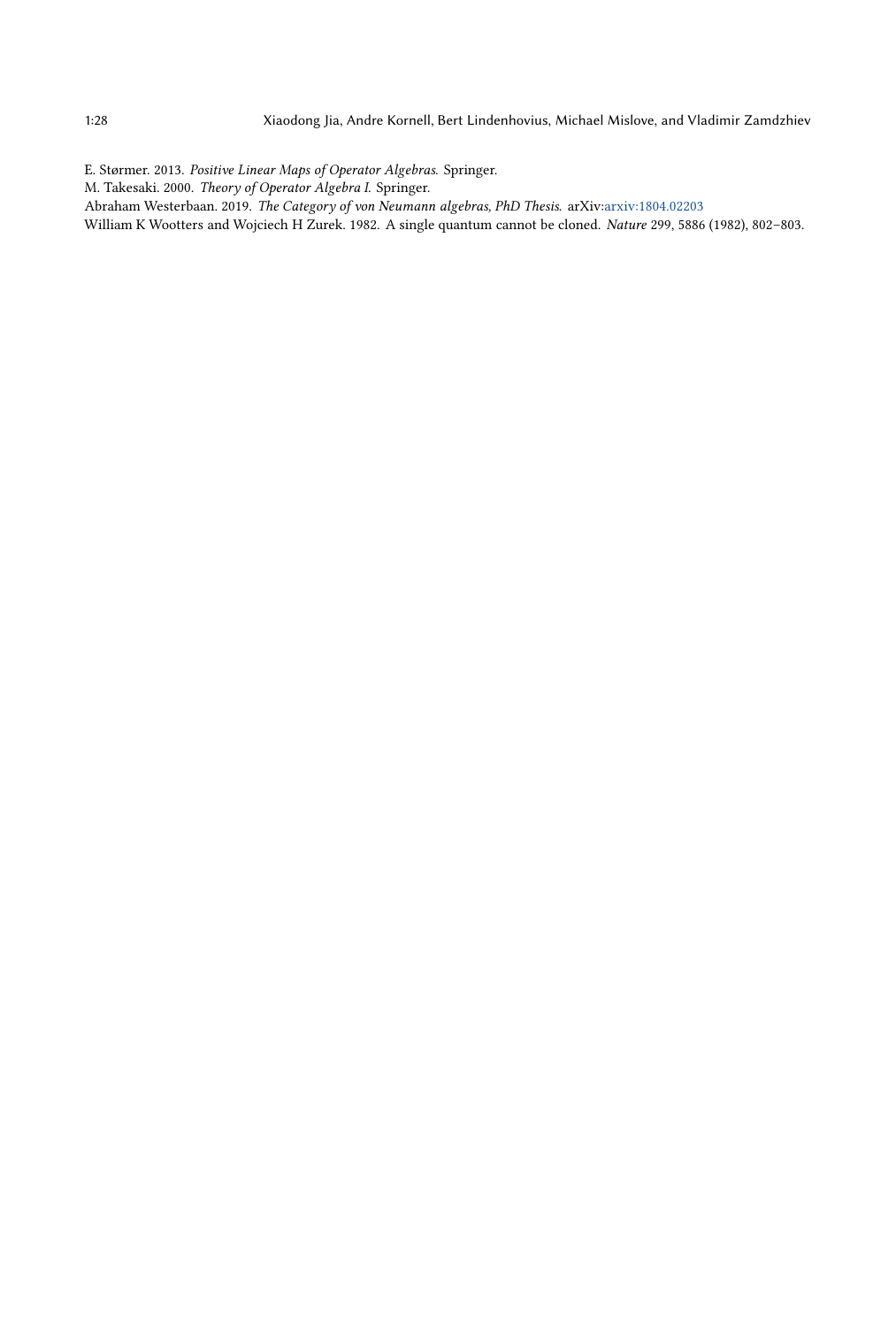# <span id="page-28-0"></span>A DOMAIN ENRICHMENT OF HEREDITARILY ATOMIC VON NEUMANN ALGEBRAS

In this appendix we prove that the category  $HA$  (and thus also  $Q$ ) is enriched over continuous dcpo's. Thus we have to show that  $HA(M, N)$  is a continuous dcpo for each  $M, N \in HA$ . We will rely heavily on the following lemma, which follows from [\[Selinger 2004b,](#page-26-19) Example 2.7]:

<span id="page-28-1"></span>**Lemma A.0.1.** Let M be a von Neumann algebra. If M is hereditarily atomic, then  $[0,1]_M$  is a continuous dcpo.

We note that the converse of this lemma is shown in [\[Furber 2019\]](#page-26-20). Basically, our proof strategy is to show that all principal downsets in  $HA(M, N)$  are order isomorphic to [0, 1]<sub>R</sub> for some hereditarily atomic von Neumann algebra. It then follows from the above lemma that  $HA(M, N)$ is continuous as well.

We will rely on some topologies on von Neumann algebras. We already mentioned the strong and the weak operator topologies on a von Neumann algebra  $M$  on  $H$  in Section [4.2,](#page-12-1) where the former is the locally convex topology induced by the seminorms  $a \mapsto ||ah||$  for  $h \in H$ , and the latter is the locally convex topology induced by the seminorms  $a \mapsto |\langle k, ah \rangle|$  for  $h, k \in H$ . We further note that M has an intrinsic topology, which is known under several names: the  $\sigma$ -weak operator topology, the *ultraweak operator topology* or the *weak*<sup>\*</sup>-topology. It is the locally convex topology on M induced by the seminorms  $a \mapsto \left[\sum_{n=1}^{\infty} (k_n, ah_n)\right]$ , where  $(h_n)_n$  and  $(k_n)_n$  are sequences in H such that  $\sum_{n=1}^{\infty} ||h_n||^2 < \infty$  and  $\sum_{n=1}^{\infty} ||k_n||^2 < \infty$ . Any completely positive map between von Neumann algebras is normal if and only if it is continuous with respect to the  $\sigma$ -weak operator topology [\[Blackadar 2006,](#page-25-5) Proposition III.2.2.2]. The  $\sigma$ -weak operator topology is stronger than the weak operator topology, but these topologies coincide on norm-bounded subsets [\[Blackadar 2006](#page-25-5), I.3.1.4].We note that the bicommutant theorem of von Neumann states that a unital ∗-subalgebra of  $B(H)$  is a von Neumann algebra if and only if it is closed with respect to either the weak operator topology, the strong operator topology or the  $\sigma$ -weak operator topology (and hence w.r.t. all of them).

Given a von Neumann algebra M and a Hilbert space H, any completely positive map  $\varphi : M \to$  $B(H)$  can be decomposed as  $\varphi(x) = v^*\pi(x)v$ , where  $\pi : M \to B(K)$  is a representation of M on some Hilbert space K, i.e., a unital ∗-homomorphism, and  $v : H \to K$  is a linear map such that  $||v||^2 \le ||\varphi(1)||$ . We say that  $(\pi, v, K)$  is a Stinespring representation of  $\varphi$ . Moreover, K can be chosen to be *minimal*, i.e.,  $\pi[M]\nu H$  is norm dense in K; up to unitary equivalence, the minimal Stinespring decomposition of  $\varphi$  is unique. A proof of the existence of the minimal Stinespring representation is given in in [\[Blackadar 2006,](#page-25-5) Theorem II.6.9.7] and in [\[Størmer 2013,](#page-27-3) Theorem 1.2.7]. In the proof of [\[Blackadar 2006](#page-25-5), Theorem III.2.2.4] it is asserted that  $\pi$  is normal when  $\varphi$  is normal.

<span id="page-28-2"></span>**Proposition A.0.2.** Let M be a von Neumann algebra, let H be a Hilbert space, and let  $\varphi : M \to B(H)$ be a normal completely positive map with minimal Stinespring representation  $(\pi, v, K)$ . Then we have an order isomorphism  $[0,1]_{\pi[M]}$ ,  $\to \downarrow \varphi$ ,  $t \mapsto \varphi_t$ , where  $\varphi_t(x) = v^* t \pi(x) v$  for each  $x \in M$  and where the downset is taken in  $vN(M, B(H))$ .

Proof. It follows from [\[Størmer 2013,](#page-27-3) Theorem 3.5.3] and the paragraph preceding it that the assignment  $t \mapsto \varphi_t$  is a bijection from  $[0,1]_{\pi[M]}$  to the set S of all completely positive maps  $\psi : M \to B(H)$  such that  $\varphi - \psi$  is completely positive. We show that  $S = \psi \varphi$ . Using the bijection, any  $\psi \in S$  is of the form  $v^*t\pi v$  for some  $t \in [0,1]_{\pi[M]}$ . Since  $\varphi$  is normal, so is  $\pi$ , whence also  $\psi = v^* t \pi v$  is normal. Moreover,  $\varphi$  is subunital, and  $\varphi - \psi$  is completely positive, so positive, hence  $\psi(1_M) \le \varphi(1_M) \le 1_H$ , so also  $\psi$  is subunital. Thus  $\psi \in \mathbf{vN}(M, B(H))$ . Now by definition of the order ≤ on vN(*M*, *B*(*H*)) (cf. Section [4.3\)](#page-14-0),  $\varphi$  −  $\psi$  is completely positive expresses that  $\psi$  ≤  $\varphi$ , so the assignment  $t \mapsto \varphi_t$  is indeed a bijection between  $[0,1]_{\pi[M]'}$  and  $\downarrow \varphi$ . We have to show that it is an order isomorphism. Let  $t_1 \leq t_2$  in  $[0,1]_{\pi[M]'}$ . Let  $x \in M$  be positive, so  $x = y^*y$  for some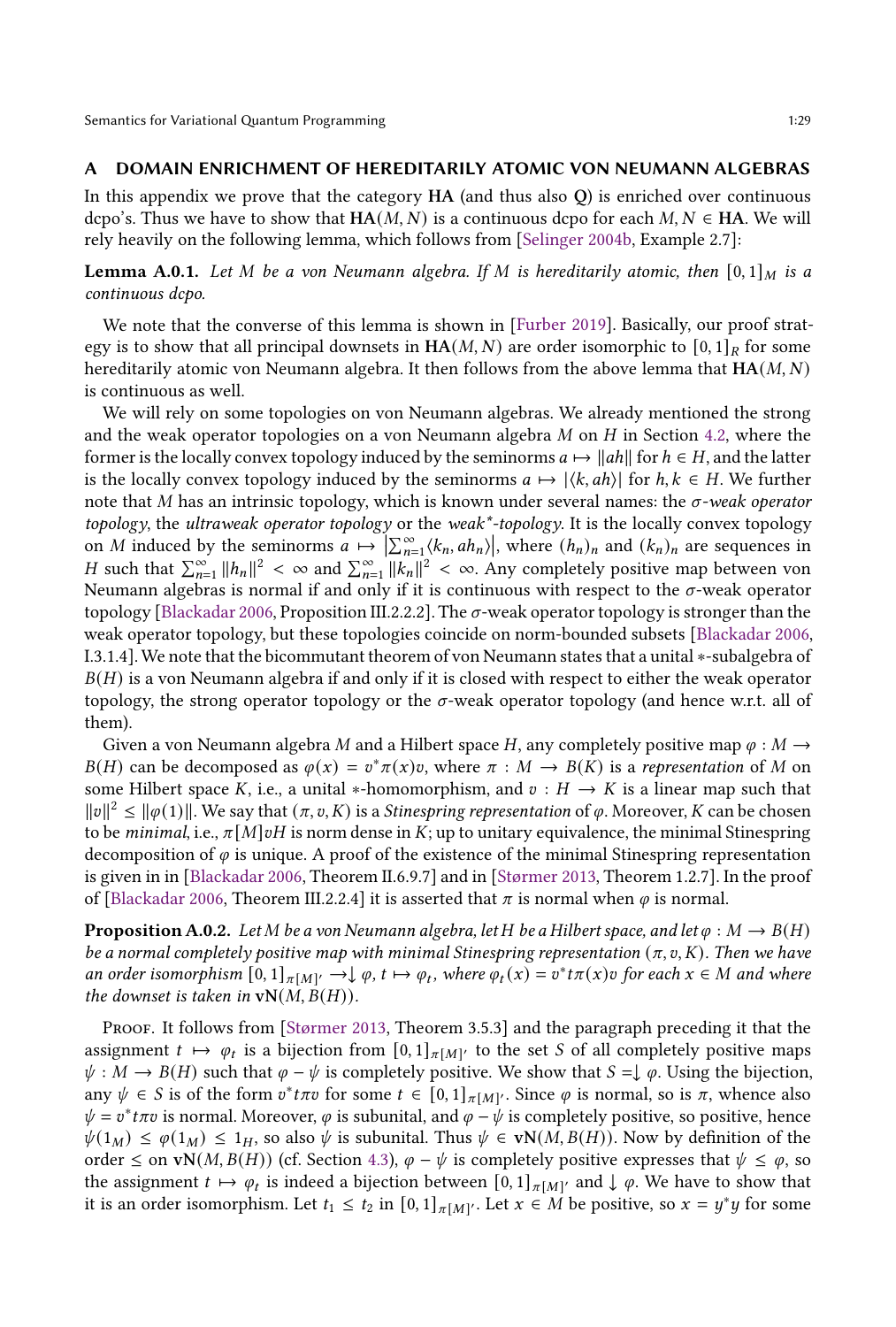$y \in M$ . Then for each  $i = 1, 2$ , we have that  $\pi(y^*)$  commutes with  $t_i$  (since the latter is an element of  $\pi[M]'$ , the commutant of  $\pi[M]$  in  $B(K)$ ), whence  $\varphi_{t_i}(x) = v^* t_i \pi(y^*) \pi(y) v = v^* \pi(y)^* t_i \pi(y) v$ . Since for any operator b the assignment  $t \mapsto b^*tb$  preserves the order (cf. [\[Kadison and Ringrose](#page-26-16) [1997](#page-26-16), Corollary 4.2.7]), it now follows that  $\varphi_{t_1}(x) \leq \varphi_{t_2}(x)$  in  $B(H)$ , and since x is an arbitrary positive element of  $M$ , we conclude that hence  $\varphi_{t_1} \leq \varphi_{t_2}$ .

Next assume that  $\varphi_{t_1} \leq \varphi_{t_2}$ . We have to show that  $t_1 \leq t_2$ . Write  $\varphi_i := \varphi_{t_i}$  for  $i = 1, 2$ , and  $\varphi_3 := \varphi$ . For each  $i = 1, 2, 3$ , let  $(\pi_i, v_i, K_i)$  be the minimal Stinespring representation of  $\varphi_i$ . For  $i \leq j$  in  $\{1, 2, 3\}$ , [\[Størmer 2013,](#page-27-3) Lemma 3.5.2] assures the existence of operators  $s_{ij}: K_j \to K_i$ with  $||s_{ij}|| \leq 1$  such that

- (i)  $s_{ij}v_j = v_i;$
- (ii)  $s_{ij}\pi_j(x) = \pi_i(x)s_{ij}$  for each  $x \in M$ .

Note that  $\pi_3 = \pi$  for  $\varphi_3 = \varphi$ . As a consequence, for *i*, *j* = 1, 2, 3 with  $i \leq j$  and for each  $x \in M$  we have

<span id="page-29-0"></span>
$$
v_j^* s_{ij}^* s_{ij} \pi_j(x) v_j = v_i^* s_{ij} \pi_j(x) v_j = v_i^* \pi_i(x) s_{ij} v_j = v_i^* \pi_i(x) v_i = \varphi_i(x)
$$
 (A.1)

and for each  $x \in M$  we have

<span id="page-29-1"></span>
$$
s_{ij}^* s_{ij} \pi_j(x) = s_{ij}^* \pi_i(x) s_{ij} = s_{ij}^* \pi_i(x^*)^* s_{ij} = (\pi_i(x^*) s_{ij})^* s_{ij} = (s_{ij} \pi_j(x^*))^* s_{ij} = \pi_j(x) s_{ij}^* s_{ij}
$$
 (A.2)

so  $s_{ij}^*s_{ij}$  is an element of  $\pi_j[M]'$ , the commutant of  $\pi_j[M]$ . In particular, we find that  $s_{i3}^*s_{i3} \in$  $\pi_3[\tilde{M}]' = \pi[M]'$  such that  $v^*s_{i3}^*s_{i3}\pi v = v_3^*s_{i3}^*s_{i3}\pi_3 v_3 = \varphi_i$ . Since by the bijection  $t_i$  is the unique element in  $\pi[M]'$  such that  $\varphi_i(x) = v^* t_i \pi(x)v$ , it follows that  $t_i = s^*_{i3} s_{i3}$ . Moreover, for each  $x \in M$ we have

$$
v^*s_{23}^*s_{12}^*s_{12}s_{23}\pi(x)v=v_3^*s_{23}^*s_{12}^*s_{12}s_{23}\pi_3(x)v_3=v_3^*s_{23}^*s_{12}^*s_{12}\pi_2(x)s_{23}v_3=v_2^*s_{12}^*s_{12}\pi_2(x)v_2=\varphi_1(x),
$$

where we used [\(A.1\)](#page-29-0) in the last equality, and for each  $x \in M$ , we have

$$
s_{23}^*s_{12}^*s_{12}s_{23}\pi_3(x) = s_{23}^*s_{12}^*s_{12}\pi_2(x)s_{23} = s_{23}^*\pi_2(x)s_{12}^*s_{12}s_{23} = s_{23}^*\pi_2(x^*)^*s_{12}^*s_{12}s_{12}s_{23} = (\pi_2(x^*)s_{23})^*s_{12}^*s_{12}s_{12}s_{23}
$$
  
=  $(s_{23}\pi_3(x^*))^*s_{12}^*s_{12}s_{23} = \pi_3(x^*)^*s_{23}^*s_{12}^*s_{12}s_{23} = \pi_3(x)s_{23}^*s_{12}^*s_{12}s_{23}$ ,

where we used [\(A.2\)](#page-29-1) in the second equality. Thus  $s_{23}^* s_{12}^* s_{12} s_{23}$  is an element of  $\pi_3[M]' = \pi[M]'$ and  $\varphi_1 = v^* s_{23}^* s_{12}^* s_{12} s_{23} \pi v$ , which allows us to conclude that  $t_1 = s_{23}^* s_{12}^* s_{12} s_{23}$ . Since  $||s_{ij}|| \le 1$ , we have  $||s_{ij}^* s_{ij}|| = ||s_{ij}||^2 \le 1$  using the C\*-identity. It now follows from [\[Kadison and Ringrose 1997](#page-26-16), Proposition 4.2.3(ii)] that  $s_{ij}^* s_{ij} \leq 1$ , so  $1-s_{ij}^* s_{ij}$  is positive, whence  $s_{23}^*(1-s_{12}^* s_{12}) s_{23}$  is positive. But

$$
s_{23}^*(1-s_{12}^*s_{12})s_{23}=s_{23}^*s_{23}-s_{23}^*s_{12}^*s_{12}s_{23}=t_2-t_1,
$$

so also  $t_2 - t_1$  is positive, i.e.,  $t_1 \leq t_2$ .

It follows that  $vN(M, B(H))$  is a continuous dcpo if  $\pi[M]'$  is hereditarily atomic. Thus we have to understand the minimal Stinespring representation  $\pi$  of M better. In case M is a product of von Neumann algebras (as in the case of hereditarily atomic von Neumann algebras), it turns out we can describe  $\pi$  in terms of the minimal Stinespring representations of the product factors of M as is shown in the following two lemmas.

<span id="page-29-2"></span>**Lemma A.0.3.** Let  $M = \prod_{\alpha \in A} M_{\alpha}$  be the product of a collection  $(M_{\alpha} : \alpha \in A)$  of von Neumann algebras, for each  $\alpha \in A$  let  $\pi_{\alpha} : M_{\alpha} \to B(K_{\alpha})$  be a representation on some Hilbert space  $K_{\alpha}$ , and let  $K \stackrel{def}{=} \bigoplus_{\alpha \in A} K_{\alpha}$  be the sum of the Hilbert spaces  $K_{\alpha}$ . Then  $\pi : M \to B(K)$  defined by  $\pi(x)k = (\pi_\alpha(x_\alpha)k_\alpha)_{\alpha \in A}$  for each  $x = (x_\alpha)_{\alpha \in A}$  in M and each  $k = (k_\alpha)_{\alpha \in A}$  in K is a representation of M on K such there is an injective \*-homomorphism  $\rho : \pi[M]' \to \prod_{\alpha \in A} B(K_{\alpha}).$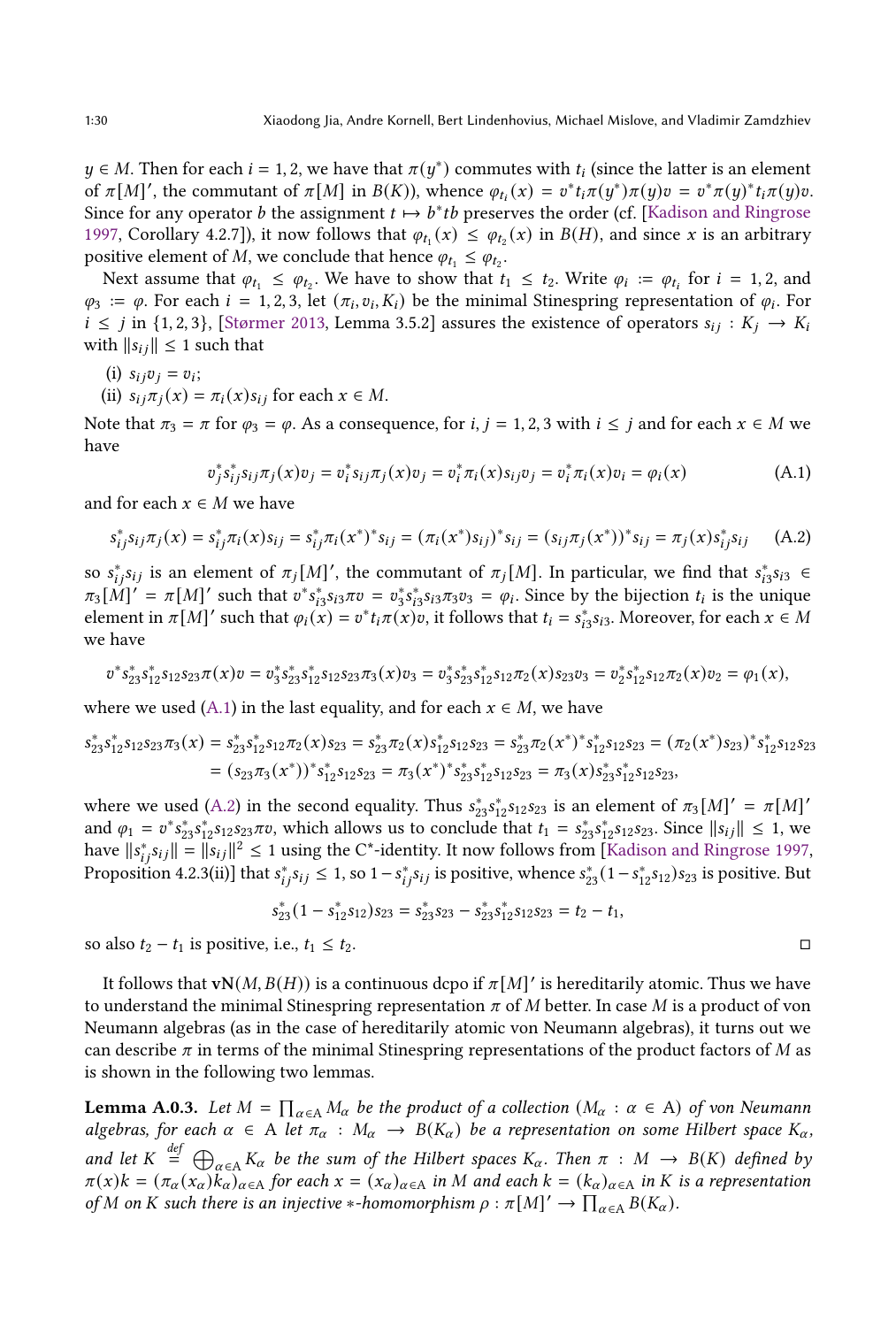Proof. Clearly  $\pi$  is a ∗-homomorphism, hence a representation of M onto K. For  $\alpha \in A$ , let  $e_{\alpha}: K_{\alpha} \to K$  be the embedding and  $p_{\alpha}: K \to K_{\alpha}$  be the projection, which are easily seen to be bounded with norm at most 1, and to be each other's adjoints: for each  $k \in K$  and each  $h_{\alpha} \in K_{\alpha}$ , we have  $\langle p_\alpha k, h_\alpha \rangle = \langle k, e_\alpha h_\alpha \rangle$ . A straigtforward application of [\[Kadison and Ringrose 1997,](#page-26-16) 2.5.8] gives us that  $\sum_{\alpha \in A} e_{\alpha} p_{\alpha}$  converges strongly to  $1_K$ . For each  $y \in B(K)$ , and each  $\alpha, \beta \in A$  let  $y_{\alpha\beta} = p_\beta y e_\alpha : K_\alpha \to K_\beta$ , so  $y_{\alpha\beta} \in B(K_\alpha, K_\beta)$ . Then y is completely determined by the  $y_{\alpha\beta}$ . Indeed, if  $z \in B(K)$  and for each  $\alpha, \beta \in A$ , we have  $y_{\alpha\beta} = z_{\alpha\beta}$ , then we have  $e_{\beta}p_{\beta}y e_{\alpha}p_{\alpha} = e_{\beta}p_{\beta}z e_{\alpha}p_{\alpha}$ , and since multiplication with a fixed operator is strongly continuous (cf. [\[Kadison and Ringrose 1997](#page-26-16), Remark 2.5.10]), and  $\sum_{\alpha \in A} e_{\alpha} p_{\alpha}$  converges strongly to 1, we obtain  $y = z$ .

For  $y, z \in B(K)$  and  $\beta, \gamma \in A$ , multiplication can be described in a way similar to matrix multiplication:  $(yz)_{\beta\gamma} = \sum_{\alpha \in A} y_{\beta\alpha} z_{\alpha\gamma}$ . Moreover, for  $x = (x_{\alpha})_{\alpha \in A}$  in  $M, \beta, \gamma \in A$  and each  $a \in K_{\gamma}$  we have

$$
(\pi(x))_{\beta\gamma}a = p_{\gamma}\pi(x)e_{\beta}(a) = p_{\gamma}\pi(x)(\delta_{\alpha\beta}a)_{\alpha \in A} = p_{\gamma}(\pi_{\alpha}(x_{\alpha})\delta_{\alpha\beta}a)_{\alpha \in A} = \pi_{\gamma}(x_{\gamma})(\delta_{\gamma\beta}a) = \delta_{\beta\gamma}\pi_{\gamma}(x_{\gamma})a,
$$
  
hence

<span id="page-30-0"></span>
$$
\pi(x)_{\beta\gamma} = \delta_{\beta\gamma}\pi_{\gamma}(x_{\gamma}).\tag{A.3}
$$

Let  $D = \{y \in B(K) : y_{\alpha\beta} = 0 \text{ for each } \alpha \neq \beta \text{ in A}\}.$  We define a map  $\rho : D \to \prod_{\alpha \in A} B(K_{\alpha})$  by  $y \mapsto$  $(y_{\alpha\alpha})_{\alpha\in A}$ . In order to show that  $\rho$  is well defined, let  $y \in D$ . Since for each  $\alpha \in A$ , we have  $||y_{\alpha\alpha}|| =$  $\|\hat{p}_{\alpha}y e_{\alpha}\| \leq \|p_{\alpha}\|\|\|e_{\alpha}\| \leq \|y\|$ , because  $\|p_{\alpha}\|$ ,  $\|e_{\alpha}\| \leq 1$ , it follows that  $\sup_{\alpha \in A} \|y_{\alpha\alpha}\| \leq \|y\| < \infty$ , which shows that  $\rho(y)$  is a well-defined element of  $\prod_{\alpha \in A} B(K_{\alpha})$ . Clearly  $\rho$  is a ∗-homomorphism (where preservation of the involution  $(-)^*$  follows since  $p_\alpha$  and  $e_\alpha$  are each other's adjoints). It is injective, because each  $y \in B(K)$  is determined by  $y_{\beta\gamma}$  for  $\beta, \gamma \in A$ , and by definition of D, we have  $y_{\beta y} = 0$  for each  $\beta \neq y$ .

Let  $y \in \pi[M]$ , i.e.,  $y \in B(K)$  such that  $\pi(x)y = y\pi(x)$  for each  $x = (x_\alpha)_{\alpha \in A}$  in M. Let  $\beta \neq \gamma$ in A, so in particular  $x_y = 0$ . Let  $x_\beta = 1_{M_\beta}$  and let  $x_\alpha = 0$  for each  $\alpha \neq \beta$ . Then  $x = (x_\alpha)_{\alpha \in A}$  is an element of M and since  $y \in \pi[M]$ ', we find:

$$
y_{\beta\gamma} = \pi_{\beta}(1_{M_{\beta}})y_{\beta\gamma} = \pi_{\beta}(x_{\beta})y_{\beta\gamma} = \sum_{\alpha \in A} \delta_{\beta\alpha}\pi_{\alpha}(x_{\alpha})y_{\alpha\gamma} = \sum_{\alpha \in A} \pi(x)_{\beta\alpha}y_{\alpha\gamma} = (\pi(x)y)_{\beta\gamma}
$$

$$
= (y\pi(x))_{\beta\gamma} = \sum_{\alpha \in A} y_{\beta\alpha}\pi(x)_{\alpha\gamma} = \sum_{\alpha \in A} y_{\beta\alpha}\delta_{\alpha\gamma}\pi_{\gamma}(x_{\gamma}) = y_{\beta\gamma}\pi_{\gamma}(x_{\gamma}) = 0,
$$

where we used [\(A.3\)](#page-30-0) in the fourth and eighth equality. Hence  $y \in D$ , from which follows that  $\rho$ restricts to an injective ∗-homomorphism  $\pi[M]' \to \prod_{\alpha \in A} B(K_{\alpha})$ .  $\Box$ 

<span id="page-30-1"></span>**Lemma A.0.4.** Let  $(M_\alpha)_{\alpha \in A}$  be a collection of von Neumann algebras, and let  $M = \prod_{\alpha \in A} M_\alpha$ , and for  $\beta \in A$ , denote the embedding  $M_\beta \to M$  by  $\iota_\beta$ . Let H be a Hilbert space, and let  $\varphi : M \to$  $B(H)$  be a normal completely positive subunital map. Then for each  $\alpha \in A$ , the map  $\varphi_{\alpha} := \varphi \circ$  $\iota_\alpha$  is a completely positive map  $M_\alpha \to B(H)$ , and if  $(\pi_\alpha, v_\alpha, K_\alpha)$  denotes the minimal Stinespring representation corresponding to  $\varphi_{\alpha}$ , then the representation  $(\pi, v, K)$  constructed in Lemma [A.0.3](#page-29-2) from the representations  $(\pi_\alpha, v_\alpha, K_\alpha)$  is the minimal Stinespring representation corresponding to  $\varphi$ .

PROOF. Let  $\alpha \in A$ . Then  $\iota_{\alpha}$  is a (non-unital) \*-homomorphism, hence completely positive, whence  $\varphi_{\alpha}$  is completely positive. The identity element in  $M_{\alpha}$  corresponds to a projection  $r_{\alpha}$  in M, and  $\sum_{\alpha \in A} r_{\alpha} = 1_M$ , where the convergence is with respect to the strong operator topology. Since multiplication with a fixed element is continuous with respect to the strong operator topology, it follows that  $x = \sum_{\alpha \in A} x r_\alpha$  for each  $x = (x_\alpha)_{\alpha \in A}$  in M. It is easy to see that  $x r_\alpha = i_\alpha(x_\alpha)$ : if  $\bar{x}_{\alpha}$  denotes the element in M whose  $\alpha$ -component is  $x_{\alpha}$  and with all other components vanishing, then clearly  $\bar{x}_{\alpha} = t_{\alpha}(x_{\alpha})$  and  $xr_{\alpha} = \bar{x}_{\alpha}r_{\alpha}$ , hence  $xr_{\alpha} = t_{\alpha}(x_{\alpha})t_{\alpha}(1_{M_{\alpha}}) = t_{\alpha}(x_{\alpha}1_{M_{\alpha}}) = t_{\alpha}(x_{\alpha})$ . Since convergence with respect to the strong operator topology implies convergence with respect to the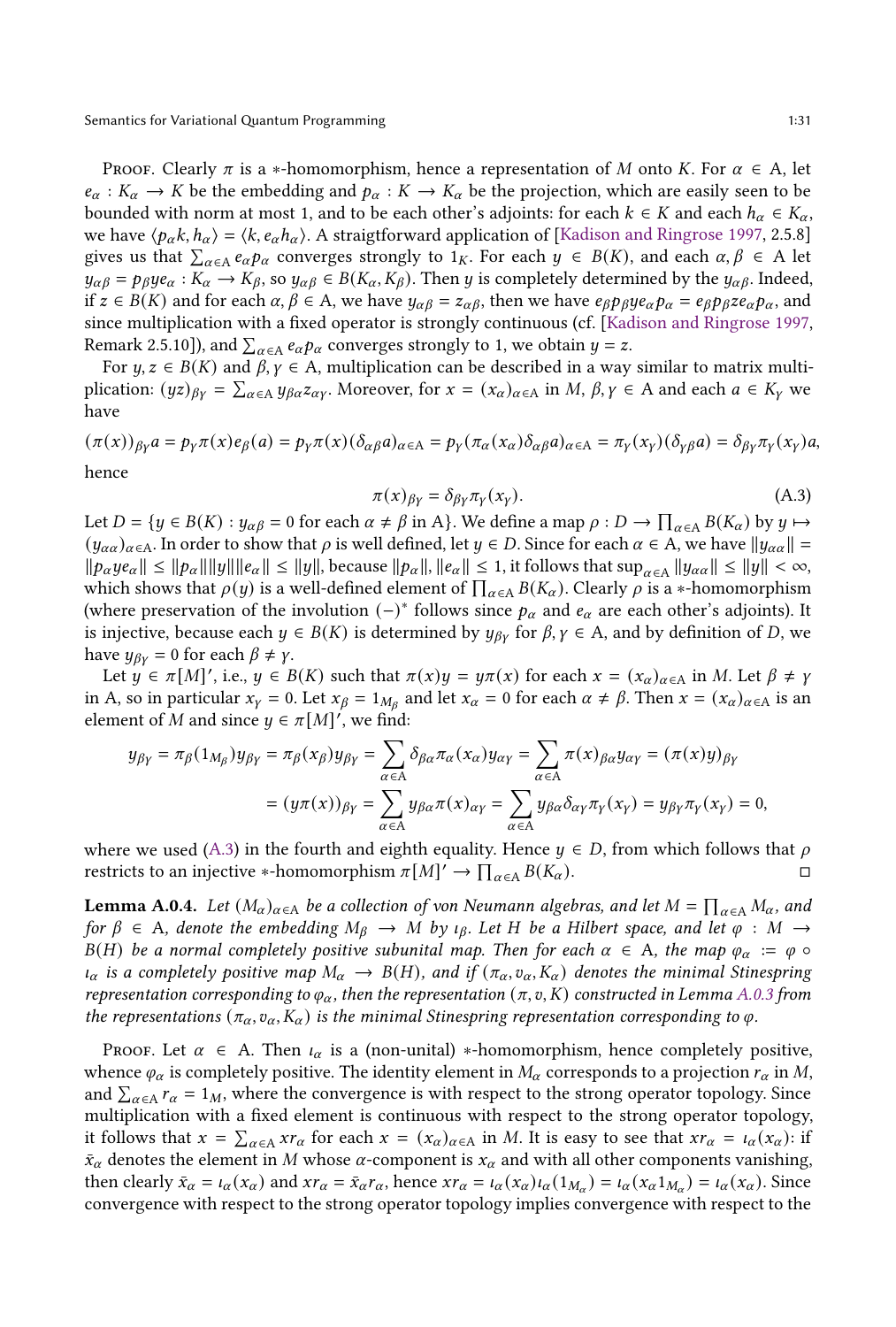weak operator topology, and the latter topology coincides with the  $\sigma$ -weak operator topology on the unit ball of an operator algebra [\[Takesaki 2000](#page-27-1), Lemma II.2.5], it follows that  $x = \sum_{\alpha \in A} l_{\alpha}(x_{\alpha})$ , where the sum converges with respect to the  $\sigma$ -weak operator topology.

Since  $\varphi$  is normal, so continuous with respect to the  $\sigma$ -weak operator topology, and since we previously found that  $x = \sum_{\alpha \in A} t_{\alpha}(x_{\alpha})$  for each  $x = (x_{\alpha})_{\alpha \in A}$  in  $M$ , where the sum converges with respect to the  $\sigma$ -weak operator topology, we obtain

$$
\varphi(x) = \varphi\left(\sum_{\alpha \in A} \iota_{\alpha}(x_{\alpha})\right) = \sum_{\alpha \in A} \varphi \circ \iota_{\alpha}(x_{\alpha}) = \sum_{\alpha \in A} \varphi_{\alpha}(x_{\alpha}).
$$

For each  $\alpha \in A$ , let  $(\pi_\alpha, v_\alpha, K_\alpha)$  be the minimal Stinespring representation of  $\varphi_\alpha$ , so  $v_\alpha : H \to K_\alpha$ satisfies  $\|v_\alpha\|^2 \leq \|\varphi_\alpha(1_{M_\alpha})\|$  and  $\varphi_\alpha(x) = v_\alpha^* \pi_\alpha(x) v_\alpha$  for each  $x \in M_\alpha$ , and  $\overline{\pi_\alpha[M_\alpha]v_\alpha H} = K_\alpha$ . Let  $K = \bigoplus_{\alpha \in A} K_{\alpha}$ . We want to define  $v : H \to K$  by  $vh = (v_{\alpha}h)_{\alpha \in A}$ , but we have to show that each *vh* is indeed an element of *K*, i.e., we have to show that  $\sum_{\alpha \in A} ||v_{\alpha}h||^2 < \infty$ . Since each Stinespring representation  $\pi_{\alpha}$  is unital, and since  $\varphi$  is subunital, we obtain

$$
1_H \geq \varphi(1_M) = \sum_{\alpha \in A} \varphi_\alpha(1_{M_\alpha}) = \sum_{\alpha \in A} v_\alpha^* \pi_\alpha(1_{M_\alpha}) v_\alpha = \sum_{\alpha \in A} v_\alpha^* v_\alpha.
$$

Hence for each  $h \in H$ , we obtain

$$
\sum_{\alpha \in A} ||v_{\alpha}h||^2 = \sum_{\alpha \in A} \langle v_{\alpha}h, v_{\alpha}h \rangle = \sum_{\alpha \in A} \langle h, v_{\alpha}^* v_{\alpha}h \rangle = \left\langle h, \left(\sum_{\alpha \in A} v_{\alpha}^* v_{\alpha}\right)h\right\rangle \leq \langle h, h \rangle = ||h||^2,
$$

where the third equality is due to the fact convergence with respect to the  $\sigma$ -weak operator topology implies convergence with respect to the weak operator topology. Thus  $v : H \to K$  given by  $vh = (v_{\alpha}h)_{\alpha \in A}$  is indeed a well defined operator.

Then for  $h, k \in H$ , and  $x = (x_{\alpha})_{\alpha \in A}$  in M, we have

$$
\langle k, v^* \pi(x) v h \rangle_H = \langle v k, \pi(x) v h \rangle_K = \langle (v_\alpha k)_{\alpha \in A}, (\pi_\alpha (x_\alpha) v_\alpha h)_{\alpha \in A} \rangle_K
$$
  

$$
= \sum_{\alpha \in A} \langle v_\alpha k, \pi_\alpha (x_\alpha) v_\alpha h \rangle_{K_\alpha} = \sum_{\alpha \in A} \langle h, v^*_{\alpha} \pi_\alpha (x_\alpha) v_\alpha h \rangle_H
$$
  

$$
= \sum_{\alpha \in A} \langle k, \varphi_\alpha (x_\alpha) h \rangle_H = \langle k, \sum_{\alpha \in A} \varphi_\alpha (x_\alpha) h \rangle
$$
  

$$
= \langle k, \varphi(x) h \rangle,
$$

where the penultimate equality is because  $\sum_{\alpha} \varphi_{\alpha}(x_{\alpha})$  converges to  $\varphi(x)$  in the  $\sigma$ -weak operator topology, hence also in the weak operator topology. Since we can take  $h$  and  $k$  in  $H$  arbitrary, it follows that  $v^* \pi(x) v = \varphi(x)$ .

Finally, we show that  $K = \overline{\pi[M]\nuH}$ . Let  $e_{\alpha}: K_{\alpha} \to K$  denote the embedding and denote by  $G_{\alpha}$  its image in K. Let  $k = (k_{\alpha})_{\alpha \in A}$  be an element of K. Then for each  $\alpha \in A$  it follows that  $k_{\alpha} \in K_{\alpha} = \pi_{\alpha} [M_{\alpha}] v_{\alpha} H.$ 

Let  $\alpha \in A$ ,  $x \in M_\alpha$  and  $h \in H$ . Then  $\iota_\alpha(x)_{\beta} = \delta_{\alpha\beta} x$  for each  $\beta \in A$ , hence

$$
(\pi(\iota_{\alpha}(x))v(h))_{\beta}=\pi_{\beta}(\iota_{\alpha}(x)_{\beta})(v(h))_{\beta}=\pi_{\beta}(\delta_{\alpha\beta}x)v_{\beta}h=\delta_{\alpha\beta}\pi_{\alpha}(x)v_{\alpha}h=(e_{\alpha}\pi_{\alpha}(x)v_{\alpha}h)_{\beta},
$$

so  $\pi(\iota_{\alpha}(x))v(h) = e_{\alpha}\pi_{\alpha}(x)v_{\alpha}(h)$ , where we recall that  $e_{\alpha}: K_{\alpha} \to K$  is the embedding, whose image is  $G_{\alpha} \subseteq K$ . As a consequence, we have for each  $\alpha \in A$ :

$$
G_{\alpha} = e_{\alpha}[K_{\alpha}] = e_{\alpha}[\overline{\pi_{\alpha}}[M_{\alpha}]v_{\alpha}H] \subseteq \overline{e_{\alpha}[\pi_{\alpha}[M_{\alpha}]v_{\alpha}H]} = \overline{\pi[\iota_{\alpha}[M_{\alpha}]]vH} \subseteq \overline{\pi[M]vH},
$$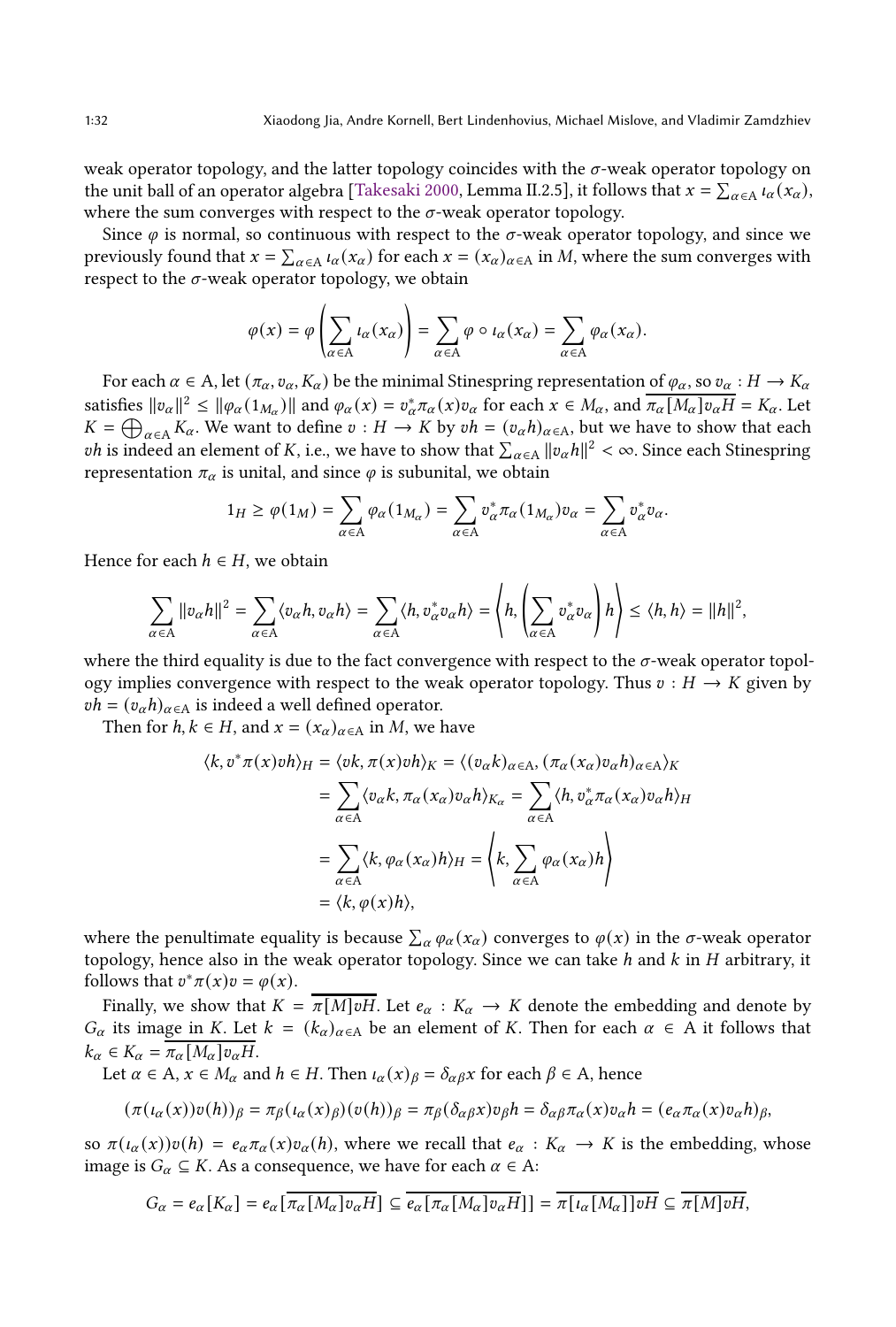where we used that  $e_\alpha$  is bounded, so continuous in the first inclusion. Since clearly  $\bigvee_{\alpha\in A} G_\alpha = K$ in the lattice of closed subspaces of K, it follows that  $K \subseteq \overline{\pi[M]vH}$ , which implies  $K = \overline{\pi[M]vH}$ . We conclude that  $\pi$  is the minimal Stinespring representation corresponding to  $\varphi$ .

<span id="page-32-0"></span>**Lemma A.0.5.** Let M be a von Neumann algebra, and let  $(N_\alpha)_{\alpha \in A}$  be a collection of von Neumann algebras. Let  $N = \prod_{\alpha \in A} N_{\alpha}$ , and let  $\pi_{\alpha} : N \to N_{\alpha}$  be the projection on the  $\alpha$ -th coordinate. Then  $\iota: \mathbf{vN}(M,N) \to \prod_{\alpha \in A} \mathbf{vN}(M,N_{\alpha}), \varphi \mapsto (\pi_{\alpha} \circ \varphi)_{\alpha \in A}$  is an order isomorphism.

Proof. Firstly,  $\pi_{\alpha}$  is a unital ∗-homomorphism, so certainly completely positive and subunital. Let  $H_{\alpha}$  be the Hilbert space such that  $N_{\alpha}$  is a von Neumann algebra on  $H_{\alpha}$ , hence N is a von Neumann algebra on  $H\stackrel{\rm def}{=} \bigoplus H_\alpha.$  Let  $x=(x_\alpha)_{\alpha\in {\rm A}}$  be an element of  $N.$  Then  $x$  is positive if and only if for each  $h = (h_\alpha)_{\alpha \in A}$  in H we have  $0 \le \langle h, xh \rangle$ , i.e., if and only if  $0 \le \sum_{\alpha \in A} \langle h_\alpha, x_\alpha h_\alpha \rangle$ , from which it is clear that the positivity of each  $x_{\alpha}$  is sufficient for x to be positive. Since for fixed  $\beta \in A$ , we can choose h in such a way that  $h_{\alpha} = 0$  for each  $\alpha \neq \beta$ , it follows that x positive implies that  $\langle h_\beta, x_\beta h_\beta \rangle \geq 0$ , so it is also necessary for x to be positive that each  $x_\beta$  is positive. Thus x is positive if and only if each  $x_\alpha$  is positive. As a consequence, if  $(x^d)_{d\in D}$  is a monotonically ascending net in  $N_{sa}$  with supremum x, and if we write  $x^d = (x^d_\alpha)_{\alpha \in A}$  and  $x = (x_\alpha)_{\alpha \in A}$ , we have  $x_\alpha = \sup_{d \in D} x^d_\alpha$ , whence  $\pi_{\alpha}(x) = \sup_{d \in D} \pi_{\alpha}(x^d)$ , so  $\pi_{\alpha}$  is normal.

As a consequence, *i* is well defined, and if  $\theta : M \to N$  is a normal completely positive subunital map, then for each  $\alpha \in A$ , the map  $\pi_{\alpha} \circ \theta$  is normal, completely positive, and subunital. Moreover, since we found that  $x = (x_\alpha)_{\alpha \in A}$  is positive if and only if each  $x_\alpha$  is positive, it follows that the product  $\prod$  on vN<sub>\*</sub> extends to a product on vN<sub>+</sub>, the category of von Neumann algebras and normal positive maps.

Now assume that  $\theta : M \to N$  is a map such that  $\pi_{\alpha} \circ \theta$  is a normal completely positive subunital map for each  $\alpha \in A$ . Clearly it follows that  $\theta$  is a normal positive subunital map. We assert it is also completely positive, so we need to show that for fixed  $n \in \mathbb{N}$ ,  $\theta^{(n)}$  is positive. In order to see this, we first mention that from [\[Takesaki 2000,](#page-27-1) Proposition IV.1.6] it follows  $M_n(\mathbb{C})\bar{\otimes}(-) : vN_* \to vN_*$  is natural isomorphic to the functor  $M_n(-) : vN_* \to vN_*$ , which acts on morphisms via  $\rho \mapsto \rho^{(n)}$ . Moreover, since  $(vN_*)^{\rm op}$  is monoidal closed [\[Kornell](#page-26-28) [2017,](#page-26-28) Theorem 9.5], it follows that its monoidal product preserves coproducts, hence  $M_n(\mathbb{C})\bar{\otimes}(-)$ preserves products in vN<sup>∗</sup> (see also [\[Kornell 2017,](#page-26-28) Corollary 9.6]). As a consequence, we have a  $\overline{\mathcal{A}}$ -isomorphism  $\kappa : M_n(N) \to \prod_{\alpha \in A} M_n(N_\alpha)$ . Since  $\pi_\alpha \circ \theta$  is completely positive, it follows that  $(\pi_{\alpha} \circ \theta)^{(n)} : M_n(M) \to M_n(N_{\alpha})$  is positive, and since  $\prod$  is the product in vN<sub>+</sub>, it follows that  $((\pi_{\alpha}\circ\theta)^{(n)})_{\alpha\in A}:M_n(M)\to\prod_{\alpha\in A}M_n(N_{\alpha})$  is positive. Now,  $vN_*$  and  $vN_+$  share the same isomorphisms, so  $\kappa$  is also an isomorphism in vN<sub>+</sub>. Since both  $M_n(N)$  and  $\prod_{\alpha} M_n(N_{\alpha})$  are the product of the  $M_n(N_\alpha)$  in vN<sub>+</sub>, it follows that  $\kappa \circ \theta^{(n)} = ((\pi_\alpha \circ \theta)^{(n)})_{\alpha \in A}$ , so  $\theta^{(n)} = \kappa^{-1} \circ ((\pi_\alpha \circ \theta)^{(n)})_{\alpha \in A}$  is the composition of two positive functions, hence positive. We conclude that  $\theta$  is completely positive if and only if  $\pi_{\alpha} \circ \theta$  is completely positive for each  $\alpha \in A$ .

It now follows that  $\varphi \leq \psi$  in vN(*M*, *N*) if and only if  $\theta := \psi - \varphi$  is completely positive,

if and only if  $\pi_{\alpha} \circ \theta = \pi_{\alpha} \circ \psi - \pi_{\alpha} \circ \varphi$  is completely positive for each  $\alpha \in A$ ,

if and only if  $\pi_{\alpha} \circ \varphi \leq \pi_{\alpha} \circ \psi$  in vN $(M, N_{\alpha})$  for each  $\alpha \in A$ ,

if and only if  $\iota(\varphi) = (\pi_{\alpha} \circ \varphi)_{\alpha \in A} \leq (\pi_{\alpha} \circ \psi)_{\alpha \in A} = \iota(\psi)$  in  $\prod_{\alpha \in A} vN(M, N_{\alpha})$ .

Thus *i* is an order embedding. The map *i* also is surjective: If  $\psi \in \prod_{\alpha \in A} vN(M, N_{\alpha})$ , then  $\psi =$  $(\psi_\alpha)_{\alpha \in A}$  for some completely positive maps  $\psi_\alpha : M \to N_\alpha$ . Then the properties of the categorical product,  $N = \prod_{\alpha \in A} N_{\alpha}$ , imply there is a map  $\varphi : M \to N$  with  $\pi_{\alpha} \circ \varphi = \psi_{\alpha}$  for each  $\alpha \in A$ , i.e.,  $\iota(\varphi) = (\pi_\alpha \circ \varphi)_{\alpha \in A} = (\psi_\alpha)_{\alpha \in A} = \psi.$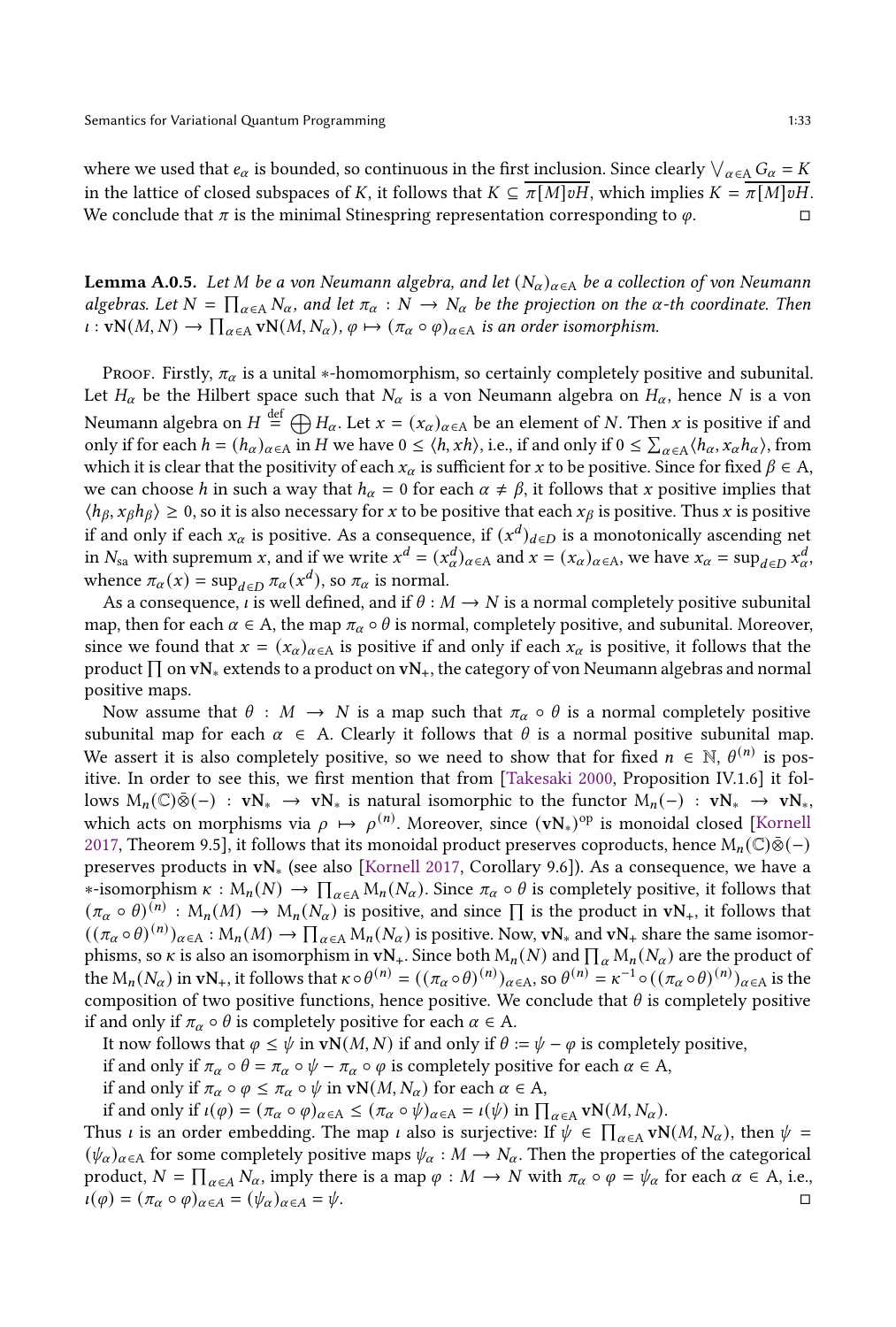PROOF OF THEOREM [4.3.1.](#page-14-2) Let  $M$  and  $N$  be hereditarily atomic von Neumann algebras. We show that the pointed dcpo vN( $M$ ,  $N$ ) is continuous. We first assume that  $N = B(H)$  for some finitedimensional Hilbert space H. Since M is hereditarily atomic, we can write  $M = \prod_{\alpha \in A} M_{\alpha}$ , where  $M_{\alpha}$  is a matrix algebra. Let  $\varphi \in vN(M, N)$ . It follows from combining Lemmas [A.0.3](#page-29-2) and [A.0.4](#page-30-1) that the minimal Stinespring representation  $(\pi, v, K)$  of  $\varphi$  can be obtained from the minimal Stinespring representations  $(\pi_\alpha, v_\alpha, K_\alpha)$  of  $\varphi_\alpha := \varphi \circ \iota_\alpha$ , and that  $\pi[M]'$  embeds into  $\prod_{\alpha \in A} B(K_\alpha)$ . Since  $(\pi_{\alpha}, \pi_{\alpha}, K_{\alpha})$  is minimal,  $\pi_{\alpha}[M_{\alpha}] \circ_{\alpha} H$  is dense in  $K_{\alpha}$ . Since both  $M_{\alpha}$  and  $H$  are finite-dimensional, it follows that  $K_{\alpha}$  is finite-dimensional, too, so  $\prod_{\alpha \in A} B(K_{\alpha})$  is hereditarily atomic. Since  $\pi[M]$ ' embeds in this algebra, it is a hereditarily atomic von Neumann algebra, too, hence its unit interval  $[0,1]_{\pi[M]}$  is a continuous dcpo by Lemma [A.0.1.](#page-28-1) It now follows from Proposition [A.0.2](#page-28-2) that  $\downarrow \varphi$  is a continuous dcpo. Thus all principal downsets in vN(*M*, *N*) are continuous, so vN(*M*, *N*) is continuous by [\[Abramsky and Jung 1994,](#page-25-4) Proposition 2.2.17].

If N is an arbitrary hereditarily atomic von Neumann algebra, then  $N = \prod_{\beta \in B} B(H_\beta)$  for some finite-dimensional Hilbert spaces  $H_\beta$ . By Lemma [A.0.5](#page-32-0) we have an order isomorphism  $vN(M, N) \cong$  $\prod_{\beta \in B}$  vN(*M*,  $B(H_\beta)$ ), and since the product of pointed continuous dcpos is continuous [\[Gierz et al.](#page-26-13) [2003,](#page-26-13) Exercise I-2.18], it follows that  $vN(M, N)$  is continuous. Hence vN is enriched over continuous dcpos, so its dual Q also is enriched over continuous dcpos.

Recall the definition of a Kegelspitze in Section [5.1.](#page-14-3) We denote the category of Kegelspitzen and Scott continuous linear maps by KS. We proceed by showing that vN is enriched over KS, whence HA and Q are also enriched over KS.

**Lemma A.0.6.** Let M and N be von Neumann algebras. Then  $vN(M, N)$  is a barycentric algebra if we define  $\varphi +_r \psi := r\varphi + (1 - r)\psi$  for each  $\varphi, \psi \in \text{vN}(M, N)$  and each  $r \in [0, 1]$ .

Proof. Clearly  $\varphi +_{r} \psi$  is normal. We show that it is completely positive. First assume that R is a von Neumann algebra and  $x, y \in R$  are positive. By [\[Kadison and Ringrose 1997,](#page-26-16) Theorem 4.2.2]  $x + y$  is positive, and rx is positive for each  $r \in [0, \infty)$ . Hence if  $r \in [0, 1]$  it follows that  $rx + (1-r)y$ is a positive element of R. Now let  $\varphi, \psi : M \to N$  be positive maps. So  $\varphi(x)$  and  $\psi(x)$  are positive for each positive  $x \in M$ , hence for  $r \in [0, 1]$ , we also have that  $(r\varphi + (1-r)\psi)(x) = r\varphi(x) + (1-r)\psi(x)$ is positive, so  $r\varphi + (1 - r)\psi$  is a positive map.

Recall that if  $\omega : M \to N$  is a map and  $n \in \mathbb{N}$ , then  $\omega^{(n)} : M_n(M) \to M_n(N)$  is the map  $[x_{ij}]_{i,j=1}^n \mapsto [\varphi(x_{ij})]_{i,j=1}^n$ , and that  $\omega$  is completely positive if and only if  $\omega(n)$  is positive for each  $n \in \mathbb{N}$ . Let  $n \in \mathbb{N}$ . Then for each  $r, s \in \mathbb{C}$  and each  $[x_{ij}]_{i,j=1}^n$  in  $M_n(M)$ , we have

$$
(r\varphi + s\psi)^{(n)}([x_{ij}]_{i,j=1}^n) = [(r\varphi + s\psi)(x_{ij})]_{i,j=1}^n = [r\varphi(x_{ij}) + s\psi(x_{ij})]_{i,j=1}^n
$$
  
=  $r[\varphi(x_{ij})]_{i,j=1}^n + s[\psi(x_{ij})]_{i,j=1}^n = r\varphi^{(n)}([x_{ij}]_{i,j=1}^n) + s\psi^{(n)}([x_{ij}]_{i,j=1}^n)$   
=  $(r\varphi^{(n)} + s\psi^{(n)})([x_{ij}]_{i,j=1}^n)$ ,

hence  $(r\varphi + s\psi)^{(n)} = r\varphi^{(n)} + s\psi^{(n)}$ . Assume that  $\varphi, \psi : M \to N$  are normal completely positive subunital maps. Then  $\varphi^{(n)}$  and  $\psi^{(n)}$  are positive, hence  $r\varphi^{(n)}$  +  $(1-r)\psi^{(n)}$  is positive, which equals  $(r\varphi + (1-r)\psi)^{(n)}$ , and since  $n \in \mathbb{N}$  is arbitrary, we conclude that  $r\varphi + (1-r)\psi$  is completely positive. Moreover, since both  $\varphi$  and  $\psi$  are subunital, we have

$$
(r\varphi + (1-r)\psi)(1_M) = r\varphi(1_M) + (1-r)\psi(1_M) \le r1_N + (1-r)1_N = 1_N,
$$

so  $r\varphi + (1 - r)\psi$  is subunital. Finally,  $\varphi$  and  $\psi$  are normal, so continuous with respect to the  $\sigma$ weak operator topology, hence so is their convex combination  $r\varphi + (1 - r)\psi$ . Thus + $_r$  defined by  $\varphi +_r \psi := r\varphi + (1 - r)\psi$  for each  $r \in [0, 1]$  is a well-defined binary operation on vN(*M*, *N*). We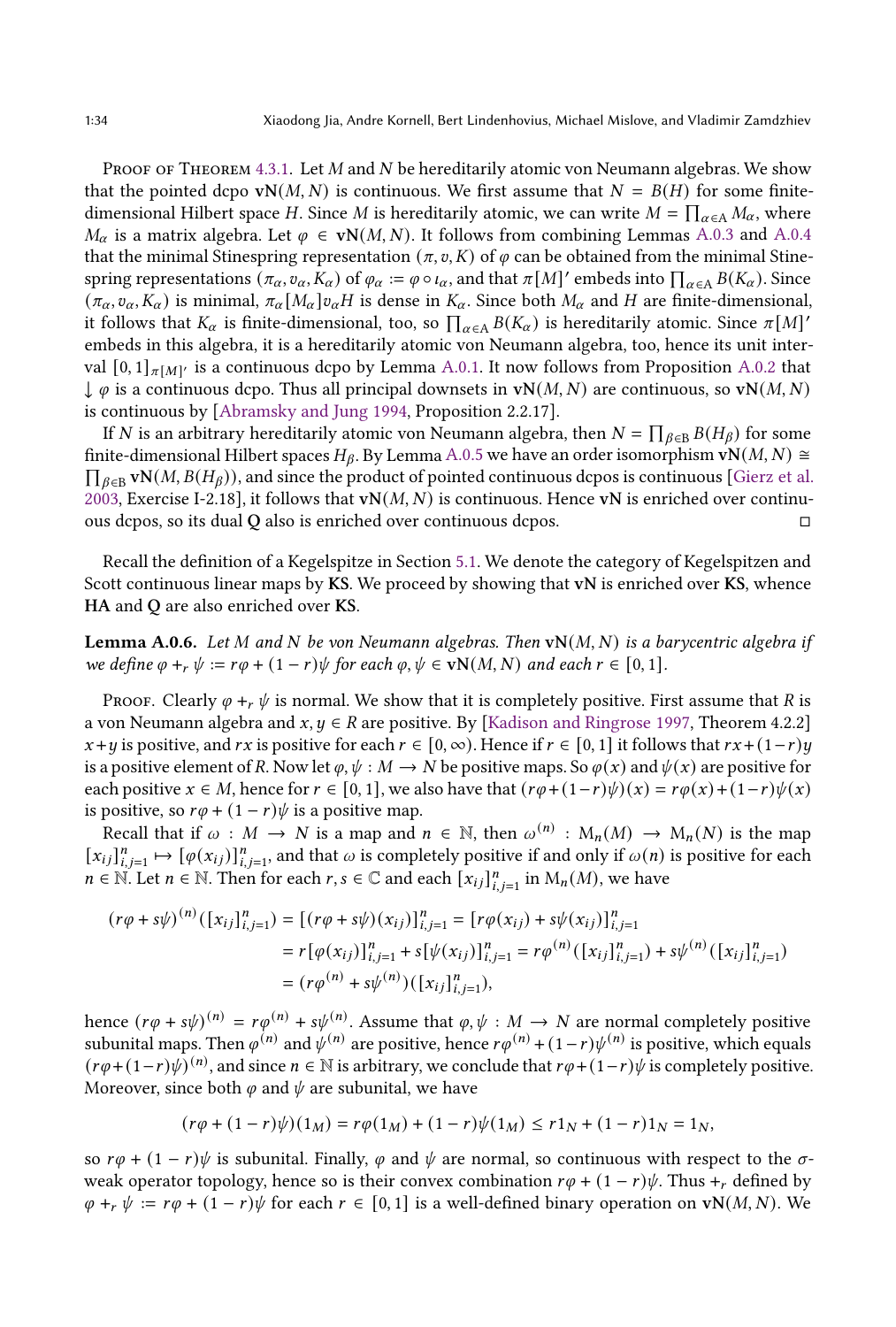now have 
$$
\varphi +_1 \psi = 1\varphi + (1 - 1)\psi = \varphi
$$
,  $\varphi +_r \varphi = r\varphi + (1 - r)\varphi = \varphi$ , and  $\varphi +_r \psi = r\varphi + (1 - r)\psi = (1 - r)\psi + (1 - (1 - r))\varphi = \psi +_{1-r} \varphi$ . Let  $\omega \in \mathbf{v}N(M, N)$  and  $p, r \in [0, 1)$ . Then  
\n
$$
(\varphi +_p \psi) +_r \omega = r(\varphi +_p \psi) + (1 - r)\omega = r(p\varphi + (1 - p)\psi) + (1 - r)\omega
$$
\n
$$
= rp\varphi + r(1 - p)\psi + (1 - r)\omega = rp\varphi + (1 - rp)\left(\frac{r - rp}{1 - rp}\psi + \frac{1 - r}{1 - rp}\omega\right)
$$
\n
$$
= \varphi +_{rp}\left(\frac{r - rp}{1 - rp}\psi + \frac{1 - r}{1 - rp}\omega\right) = \varphi +_{rp}\left(\frac{r - rp}{1 - rp}\psi + \frac{1 - rp - (r - rp)}{1 - rp}\omega\right)
$$
\n
$$
= \varphi +_{rp}\left(\frac{r - rp}{1 - rp}\psi + \left(1 - \frac{r - rp}{1 - rp}\right)\omega\right) = \varphi_{rp} + \left(\psi + \frac{r - rp}{1 - rp}\omega\right).
$$

We conclude that  $vN(M, N)$  is indeed a barycentric algebra.

Given von Neumann algebras M and N, the map  $0 : M \to N$  defined  $x \mapsto 0$  is normal, completely positive and subunital, hence we can take it as the distinguished element of  $vN(M, N)$ .

<span id="page-34-1"></span>**Lemma A.0.7.** Let M, N and R be von Neumann algebras and let  $\varphi : M \to N$  be a normal completely positive subunital map. Then

$$
vN(R, \varphi) : vN(R, M) \to vN(R, N), \quad \psi \mapsto \varphi \circ \psi
$$

and

 $\mathbf{v}N(\varphi,R): \mathbf{v}N(N,R) \to \mathbf{v}N(M,R), \quad \psi \mapsto \psi \circ \varphi$ 

are linear maps between barycentric algebras.

Proof. Since  $\varphi$  is linear in the sense of linear algebra and  $\varphi(0) = 0$ , it follows that  $vN(R, \varphi)$  is linear.

Write  $f = vN(\varphi, R)$ . Then for  $\psi, \omega \in vN(N, R)$ , we have

$$
f(\psi +_{r} \omega) = (\psi +_{r} \omega) \circ \varphi,
$$

hence for each  $x \in M$  we have

$$
f(\psi + r\omega)(x) = ((\psi + r\omega) \circ \varphi)(x) = ((r\psi + (1 - r)\omega) \circ \varphi)(x) = (r\psi + (1 - r)\omega)(\varphi(x))
$$
  
=  $r\psi(\varphi(x)) + (1 - r)\omega(\varphi(x)) = (r\psi \circ \varphi)(x) + ((1 - r)\omega \circ \varphi)(x)$   
=  $(r\psi \circ \varphi + (1 - r)\omega \circ \varphi)(x) = (\psi \circ \varphi + r\omega \circ \varphi)(x) = (f(\psi) + r f(\omega))(x)$ 

hence  $f(\psi +_{r} \omega) = f(\psi) +_{r} f(\omega)$ , so f is linear. Furthermore, we have for each  $x \in M$ :  $f(0)(x) =$  $(0 \circ \omega)(x) = 0(\omega(x)) = 0$ , so  $f(0) = 0$ , expressing that f is linear.

<span id="page-34-0"></span>**Proposition A.0.8.** Let  $M$  and  $N$  be von Neumann algebras. Then  $vN(M, N)$  is a Kegelspitze.

Proof. Upon inspecting the proof of [\[Cho 2016](#page-25-7), Proposition 5.2] that shows that  $vN(M, N)$  is a pointed dcpo, the supremum  $\varphi$  of any directed set  $(\varphi_{\alpha})_{\alpha \in A}$  in vN(*M*, *N*) is calculated pointwise:  $\varphi: M \to N$  is the normal completely positive subunital map such that  $\varphi(x) = \bigvee_{\alpha \in A} \varphi_{\alpha}(x)$  for each  $x \in M$ , where the supremum of the  $\varphi_{\alpha}(x)$  is calculated in  $N_{sa}$ , the R-vector space of all self-adjoint elements in N and where this supremum is the limit of the  $\varphi_{\alpha}(x)$  with respect to the strong operator topology on  $N$  [\[Kadison and Ringrose 1997,](#page-26-16) Lemma 5.1.4]. This means that if  $H$  is a Hilbert space such that N is a von Neumann algebra on  $B(H)$ , we have that  $\|\varphi_{\alpha}(x)h - \varphi(x)h\|$ converges to 0 for each  $h \in H$ .

We proceed by showing that  $+_{r}$  is Scott continuous for each  $r \in [0, 1]$ . Fix  $\psi \in vN(M, N)$ . We start by showing that  $(-) + f \psi$  is monotone for each  $\psi \in \mathbf{vN}(M, N)$ , i.e., if  $\varphi \leq \omega$  in  $\mathbf{vN}(M, N)$ , then  $\varphi+_r \psi \leq \omega +_r \psi$ . Fix  $n \in \mathbb{N}$ . Then  $\varphi \leq \omega$  implies that  $\omega - \varphi$  is completely positive, so  $(\omega - \varphi)^{(n)}$  is positive. Then also  $((\omega +_r \psi) - (\varphi +_r \psi))^{(n)} = (r\omega + (1-r)\psi - (r\varphi + (1-r)\psi))^{(n)} = (r\omega - r\varphi)^{(n)} =$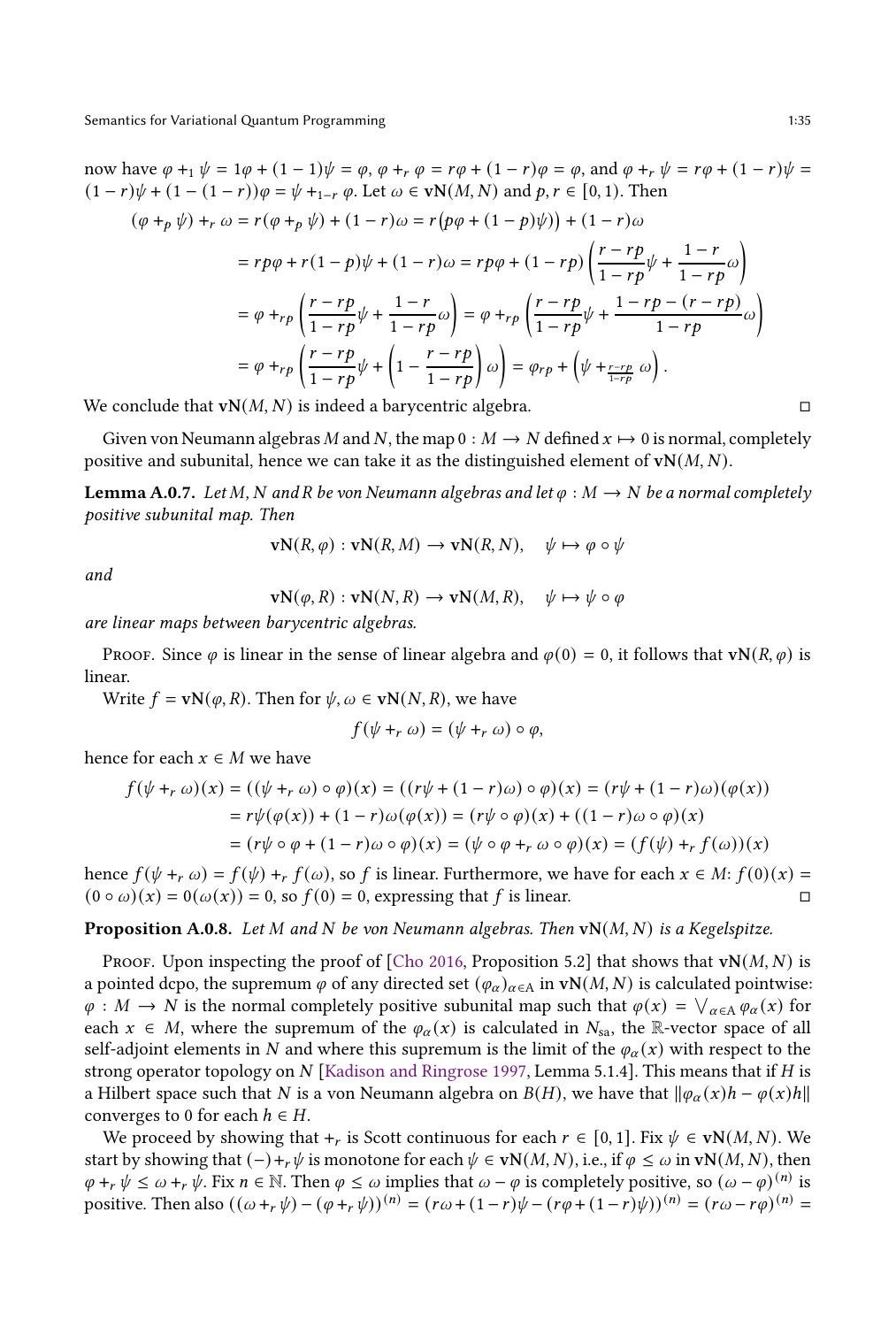$r(\omega - \varphi)^{(n)}$  is positive, so  $(\omega + r \psi) - (\varphi + r \psi)$  is completely positive since *n* is arbitrary. Hence indeed  $\varphi +_r \psi \leq \omega +_r \psi$ .

Let  $(\varphi_{\alpha})_{\alpha \in A}$  be a directed set in vN $(M, N)$  with supremum  $\varphi$ . For each  $h \in H$ , we have

$$
||(r\varphi_{\alpha} + (1 - r)\psi)(x)h - (r\varphi + (1 - r)\psi)(x)h|| = ||r\varphi_{\alpha}(x)h - r\varphi(x)h|| = |r| ||\varphi_{\alpha}(x)h - \varphi(x)h||,
$$

which clearly converges to 0, hence  $\bigvee_{\alpha \in A} (r \varphi_{\alpha}(x) + (1 - r) \psi(x) = r \varphi(x) + (1 - r) \psi(x)$ , whence  $\bigvee_{\alpha \in A} (\varphi_{\alpha} +_{r} \psi) = \varphi +_{r} \psi$ . We conclude that  $+_{r} : vN(M,N) \times vN(M,N) \to vN(M,N)$  is Scott continuous in the first variable, and since  $\varphi + r\psi = \psi + 1 - r\varphi$ , it also follows that  $+_r$  is Scott continuous in the second variable, hence Scott continuous overall.

Since  $r \cdot \varphi = \varphi +_r 0$ , it follows that scalar multiplication is Scott continuous in  $\varphi$ , so we only have to check that it is Scott continuous in r. So fix  $\varphi \in vN(M,N)$ , and let  $D \subseteq [0,1]$  be a directed set with supremum *s*. We need to show that  $\bigvee_{d \in D} d\varphi = s\varphi$ , hence for each  $x \in M$ , we need to show that  $(d\varphi(x))_{d\in D}$  converges to  $s\varphi(x)$  in the strong operator topology. Thus we need to show for each  $x \in M$  and each  $h \in H$  that  $||d\varphi(x)h - s\varphi(x)h||$  converges to zero. But  $||d\varphi(x) - s\varphi(x)|| = |d - s||\varphi(x)||$  and obviously  $|d - s|$  converges to 0 since s is the supremum of  $D$  in  $[0, 1]$ , which show that scalar multiplication is also Scott continuous in both variables, hence Scott continuous overall.

#### Theorem A.0.9. The category vN is enriched over KS.

Proof. By Proposition [A.0.8,](#page-34-0) any homset in vN is a Kegelspitze. We have to verify that for any von Neumann algebras  $M$ ,  $N$ , and  $R$ , and any normal completely positive subunital map  $\varphi : M \rightarrow$  $N$ , the maps

$$
\mathbf{vN}(R,\varphi) : \mathbf{vN}(R,M) \to \mathbf{vN}(R,N), \quad \psi \mapsto \varphi \circ \psi
$$

and

$$
vN(\varphi, R) : vN(N, R) \to vN(M, R), \quad \psi \mapsto \psi \circ \varphi
$$

are morphisms in KS. It follows from [\[Cho 2016,](#page-25-7) Theorem 5.3] that vN is enriched over  $\text{DCPO}_{\perp!},$ hence the morphisms above are Scott continuous. By Lemma [A.0.7,](#page-34-1) the maps are linear, hence indeed morphisms in KS.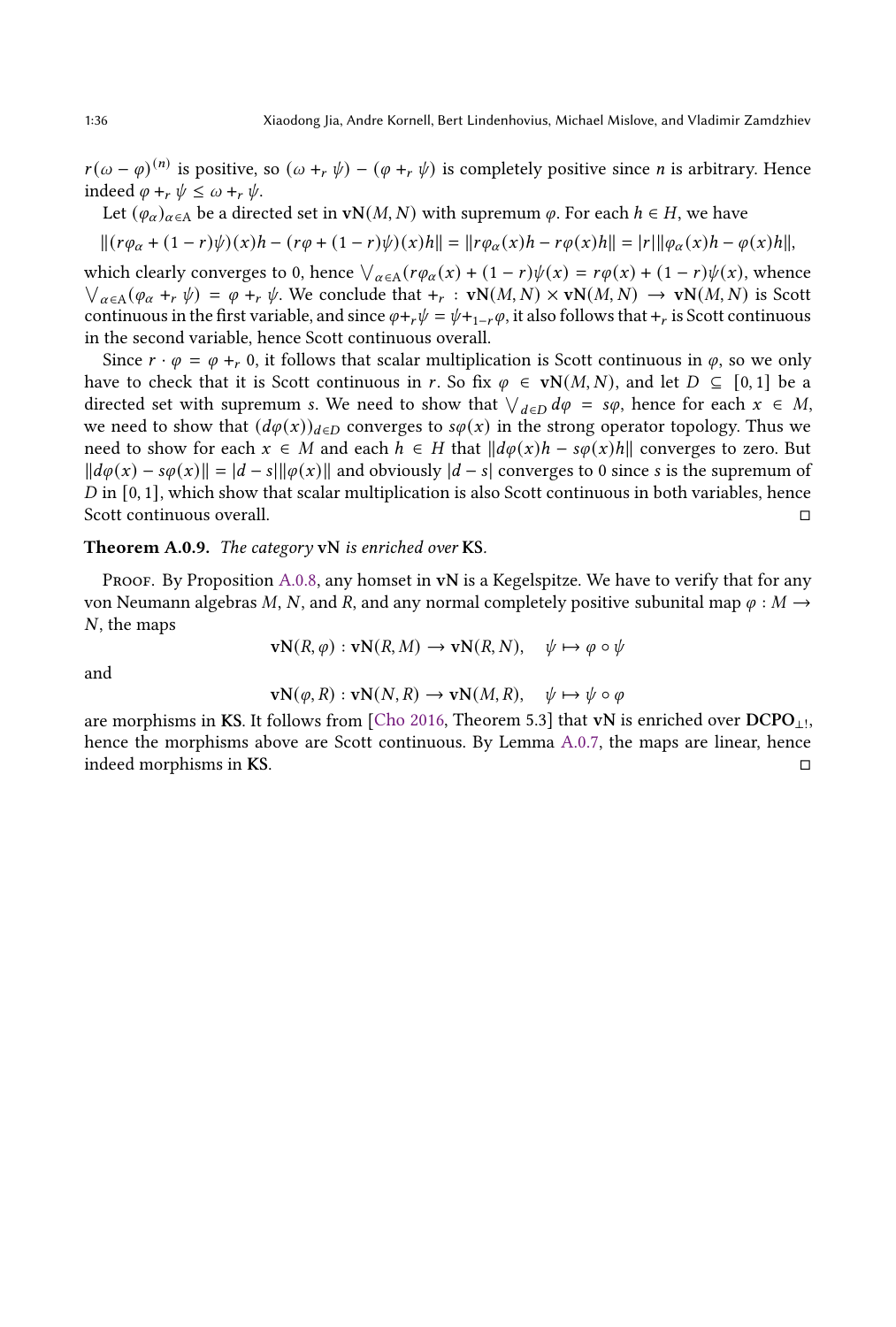# <span id="page-36-0"></span>B THE ISOMORPHISM  $r_X$

**Definition B.0.1.** Let  $\mathcal{L}$  : Set  $\rightarrow$  DCPO be the functor defined by

 $\mathcal{L}X \stackrel{\text{def}}{=} (X, \sqsubseteq),$  where  $\sqsubseteq$  is the discrete order on X  $\mathcal{L}f \stackrel{\text{def}}{=} f$ 

**Definition B.0.2.** A complex Banach algebra A is called a  $*$ -algebra if it equipped with an idempotent conjugate-linear map  $* : A \to A$  such that  $(ab)^* = b^*a^*$  for each  $a, b \in A$ . If, in addition,  $||a^*a|| = ||a||^2$  for each  $a \in A$ , we call A a C<sup>\*</sup>-algebra.

In particular any von Neumann algebra is a C\*-algebra. More generally, for each Hilbert space H, every norm-closed \*-subalgebra of  $B(H)$  is a C<sup>\*</sup>-algebra. The converse holds as well: if A is a C<sup>\*</sup>algebra, any ∗-homomorphism  $\pi : A \to B(H)$  for some Hilbert space H is called a representation. The Gelfand-Naimark Representation Theorem [\[Blackadar 2006,](#page-25-5) Corollary II.6.4.10] states that any C\*-algebra has a faithful representation.

**Definition B.0.3.** Any C\*-algebra that is  $*$ -isomorphic to a von Neumann algebra is called a  $W^*$ algebra.

Let V be a Banach space. The space of all continuous linear maps  $V \to \mathbb{C}$  is denoted by  $V^*$ . The following theorem gives an alternative characterization of W\*-algebras:

**Theorem B.0.4.** [\[Blackadar 2006,](#page-25-5) III.2.1.8, Theorems III.2.4.1 & III.2.4.2] Let A be a C\*-algebra. Then A is a W\*-algebra if and only if there is a Banach space  $F$  such that  $A$  is isometrically isomorphic to the dual  $F^*$  of F. Under the isometric embedding of F into  $F^{**}$ , and by the isometric isomorphism  $A^* \cong F^{**}$ , F is isometrically isomorphic to  $A_*$ , the subspace of  $A^*$  consisting of all normal functionals on A.

Hence if *M* is a W\*-algebra, then up to isometric isomorphism  $M_*$  is the unique Banach space whose dual is isometrically isomorphic to  $M$ . We call  $M_*$  the *predual* of  $M$ .

Let X be a set. From Example [4.1.3](#page-12-2) we already know that  $\ell^{\infty}(X)$  is a von Neumann algebra. Its predual is the the Banach space of all functions  $f: X \to \mathbb{C}$  such that  $\sum_{x \in X} |f(x)| < \infty$ , which we denote by  $\ell^1(X)$ , see for instance Table B.1, p. 547 of [\[Landsman 2017\]](#page-26-18). By the same table, we have a separating pairing  $\langle -, - \rangle : \ell^1(X) \times \ell^{\infty}(X) \to \mathbb{C}$ ,  $(f, g) \mapsto \sum_{x \in X} f(x)g(x)$ , i.e., for each different  $f, f' \in \ell^1(X)$  there exists a  $g \in \ell^{\infty}(X)$  such that  $\langle f, g \rangle \neq \langle f', g \rangle$ , and for each different  $g, g' \in \ell^{\infty}(X)$  there is an  $f \in \ell^{1}(X)$  such that  $\langle f, g \rangle \neq \langle f, g' \rangle$ . Using [\[Landsman 2017](#page-26-18), Theorem B.47], this pairing induces an isomorphism of vector spaces  $\ell^1(X) \to \ell^\infty(X)_*$ , which is isometric as one can see as follows. Let  $g \in \ell^1(X)$ , so  $||g|| = \sum_{x \in X} |g(x)| < \infty$ . Let  $f \in \ell^{\infty}(X)$  such that  $||f|| = 1$ , i.e.,  $\sup_{x \in X} |f(x)| = 1$ . Then

$$
\|g\| = \|f\| \|g\| = \sup_{x \in X} \sum_{x' \in X} |f(x)| |g(x')| \ge \sum_{x \in X} |f(x)| |g(x)| \ge \left| \sum_{x \in X} f(x) g(x) \right| = |\zeta(g)(f)|,
$$

hence  $\|\zeta(g)\| = \sup\{|\zeta(g)(f)| : f \in \ell^{\infty}(X), \|f\| = 1\} \le \|g\|$ . On the other hand, for ach  $x \in X$ , we can write  $g(x) = |g(x)|e^{i \arg(g(x))}$ . Let  $f: X \to \mathbb{C}$  be given by  $f(x) = e^{-i \arg(g(x))}$ . Then  $|f(x)| = 1$ for each  $x \in X$ , hence  $f \in \ell^{\infty}(X)$  with  $||f|| = 1$ . Then we have

$$
\|\zeta(g)\| \ge |\zeta(g)(f)| = \left|\sum_{x \in X} f(x)g(x)\right| = \left|\sum_{x \in X} |g(x)|\right| = \|g\|,
$$

so  $\|\zeta(q)\| = \|q\|$ , showing that  $\zeta$  is an isometry. We conclude: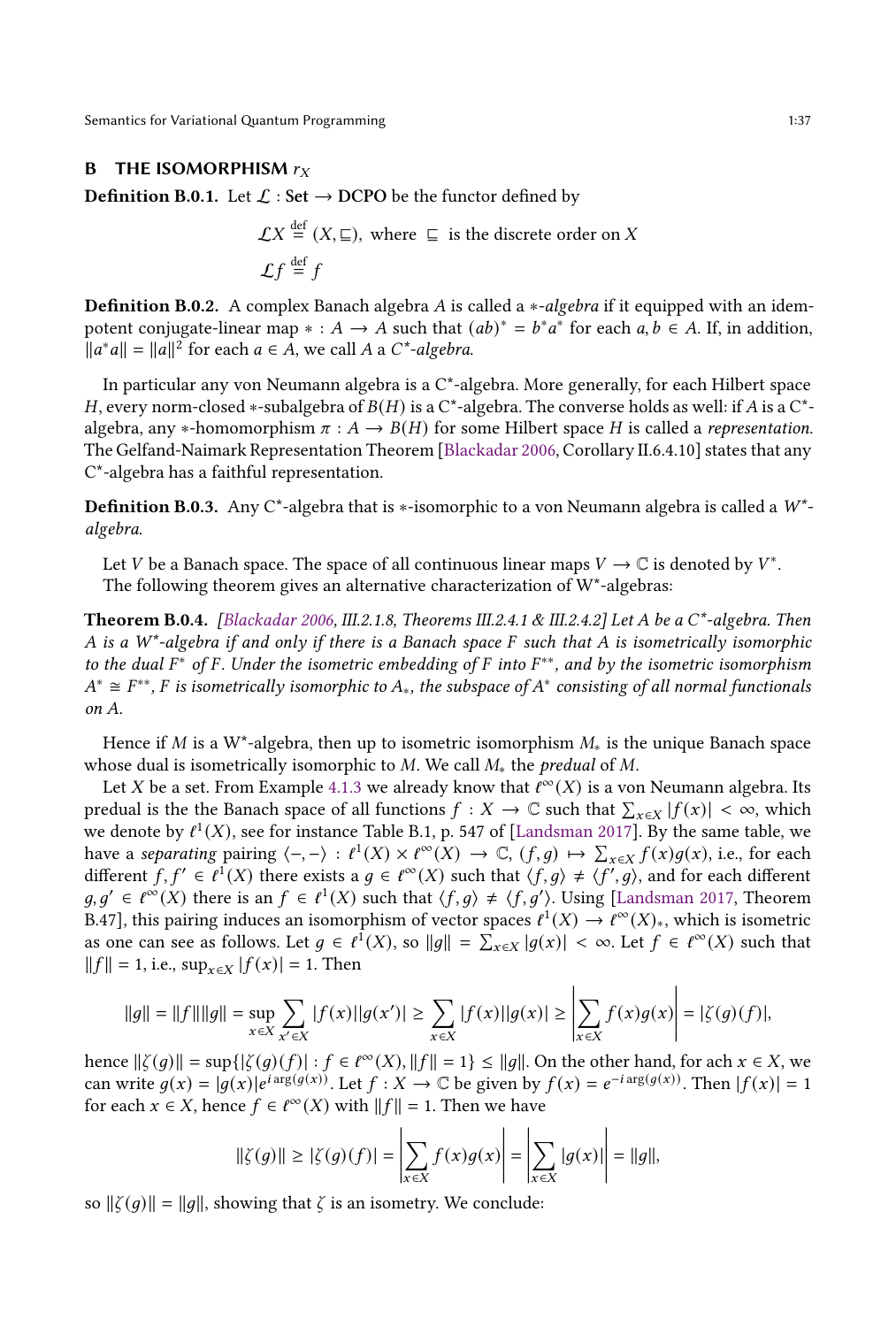**Lemma B.0.5.** We have an isometric isomorphism  $\zeta: \ell^1(X) \to \ell^\infty(X)$ , defined by

$$
\zeta(g)(f) = \sum_{x \in X} f(x)g(x)
$$

for each  $g \in \ell^1(X)$  and each  $f \in \ell^{\infty}(X)$ .

Let  $\mathcal{D}(X)$  be the set of all  $g \in \ell^1(X)$  such that  $g(x) \ge 0$  for each  $x \in X$  and  $\sum_{x \in X} g(x) \le 1$ . We order  $\mathcal{D}(X)$  by  $g \leq g'$  if and only if  $g(x) \leq g'(x)$  for each  $x \in X$ .

**Proposition B.0.6.** The isometric isomorphism  $\zeta : \ell^1(X) \to \ell^\infty(X)$  westricts to an isomorphism of Kegelspitzen  $\mathcal{D}(X) \to \mathbf{vN}(t^{\infty}(X), \mathbb{C})$ .

Proof. Let  $g \in \ell^1(X)$ . Then  $\zeta(g) \in \ell^\infty(X)^*$  is positive if and only if  $\zeta(g)(f)$  is positive for each positive  $f \in \ell^{\infty}(X)$ , i.e.,  $\sum_{x \in X} f(x)g(x) \ge 0$  for each positive  $f \in \ell^{\infty}(X)$ . Since f is positive if and only if  $f(x) \ge 0$  for each  $x \in x$ , and for each  $y \in X$  the function  $e_y : X \to \mathbb{C}$  defined by  $e_y(x) = \delta_{x,y}$  for each  $x \in X$  is an element of  $\ell^{\infty}(X)$  that clearly is positive, it follows that  $\zeta(g)(f)$ is positive if and only if  $g(x) \ge 0$  for each  $x \in X$ . It also follows that if  $g' \in \ell^1(X)$  is another element such that  $\zeta(g')$  is positive, then  $\zeta(g) \leq \zeta(g')$  if and only if  $\zeta(g'-g)$  is positive if and only if  $g(x) \leq g'(x)$  for each  $x \in X$ .

By [\[Blackadar 2006,](#page-25-5) Proposition II.6.2.5], any positive  $\omega \in \ell^{\infty}(X)^*$  is bounded with norm  $\|\omega\| =$  $\omega(1)$ . Thus  $\omega$  is subunital if and only if  $\|\omega\| \leq 1$ . Hence, if  $\zeta(g)$  positive, it is bounded with norm  $\|\zeta(g)\| = \zeta(g)(1)$ , so  $\|\zeta(g)\| = \sum_{x \in \mathcal{X}} g(x)$ . Thus  $\zeta(g)$  is positive and subunital if and only if  $||g|| = ||\zeta(g)|| = \sum_{x \in X} g(x) \le 1$ , where we used that  $\zeta$  is an isometry. It follows that  $\zeta$  restricts to an isometric isomorphism between  $vN(\ell^{\infty}(X), \mathbb{C})$  and  $\mathcal{D}(X)$ , which is also an order isomorphism. Since  $\zeta$  is an isomorphisms of vector spaces, it in particular preserve the convex structure, whence its restriction is a Kegelspitze isomorphism.

<span id="page-37-0"></span>**Proposition B.0.7.** For any set X, there exists an isomorphism of Kegelspitzen  $r_X\colon Q(\ell^{\infty}(1),\ell^{\infty}(X))\cong$  $\text{DCPO}_{\mathcal{M}}(1,\mathcal{L}X)$ :  $r_X^{-1}$ . Moreover,  $r_X$  restricts to an isomorphism of sets  $r_X\colon \mathbf{Q}_*(\ell^{\infty}(1),\ell^{\infty}(X)) \cong$  $TD(1, \mathcal{L}X)$ :  $r_X^{-1}$ .

PROOF. Firstly, we have an isomorphism

$$
\alpha : \text{DCPO}_{\mathcal{M}}(1, \mathcal{L}X) = \text{DCPO}(1, \mathcal{ML}X) \to \mathcal{ML}(X) = \mathcal{D}(X), \qquad f \mapsto f(1).
$$

Furthermore, we have an isomorphism  $i: \mathbb{C} \to \ell^{\infty}(1)$  that to each  $\lambda \in \mathbb{C}$  assigns the function  $c_{\lambda} \in \ell^{\infty}(1)$  defined by  $c_{\lambda}(*) = \lambda$ . This isomorphism induces an isomorphism

$$
\iota: \mathbf{vN}(\ell^{\infty}(X), \mathbb{C}) \to \mathbf{vN}(\ell^{\infty}(X), \ell^{\infty}(1)) = \mathbf{Q}(\ell^{\infty}(1), \ell^{\infty}(X)), \qquad f \mapsto i \circ f.
$$

It follows that the required isomorphism  $r_X^{-1}$  :  $DCPO_{\mathcal{M}}(1,\mathcal{L}X) \to Q(\ell^{\infty}(1),\ell^{\infty}(X))$  is given by  $\iota \circ \zeta \circ \alpha$ , where  $\zeta : \mathcal{D}(X) \to \mathbf{vN}(\ell^{\infty}(X), \mathbb{C})$  is the isomorphism from Proposition [B.0.7.](#page-37-0)

Recall that  $\ell^{\infty}$  : Set  $\to Q_*$  is a functor if for each function  $f:X\to Y$  between sets, we define  $\ell^{\infty}(f): \ell^{\infty}(Y) \to \ell^{\infty}(X)$  by  $g \mapsto g \circ f$ . By [\[Kornell 2020,](#page-26-17) Theorem 7.4], this functor is fully faithful. Now consider the following diagram:

$$
Q_*(\ell^{\infty}(1), \ell^{\infty}(X)) \xrightarrow{\qquad} Q(\ell^{\infty}(1), \ell^{\infty}(X)) \xrightarrow{\qquad \qquad \qquad} \text{DCPO}_{\mathcal{M}}(1, \mathcal{L}X)
$$
\n
$$
\downarrow \qquad \qquad \downarrow \qquad \qquad \downarrow
$$
\n
$$
\text{Set}(1, X) \xrightarrow{\qquad \qquad} \text{DCPO}(1, \mathcal{L}X) \xrightarrow{\qquad \qquad \mathcal{J}} \text{TD}(1, \mathcal{L}X)
$$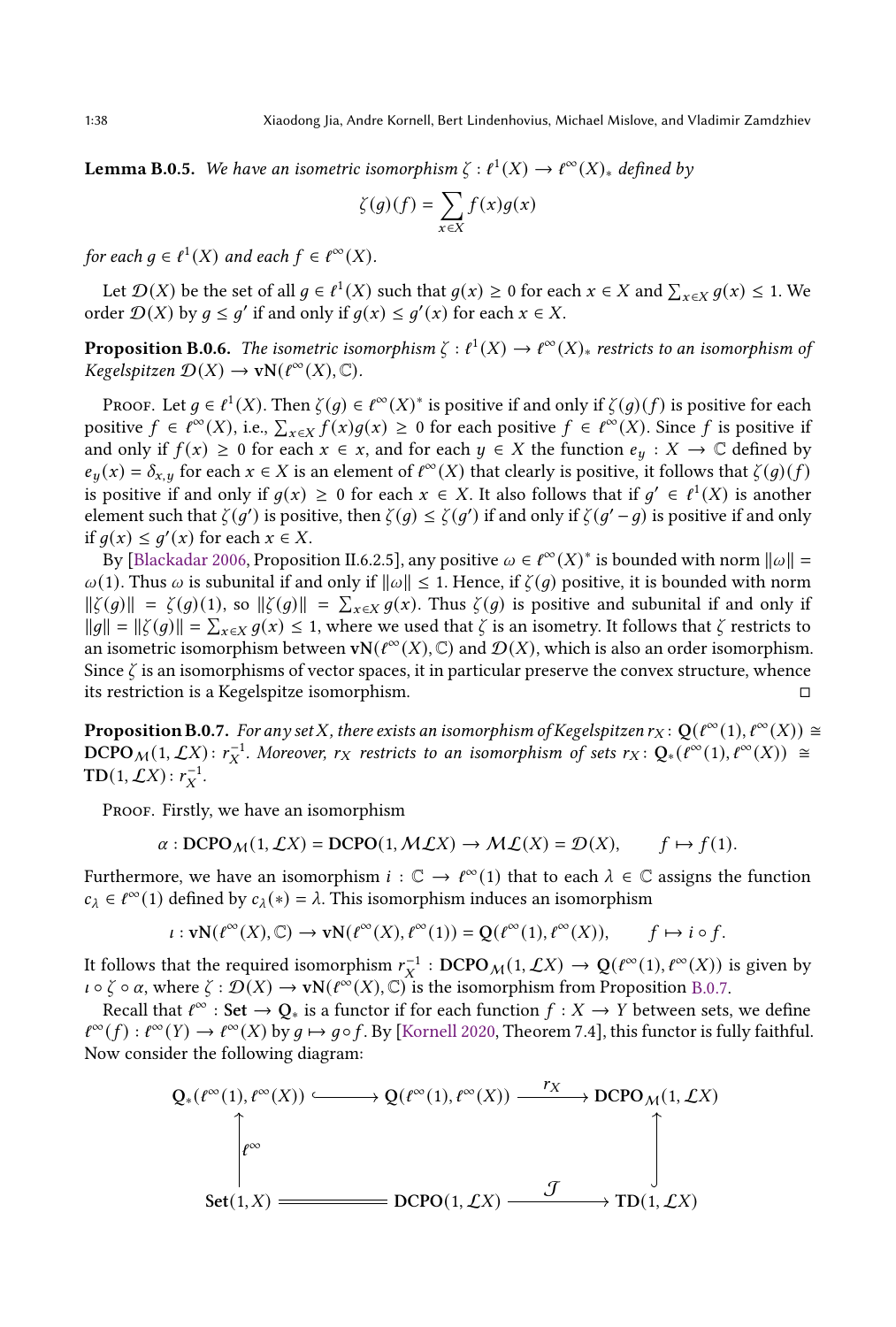Since it consists only of isomorphisms and two injective functors (note that  $J$ , which was introduced in Section [6.1,](#page-17-0) is fully faithful by construction of TD in Definition [6.1.1\)](#page-17-1), commutativity of the diagram implies that  $r_X$  restricts to an isomorphism  $Q_*(\ell^{\infty}(1), \ell^{\infty}(X)) \to TD(1, \mathcal{L}X)$ . In order to show that the diagram indeed is commutative, let  $f \in \text{Set}(1, X)$ . We will write  $f(*) = x$ . Then  $\ell^{\infty}(f) \in \mathbf{Q}_{*}(\ell^{1}(X), \ell^{\infty}(X)) = \text{HA}_{*}(\ell^{\infty}(X), \ell^{\infty}(1))$  is given by  $\ell^{\infty}(f)(g) = g \circ f$ , i.e,  $(\ell^{\infty}(f)(g))(*) =$  $(g \circ f)(*) = g(x)$ , hence  $\ell^{\infty}(f)(g) = c_{g(x)}$ .

In the other direction, we have  $\mathcal{J}(\hat{f})(*) = (\eta_{\mathcal{L}X} \circ f)(*) = \eta_{\mathcal{L}X}(x) = \delta_x$ , hence

$$
(r_X^{-1} \circ \mathcal{J}(f)) = (\iota \circ \zeta \circ \alpha)(\mathcal{J}(f)) = (\iota \circ \zeta)(\mathcal{J}(f)(*)) = (\iota \circ \zeta)(\delta_x),
$$

which is a function  $\ell^{\infty}(X) \to \ell^{\infty}(1)$ , hence for  $g \in \ell^{\infty}(X)$ , we have

$$
(r_X^{-1} \circ \mathcal{J}(f))(g) = (\iota \circ \zeta)(\delta_x)(g) = \iota\left(\sum_{y \in X} \delta_x(y)g(y)\right) = \iota(g(x)) = i(g(x)) = c_{g(x)}.
$$

Thus  $(r_X^{-1} \circ \mathcal{J}(f))(g) = c_{g(X)} = \ell^{\infty}(f)(g)$ , so  $\mathcal{J}(f) = r_X \circ \ell^{\infty}(f)$ , which shows that the diagram indeed commutes.

Theorem [5.2.1](#page-15-1) now follows immediately, because  $\mathcal{M}(X, \Xi) \cong \mathbf{DCPO}_{\mathcal{M}}(1, \mathcal{L}X)$  and TD(1,  $\mathcal{L}X$ ) consists precisely of the Dirac valuations of  $\mathcal{M}(X,\subseteq)$ .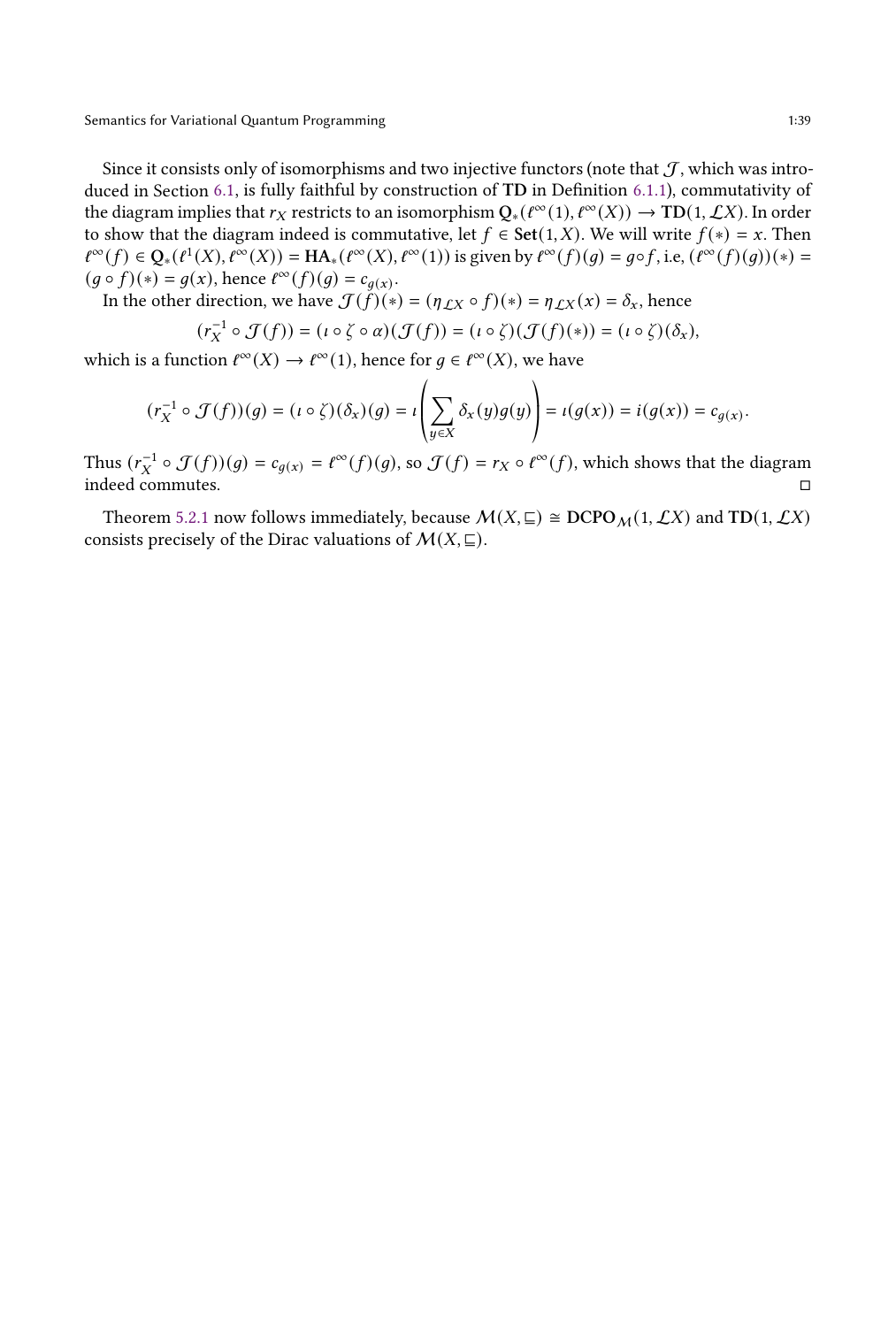# <span id="page-39-0"></span>C CONSTRUCTION OF THE LIFT ISOMORPHISM

We start by proving a general proposition whose second statement is a coherence property used in the proof of soundness/adequacy.

Proposition C.0.1. Given a dcpo  $X$ , hereditarily atomic von Neumann algebras  $A$ ,  $B$ , and a discrete dcpo Y (equivalently, a set), there exists a natural Scott-continuous and linear bijection

$$
\widehat{(-)}\colon \text{DCPO}(X\times Y, \text{Q}(A,B)) \xrightarrow{\cong} \text{DCPO}(X, \text{Q}(\ell^{\infty}(Y)\otimes A,B)).
$$

Furthermore, if  $f \in DCPO(X \times Y, Q(A, B))$  and  $q: X \to [1 \to Y]$  is a Scott-continuous function, then

$$
\forall x \in X. \widehat{f}(x) \circ (t^{\infty}(g(x)) \otimes id_A) = (f(x, g(x)) \otimes g) : t^{\infty}(1) \otimes A \to B,
$$

as morphisms in Q, where the unnamed \*-isomorphism is  $\ell^{\infty}(1) \otimes A \cong A$ .

PROOF. This is established via the following sequence of Scott-continuous bijections:

$$
\frac{\frac{\text{DCPO}(X \times Y, Q(A, B))}{\text{DCPO}(X, [Y \to Q(A, B)])}}{\frac{\text{DCPO}(X, [Y \to Q(A, B)])}{\text{DCPO}(X, \prod_{|Y|} Q(A, B))}} (Y \text{ is discrete})
$$
\n
$$
\frac{\frac{\text{DCPO}(X, Q([I_{|Y|} A, B))}{\text{DCPO}(X, Q([I_{|Y|} A, B))}} (Q \text{ has DCPO-enriched coproducts})
$$

where  $|Y|$  indicates the cardinality of  $Y$ . Here the last isomorphism is induced by an isomorphism  $\ell^{\infty}(Y) \otimes A \to \coprod_{|Y|} A$  in Q (and in Q<sub>\*</sub>, which has the same isomorphisms as Q) as follows. From Proposition [4.1.4](#page-12-0) recall that in HA<sub>\*</sub> the |Y|-fold product of A is given by  $\prod_{|Y|} A = \{(a_y)_{y \in Y} :$  $\sup_{y\in Y} ||a_y|| < \infty$ , from which it easily follows that  $\prod_{|Y|}\mathbb{C} = \ell^{\infty}(Y)$ . Since  $Q_*$  is monoidal closed, coproducts commute with the monoidal product ⊗, hence in HA<sup>∗</sup> products commute with the spatial tensor product  $\bar{\otimes}$ , i.e.,

$$
\prod_{|Y|} A \cong \prod_{|Y|} (\mathbb{C} \bar{\otimes} A) \cong \left(\prod_{|Y|} \mathbb{C}\right) \bar{\otimes} A = \ell^{\infty}(Y) \bar{\otimes} A.
$$

The resulting ∗-isomorphism  $\theta: \ell^{\infty}(Y)\bar{\otimes}A \to \prod_{|Y|} A$  is given explicitly by  $\theta(a) = \sum_{y \in Y} e_y \otimes a_y$ for each  $a = (a_y)_{y \in Y}$  in  $\prod_{|Y|} A$ , where  $e_y \in \ell^{\infty}(Y)$  is the function  $Y \to \mathbb{C}$  whose y-component is 1, while all other components vanish. The sum converges in the  $\sigma$ -weak operator topology. Let  $f \in \text{DCPO}(X \times Y, Q(A, B))$ , so f is a Scott continuous function  $X \times Y \to HA(B, A)$ . We can now construct f as follows. Fix  $x \in X$ . Then we obtain a function  $f(x, -) : Y \to \text{HA}(B, A)$ , hence for  $b \in$ B, we have  $f(x,-)(b): Y \to A$ . This corresponds with an element  $(f(x,y)(b))_{y \in Y}$  in  $\prod_{|Y|} A$ , hence using  $\theta$ , to an element  $\sum_{y\in Y}e_y\otimes f(x,y)(b)$  in  $\ell^{\infty}(Y)\bar{\otimes}A$ . Thus  $\widehat{f}(x)(b) = \sum_{y\in Y}e_y\otimes f(x,y)(b)$ .

Now let  $g \in \text{DCPO}(X, [1 \to Y])$ . Then  $g(x)$  is a function  $1 \to Y$ , hence  $\ell^{\infty}(g(x))$  is a morphism  $\ell^{\infty}(1) \to \ell^{\infty}(Y)$  in Q, corresponding to the \*-homomorphism  $\ell^{\infty}(Y) \to \ell^{\infty}(1)$ ,  $k \mapsto k \circ (g(x))$  in HA∗. Thus we obtain a morphism

$$
Q(\ell^{\infty}(g(x))\otimes id_{A}, B): Q(\ell^{\infty}(Y)\otimes A, B)\rightarrow Q(\ell^{\infty}(1)\otimes A, B), \qquad h\mapsto h\circ (\ell^{\infty}(g(x))\otimes id_{A}).
$$

In particular, it follows from choosing  $h = \hat{f}(x)$  that  $\hat{f}(x) \circ (l^{\infty}(g(x)) \otimes id_A)$  is a morphism  $\ell^{\infty}(1)$  ⊗  $A \to B$  in Q, which in the opposite category HA corresponds to the map

$$
({{\ell}^{\infty}(g(x)) \otimes id_A}) \circ \widehat{f}(x) : B \to {{\ell}^{\infty}(1) \otimes A}.
$$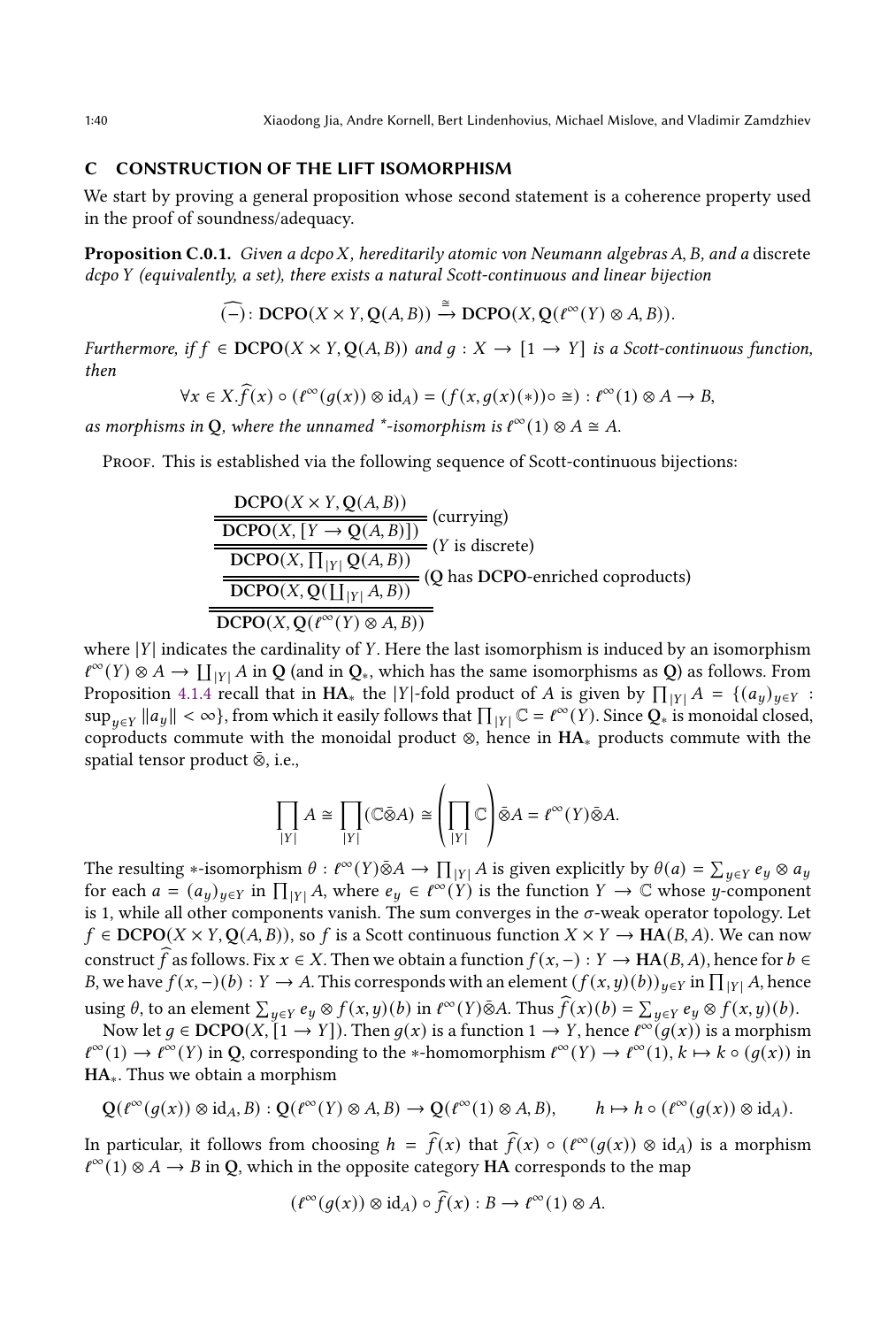For fixed  $b \in B$ , we then have

$$
(\ell^{\infty}(g(x))\otimes id_{A})\circ \widehat{f}(x)(b)=(\ell^{\infty}(g(x))\otimes id_{A})\circ \sum_{y\in Y}e_{y}\otimes f(x,y)(b)=\sum_{y\in Y}e_{y}(g(x))\otimes f(x,y)(b),
$$

where we used that  $\ell^{\infty}(g(x)) \otimes id_A$  is continuous with respect to the  $\sigma$ -weak operator topology. Now, the inverse of the isomorphism  $\cong: \ell^{\infty}(1) \otimes A \to A$  in Q corresponds to the ∗-isomorphism  $\zeta : \ell^{\infty}(1) \bar{\otimes} A \to A$  in HA, which acts on elementary tensors by  $k \otimes a \mapsto k(*)a$ . By continuity of  $\zeta$ with respect to the  $\sigma$ -weak operator topology, we obtain

$$
\zeta \circ (f^{\infty}(g(x)) \otimes id_A) \circ \widehat{f}(x)(b) = \sum_{y \in Y} e_y(g(x)(\ast)) f(x, y)(b) = \sum_{y \in Y} \delta_{y, g(x)(\ast)} f(x, y)(b) = f(x, g(x)(\ast))(b).
$$

Thus  $(\ell^{\infty}(g(x)) \otimes id_A) \circ \widehat{f}(x) = \zeta^{-1} \circ f(x, g(x)(*) )$  in HA, whence the expression in the statement holds in the opposite category Q.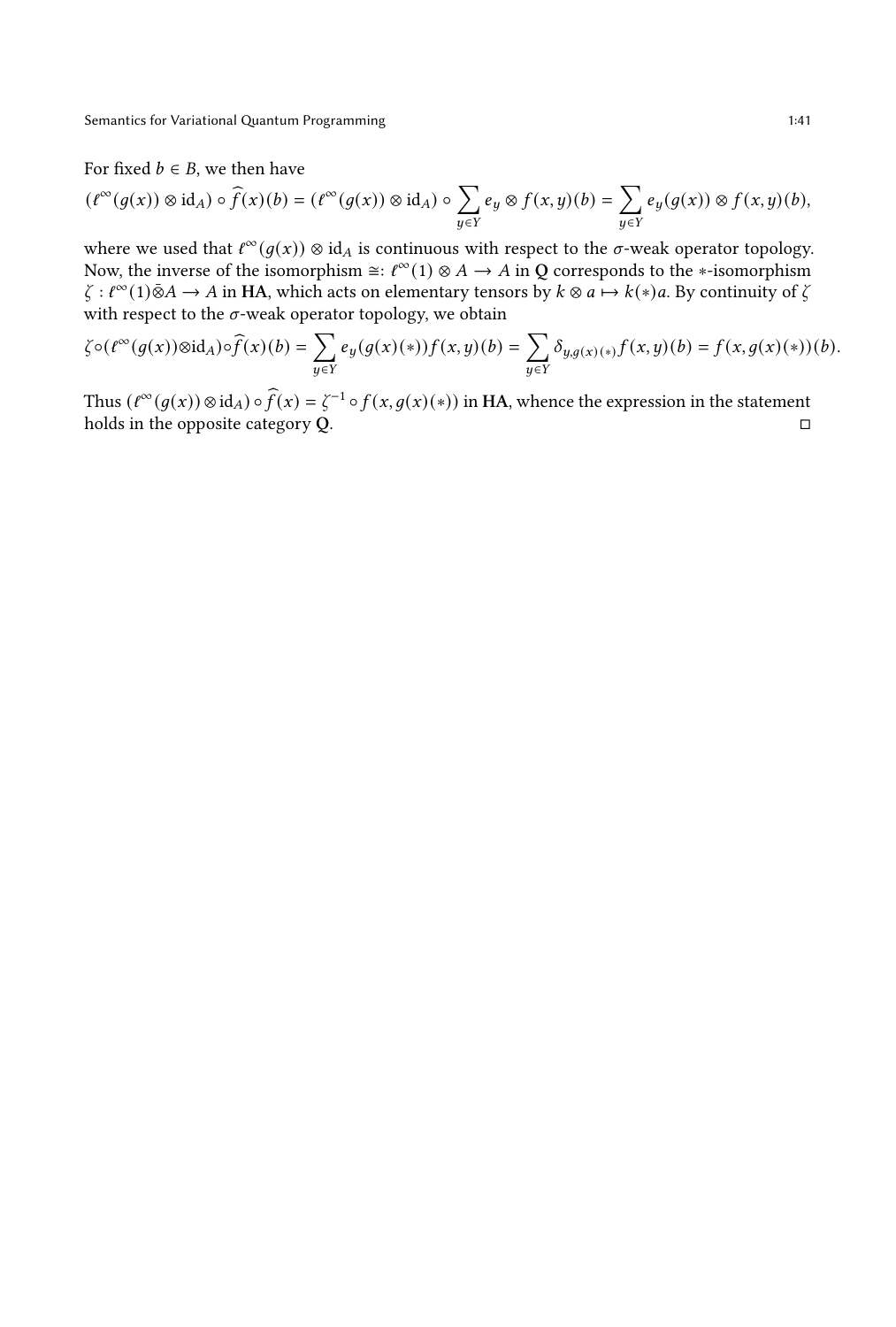# <span id="page-41-0"></span>D PROOF OF STRONG ADEQUACY

In this appendix we provide a proof of Theorem [7.4.3.](#page-24-1) We begin by stating a corollary for the soundness theorem.

<span id="page-41-1"></span>**Corollary D.0.1.** Let  $\cdot \vdash m : P$  be a closed classical term and  $\cdot \vdash C : A$ ;  $\textbf{qbit}^k$  a closed quantum configuration. Then:

$$
[\![m]\!] \geq \sum_{v \in Val(m)} P(m \rightarrow_{\ast} v) [\![v]\!]
$$
 
$$
[\![C]\!] \geq \sum_{\mathcal{V} \in ValC(C)} P(C \rightarrow_{\ast} \mathcal{V}) [\![\mathcal{V}]\!].
$$

PROOF. The classical statement is identical to [\[Jia et al. 2021](#page-26-3), Corollary 67] and the quantum statement is fully analogous.

The remainder of the appendix is dedicated to showing the converse inequalities, which are much more difficult to prove.

# D.1 Overview of the Proof Strategy

Our proof strategy uses logical relations to establish strong adequacy. Our logical relations are described in Theorem [D.8.1](#page-49-0) and their design follows that of [\[Jia et al. 2021\]](#page-26-3) which is in turn based on the logical relations of Claire Jones in her thesis [\[Jones 1990\]](#page-26-14). We establish some useful closure properties for these relations in Subsection [D.9](#page-50-0) and this allows us to prove the Fundamental Lemma (Lemma [D.10.3\)](#page-52-0). Once the Fundamental Lemma is proved, strong adequacy follows easily.

A large part of the effort in proving Strong Adequacy lies in the proof of Theorem [D.8.1.](#page-49-0) The classical logical relations there are defined via non-well-founded induction. The proof of the existence of these relations is not obvious. We use methods from [\[Jia et al. 2021;](#page-26-3) [Lindenhovius et al.](#page-26-27) [2019,](#page-26-27) [2021](#page-26-26)] (which are in turn based on ideas from [\[Fiore 1994\]](#page-26-10)) to show the existence of these logical relations.

The quantum logical relations are actually easier to define and we do this first (Subsection [D.3\)](#page-42-0). The reason for this is that the quantum subsystem is *first-order* and all the *quantum values* depend only on themselves and not on classical terms or quantum terms. This is not the case for the classical values, because they may depend on terms that are not values (e.g. lambda abstractions). Existence of the quantum logical relations is clear and immediate from their definition.

The main idea for the proof of existence of the classical relations is the following. For every type P, we define a category  $R(P)$  of logical relations with a suitable notion of morphism. We show that every such category has sufficient structure to construct parameterised initial algebras (Proposition [D.6.5\)](#page-45-0). It follows that we may define functors on these categories (Proposition [D.6.11\)](#page-46-0) which construct logical relations as they are needed in Theorem [D.8.1.](#page-49-0) All of these functors are  $\omega$ -cocontinuous (Proposition [D.6.12\)](#page-46-1) and therefore we may form (parameterised) initial algebras using them. This, in turn, allows us to define *augmented interpretation of types* on the categories  $R(P)$ . These interpretations satisfy important coherence conditions with respect to the standard interpretation of types (Corollary [D.7.6\)](#page-48-0). These coherence conditions are important, because they show that every augmented interpretation  $||P||$  of a type P contains the standard interpretation  $\llbracket P \rrbracket$ , together with the logical relation that we need for the proof, as shown in Theorem [D.8.1.](#page-49-0)

The proof stategy that we use to define the classical logical relations and their existence is heavily based on [\[Jia et al. 2021\]](#page-26-3), so we use the same notation as there.

### D.2 Notation for Reduction Paths

Before we may define our logical relations, we have to introduce some auxiliary definitions for reduction paths.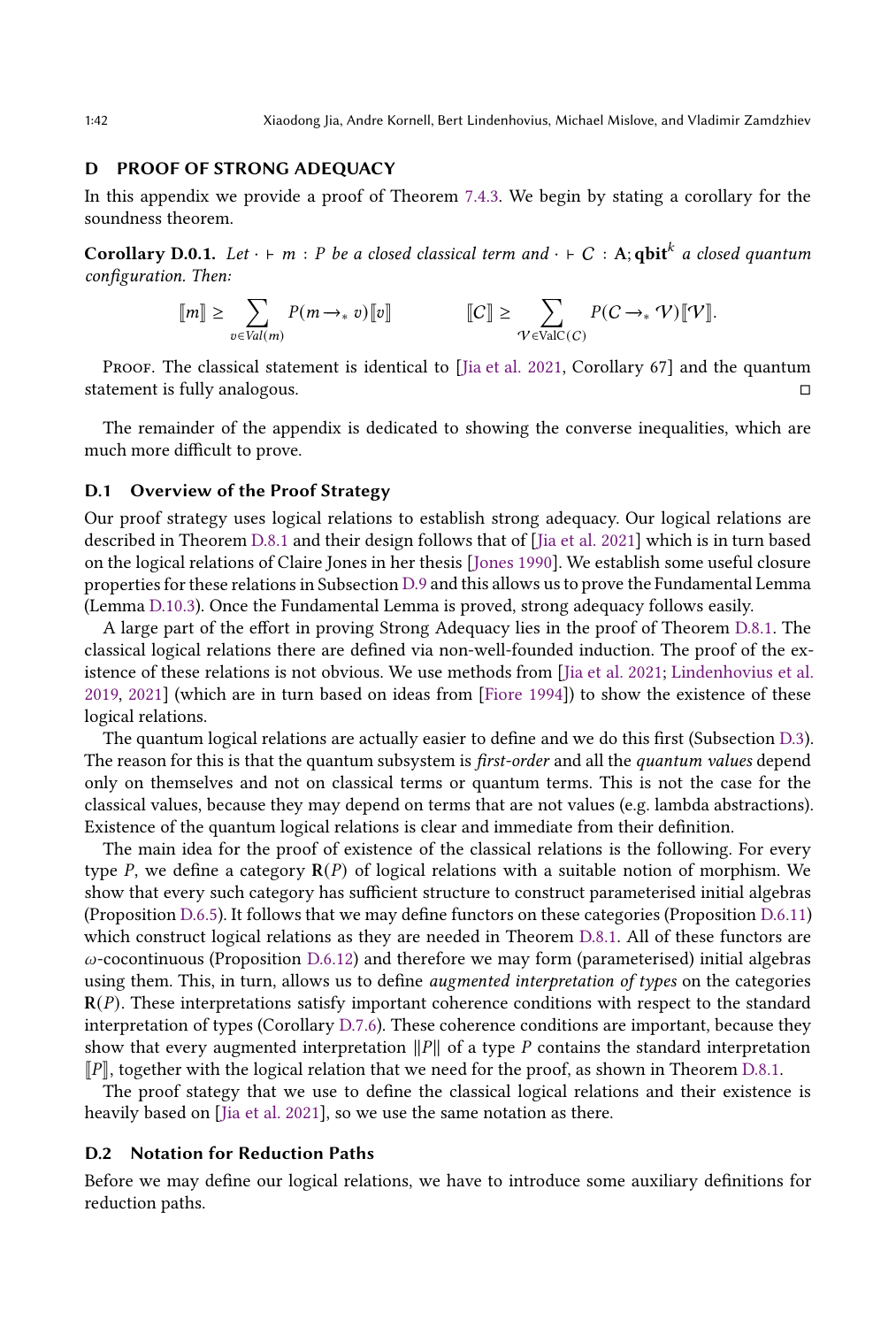Assumption D.2.1. Throughout this appendix, we assume that all types are closed, unless otherwise noted.

**Definition D.2.2.** For each classical type  $P$  and quantum type  $A$  we write:

- Val( $P$ )  $\stackrel{\text{def}}{=}$  { $V \mid V$  is a classical value and  $\cdot \vdash V : P$  }.
- $\text{Prog}(P) \stackrel{\text{def}}{=} \{ M \mid M \text{ is a classical term and } \cdot \vdash M : P \}.$
- ValC(A;  $\textbf{qbit}^k$ )  $\stackrel{\text{def}}{=} \{ \mathcal{V} \mid \mathcal{V} \text{ is a value configuration and } \cdot \vdash \mathcal{V} : \mathbf{A}; \textbf{qbit}^k \}.$
- C(A; qbit<sup>k</sup>)  $\stackrel{\text{def}}{=}$  {C | C is a configuration and · ⊢ C : A; qbit<sup>k</sup>}.

<span id="page-42-1"></span>**Definition D.2.3.** Let  $M: P$  and  $N: P$  be closed classical terms of the same type. We define

Paths(M, N) 
$$
\stackrel{\text{def}}{=} \left\{ \pi \mid \pi = \left( M = M_0 \xrightarrow{p_0} M_1 \xrightarrow{p_1} M_2 \xrightarrow{p_2} \cdots \xrightarrow{p_n} M_n = N \right) \text{ is a reduction path} \right\}.
$$

In other words, Paths $(M, N)$  is the set of all reduction paths from  $M$  to  $N$ . The *probability weight* of a path  $\pi \in \text{Paths}(M, N)$  is  $P(\pi) \stackrel{\text{def}}{=} \prod_{i=0}^{n} p_i$ , i.e., it is simply the product of all the probabilities of single-step reductions within the path. The set of terminal reduction paths of  $M$  is

$$
\text{TPaths}(M) \stackrel{\text{def}}{=} \bigcup_{V \in \text{Val}(P)} \text{Paths}(M, V).
$$

Thus the endpoint of any path  $\pi \in \text{Paths}(M)$  is a value. If  $\pi \in \text{Paths}(M, W)$ , where W is a value, then we shall write  $V_{\pi} \stackrel{\text{def}}{=} W$ . That is, for a path  $\pi \in \text{TPaths}(M)$ , the notation  $V_{\pi}$  indicates the endpoint of the path  $\pi$  which is indeed a value.

Reduction paths for quantum configurations are defined in the same way.

**Definition D.2.4.** Let  $\cdot \vdash C$  : A;  $\textbf{qbit}^k$  and  $\cdot \vdash \mathcal{D}$  : A;  $\textbf{qbit}^k$  be closed quantum configurations of the same type. We define

Paths
$$
(C, \mathcal{D}) \stackrel{\text{def}}{=} \left\{ \pi \mid \pi = \left( C = C_0 \xrightarrow{p_0} C_1 \xrightarrow{p_1} C_2 \xrightarrow{p_2} \cdots \xrightarrow{p_n} C_n = \mathcal{D} \right) \text{ is a reduction path} \right\}.
$$

In other words, Paths $(C, \mathcal{D})$  is the set of all reduction paths from C to D. The probability weight of a path  $\pi \in \text{Paths}(C, \mathcal{D})$  is  $P(\pi) \stackrel{\text{def}}{=} \prod_{i=0}^n p_i$ . The set of terminal reduction paths of  $C$  is

$$
\text{TPaths}(C) \stackrel{\text{def}}{=} \bigcup_{\mathcal{V} \in \text{ValC}(A: \text{qbit}^k)} \text{Paths}(C, \mathcal{V}).
$$

Thus the endpoint of any path  $\pi \in \text{Paths}(C)$  is a value configuration. If  $\pi \in \text{Paths}(C, W)$ , where  $W$  is a value configuration, then we shall write  $\mathcal{V}_\pi\stackrel{\rm def}{=}\mathcal{W}.$  That is, for a path  $\pi\in\mathrm{TPaths}(C),$  the notation  $V_{\pi}$  indicates the endpoint of the path  $\pi$  which is indeed a value configuration.

Remark D.2.5. We also note that for each closed classical term  $M$  and each closed quantum configuration C the sets  $\text{TPaths}(M)$  and  $\text{TPaths}(C)$  are both countable.

#### <span id="page-42-0"></span>D.3 The Quantum Logical Relation

Next, we define a logical relation between quantum configurations and their semantic domain.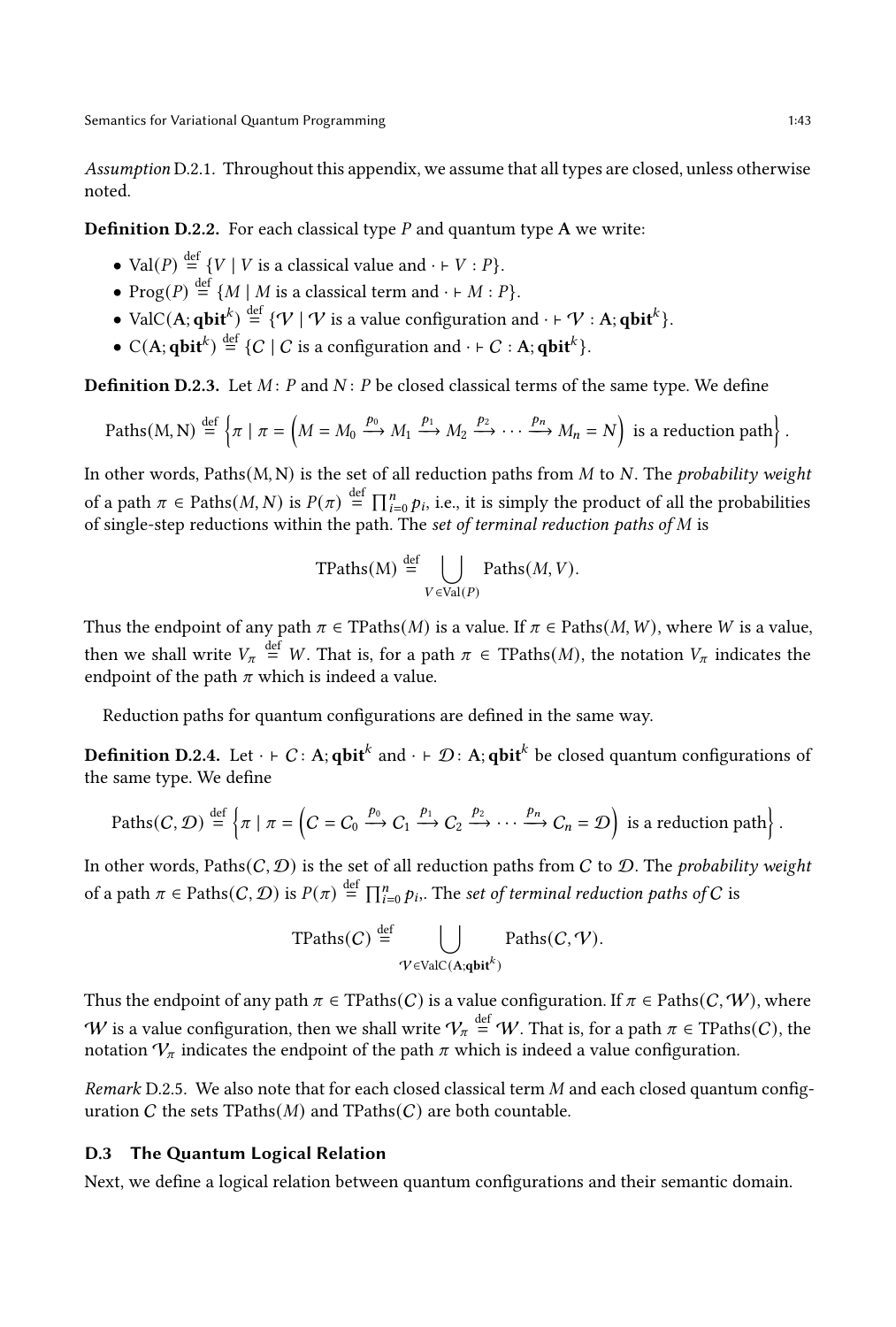<span id="page-43-0"></span>**Definition D.3.1.** For each closed quantum type A and  $k \in \mathbb{N}$ , we define a *logical relation* 

$$
\begin{aligned}\n&\blacktriangleleft_{\mathbf{A}}^k \subseteq \mathbf{Q}(\mathbb{C}, \llbracket \mathbf{A} \otimes \mathbf{qbit}^k \rrbracket) \times \mathbf{C}(\mathbf{A}; \mathbf{qbit}^k) & \text{by} \\
&c \blacktriangleleft_{\mathbf{A}}^k C \text{ iff } c \in \mathcal{S}(\blacktriangleleft_{\mathbf{A}}^k; C), \text{ where } \mathcal{S}(\blacktriangleleft_{\mathbf{A}}^k; C) \text{ is the Scott-closure in } \mathbf{Q}(\mathbb{C}, \llbracket \mathbf{A} \otimes \mathbf{qbit}^k \rrbracket) \text{ of the set} \\
&S_0(\blacktriangleleft_{\mathbf{A}}^k; C) \stackrel{\text{def}}{=} \left\{ \sum_{\pi \in F} P(\pi) \llbracket \mathcal{V}_\pi \rrbracket \mid F \subseteq \text{TPaths}(C), \text{ } F \text{ is finite} \right\}.\n\end{aligned}
$$

<span id="page-43-2"></span>**Lemma D.3.2.** If  $\cdot \vdash \mathcal{V} : A$ ;  $\mathbf{qbit}^k$  is a value configuration, then  $\llbracket \mathcal{V} \rrbracket \blacktriangleleft^k_\mathbf{A} \mathcal{V}.$ 

**PROOF.** This is immediate by Definition [D.3.1.](#page-43-0)

# D.4 Classical Logical Relations

Assumption D.4.1. In this section and the next two, all types are assumed to be classical, unless otherwise noted.

We define sets of relations that are parameterised by dcpo's  $X$  from our semantic category, types P from our language and partial deterministic embeddings  $e_X : X \rightarrow [P]$  which show how X approximates  $\llbracket P \rrbracket$ . We shall write relation membership in infix notation, that is, for a binary relation  $\triangleleft$ , we write  $v \triangleleft V$  to indicate  $(v, V) \in \triangleleft$ .

**Definition D.4.2.** For any dcpo *X*, type *P* and morphism  $e: X \rightarrow [P]$  in PD<sub>e</sub>, let:

 $ValRel(X, P, e) = \{ \triangleleft_{X,P}^e \subseteq TD(1,X) \times Val(P) \mid \forall V \in Val(P). (-) \triangleleft_{X,P}^e V \text{ is a Scott closed subset of } \}$ TD(1, X) and $\forall V \in \text{Val}(P)$ .  $v \triangleleft_{X,P}^e V \Rightarrow e \circ v \leq [V]$  }.

*Remark* D.4.3. In the above definition, relations  $\prec_{X,P}^e \in \text{ValRel}(X,P,e)$  can be seen as ternary relations  $\triangleleft^e_{X,P} \subseteq TD(1,X) \times Val(P) \times \{e\}$ . However, since there is no choice for the third component, we prefer to see them as binary relations that are parameterised by the embeddings  $e$ . Indeed, this leads to a much nicer notation. We shall also sometimes indicate the parameters  $X, P$  and  $e$  of the relation in order to avoid confusion as to which set ValRel $(X, P, e)$  it belongs to.

The relations we need for the adequacy proof inhabit the sets ValRel( $\llbracket P \rrbracket, P, \mathbf{id}_{\llbracket P \rrbracket}$ ). In the remainder of the appendix, we will show how to choose exactly one relation (the one we need) from each of those sets.

The next definition we introduce is crucial for the proof of strong adequacy.

**Definition D.4.4.** Given a relation  $\lhd_{X,P}^e \in \mathrm{ValRel}(X,P,e)$  and a term  $\cdot \vdash M : P$ , let  $\mathcal{S}(\lhd_{X,P}^e;M)$  be the Scott-closure in  $DCPO<sub>M</sub>(1, X)$  of the set

<span id="page-43-1"></span>
$$
\mathcal{S}_0(\lhd_{X,P}^e;M) \stackrel{\text{def}}{=} \left\{ \sum_{\pi \in F} P(\pi)v_{\pi} \mid F \subseteq \text{TPaths}(M), \ F \text{ is finite and } v_{\pi} \lhd_{X,P}^e V_{\pi} \text{ for each } \pi \in F \right\}.
$$
\n(D.1)

In other words,  $\mathcal{S}(\triangleleft^e_{X,P};M)$  is the smallest Scott-closed subset of  $\mathsf{DCPO}_{\mathcal{M}}(1,X)$  which contains all morphisms of the form in [\(D.1\)](#page-43-1). For a subset  $U \subseteq DCPO_{\mathcal{M}}(1,X)$ , we write  $\overline{U}$  to indicate its Scott-closure in  $DCPO<sub>M</sub>(1, X)$ .

**Lemma D.4.5.** For any value V, we have  $S(\triangleleft_{X,P}^e;V) = \overline{\{v \mid v \triangleleft_{X,P}^e V\}} \cup \{0\} = \overline{\{v \mid v \triangleleft_{X,P}^e V\}} \cup \{0\}$ .

PROOF. This is because all of the sums in  $(D.1)$  are singleton sums or the empty sum.  $\square$ 

**Lemma D.4.6** ([\[Jones 1990](#page-26-14), Lemma 8.4]). Let *Y* be a dcpo and let  $\{X_i\}_{i \in F}$  be a finite collection of dcpo's. Let  $f: \prod_i X_i \to Y$  be a Scott-continuous function. Let  $C_Y$  be a Scott-closed subset of Y.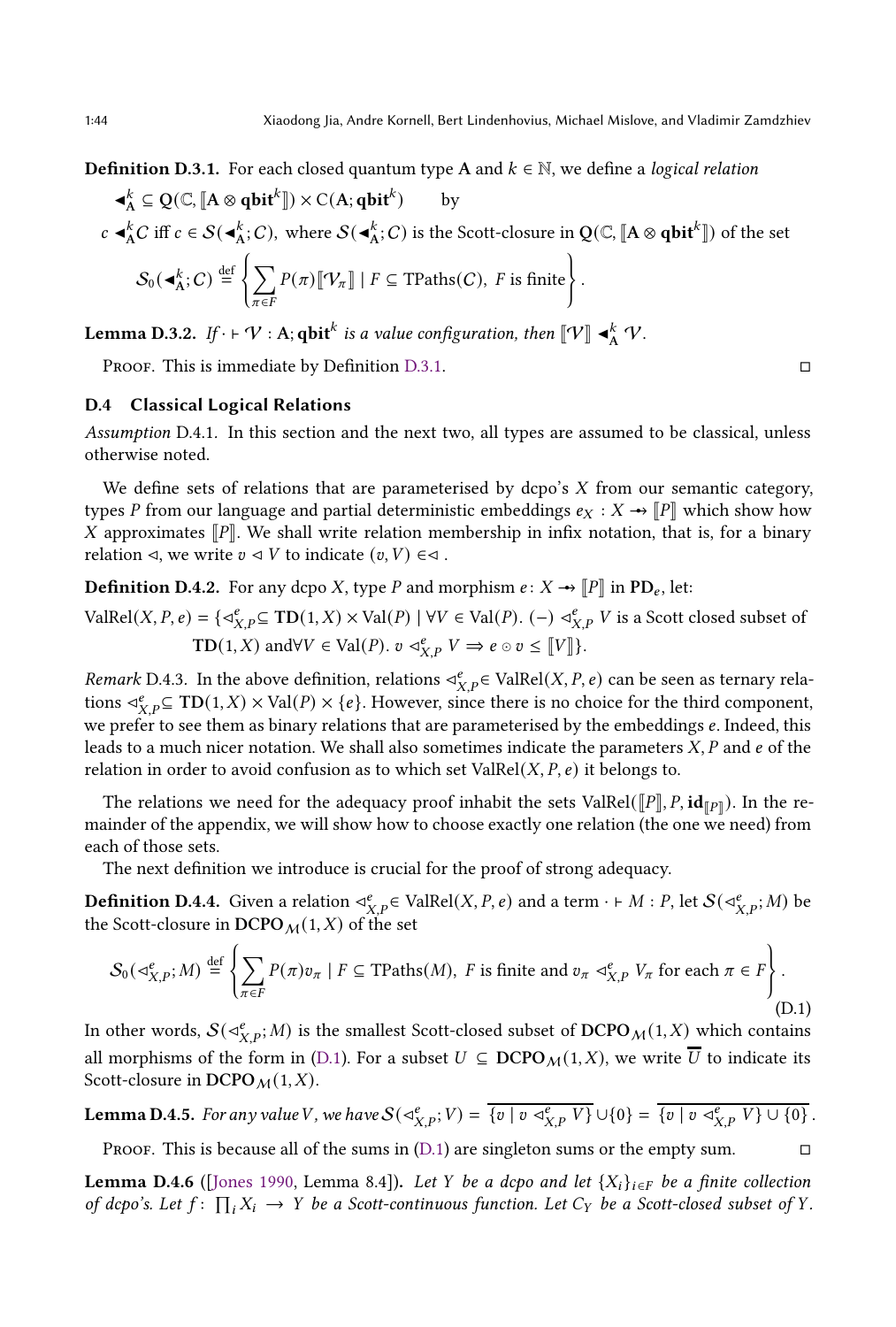Let  $U_i \subseteq X_i$  be arbitrary subsets, such that  $f(\prod_i U_i) \subseteq C_Y$ . Then  $f(\prod_i \overline{U_i}) \subseteq C_Y$ , where  $\overline{U_i}$  is the Scott-closure of  $U_i$  in  $X_i$ .

<span id="page-44-0"></span>**Lemma D.4.7** ([\[Jia et al. 2021,](#page-26-3) Lemma 77]). *Let*  $\triangleleft^{e_1}_{X_1,P}$  and  $\triangleleft^{e_2}_{X_2,P}$  be two logical relations and  $\cdot \vdash M:P$ **Lemma D.4.**  $\tau$  (Figure at at 2021, Lemma  $\tau$ ). Let  $\triangleleft_{X_1,P}$  and  $\triangleleft_{X_2,P}$  be two logical relations and  $\cdot \vdash M$  :  $r$  a term. Assume that  $g: X_1 \rightarrow X_2$  is a morphism, such that  $v \triangleleft_{X_1,P}^{e_1}$  V implies  $g \circ v \in S$ any  $V \in \text{Val}(M)$ . If  $m \in \mathcal{S}(\prec_{X_1,P}^{e_1}; M)$ , then  $g \circ m \in \mathcal{S}(\prec_{X_2,P}^{e_2}; M)$ .

Next, we define important closure relations which we use for terms.

**Definition D.4.8.** If  $\lhd^e_{X,P} \in \text{ValRel}(X,P,e)$ , let  $\lnotvert \{e_{X,P}^e \subseteq \text{DCPO}_{\mathcal{M}}(1,X) \times \text{Prog}(P) \}$  be the relation defined by

$$
m \overline{\lhd^e_{X,P}} M \text{ iff } m \in \mathcal{S}(\lhd^e_{X,P}; M).
$$

**Lemma D.4.9.** For any term  $\cdot \vdash M : P$  and  $\triangleleft^e_{X,P} \in \text{ValRel}(X,P,e)$ , the set  $(-)$   $\overline{\triangleleft^e_{X,P}}$   $M$  is a Scott-closed subset of  $\text{DCPO}_M(1,X)$ .

Proof. This follows immediately by definition, because  $\mathcal{S}(\prec_{X,P}^e;M)$  is Scott-closed. □

**Lemma D.4.10** ([\[Jia et al. 2021,](#page-26-3) Lemma 80]). Let C be a Scott-closed subset of a dcpo X. Let  $W$ def =  $\{\delta_x \mid x \in C\} \subseteq M X$  and let  $\overline{W}$  be the Scott-closure of W in MX. Then,  $\delta_y \in \overline{W}$  iff  $y \in C$ .

Lemma D.4.11 ([\[Jia et al. 2021,](#page-26-3) Lemma 81]). Let X be a dcpo, let  $v \in TD(1, X)$  and let V be a value. Then  $v \triangleleft^e_{X,P} V$  iff  $v \triangleleft^e_{X,P} V$ .

**Lemma D.4.12** ([\[Jia et al. 2021,](#page-26-3) Lemma 82]). For any value  $\cdot \vdash V : P$  and  $\lhd_{X,P}^e \in \text{ValRel}(X,P,e)$ , if  $m \overline{\lhd^e_{X,P}}$  V then  $e \odot m \leq [V]$ .

# D.5 Logical Relations for types 1 and  $Q(A, B)$

The unit type 1 and the type of quantum functions  $Q(A, B)$  have simple type structures, because they do not depend on any other classical types. As a result, it is easy to define the required logical relations at those types and we do so now.

**Definition D.5.1.** We define a logical relation ⊲<sub>1</sub>∈ ValRel([[1]], 1,  $id_{\llbracket 1\rrbracket}$ ) by:

$$
f \triangleleft_1 () \text{ iff } f = \mathbf{id}_{\llbracket 1 \rrbracket}.
$$

Definition D.5.2. For every two closed quantum types A and B, we define a logical relation  $\triangleleft_{Q(A,B)} \in \text{ValRel}([\![Q(A,B)]\!], Q(A,B), id_{[\![Q(A,B)]\!]}$  by:

$$
f \triangleleft_{Q(A,B)} f
$$
 iff  $f \leq [[f]]$  and  $\forall k \in \mathbb{N}.\forall (\cdot \vdash [|\psi\rangle, \ell, v] : A; qbit^k)$ .

$$
(\beta(f(*)) \otimes id) \circ [[[\psi \rangle, \ell, v]] \blacktriangleleft_{B}^{k} [\psi \rangle, \ell, fv],
$$

where the second quantifier ranges over well-formed value confiugrations of the indicated type.

It is easy to see that both logical relations are well-defined. Furthermore, notice that the second family of logical relations is defined via the quantum logical relations on configurations.

### D.6 Categories of Logical Relations

**Definition D.6.1.** For any type P, we define a category  $\mathbf{R}(P)$  where:

- Each object is a triple  $(X, e_X, \neg_X)$ , where X is a dcpo,  $e_X : X \rightarrow \|P\|$  is a morphism in PD<sub>e</sub> and  $\lhd$ <sub>X</sub>∈ ValRel(*X*, *P*, *e*<sub>X</sub>).
- A morphism  $f : (X, e_X, \neg_X) \to (Y, e_Y, \neg_Y)$  is a morphism  $f : X \to Y$  in PD<sub>e</sub>, which satisfies the three additional conditions: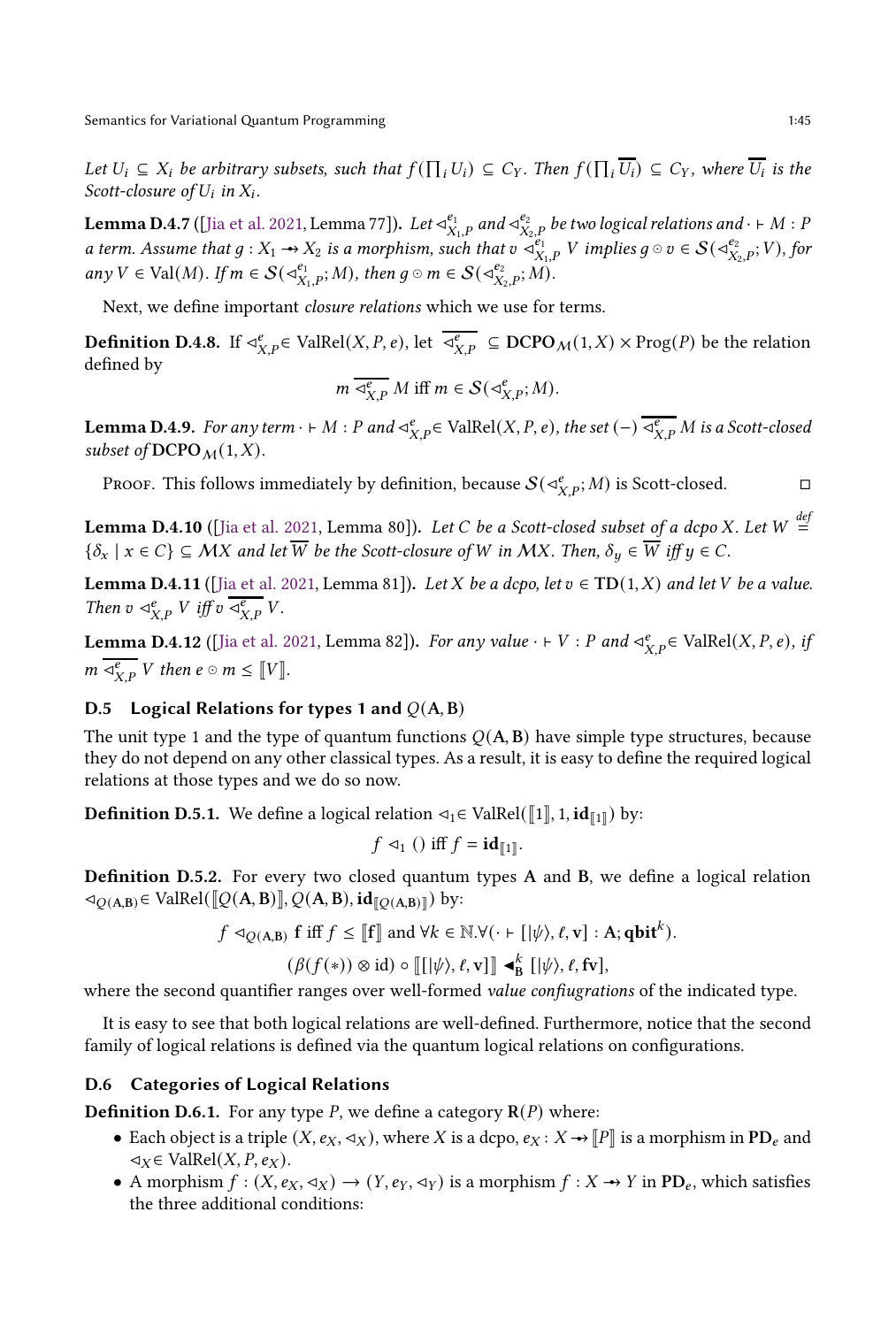- If  $v \triangleleft_X V$ , then  $f \odot v \overline{\triangleleft_Y V}$ .
- If  $v \triangleleft_Y V$ , then  $f^p \odot v \overline{\triangleleft_X V}$ .
- $e_X = e_Y \odot f$ .
- Composition and identities coincide with those in  $PD_e$ .

**Lemma D.6.2** ([\[Jia et al. 2021,](#page-26-3) Lemma 84]). For every type P, the category  $R(P)$  is indeed welldefined.

**Lemma D.6.3.** Let  $\cdot \vdash M : P$  be a term and let  $g : (X, e_X, \triangleleft_X) \rightarrow (Y, e_Y, \triangleleft_Y)$  be a morphism in  $\mathbb{R}(P)$ . If  $m\overline{\lhd_X}$   $M$  then  $g\circ m\overline{\lhd_Y}$   $M.$  Moreover, if  $n\overline{\lhd_Y}$   $N,$  then  $g^p\circ n\overline{\lhd_X}$   $N.$ 

Proof. This follows immediately by Lemma [D.4.7.](#page-44-0)  $\Box$ 

**Definition D.6.4.** For every type P, we define the obvious forgetful functor  $U^P \colon \mathbf{R}(P) \to \mathbf{PD}_e$  by

$$
U^{P}(X, e, \triangleleft) = X
$$

$$
U^{P}(f) = f.
$$

<span id="page-45-0"></span>**Proposition D.6.5** ([\[Jia et al. 2021,](#page-26-3) Proposition 87]). For each type P, the category  $R(P)$  has an initial object and all  $\omega$ -colimits. Furthermore, the forgetful functor  $U^P\colon \mathbf{R}(P)\to \mathbf{PD}_e$  preserves and reflects  $\omega$ -colimits (and also the initial objects).

Next, we introduce important relation constructors and some new notation.

Notation D.6.6. Given morphisms  $m_i : 1 \rightarrow X_i$ , for  $i \in \{1, ..., n\}$ , we define

$$
\langle\!\langle m_1,\ldots,m_n\rangle\!\rangle \stackrel{\text{def}}{=} (m_1 \times \cdots \times m_n) \circ \mathcal{J} \langle \text{id}_1,\ldots,\text{id}_1 \rangle : 1 \to X_1 \times \cdots \times X_n.
$$

Notation D.6.7. Given morphisms  $x : 1 \rightarrow X$  and  $f : 1 \rightarrow [X \rightarrow Y]$  in DCPO<sub>M</sub>, let  $f[x] : 1 \rightarrow Y$ be the morphism defined by

$$
f[x] \stackrel{\text{def}}{=} \epsilon \circ (f \times x) \circ \mathcal{J} \langle id_1, id_1 \rangle.
$$

<span id="page-45-1"></span>Definition D.6.8 (Relation Constructions). We define relation constructors:

• If  $\triangleleft^{e_1}_{X}$  $e_1$ <sub> $X_1, P_1$ </sub> $\in$  ValRel $(X_1, P_1, e_1)$  and  $\triangleleft^{e_2}_{X_1}$  $e_2$ <br> $X_2, P_2 \in \text{ValRel}(X_2, P_2, e_2)$ , define

$$
(\lhd_{X_1,P_1}^{e_1} + \lhd_{X_2,P_2}^{e_2}) \in \text{ValRel}(X_1 + X_2, P_1 + P_2, e_1 \dotplus e_2) \text{ by:}
$$
  

$$
\mathcal{J}in_i \circ v \; (\lhd_{X_1,P_1}^{e_1} + \lhd_{X_2,P_2}^{e_2}) \; \text{in}_i V \text{ iff } v \; \lhd_{X_i,P_i}^{e_i} V \qquad \text{(for } i \in \{1,2\}).
$$

• If  $\triangleleft^{e_1}_{X}$  $e_1$ <sub> $X_1, P_1$ </sub> $\in$  ValRel $(X_1, P_1, e_1)$  and  $\triangleleft^{e_2}_{X_1}$  $e_2$ <sub> $X_2, P_2$ </sub> $\in$  ValRel $(X_2, P_2, e_2)$ , define

$$
(\lhd_{X_1,P_1}^{e_1} \times \lhd_{X_2,P_2}^{e_2}) \in \text{ValRel}(X_1 \times X_2, P_1 \times P_2, e_1 \times e_2) \text{ by:}
$$
  

$$
\langle\langle v_1, v_2 \rangle\rangle \left( \lhd_{X_1,P_1}^{e_1} \times \lhd_{X_2,P_2}^{e_2} \right) (V_1, V_2) \text{ iff } v_1 \lhd_{X_1,P_1}^{e_1} V_1 \text{ and } v_2 \lhd_{X_2,P_2}^{e_2} V_2.
$$

• If  $\triangleleft^{e_1}_{X}$  $e_1$ <sub> $X_1, P_1$ </sub> $\in$  ValRel $(X_1, P_1, e_1)$  and  $\triangleleft^{e_2}_{X_1}$  $e_2$ <sub> $X_2, P_2$ </sub> $\in$  ValRel $(X_2, P_2, e_2)$ , define

 $(\triangleleft_{X_1,P_1}^{e_1} \rightarrow \triangleleft_{X_1}^{e_2})$  $\begin{aligned} e_{2}, e_{2}, e_{2} \in \text{ValRel}([X_{1} \leftrightarrow X_{2}], P_{1} \rightarrow P_{2}, \mathcal{J}[e_{1}^{p} \rightarrow e_{2}]) \text{ by:} \end{aligned}$  $f\left(\triangleleft^{e_1}_{X_1,P_1}\right) \to \triangleleft^{e_2}_{X_1}$  $\begin{bmatrix} e_2 \\ e_2 \\ X_2, P_2 \end{bmatrix}$   $\lambda x.M$  iff  $\mathcal{J}[e_1^p \rightarrow e_2] \circ f \leq [\![\lambda x.M]\!]$  and  $\forall (v \triangleleft_X^{e_1})$  $\frac{e_1}{X_1, P_1}$  V).  $f[v]$   $\frac{e_2}{\sqrt{X_1}}$ 

Lemma D.6.9 ([\[Jia et al. 2021,](#page-26-3) Lemma 91]). The assignments in Definition [D.6.8](#page-45-1) are indeed welldefined.

 $^{e_2}_{X_2,P_2}$   $(\lambda x.M)V$ .

Notation D.6.10. Throughout the rest of the paper we shall write  $(- \rightarrow_e -)$   $\stackrel{\text{def}}{=} [- \rightarrow_e -]_e^{\mathcal{J}}$  : **PD**<sub>e</sub>  $\times$  PD<sub>e</sub>  $\rightarrow$  PD<sub>e</sub>. That is, we just introduce a more concise notation for the functor  $[- \rightarrow -]_e^{\mathcal{L}}$ . from Proposition [6.1.6.](#page-19-1)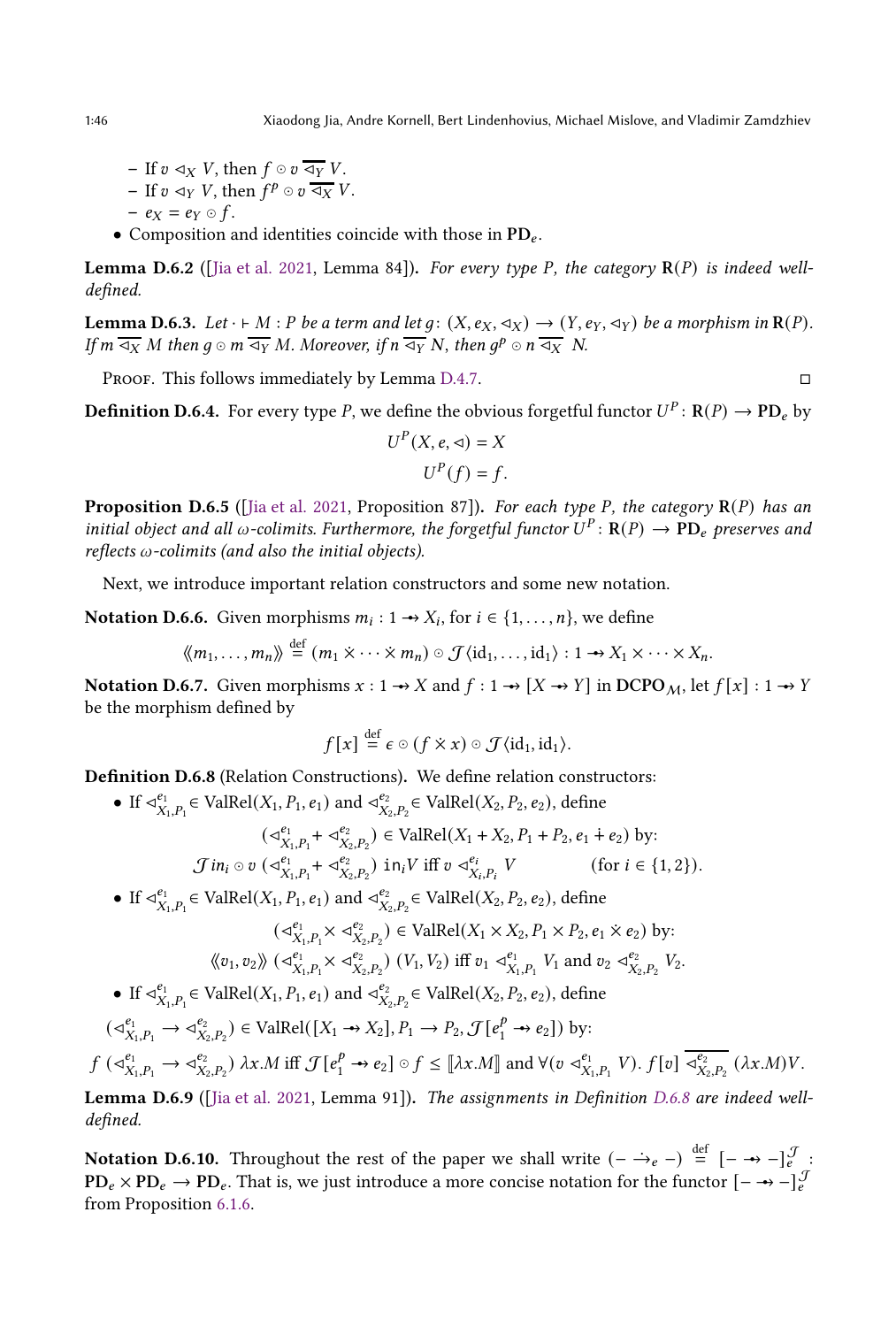The next definition is crucial. Given two logical relations, it is used to define the product, coproduct and function space logical relations. Moreover, this is done in a functorial sense on the categories  $R(P)$ .

<span id="page-46-0"></span>**Proposition D.6.11** ([\[Jia et al. 2021,](#page-26-3) Proposition 95]). Let P and R be types. The following assignments (recall Definition [D.6.8\)](#page-45-1):

(1) 
$$
\times^{P,R}
$$
:  $\mathbf{R}(P) \times \mathbf{R}(R) \to \mathbf{R}(P \times R)$  by  
\n $(X, e_X, \triangleleft_X) \times^{P,R} (Y, e_Y, \triangleleft_Y) \stackrel{def}{=} (X \times Y, e_X \times_e e_Y, \triangleleft_X \times \triangleleft_Y)$   
\n $f \times^{P,R} g \stackrel{def}{=} f \times_e g$   
\n(2) +<sup>P,R</sup>:  $\mathbf{R}(P) \times \mathbf{R}(R) \to \mathbf{R}(P + R)$  by

$$
(X, e_X, \lhd_X) +^{P,R} (Y, e_Y, \lhd_Y) \stackrel{def}{=} (X + Y, e_X \dotplus e_Y, \lhd_X + \lhd_Y)
$$
  

$$
f +^{P,R} g \stackrel{def}{=} f \dotplus e g
$$

$$
(3) \to^{P,R}: \mathbf{R}(P) \times \mathbf{R}(R) \to \mathbf{R}(P \to R) \, by
$$

$$
(X, e_X, \lhd_X) \to^{P,R} (Y, e_Y, \lhd_Y) \stackrel{\text{def}}{=} ([X \to Y], e_X \xrightarrow{\rightarrow} e e_Y, \lhd_X \to \lhd_Y)
$$
  

$$
f \to^{P,R} g \stackrel{\text{def}}{=} f \xrightarrow{\rightarrow} e g
$$

define covariant functors with the indicated types.

Observe that Proposition [D.6.11](#page-46-0) lifts the functors that we use to interpret our types in the category  $DCPO_M$  to the categories  $R(P)$ . Next, we show that the functors we just defined are also suitable for forming (parameterised) initial algebras.

<span id="page-46-1"></span>**Proposition D.6.12** ([\[Jia et al. 2021,](#page-26-3) Proposition 96]). For  $\star \in \{x, +, \to\}$ , for all types P and R, the functor  $\star^{P,R} : \mathbf{R}(P) \times \mathbf{R}(R) \to \mathbf{R}(P \star R)$  is  $\omega$ -cocontinuous and the following diagram:



commutes.

Next, we establish an isomorphism between the categories  $\mathbf{R}(\mu X.P)$  and  $\mathbf{R}(P[\mu X.P/X])$ .

Definition D.6.13. We define constructors for folding and unfolding logical relations as follows:

• If  $\lhd^e_{X,P[\mu Y,P/Y]} \in \text{ValRel}(X,P[\mu Y.P/Y], e)$ , define

$$
(\mathbb{I}^{\mu Y.P} \triangleleft^e_{X,P[\mu Y.P/Y]}) \in \text{ValRel}(X, \mu Y.P, \text{fold} \odot e) \text{ by:}
$$
  

$$
v (\mathbb{I}^{\mu Y.P} \triangleleft^e_{X,P[\mu Y.P/Y]}) \text{ fold } V \text{ iff } v \triangleleft^e_{X,P[\mu Y.P/Y]} V.
$$

• If  $\lhd^e_{X,\mu Y,P} \in \text{ValRel}(X, \mu Y.P, e)$ , define

$$
(\mathbb{E}^{\mu Y.P} \triangleleft^e_{X,\mu Y.P}) \in \text{ValRel}(X, P[\mu Y.P/Y], \text{unfold} \circ e) \text{ by:}
$$
  

$$
v (\mathbb{E}^{\mu Y.P} \triangleleft^e_{X,\mu Y.P})) V \text{ iff } v \triangleleft^e_{X,\mu Y.P} \text{ fold } V.
$$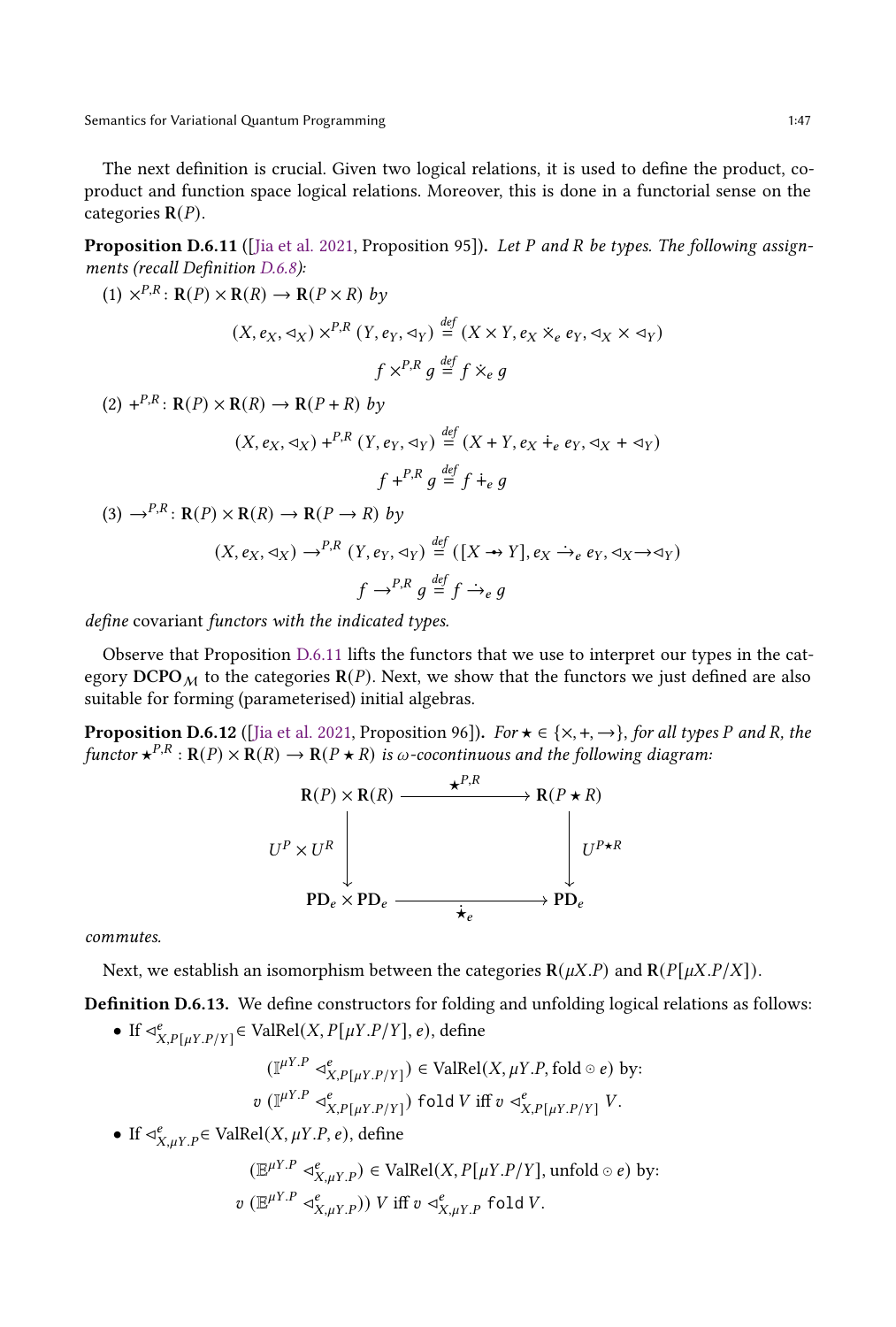**Proposition D.6.14** ([\[Jia et al. 2021,](#page-26-3) Proposition 99]). For every type  $\cdot \vdash \mu X.P$ , we have an isomorphism of categories

$$
\mathbb{I}^{\mu X.P} : \mathbf{R}(P[\mu X.P/X]) \cong \mathbf{R}(\mu X.P) : \mathbb{E}^{\mu X.P},
$$

where the functors are defined by

$$
\mathbb{I}^{\mu X.P} : \mathbf{R}(P[\mu X.P/X]) \to \mathbf{R}(\mu X.P) \qquad \mathbb{E}^{\mu X.P} : \mathbf{R}(\mu X.P) \to \mathbf{R}(P[\mu X.P/X])
$$
  

$$
\mathbb{I}^{\mu X.P}(Y, e, \lhd) = (Y, \text{fold} \odot e, \mathbb{I}^{\mu X.P} \lhd) \qquad \mathbb{E}^{\mu X.P}(Y, e, \lhd) = (Y, \text{unfold} \odot e, \mathbb{E}^{\mu X.P} \lhd)
$$
  

$$
\mathbb{I}^{\mu X.P}(f) = f \qquad \mathbb{E}^{\mu X.P}(f) = f.
$$

This finishes the categorical development of the categories  $R(P)$ .

# D.7 Augmented Interpretation of Types

We have now established sufficient categorical structure in order to construct parameterised initial algebras in the categories  $R(P)$ . Furthermore, we have sufficient structure to also define an *aug*mented interpretation of types in these categories. The main idea behind providing the augmented interpretation is to show how to pick out the logical relations we need from all those that exist in the categories  $R(P)$ .

**Notation D.7.1.** Given any type context  $\Theta = X_1, \ldots, X_n$  and closed types  $\cdot \vdash C_i$  with  $i \in \{1, \ldots, n\}$ , we shall write  $\vec{C}$  for  $C_1, \ldots, C_n$  and we also write  $[\vec{C}/\Theta]$  for  $[C_1/X_1, \ldots, C_n/X_n]$ .

**Definition D.7.2.** For any type  $\Theta \vdash P$  and closed types  $\vec{C}$ , we define their *augmented interpretation* to be the functor

$$
\|\Theta \vdash P\|^{\vec{C}} : \mathbf{R}(C_1) \times \cdots \times \mathbf{R}(C_n) \to \mathbf{R}(P[\vec{C}/\Theta])
$$

defined by induction on the derivation of  $\Theta \vdash P$ :

$$
\|\Theta \vdash \Theta_i\|^{\vec{C}} := \Pi_i
$$
  
\n
$$
\|\Theta \vdash 1\|^{\vec{C}} := K_{([\![1]\!], id_{[\![1]\!], \lhd_1)}
$$
  
\n
$$
\|\Theta \vdash Q(\mathbf{A}, \mathbf{B})\|^{\vec{C}} := K_{([\![Q(\mathbf{A}, \mathbf{B})]\!], id_{[\![Q(\mathbf{A}, \mathbf{B})]\!]}, \lhd_{Q(\mathbf{A}, \mathbf{B})})}
$$
  
\n
$$
\|\Theta \vdash P \star R\|^{\vec{C}} := \star^{P[\vec{C}/\Theta], R[\vec{C}/\Theta]} \circ (\|\Theta \vdash P\|^{\vec{C}}, \|\Theta \vdash R\|^{\vec{C}})
$$
  
\n
$$
\|\Theta \vdash \mu X.P\|^{\vec{C}} := (\mathbb{I}^{\mu X.P[\vec{C}/\Theta]} \circ \|\Theta, X \vdash P\|^{\vec{C}, \mu X.P[\vec{C}/\Theta]})^{\sharp},
$$

where  $K_Y$  is the constant functor on Y and the  $(-)^{\#}$  operation is from Definition [6.1.3.](#page-18-1)

<span id="page-47-0"></span>**Proposition D.7.3.** Each functor  $\|\Theta \vdash P\|^{C}$  is well-defined and  $\omega$ -cocontinuous. Moreover, the following diagram:

$$
R(C_1) \times \cdots \times R(C_n) \xrightarrow{\| \Theta \vdash P \|^{\vec{C}} \to R(P[\vec{C}/\Theta])}
$$
\n
$$
U^{C_1} \times \cdots \times U^{C_n} \downarrow \qquad \qquad U^{P[\vec{C}/\Theta]}
$$
\n
$$
PD_e \times \cdots \times PD_e \xrightarrow{\qquad \qquad [\Theta \vdash P]]} PD_e
$$

commutes.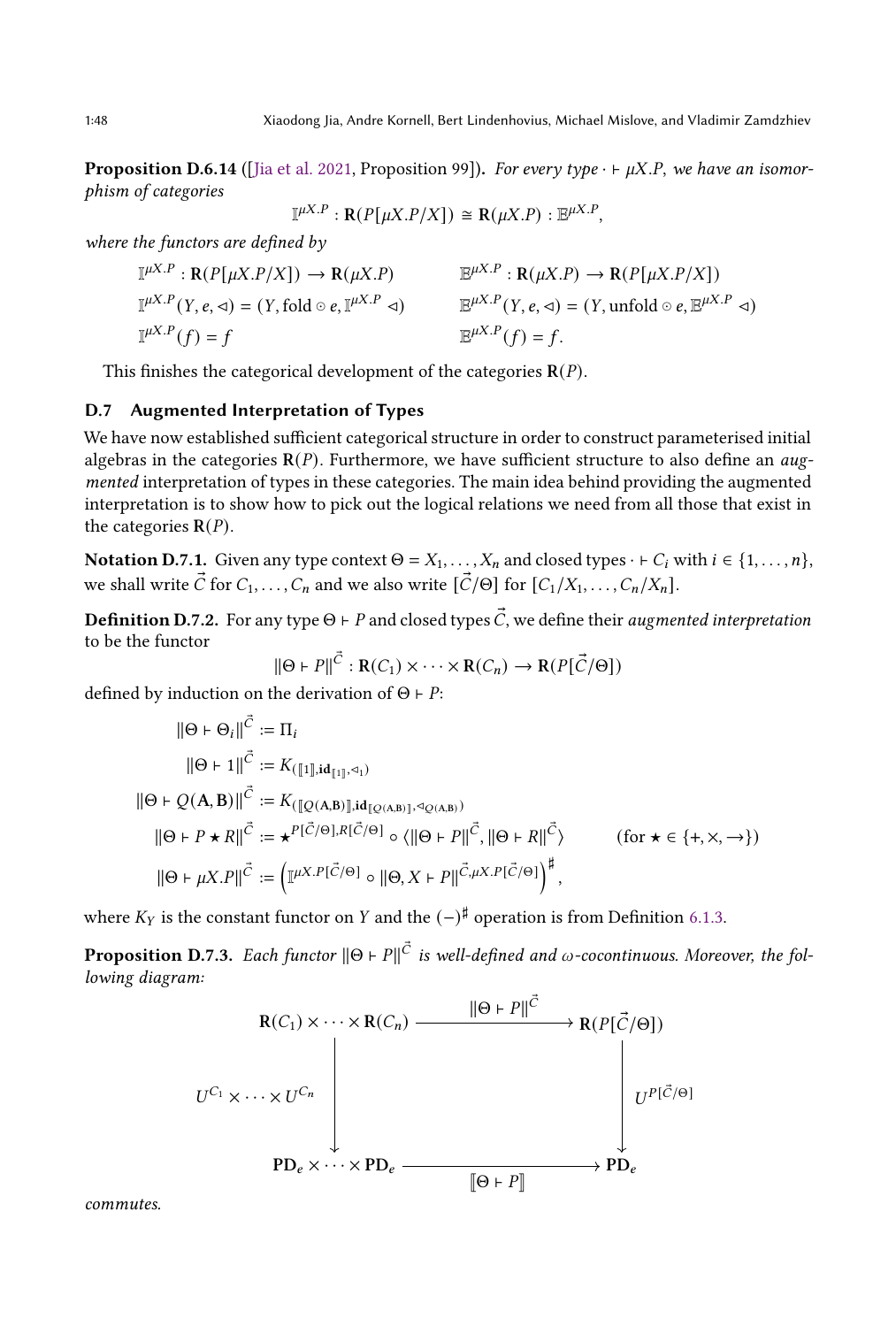PROOF. The proof is essentially the same as [\[Lindenhovius et al. 2021,](#page-26-26) Proposition 7.26].  $\Box$ 

Next, a corollary which shows that parameterised initial algebras for our type expressions are constructed in the same way in both categories.

Corollary D.7.4. The 2-categorical diagram:



commutes, where  $\iota$  is the parameterised initial algebra isomorphism (see Definition [6.1.3\)](#page-18-1).

Proof. The proof is the same as [\[Lindenhovius et al. 2021,](#page-26-26) Corollary 7.27].

Proposition [D.7.3](#page-47-0) shows that the first component of the augmented interpretation coincides with the standard interpretation. This is true for all types, including open ones. In the special case for closed types, let  $\|P\| \overset{\text{def}}{=} \|\cdot \vdash P\|$   $(*)$ , where  $*$  is the unique object of the terminal category  $1 = \mathbf{R}(P)^0$ . Proposition [D.7.3](#page-47-0) therefore shows that  $U||P|| = [P]$ , which means that  $||P||$  has the form  $||P|| = (||P||, e, \triangleleft),$  where  $e : ||P|| \rightarrow ||P||$  is some embedding. Next, we show that  $e = id$ . In order to do this, we prove a stronger proposition first. We show that the action of the functor  $\|\Theta \vdash P\|^{\vec{C}}$  on the embedding component is also completely determined by the action of  $\Theta \vdash P \parallel$  on embeddings.

**Proposition D.7.5.** For every functor  $\|\Theta \vdash P\|^{\vec{C}}$  and objects  $(X_i, e_i, \triangleleft_i)$  with  $i \in \{1, ..., n\}$ , we have:

$$
\pi_e\left(\left|\left|\Theta\vdash P\right|\right| \vec{C}\left((X_1,e_1,\lhd_1),\ldots,(X_n,e_n,\lhd_n)\right)\right)=\left[\left|\Theta\vdash P\right]\right](e_1,\ldots,e_n),
$$

where for an object  $(Z, e_Z, \triangleleft_Z)$  in any category  $\mathbf{R}(R)$ , we define  $\pi_e(Z, e_Z, \triangleleft_Z) = e_Z$ .

PROOF. By induction on the derivation of  $\Theta \vdash P$ .

**Case**  $P = 1$ . The functors on both sides are constant ones, so this is a trivial verification.

**Case**  $P = O(A, B)$ . The functors on both sides are constant ones, so this is a trivial verification. The remaining cases follow using exactly the same arguments as in [\[Jia et al. 2021,](#page-26-3) Proposition 104].

<span id="page-48-0"></span>**Corollary D.7.6.** For every closed classical type P, we have  $||P|| = (\llbracket P \rrbracket, id_{\llbracket P \rrbracket}, \triangleleft_P)$  for some logical relation  $\lhd_P$ .

PROOF. We already know that the first component is  $\llbracket P \rrbracket$ . For the second component, the previous proposition shows that  $\pi_e ||P|| = \pi_e ||\cdot \vdash P||'(*) = ||\cdot \vdash P|| (id_*) = id_{[P]},$  where  $*$  denotes the empty tuple of objects and id<sub>∗</sub> the empty tuple of embeddings.  $□$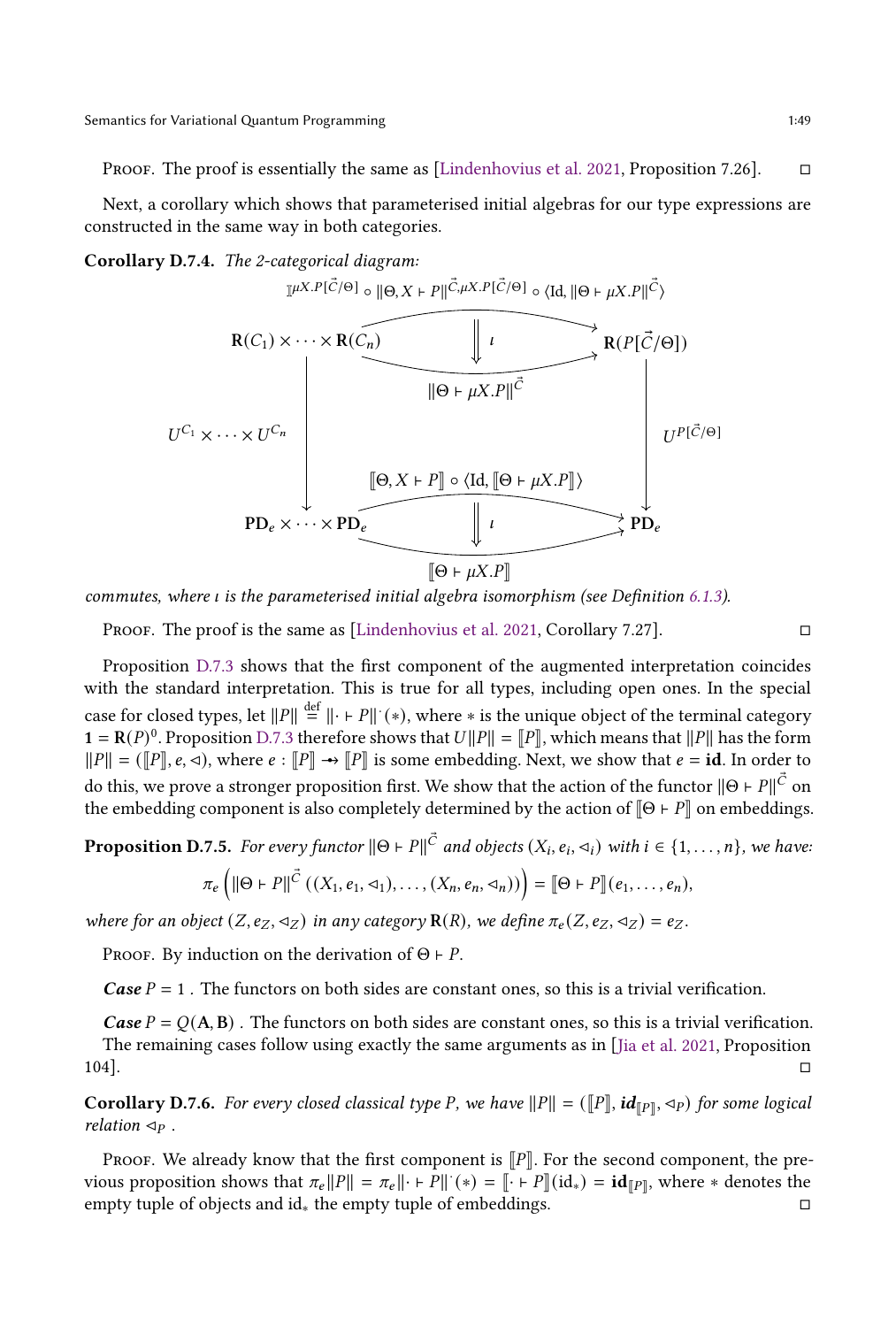Finally, we want to show that the third component of  $||P||$  is the logical relation that we need to carry out the adequacy proof. For this, we have to prove a substitution lemma first.

**Lemma D.7.7** (Substitution). For any classical types  $\Theta$ ,  $X \vdash P$  and  $\Theta \vdash R$  and closed types  $C_1, \ldots, C_n$ , we have:

$$
\|\Theta \vdash P[R/X]\|^{\mathcal{C}} = \|\Theta, X \vdash P\|^{\mathcal{C}, R[\mathcal{C}/\Theta]} \circ \langle \mathrm{Id}, \|\Theta \vdash R\|^{\mathcal{C}} \rangle.
$$

PROOF. By induction on the derivation of  $\Theta$ ,  $X \vdash P$ . The cases for the types 1 and  $Q(A, B)$  are trivial, because they involve constant functors. The remaining cases can be proven in the same way as [\[Lindenhovius et al. 2021,](#page-26-26) Lemma 7.30].

For each type P, we have now provided an augmented interpretation  $||P||$  of P in the category  $R(P)$ . The interpretation  $\Vert - \Vert$  satisfies all the fundamental properties of  $\Vert - \Vert$ , as we have now shown. It should now be clear that this augmented interpretation is true to its name, because it carries strictly more information compared to the standard interpretation of types. The additional information that  $||P||$  carries is precisely the logical relation that we need at type P, as we show in the next subsection.

# D.8 Existence of the Logical Relations

We can now show that the logical relations we need for the adequacy proof exist.

<span id="page-49-0"></span>**Theorem D.8.1.** For each closed classical type  $P$ , there exist formal approximation relations:

$$
\langle P \subseteq TD(1, [P]] \times \text{Val}(P)
$$
  

$$
\langle \overline{P} \subseteq DCPO_{\mathcal{M}}(1, [P]] \times \text{Prog}(P)
$$

which satisfy the following properties:

(A0)  $v \leq_1 ()$  iff  $v = id_1$ .

(A1)  $\mathcal{J}$  in<sub>i</sub>  $\circ v \triangleleft_{P_1+P_2}$  in<sub>i</sub> $V$  iff  $v \triangleleft_{P_i} V$ , where  $i \in \{1, 2\}$ .

(A2)  $\langle v_1, v_2 \rangle \sim_{P_1 \times P_2} (V_1, V_2)$  iff  $v_1 \prec_{P_1} V_1$  and  $v_2 \prec_{P_2} V_2$ .

(A3)  $f \triangleleft_{P\rightarrow R} \lambda x.M$  iff  $f \triangleleft \lceil \lambda x.M \rceil \right\rceil$  and  $\forall (v \triangleleft_{P} V)$ .  $f[v] \triangleleft_{R} (\lambda x.M)V$ .

(A4)  $v \triangleleft_{uX,P}$  fold V iff unfold  $\odot v \triangleleft_{P[uX,P/X]} V$ .

(A5)  $f \triangleleft_{Q(A,B)} f \text{ iff } f \leq [\![f]\!] \text{ and } \forall k \in \mathbb{N}. \forall (\cdot \vdash [\!|\psi \rangle, \ell, v] : A; \text{qbit}^k).$ 

$$
(\beta(f(*)) \otimes id) \circ [[[\psi \rangle, \ell, v]] \blacktriangleleft_{B}^{k} [\psi \rangle, \ell, fv].
$$

(R)  $m \overline{\triangleleft p}$  M iff  $m \in S(\triangleleft p; M)$ , where  $S(\triangleleft p; M)$  is the Scott-closure in DCPO  $_M(1, \|P\|)$  of the set

$$
S_0(\lhd_P;M) \stackrel{\text{def}}{=} \left\{ \sum_{\pi \in F} P(\pi) v_\pi \mid F \subseteq \text{TPaths}(M) \text{ is finite and } v_\pi \lhd_P V_\pi \text{ for each } \pi \in F \right\} \text{ (see Definition D.2.3).}
$$

- (C1) If  $v \triangleleft_P V$ , then  $v \leq ||V||$ .
- (C2)  $(- \triangleleft_P V)$  is a Scott-closed subset of TD(1,  $\llbracket P \rrbracket$ ).
- (C3) If  $m \overline{\triangleleft p} M$ , then  $m \leq [M]$ .
- (C4)  $\left(-\overline{\lhd_{P}}\,M\right)$  is a Scott-closed subset of DCPO  $_{M}(1,\lbrack\lbrack P \rbrack\rbrack)$ .
- (C5) If  $v \in TD(1, [P])$  and V is a value, then  $v \triangleleft_P V$  iff  $v \overline{\triangleleft_P V}$ .

Proof. Consider the object  $||P|| \in \mathbf{R}(P)$ . We have already shown that  $||P|| = (\llbracket P \rrbracket, id_{\llbracket P \rrbracket}, \triangleleft_P)$ for some logical relation  $\triangleleft_P \in \text{ValRel}([\![P]\!], P, id_{[\![P]\!]}).$  We now show that  $\triangleleft_P$  satisfies the required properties. Notice that the embedding components are just identities.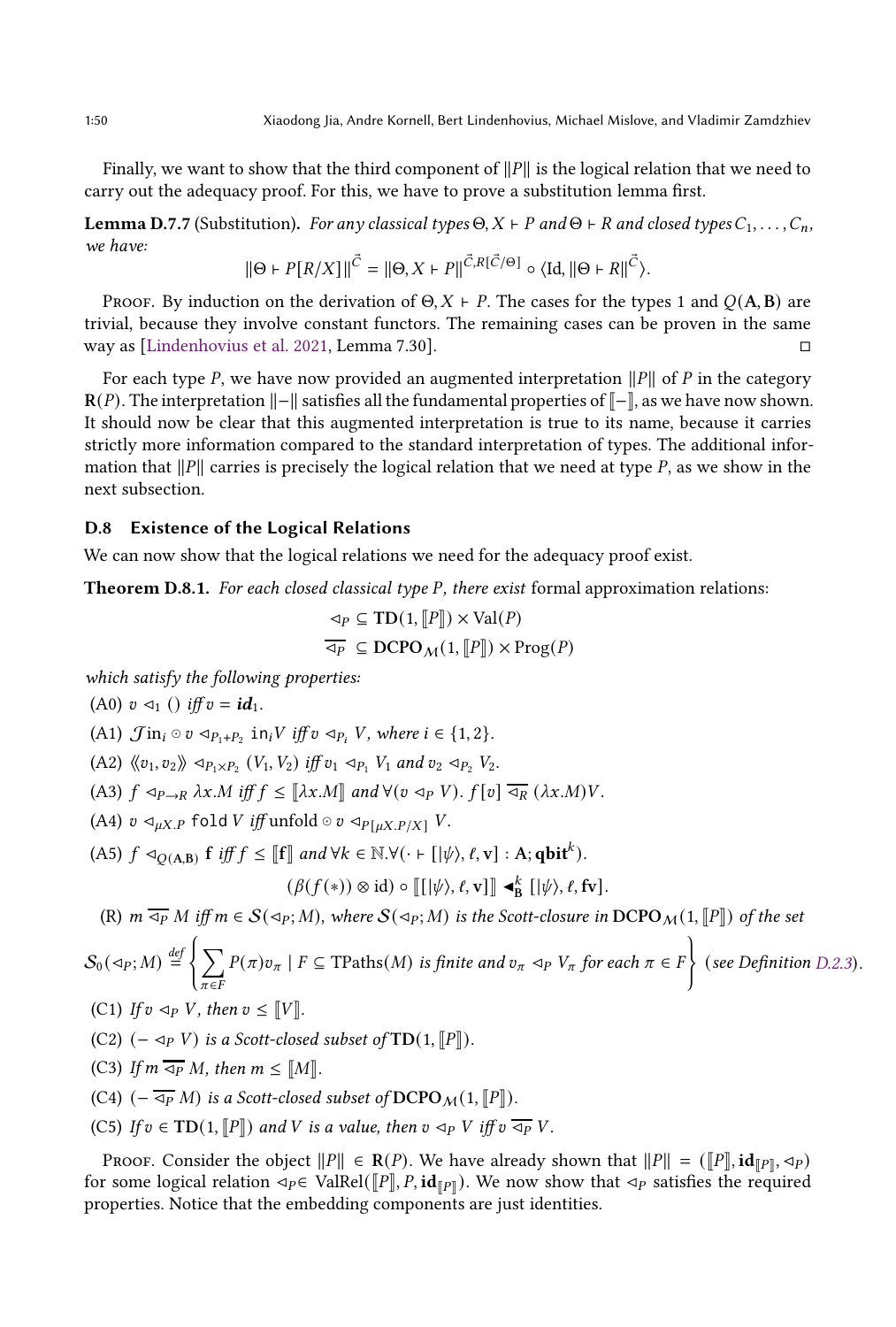Properties (A0) and (A5) are satisfied by construction. To show the remaining properties are satisfied we simply use the same arguments as in [\[Jia et al. 2021,](#page-26-3) Theorem 107].

 $\Box$ 

# <span id="page-50-0"></span>D.9 Closure Properties of the Logical Relations

Here we establish some important closure properties of our logical relations.

<span id="page-50-1"></span>**Lemma D.9.1** ([\[Jia et al. 2021,](#page-26-3) Lemma 108]). Let  $\cdot \vdash M : P$  be a term and let F be some finite index set. Assume that we are given morphisms  $m_i$  and terms  $M_i$  such that  $m_i \overline{ \Delta p} M_i$  for  $i \in F$ . Assume further that for each  $i \in F$ , we are given a reduction path  $\pi_i \in \text{Paths}(M, M_i)$ , such that all paths  $\pi_i$ are distinct. Then

$$
\sum_{i\in F} P(\pi_i) m_i \overline{\lhd_P} M.
$$

**Lemma D.9.2** ([\[Jia et al. 2021](#page-26-3), Lemma 109]). If  $m \overline{dp} M$  and  $n \overline{dp} N$ , then  $p \cdot m + (1-p) \cdot n \overline{dp} M$  or  $_p N$ .

**Lemma D.9.3** ([\[Jia et al. 2021](#page-26-3), Lemma 110]). For  $i\in\{1,2\} :$  if  $m$   $\overline{\triangleleft p_i}$   $M$ , then  ${\cal J}$  in $_i$   $\odot$   $m$   $\overline{\triangleleft p_1+p_2}$   $\,$  in $_i$   $M$ .

**Lemma D.9.4** ([\[Jia et al. 2021,](#page-26-3) Lemma 111]). Let  $m \overline{\langle p_1+p_2 \rangle} M$ . Next, assume that for  $k \in \{1,2\}$  we have terms  $x_k : P_k \vdash N_k$ : R and morphisms  $n_k : [P_k] \rightarrow [R]$ , such that for every  $v_k \lhd_{P_k} V_k$ , it is the case that  $n_k \circ v_k \overline{\triangleleft_R} N_k[V_k/x_k]$ . Then

$$
[n_1, n_2] \circ m \overline{\lhd_R} \text{ case } M \text{ of } \text{in}_1 x_1 \Rightarrow N_1 \mid \text{in}_2 x_2 \Rightarrow N_2.
$$

**Lemma D.9.5** ([\[Jia et al. 2021](#page-26-3), Lemma 112]). If  $m_1 \overline{\triangleleft p_1} M_1$  and  $m_2 \overline{\triangleleft p_2} M_2$  then  $\langle\!\langle m_1, m_2 \rangle\!\rangle \overline{\triangleleft p_1 \times p_2} (M_1, M_2)$ . **Lemma D.9.6** ([\[Jia et al. 2021,](#page-26-3) Lemma 113]). If  $m \overline{\langle P_1 \times P_2 \rangle} M$  then  $\mathcal{J} \pi_i \circ m \overline{\langle P_1 \times P_2 \rangle} M$ , for  $i \in \{1, 2\}$ . **Lemma D.9.7** ([\[Jia et al. 2021](#page-26-3), Lemma 114]). If  $m \overline{\triangleleft_{\mu X.P}} M$  then unfold  $\odot m \overline{\triangleleft_{\mu [_{\mu X.P/X}]}}$  unfold M.

**Lemma D.9.8** ([\[Jia et al. 2021,](#page-26-3) Lemma 115]). If  $m \overline{\triangleleft p_{\mu X,P/X}}$  *M* then fold  $\odot m \overline{\triangleleft p_{\mu X,P}}$  fold *M*.

**Lemma D.9.9** ([\[Jia et al. 2021,](#page-26-3) Lemma 116]). If  $m \overline{4p \rightarrow R} M$  and  $n \overline{4p} N$ , then  $m[n] \overline{4R} MN$ .

It is also helpful to state some closure lemmas for the quantum logical relations. However, instead of stating this for the logical relations on configurations, it is more convenient to extend those relations to quantum terms and establish the closure properties for them.

Notation D.9.10. Given a quantum term  $\Phi; x_1 : A_1, \ldots, x_n : A_n \vdash q : B$  and a value configuration  $\Phi \vdash \Psi : A_1 \otimes \cdots \otimes A_n$ ;  $\text{qbit}^k$  where  $\Psi = [\psi, \ell, v_1 \otimes \cdots \otimes v_n]$ , we shall write  $[q \leftarrow \gamma] \stackrel{\text{def}}{=} [|\psi\rangle, \ell, q[v_1, \ldots, v_n/x_1, \ldots, x_n]]$  for the configuration obtained by performing the indicated substitution. Then  $\Phi \vdash [\mathsf{q} \twoheadleftarrow \mathcal{V}] : \mathsf{B}; \mathsf{qbit}^k.$ 

**Definition D.9.11.** For each closed quantum type **B** and quantum context  $\Gamma = \mathbf{x}_1 : \mathbf{A}_1, \ldots, \mathbf{x}_n : \mathbf{A}_n$ , we define a logical relation

$$
\begin{aligned}\n\blacktriangleleft_{\Gamma\vdash B}\subseteq\textbf{Q}([\Gamma\rrbracket,[\mathbf{B}])\times\{\mathbf{q}~|~\cdot;\Gamma\vdash\mathbf{q}:B\} &\text{by} \\
q~\blacktriangleleft_{\Gamma\vdash B}q~\text{iff}~\forall k\in\mathbb{N}.\forall\left(\cdot\vdash\mathcal{V}:A_1\otimes\cdots\otimes A_n;\mathbf{qbit}^k\right). (q\otimes\text{id}_{\mathbf{qbit}^k})\circ\llbracket\mathcal{V}\rrbracket\blacktriangleleft_{B}^k~[\mathbf{q}\nleftrightarrow\mathcal{V}],\n\end{aligned}
$$

where the second quantifier ranges over well-formed value confiugrations of the indicated type.

**Lemma D.9.12.** For any quantum value  $\cdot$ ;  $\Gamma \vdash v : B$ , we have that  $\lbrack\lbrack v \rbrack \rbrack \rbrack$   $\blacktriangleleft_{\Gamma \vdash B} v$ .

Proof. Let  $\Gamma = \mathbf{x}_1 : A_1, \ldots, \mathbf{x}_n : A_n$  and let  $k \in \mathbb{N}$  and  $\cdot \vdash \mathcal{V} : A_1 \otimes \cdots \otimes A_n$ ; qbit $^k$  be arbitrary. By the Substitution Lemma [7.4.1,](#page-24-2) it follows that  $[[[v \leftarrow V]] = ([v] \otimes id_{abit^k}) \circ [[V]]$ . Then the proof follows by Lemma [D.3.2.](#page-43-2)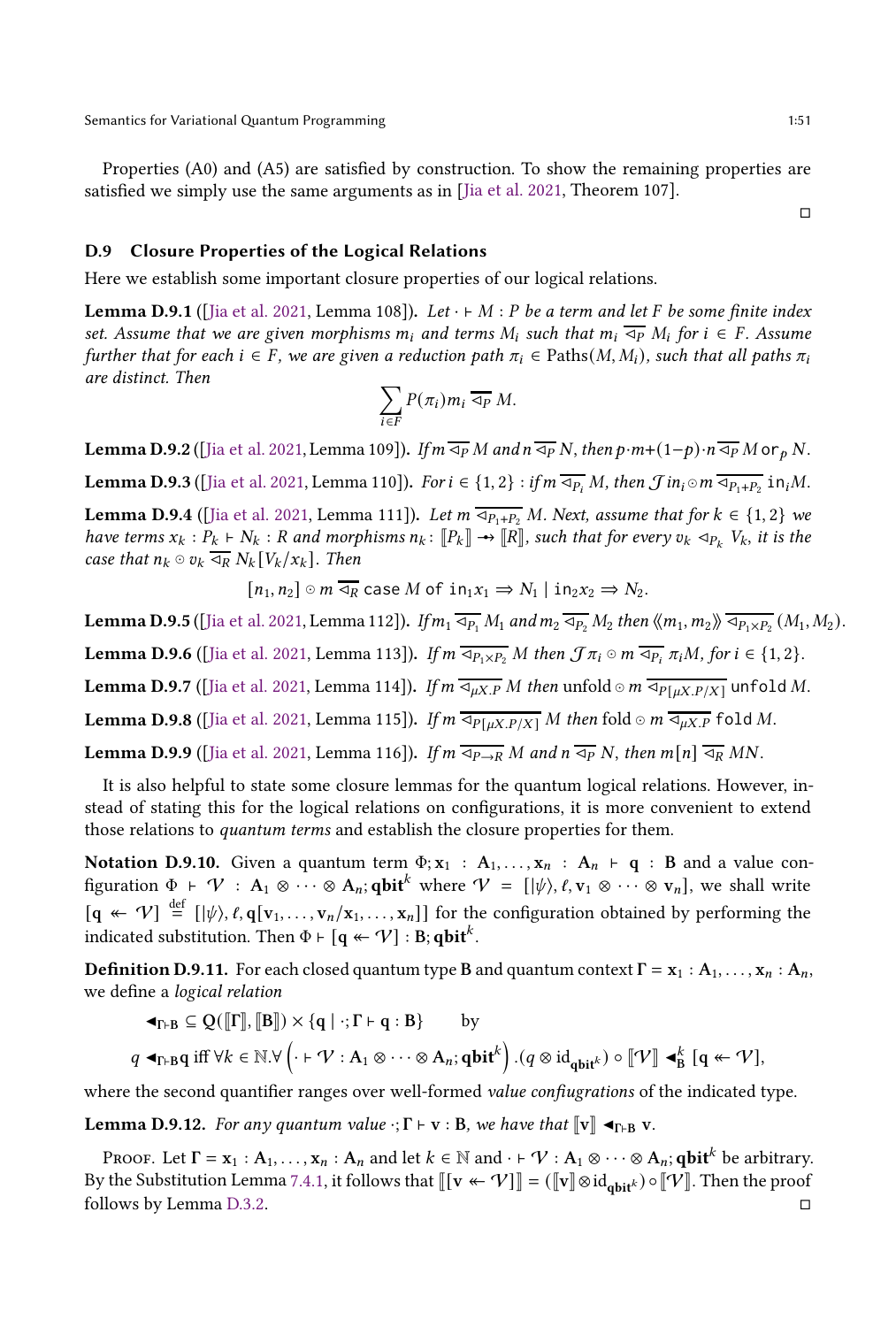Before we may prove the necessary lemmas for terms dealing with observable primitives, the following lemma is useful.

**Lemma D.9.13.** Let  $\cdot \vdash v : O$  be an observable value. Then  $[v] \triangleleft_O v$ . Furthermore, if  $f \triangleleft_O v$ , then  $f = ||v||.$ 

Proof. Observable values have a very simple structure, because they do not involve any use of function space. The lemma follows by straightforward induction on the derivation of  $v$  using Theorem  $D.8.1.$ 

<span id="page-51-0"></span>**Lemma D.9.14.** Let  $\cdot \vdash C : A$ ;  $\textbf{qbit}^k$  be a configuration and let F be some finite index set. Assume that we are given morphisms  $c_i\in\mathbf{Q}(\mathbb{C},\llbracket \mathbf{A}\rrbracket\otimes \llbracket \mathbf{qbit}^k\rrbracket)$  and configurations  $\cdot\vdash C_i: \mathbf{A}; \mathbf{qbit}^k$  such that  $c_i \blacktriangleleft^k_{\text{A}} C_i$  for  $i \in F$ . Assume further that for each  $i \in F$ , we are given a reduction path  $\pi_i \in \text{Paths}(C, C_i)$ , such that all paths  $\pi_i$  are distinct. Then

$$
\sum_{i \in F} P(\pi_i) c_i \blacktriangleleft_{\mathbf{A}}^k C.
$$

Proof. Fully analogous to Lemma [D.9.1.](#page-50-1)

**Lemma D.9.15.** If  $q_1 \blacktriangleleft r_1 \blacktriangleleft r_1$  and  $q_2 \blacktriangleleft r_2 \blacktriangleleft r_2$ , then  $q_1 \otimes q_2 \blacktriangleleft r_1, r_2 \blacktriangleleft r_2$ ,  $q_1 \otimes q_2$ .

Lemma D.9.16. If  $q \triangleleft r_1 \triangleleft r_2 \triangleleft q$  and  $r \triangleleft r_2$ ,  $x:A_1,y:A_2 \vdash B$  r, then

 $r \circ (\mathrm{id} \otimes q) \circ \mathrm{swap} \triangleleft_{\Gamma_1,\Gamma_2\vdash B} \mathrm{let} \times \otimes y = q \mathrm{in} \, r.$ 

Lemma D.9.17. For  $i \in \{1, 2\}$ , if  $q \blacktriangleleft_{\Gamma \vdash A} q$  then  $in_i \circ q \blacktriangleleft_{\Gamma \vdash A \oplus B} in_i q$ .

**Lemma D.9.18.** If  $q \triangleleft r_1 \triangleleft r_2$  and  $r_1 \triangleleft r_2$ ,  $r_1$  and  $r_2 \triangleleft r_2$ ,  $r_2 \triangleleft r_2$ , then

 $[r_1, r_2] \circ d \circ (\mathrm{id} \otimes q) \circ \mathrm{swap} \blacktriangleleft_{\Gamma_1, \Gamma_2 \vdash B} (\mathrm{case} \ q \mathrm{ of} \mathrm{in}_1 x \Rightarrow r_1 \mid \mathrm{in}_2 y \Rightarrow r_2).$ 

**Lemma D.9.19.** If  $m \overline{\triangleleft_{O(A,B)}} M$  and  $q \blacktriangleleft_{\Gamma \vdash A} q$ , then  $\beta(m(*) ) \circ q \blacktriangleleft_{\Gamma \vdash B} Mq$ .

**Lemma D.9.20.** If  $c \triangleleft^k_C C$ , then  $(* \mapsto r_O(\text{drop}_k \circ c))$   $\overline{\triangleleft_{|O|}}$  run C.

**Lemma D.9.21.** If  $m \triangleleft_{|O|} M$ , then  $r_O^{-1}(m_*) \triangleleft_{\cdot \vdash O} \textbf{init } M$ .

**Lemma D.9.22.** Let  $q \triangleleft r_1 \cdot q_0$ . Let  $x : |Q|$ ;  $\Gamma_2 \vdash r : A$  be a term and  $r : ||Q|| \rightarrow Q([\Gamma_2], ||A||)$  a Scottcontinuous function such that for any observable value  $\cdot \vdash V : |O|$  we have that  $r_{\llbracket V \rrbracket} \triangleleft_{\mathbb{r}_2 \vdash A} r[V/x].$ Then  $\widehat{r}_* \circ (q \otimes id) \blacktriangleleft r_1, r_2 \dashv A$  let  $x = l$ ift q in r.

**Lemma D.9.23.** If  $q \blacktriangleleft_{\Gamma \vdash P[\mu X.P/X]} q$  then fold  $\circ q \blacktriangleleft_{\Gamma \vdash \mu X.P}$  fold q.

**Lemma D.9.24.** If  $q \triangleleft r_{F\mu X.P} q$  then unfold  $\circ q \triangleleft r_{F\mu X.P/X}$  unfold q.

**Lemma D.9.25.** If  $q \blacktriangleleft_{\Gamma_1 \vdash I} q$  and  $r \blacktriangleleft_{\Gamma_2 \vdash A} r$  then  $\cong \circ (q \otimes r) \blacktriangleleft_{\Gamma_1, \Gamma_2 \vdash A} q$ ; r.

### D.10 Fundamental Lemma and Strong Adequacy

We extend the definition of the logical relations to cover all terms, including those whose nonlinear context may be non-empty.

**Definition D.10.1.** For any classical term  $x_1 : P_1, \ldots, x_n : P_n \vdash M : R$ , and morphism  $m \in$ DCPO<sub>M</sub> ( $[ P_1 \mathbb{X} \cdots \mathbb{X} [P_n], [R]$ ) we shall write  $m \overline{\Delta_{x_1:P_1,\ldots,x_n:P_n \vdash R}} M$  iff  $\forall (v_1 \triangleleft_{P_1} V_1), \ldots, (v_n \triangleleft_{P_n} V_n)$ we have that  $m \circ \langle \langle \vec{v} \rangle \rangle \overline{\triangleleft_R} M[\vec{V}/\vec{x}]$ .

**Definition D.10.2.** For any quantum term  $x_1 : P_1, \ldots, x_n : P_n; y_1 : A_1, \ldots, y_m : A_m \vdash q : B$  and morphism  $q \in \text{DCPO}(\llbracket P_1 \rrbracket \times \cdots \times \llbracket P_n \rrbracket, Q(\llbracket A_1 \rrbracket \otimes \cdots \otimes \llbracket A_m \rrbracket, \llbracket B \rrbracket))$  we shall write  $q \blacktriangleleft_{x_1: P_1, \ldots, x_n: P_n: y_1: A_1, \ldots, y_m: A_m \vdash B}$ q iff  $\forall (v_1 \triangleleft p, V_1), \dots, (v_n \triangleleft p, V_n)$  we have that  $q_{\vec{v}} \triangleleft q_{y_1:A_1,\dots,y_m:A_m \vdash B} q[\vec{V}/\vec{x}].$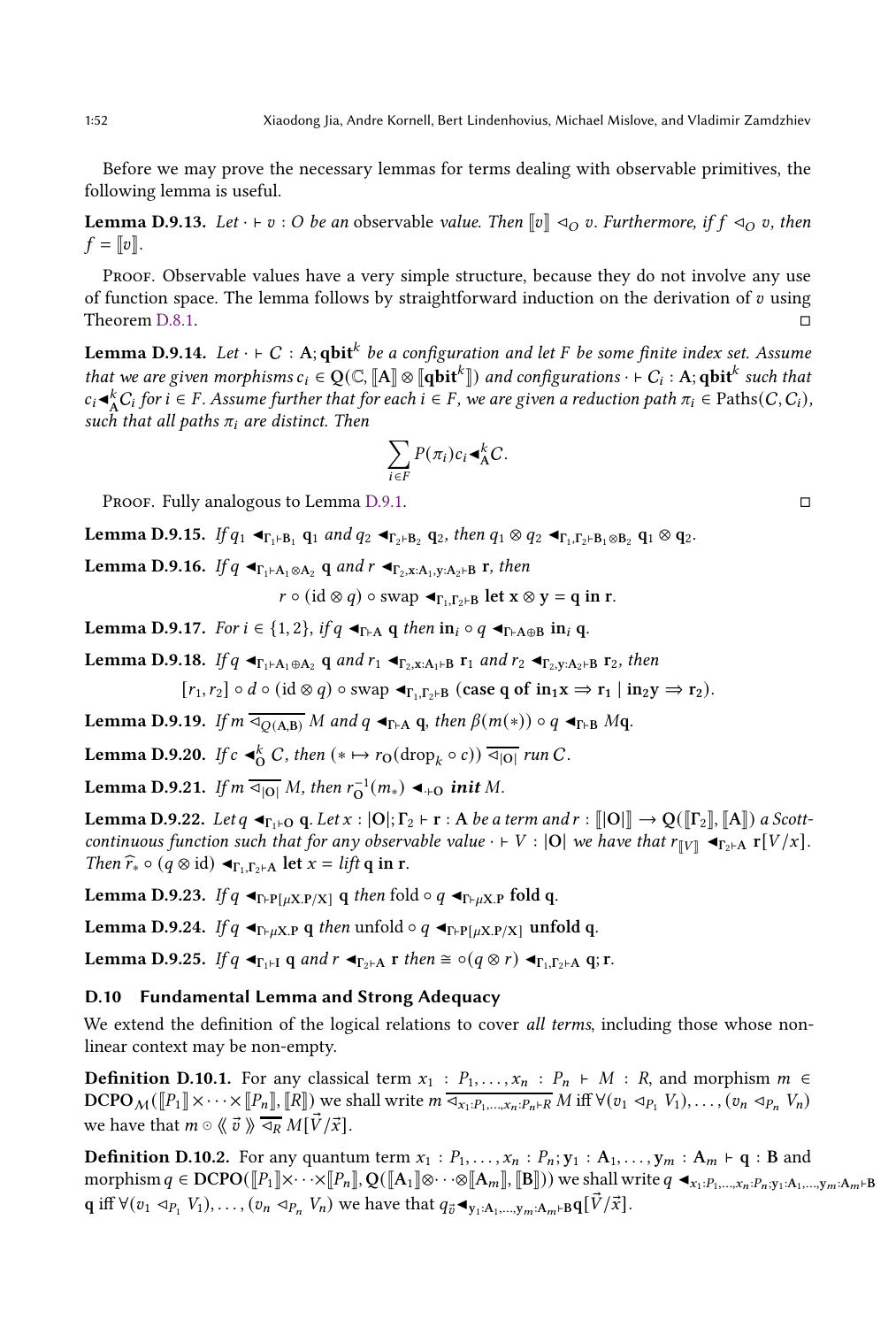We may now prove the Fundamental Lemma which then easily implies our adequacy result.

<span id="page-52-0"></span>**Lemma D.10.3** (Fundamental). For any classical term  $\Phi \vdash M : R$  and any quantum term  $\Phi$ ;  $\Gamma \vdash q : B$ we have that

 $\llbracket M \rrbracket \overline{\triangleleft} \Phi_{\text{F}} M$  and  $\llbracket \mathbf{q} \rrbracket \triangleleft} \Phi_{\text{F}}$ 

PROOF. By induction on the derivation of the term.

Classical Lambda Abstractions. The case for classical lambda abstractions follows using exactly the same arguments as [\[Jia et al. 2021](#page-26-3), Lemma 117].

Quantum Lambda Abstractions. The case for quantum lambda abstractions follows using similar arguments which we now present.

Let us assume that the term of the induction hypothesis is

$$
x_1:P_1,\ldots,x_n:P_n; y_1:A_1,\ldots,y_m:A_m\vdash q:B.
$$

Let  $(v_1 \triangleleft_{P_1} V_1), \ldots, (v_n \triangleleft_{P_n} V_n)$  be arbitrary. Let us write  $l \stackrel{\text{def}}{=} [\![\lambda \vec{\mathbf{y}}.\mathbf{q}]\!] \odot \langle\!\!\!\langle\ \vec{v} \ \rangle\!\!\!\rangle$  and  $R \stackrel{\text{def}}{=} \lambda \vec{\mathbf{y}}.\mathbf{q}[\![\vec{V}/\vec{x}]\!].$ Observe that  $l \in TD$  and therefore by Theorem [D.8.1](#page-49-0) (C5), we may equivalently show that

$$
l \triangleleft_{Q(A_1 \otimes \cdots \otimes A_m, B)} R.
$$

By Theorem [D.8.1](#page-49-0) (A5), this is in turn equivalent to showing that

$$
l \leq [R]
$$
 and  $\forall k \in \mathbb{N}.\forall (\cdot \in [|\psi\rangle, \ell, v_1 \otimes \cdots \otimes v_m] : A_1 \otimes \cdots \otimes A_m; \mathbf{qbit}^k).$ 

$$
(\beta(l(*)) \otimes id) \circ [[[\psi \rangle, \ell, v_1 \otimes \cdots \otimes v_m]] \blacktriangleleft_B^k [[\psi \rangle, \ell, R(v_1 \otimes \cdots \otimes v_m)]
$$

The inequality is satisfied, because

$$
l = [\![\lambda \vec{y}.q]\!] \circ \langle \langle \vec{v} \rangle \rangle
$$
  
\n
$$
\leq [\![\lambda \vec{y}.q]\!] \circ \langle \langle \vec{v} \cdot \vec{v} \rangle \rangle
$$
  
\n
$$
= [\![R]\!].
$$
  
\n(Lemma 7.4.1)

For the other requirement, we reason as follows

$$
\beta(l(*) ) = \beta([\![\lambda \vec{y}.q]\!]_{\vec{v}})
$$
\n
$$
= \beta(\mathcal{J}[\![q]\!]_{\vec{v}})
$$
\n
$$
= [\![q]\!]_{\vec{v}}
$$
\n
$$
\mathbf{I}_{\mathbf{y}_1:\mathbf{A}_1,\dots,\mathbf{y}_m:\mathbf{A}_m+\mathbf{B}}[\![\vec{V}/\vec{x}]\!].
$$
\n(Induction Hypothesis)

It now follows (by definition) that for any  $k \in \mathbb{N}$  and any  $\cdot \cdot [|\psi\rangle, \ell, v_1 \otimes \cdots \otimes v_m] : A_1 \otimes \cdots \otimes$  $A_m$ ; qbit<sup>k</sup> we have that

$$
(\beta(l(*))\otimes id)\circ[[[\psi\rangle,\ell,v_1\otimes\cdots\otimes v_m]]\blacktriangleleft_{B}^k[[\psi\rangle,\ell,q[\vec{v}/\vec{y},\vec{V}/\vec{x}]].
$$

Finally, observe that  $[\ket{\psi}, \ell, R( {\bf v}_1 \otimes \cdots \otimes {\bf v}_m)] \stackrel{1}{\to} [\ket{\psi}, \ell, {\bf q}[\vec{\bf v}/\vec{\bf y},\vec{V}/\vec{x}]]$  and then by Lemma [D.9.14](#page-51-0) it follows that

$$
(\beta(l(*))\otimes id)\circ [[|\psi\rangle,\ell,v_1\otimes\cdots\otimes v_m]]\blacktriangleright_{B}^{k}[[\psi\rangle,\ell,R(v_1\otimes\cdots\otimes v_m)],
$$

as required.

The cases for terms whose formation rules do not have a premise follow by straightforward verification. All other cases follow by induction using the relevant closure lemma from Section [D.9.](#page-50-0)

<span id="page-52-1"></span>**Corollary D.10.4.** For any closed quantum configuration  $\cdot$   $\vdash$  C : A;  $\textbf{qbit}^k$ , we have that  $\llbracket C \rrbracket \triangleleft^k_A C$ .